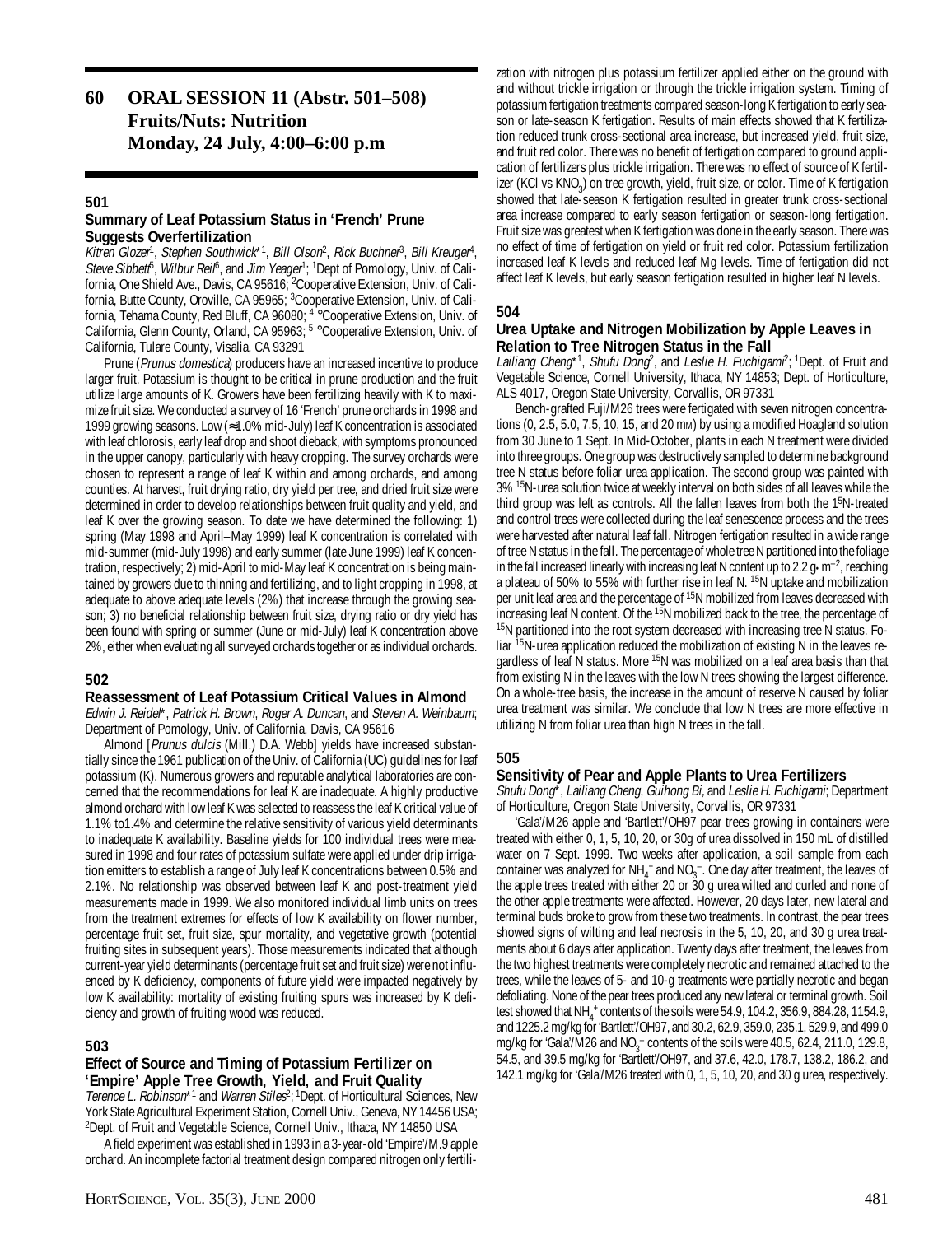# **506**

# **Air Temperature, Humidity, Leaf Age, and Solution pH Affect Penetration of Urea Through Citrus Leaf Cuticles**

Vladimir Orbovic\*1, Diann Achor<sup>T</sup>, Peter Petracek<sup>2</sup>, and James P. Syvertsen<sup>1</sup>; <sup>1</sup> Citrus Research and Education Center, University of Florida-IFAS, 700 Experiment Station Road, Lake Alfred, FL 33850, USA; <sup>2</sup>Walent BioSciences Corp., 6131 RFD, Oakwood Road, Long Grove, IL 60047, USA

We examined the effects of air temperature, relative humidity (RH), leaf age, and solution pH on penetration of urea through isolated cuticles of citrus leaves. Intact cuticles were obtained from adaxial surfaces of different aged grapefruit leaves. A finite dose diffusion system was used to follow movement of <sup>14</sup>C-labeled-urea from solution droplets across cuticles throughout a 4-day period. The rate of urea penetration increased as temperature increased from 19 °C to 28 °C, but penetration was not further increased at 38 °C. Increasing RH increased droplet drying time and urea penetration at both 28 °C and 38 °C. Cuticle thickness, weight per area, and the contact angle of urea solution droplets increased as leaves aged. Cuticular permeability to urea decreased as leaf age increased from 3 weeks to 7 weeks, but permeability increased in cuticles from leaves older than 9 weeks. Contact angles decreased with increased urea solution concentration on six 7-week-old leaf surfaces, but solution concentration had no effect on contact angle on cuticles from younger and older leaves. Reducing pH of urea solution from pH 8 to pH 4 accelerated the loss of urea from breakdown, possibly due to hydrolysis.

# **507**

# **Nitrogen Uptake Dynamics of Citrus Seedlings**

J.M.S. Scholberg\*, L.R. Parsons, and T.A. Wheaton; Citrus Research and Education Center, University of Florida, 700 Experiment Station Road, Lake Alfred, FL 33850

Improving our understanding of processes that control and limit nitrogen uptake by citrus can provide a scientific basis for enhancing nitrogen fertilizer use efficiency. Nitrogen uptake dynamics of two rootstock seedlings will be compared to those of young budded trees. Three-month old Swingle citrumelo [Citrus paradisi Macf. x Poncirus trifoliata (L.) Raf.] and Volkamer lemon (C. volkameriana Ten. & Pasq.) trees were planted in PVC columns filled with a Candler fine sand. Field experiments were conducted using 4-year-old 'Hamlin' orange trees [Citrus sinensis (L.) Osb.] grafted on 'Carrizo' [C. sinensis x Poncirus trifoliata (L.) Raf.] or on Swingle citrumelo. Trees were either grown in solution culture using 120-L PVC containers or in 900-L PVC tubs filled with a Candler fine sand. Additional trees were planted in the field during Spring 1998. Two lateral roots per tree were trained to grow in slanted, partly burried, 20-L PVC columns filled with a Candler fine sand. Nitrogen uptake from the soil was determined by comparing the residual N extracted by intensive leaching from planted units with that of non-planted (reference) units. With the application of dilute N solutions (7 mg N/L), plants reduced N concentrations to near-zero N concentrations within days. Applying N at higher concentrations (70 or 210 mg N/L) resulted in higher initial uptake rates, increased residual soil N levels, and reduced nitrogen uptake efficiency. Contributions of passive uptake to total nitrogen uptake ranged from less than 5% at soil solution concentrations around 3 ppm N to 20% to 30% at concentrations of 60 ppm N.

# **508**

### **Studies on the Effects of Zinc Supply on Growth, Development, and Nutrient Uptake of Pecan Seedlings from Different Seedstocks**

Tehryung Kim\*, Harry A. Mills, and Hazel Y. Wetzstein; Department of Horticulture, University of Georgia, Athens, GA 30605

Zinc deficiency is a nutrient disorder that is observed in pecan production areas. In the field it is characterized by a rosette shoot habit and interveinal leaf chlorosis. Up to now, the induction of zinc deficiency has not been accomplishable in the field or greenhouse. Thus any critical evaluations of effects of zinc nutrition on tree growth and development have been lacking. A hydroponic culture system was developed where zinc deficiency was induced. Seedstocks collected from 'Stuart', 'Curtis', and 'Wichita' trees were grown with and without zinc supply. Biomass, leaf area, node number, and visual symptoms were assessed. Foliar deficiency symptoms were rated 4 and structural evaluations were conducted using light and electron microscopy. Significant differences in visual symptoms were observed between treatments and among cultivars. Leaf area significantly decreased in 'Stuart' and 'Curtis' under zinc deficient conditions. Zinc had no significant effect on biomass and internodal length. Foliar nutrient contents were

compared between cultivars. Our data suggest that genotypic differences in sensitivity to zinc deficiency exists and improving pecan production through genetic selection for zinc efficiency appears promising.

# **61 ORAL SESSION 12 (Abstr. 428–435) Woody Ornamentals/Landscape/Turf: Physiology & Nutrition Monday, 24 July, 8:00–10:00 a.m**

#### **509**

### **Defoliation Affects Return Bloom, Fruit Set, and Fruit Quality of Three Apple Cultivars**

David E. Davis\*1, John A. Barden<sup>1</sup>, and Ross E. Byers<sup>2</sup>; <sup>1</sup>Dept. of Horticulture, Virginia Tech, Blacksburg, VA 24061; 2 Virginia Tech Agr. Res. & Ext. Ctr., 595 Laurel Grove Rd., Winchester, VA 22602

In 1997 and 1998, we determined the effects of defoliation on return bloom and fruit set following a light cropping year. In one study, 'Braeburn' trees were hand-thinned to a crop density (CD) of 3 fruit/cm<sup>2</sup> trunk cross sectional area (TCSA) in late May 1997, and then either completely defoliated or half of the tree defoliated by hand on one of five dates between June and Sept. 1997. Compared to a nondefoliated control, both whole and half-tree defoliation on all dates reduced fruit count and yield efficiency (kilograms per square centimeter of TCSA) and affected fruit weight, starch, firmness, and soluble solids in 1997. In 1998, return bloom and fruit set were reduced by most 1997 defoliation treatments. Compared to other dates, defoliation on 3 July caused the greatest reduction in return bloom in both whole and half-defoliated trees. In another study, 'Braeburn' trees were hand-thinned to a CD of 5 in late May 1998; complete defoliation by hand on 1, 15, or 29 July reduced return bloom and fruit set in 1999; the 1 July treatment resulted in zero return bloom. 'Golden Delicious' and 'York' trees were thinned to a CD of 3 in late May 1998 and were hand-defoliated on 21 July or 12 August by removing every other leaf or removing three of every four leaves over the entire tree. In 1999, return bloom and spur and lateral fruit set were reduced by all defoliation treatments. Fruit set was most reduced by the 12 Aug. treatment. Fruit set for 'York' was lower than for 'Golden Delicious' in all cases.

#### **510**

# **Impact of a Reduced Fungicide Program on 'Liberty' Apple Tree Vigor, Productivity, and Fruit Quality**

L.P. Berkett, M.E. Garcia\*, J. Clements, and G. Neff, Plant and Soil Science Dept., Hills Bldg., Univ. of Vermont, Burlington, VT 05405

Apple scab, a fungal disease caused by Venturia inaequalis, is considered the most important disease of apple worldwide. The disease can be devastating, causing reduction in yield or making the apples unfit for the market. Currently, the production of marketable fruit from scab susceptible cultivars depends on the repeated applications of fungicides. Scab-resistant apple cultivars, which are genetically immune to apple scab, can offer a biological alternative to fungicide use. 'Liberty,' was bred for immunity to apple scab; however, it is not immune to other apple diseases and pests. Research has been conducted during a 3-year project (1996–1998) to determine whether reduced fungicide programs adversely affect overall tree vigor, productivity, and fruit quality. Data collected include tree vigor (TCSA and time of leaf abscission), tree productivity (YE), and fruit quality (fruit firmness and disorders during storage). Results indicate no significant differences between the two treatments (reduced fungicide and no fungicide application) in most of the parameters measured. Based on fruit that were harvested and graded to commercial standards, the estimated gross monetary value of the crop does not show difference between treatments. These results could translate into an economic advantage for growers when one factors in the savings in fungicide purchases. In addition, there are also health and environmental advantages to reduced fungicide usage.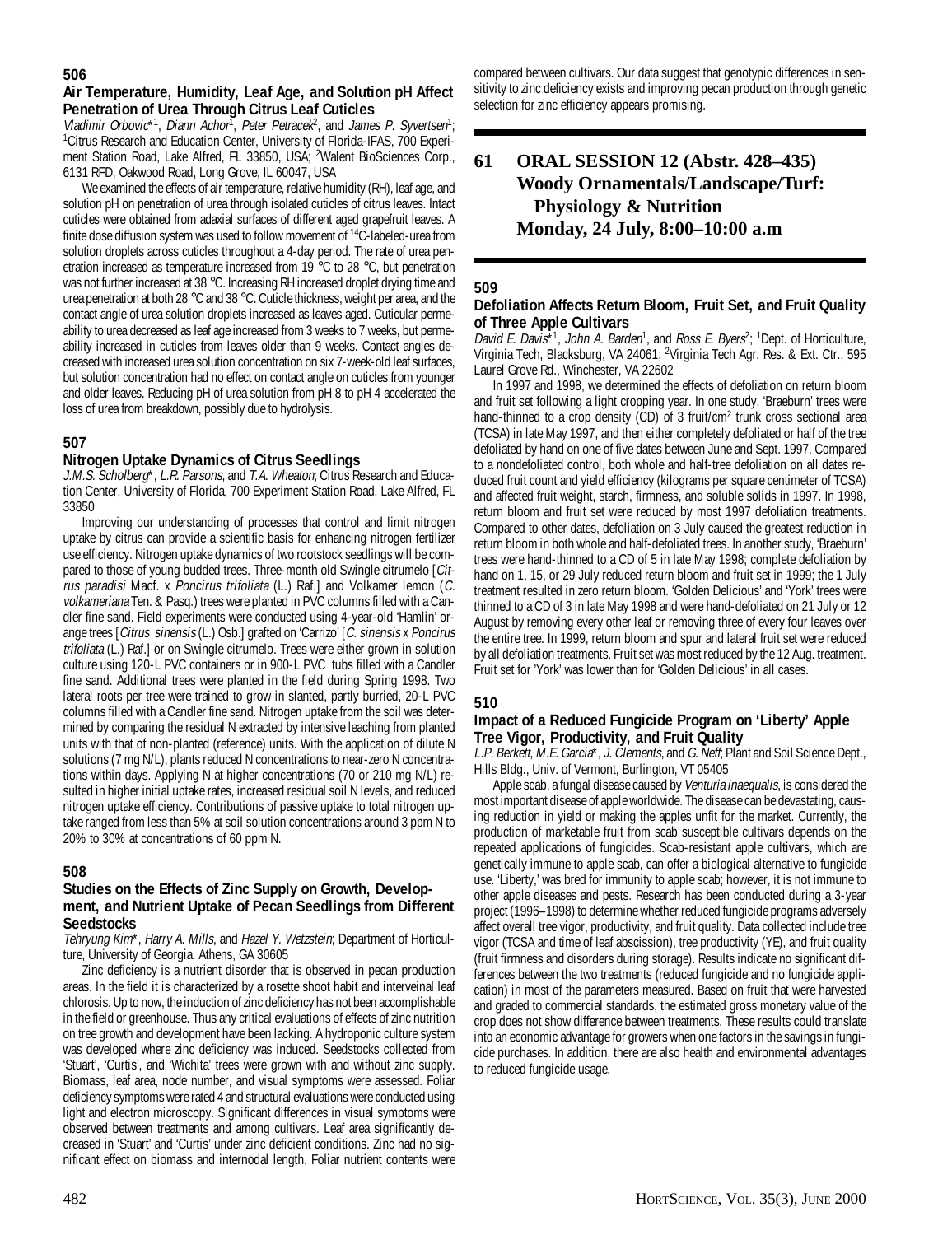# **Diagnosis and Management Strategies for Soilborne Apple Replant Problems in New York Orchards**

Ian A. Merwin\*, Terence L. Robinson, Steven A. Hoying, and Rachel R. Byard; Depts. of Fruit & Vegetable Science, and Horticultural Sciences, Cornell Univ., Ithaca, NY 14853

We are evaluating the severity of apple replant disease (ARD)-characterized by stunted tree growth in replanted orchards, attributed to root pathogens and/or edaphic conditions-and testing preplant soil treatments for control of this widespread problem. Soil samples were collected during 1996–98 at 17 orchards in New York's major fruit growing regions and plant-parasitic nematodes and nutrient availability were quantified. Apple seedlings and potted trees on M.9 rootstocks were grown in fumigated and non-fumigated soil samples as a diagnostic bioassay for ARD severity. Factorial combinations of metam sodium, consecutive cover crops of Brassica juncea 'Forge' and Sorghum sudanense 'Trudan 8', and fertilizer/lime amendments were applied as preplant treatments at each orchard, 9 to 12 months before trees were replanted. Diagnostic bioassays indicated severe ARD at more than half the sites, and nematodes were not a major factor. Responses to preplant soil treatments were highly variable across the 17 farms. The best tree growth and yields followed preplant metam sodium at some sites, Brassica juncea and Sorghum sudanense at others, or fertilizer amendments at a few others. Tree responses to combined preplant soil treatments were often additive, and greater at irrigated sites. Comparisons of preplant diagnostic bioassay results with subsequent tree responses to metam sodium at the 17 orchards indicated that diagnostic tests predicted from 7% to 75% of tree growth response to soil fumigation, varying substantially across years and sites. It appeared that ARD was variable and site specific in New York orchards, and could not be controlled effectively with a uniform preplant soil treatment across our major fruit-growing regions.

# **512**

# **Comparison of Freezing Protectant Sprays Applied to Avocado Trees**

Robert J. McNeil\*, David O. Medders, and Ramiro Guzman; Crop Science Department, California Polytechnic State University, San Luis Obispo, CA 93407

Six freezing protectant products were sprayed at label rates on 1-year-old 'Hass' avocado trees. Control trees were sprayed with water. Treatments were applied three times at monthly intervals, 20 Dec., 20 Jan., and 20 Feb. The products tested were Copper Count-N, Champ, Frostguard, Frost Shield, Anti Stress 550, and Insulate. Two separate orchard areas were treated, one with additional freezing protection by a wind machine and the other with no wind machine. Freezing temperatures and subsequent leaf damage occurred on 4 Jan., which was 2 weeks after the first treatment. The wind machine protected area experienced 2 h at or below 30 °F, with a minimum temperature of 29 °F, while the area without a wind machine experienced 5.5 h at or below 30 °F with a minimum temperature of 27.9 °F. One hundred mature leaves per tree were rated as to any freezing damage, slight damage (1% to 33%), moderate damage (33% to 66%), or severe damage (66% to 100%). All six freezing protectant products consistently reduced the percentage of leaves with freezing damage below that of the water-treated control trees, except in one instance, for all four categories of leaf freezing damage evaluated in both orchard areas—that with and that without a wind machine. Damage was reduced by approximately half for some of the treatments as compared to control trees. Data for some or all freezing protectant products was statistically different (less) than the control in two freezing damage categories (slight and moderate) in the area without a wind machine, however, data was not statistically different between freezing protectant products.

# **62 ORAL SESSION 13 (Abstr. 513–519) Vegetable Crops: Postharvest Physiology & Food Science Monday, 24 July, 4:00–5:45 p.m**

# **513**

# **Simulated Shipment of Fresh-market Tomatoes Utilizing Controlled Atmosphere**

James W. Rushing\*; Clemson Univ., Coastal Research and Education Center, Charleston, SC 29414

Mature-green fresh-market tomatoes (Lycopersicon esculentum Mill.) were held at 11 °C under controlled atmosphere (CA) at 4%  $O_2$  and 4%  $CO_2$  in a commercial intermodal shipping container equipped with a membrane-based nitrogen-generating CA system. After 4 weeks, tomatoes in CA had 11.9% decay compared to 46.4% decay in control samples held at the same temperature under normal atmosphere. During storage, color development in controls progressed from green to the light red stage in more than 50% of the fruit and only 4.5% remained green after 4 weeks. In contrast, CA stored samples had 25.7% of the fruit in green condition and only 3.9% had progressed to the light red stage. Following CA exposure tomatoes were held at 20 °C with or without 250 ppm  $C_2H_4$  treatment to observe ripening. All samples ripened normally without symptoms of chilling injury. Results suggest that CA is a useful method for reducing decay and delaying ripening during international transport.

# **514**

# **Influence of Storage and Sanitizing Protocols on the Physiology of Fresh-cut Watermelon**

Jorge M. Fonseca\*1, James W. Rushing<sup>2</sup>, and Robert F. Testin<sup>3</sup>; <sup>1</sup>Clemson Univ., Horticulture Dept, Clemson, SC 29634; <sup>2</sup>Clemson Univ., Coastal Research and Education Center, Charleston, SC 29414; <sup>3</sup>Clemson Univ., Packaging Sci. Dept., Clemson, SC 29634

Fresh-cut watermelon cubes stored at selected temperatures within the range of 1.1 to 14.5 °C had decreasing quality shelf life corresponding with increasing temperature. At lower temperatures there was a random occurrence of chilling injury symptoms in some cubes that was associated with the section of watermelon from which the cubes were cut. Cubes removed from the top side of the intact watermelon fruit were more susceptible to chilling injury than cubes from other sectors of the fruit. Sanitizing cubes with chlorine (40 ul/l) or ozone (0.04 µL/L) solutions caused an initial reduction in microbial count, but, during storage, the effect diminished and became insignificant compared to controls. Overall quality was lower in cubes receiving aqueous sanitizing treatments, possibly due to mechanical injury occurring during centrifugation to remove excess solution. Overall quality of cubes exposed to UV light (≈250 nm for 1 to 5 min) was better than cubes receiving aqueous sanitizing treatment. The effectiveness of UV treatment in reducing microbial load was dependent on the amount of cube surface exposed to the light. The results emphasize the importance of preventing microbial contamination during processing of fresh-cut watermelon.

# **515**

# **Chlorophyll Fluorescence as an Indicator of Anaerobic Metabolite Levels for Broccoli in MAP and Subsequent Air Storage**

J.R. DeEII<sup>\*1</sup> and P.M.A. Toivonen<sup>2</sup>; Agriculture and Agri-Food Canada, <sup>1</sup>Horticultural Research and Development Centre, 430 Boul. Gouin, St-Jean-sur-Richelieu, QC J3B 3E6; <sup>2</sup>Pacific Agri-Food Research Centre, Summerland, BC V0H 1Z0

When the gas concentrations of modified atmosphere packaging (MAP) become extreme for broccoli (<2 kPa  $O_2$  and >10 kPa  $CO_2$ ), off-odors and off-flavors may develop via anaerobic respiration, rendering it unmarketable. We recently showed that chlorophyll fluorescence decreases when broccoli switches to anaerobic behavior in MAP. The objectives of this study were to determine: 1) if chlorophyll fluorescence returns to normal levels after the package is opened and hence the broccoli is exposed to ambient air, and 2) if chlorophyll fluorescence is related to off-odors that develop. Broccoli heads were held in MAP (2 to 3 kPa  $O<sub>2</sub>$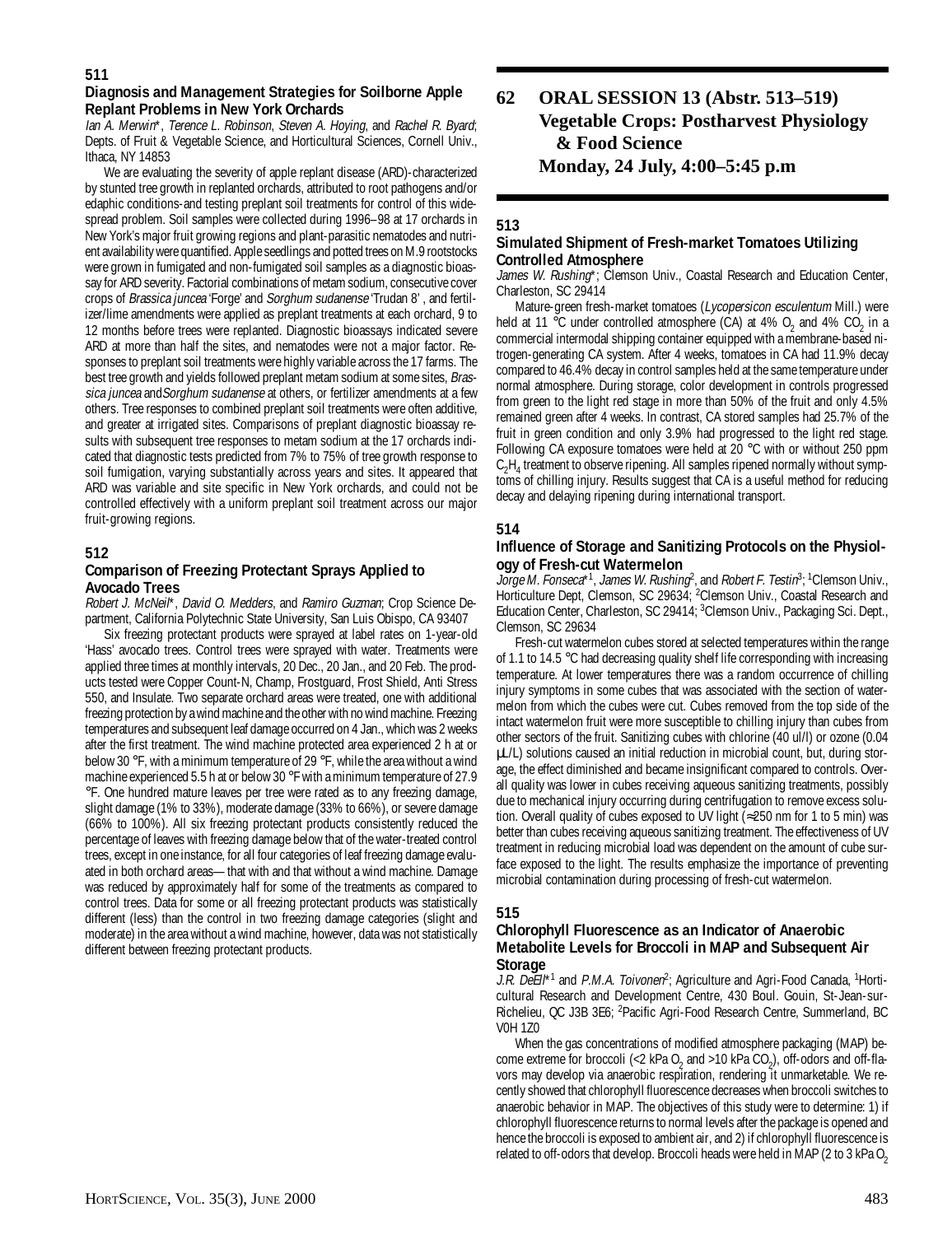and >10 kPa  $CO_2$ ) at 0 to 1 °C for 4, 7, 14, 21, or 28 days, and then 5 days in ambient air at 0 to 1  $^{\circ}$ C. Chlorophyll fluorescence of the broccoli decreased dramatically in MAP, and remained low during the subsequent 5 days in ambient air. Similarly, off-odors became worse and acetaldehyde, ethanol, and ethyl acetate increased in the broccoli with time in MAP. However, these compounds slightly decreased during the subsequent 5 days of storage in ambient air. Chlorophyll fluorescence parameters correlated negatively with off-odor development and acetaldehyde, ethanol, and ethyl acetate levels in the tissue.

# **516**

# **Does Diphenylamine Reduce Chilling Injury in Green Bell Peppers?**

Albert C. Purvis<sup>\*</sup>; Horticulture Department, The University of Georgia, Coastal Plain Experiment Station, Tifton, GA 31793-0748

Diphenylamine has been used to reduce low-temperature-induced storage scald of apples for decades. Its effectiveness in reducing scald has been attributed to its antioxidant properties. Oxidative reactions have also been implicated in chilling injury of other commodities, including green bell peppers (Capsicum annuum L.). Diphenylamine was applied as a dip at rates of 500 to 2000 ppm to green bell peppers prior to storing them for 7 days at 1 °C. The development of sheet pitting, the most common visible symptom of chilling injury in bell peppers, was inhibited almost completely by diphenylamine. Diphenylamine, however, only slightly reduced the chilling-induced decrease in chlorophyll fluorescence ratios. Darkening of the vascular tissues of the calyxes and seed darkening, which are also symptoms of chilling injury, were not prevented by diphenylamine. Thus, diphenylamine either did not get into all of the sites of oxidative reactions or some of the manifestations of chilling injury are initiated by processes other than oxidative ones.

# **517**

#### **Heat Treatments and Controlled Atmospheres Maintain Quality and Reduce the Inner Leaf Extension or "Telescoping" of Minimally Processed Green Onions**

G. Hong\* and M.I. Cantwell; Mann Lab., Department of Vegetable Crops, University of California, Davis, CA 95616

Minimal processing of green onions (Allium cepa x A. fistulosum) involves trimming and removing damaged leaves, cutting of roots, and removal of the compressed stem. If the stem tissue is completely removed with the roots, the white inner leaf bases may extend, or "telescope," during storage. Storage at 0 °C greatly retards extension growth, but storage at 5 °C results in unacceptable extension rates. To maintain high quality and to extend the shelf life of intact and minimally processed green onions, the potential benefits of heat treatments and controlled atmosphere storage were evaluated. Atmospheres of 0.1% to 0.2%  $O<sub>2</sub>$ or 0.1% to 0.2% O<sub>2</sub> containing 7.5% to 9.0% CO<sub>2</sub> at 5 °C were the CA conditions that best maintained visual appearance and prolonged shelf life to more than 2 weeks in both intact and cut onions. No CA treatment completely controlled "telescoping" at 5 °C. Several heat treatment combinations (52.5 and 55 °C water for 4 and 2 min, respectively) of the white inner leaf bases were effective in controlling "telescoping" of cut green onions stored at 5 °C. The effective heat treatments resulted in higher average respiration rates during 12 days, but did not affect the visual quality or shelf life of the cut green onions. Total soluble sugars decreased in intact or cut green onions, but concentrations were maintained in heat -treated onions. Thiosulfinate concentrations did not vary importantly during 14 days at 5 °C, except for a reduction in heat-treated onions not stored under CA.

# **518**

# **Heat Shocks Applied Either Before or After Wounding Reduced Browning of Lettuce Leaf Tissue**

Julio G. Loaiza-Velarde and Mikal E. Saltveit\*; Department of Vegetable Crops, Mann Laboratory, University of California, Davis, CA 95616-8631

The wounds and injuries incurred during minimal processing of lettuce stimulates phenolic metabolism, which leads to tissue browning. Phenylalanine ammonia-lyase (PAL, EC 4.3.1.5.) is the first committed enzyme in the phenylpropanoid pathway and regulates its overall activity. The maximum activity of wound-induced PAL occurs sooner as the temperature increases from 0 to 25 °C, but the maximums are lower. A heat shock at 50 °C for 90 s protects minimally processed lettuce tissue against browning, helps to retain greenness, and decreases the production of phenolics when applied either after or before wounding. Browning is reduced when the heat shock is applied up to 36 h after

wounding, while the maximum effect occurs around 6 h before cutting. Like the heat-shock treatment, a number of protein synthesis inhibitors (e.g., chloramphenicol, cycloheximide, emetine, and puromycin) reduced wound-induced PAL activity, but they did not prevent browning itself. These inhibitors seemed to cause chemical damage that promoted tissue browning. When cycloheximide was applied in combination with heat-shock treatments browning did not occur. Heat shocks appear to control tissue browning by more than just interfering with protein synthesis.

# **519**

# **Apoplastic Levels of Pectins and Free Galactose in Ripening and Chill-injured Tomato Fruit**

Domingos P. F. Almeida\*<sup>1</sup> and Donald J. Huber<sup>2</sup>; <sup>1</sup>Crop Science Dept., Univ. Trás-os-Montes e Alto Douro, Apt. 202, 5001-911 Vila Real, Portugal; <sup>2</sup>Horticultural Sciences Dept., Univ. of Florida, Gainesville, FL 32611

Pectin solubility in ripening tomato fruit is typically studied in vitro, employing isolated cell walls; however, it is unknown whether in vitro studies address the actual changes in the status of pectins in the fruit in situ. In vivo pectin solubilization was examined in a pressure-extracted apoplastic fluid obtained from ripening and chill-injured tomato fruit with down-regulated polygalacturonase (PG) activity and untransformed wild-type. Pectin levels in apoplastic fluid increased 3-fold during ripening and were not affected by PG levels. In contrast, PG strongly affected pectin levels in bulk, enzymically active pericarp fluid. There was a 14-fold increase in bulk pectin levels during ripening of PG-antisense fruit and a 36-fold increase in wild-type fruit. Pectin levels in the apoplastic fluid of fruit stored at 5 °C for 14 days were 40% lower than that of freshly harvested mature-green fruit, but increased significantly upon transfer of fruit to 15 °C. Monomeric galactose in the apoplastic fluid increased from 41 mg $\cdot$ mL<sup>-1</sup> at the mature-green stage to 67 mg·mL<sup>-1</sup> in ripe fruit. Bulk levels of galactose were 3to 4-fold higher than apoplastic levels. After low-temperature storage galactose levels were 50% and 20% lower than in freshly harvested fruit for the bulk and apoplastic fluids, respectively. These results indicate that in vivo pectin solubilization is restricted and largely independent of PG. Low-temperature storage reduces in vivo pectin solubilization, an effect that is reversed upon transfer of fruit to higher temperature following cold storage.

# **74 ORAL SESSION 14 (Abstr. 520–527) Cross-commodity/No commodity: Human Issues/Extension/Technology Transfer Tuesday, 25 July, 8:00–10:00 a.m**

#### **520**

# **Northeast Greenhouse IPM Notes—Regional Cooperation and Digital Technology Enhances Information Delivery**

J.D. Willmott<sup>\*1</sup> and R.N. Freeman<sup>2</sup>; <sup>1</sup>Rutgers Cooperative Extension, 152 Ohio Avenue, Clementon, NJ 08021; <sup>2</sup>Cornell Cooperative Extension, 249 Griffing Avenue, Riverhead, NY 11901

Rutgers Cooperative Extension and Cornell Cooperative Extension initiated a regional newsletter the Northeast Greenhouse IPM Notes. The goal of the newsletter is to improve greenhouse pest management practices through promotion of timely integrated pest management information that applies to the unique problems faced in the Northeastern United States. Interstate cooperation maximizes the professional expertise and resources available through several Land Grant Institutions. Extension educators at Cornell, Rutgers, Penn State Univ., and the Universities of Maryland and Connecticut, actively contribute feature articles, pest updates and other timely information through e-mail: Internet communication facilitates communication. The newsletter is prepared monthly and sent to 282 greenhouse growers, extension professionals and allied industry representatives in New Jersey, New York, Pennsylvania, Connecticut, Massachusetts, and other states. The newsletter is also published on the World Wide Web with color images of crop problems. Publishing of color images is facilitated by digital technology. This edition can be downloaded in color from the Rutgers Cooperative Extension Floriculture site: http://aesop.rutgers.edu/~floriculture/grower/ipmf.htm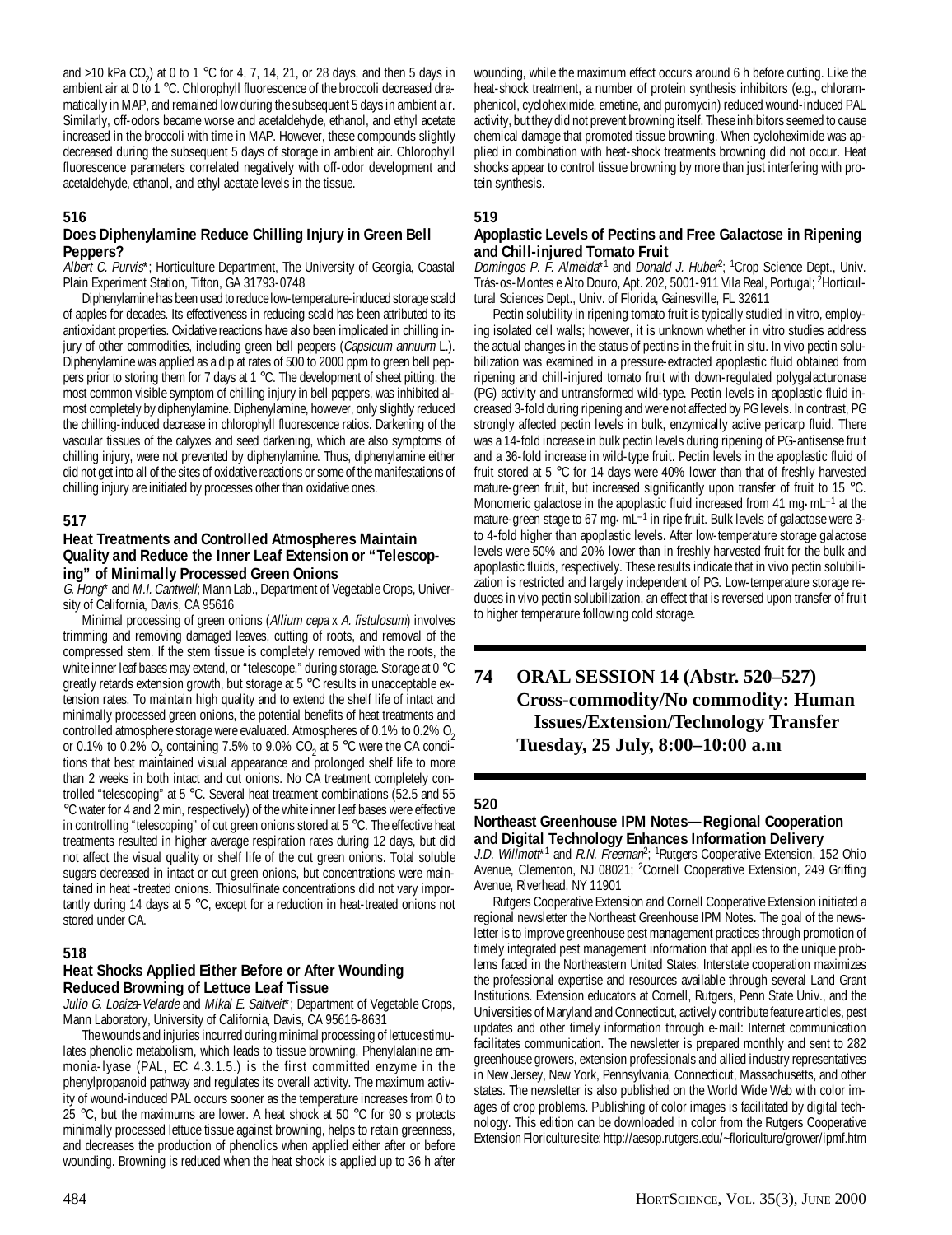# **The Effects of Privatization of British and Scottish Public Extension Programs on Agricultural Information Delivery and Technology Transfer**

Mike Murray\*; University of California Cooperative Extension, Colusa County, Colusa, CA 95932

The British and Scotish public extension programs are currently "privatized," after a decade-long process aimed at this objective. While the British system is owned by a private corporation, the Scotish one is still operated by a public entity. In both situations, information is not freely dispensed, but sold through a subscription process. For a fee, a basic level of service, including newsletters, production/marketing/farm management bulletins, and a limited amount of telephone time with disciplinary/commodity experts, is provided. For an additional fee, farm visits or problem diagnostic services can be secured. The government is one of the largest customers in both systems, funding major "public good" natural resource projects, rural reviatization projects, and agricultural sector job re-training programs. This has significantly impacted the way that information is obtained and delivered to primary producers. These issues, and their implications, will be discussed in this presentation.

# **522**

# **Cost Analysis and Perceived Value of Selected Landscape Features**

Jill Hardy<sup>1</sup>, Bridget Behe\*<sup>1</sup>, Susan Barton<sup>2</sup>, Thomas Page<sup>3</sup>, R. Thomas Fernandez<sup>1</sup>, Robert Schutzki<sup>1</sup>, and D. Bradley Rowe<sup>1</sup>; <sup>1</sup>Dept. of Horticulture, Michigan State Univ., East Lansing, MI 48824; <sup>2</sup>Dept. of Plant and Soil Science, Univ. of Delaware, Newark, DE 19717; <sup>3</sup>Dept. of Marketing, Michigan State Univ., East Lansing, MI 48824

For most residential home improvements, excluding landscapes, professionals can document return on investment. Our objective was to compare costs of installing landscapes with perceived home value, and determine return on investment. We administered surveys in eight selected U.S. cities in 1999. Self-selected participants from home and garden shows were asked to examine a photograph of a home without landscaping (base home), and were given its value estimated by local realtors. Participants were asked to view 16 additional photographs of the base home with different landscapes. Cost estimates for landscape materials and installation were calculated. Results showed that a sophisticated landscape with large and diverse plant material added up to 13% to the perceived value of a new \$200,000 home. On average, any level of landscaping added value to the home. The increase in perceived value as a percentage of project cost was greatest for simple designs with small evergreen plant material. Complicated designs that included hardscapes and large, diverse plant material returned the least. In general, we found that return on investment for landscaping is comparable to the returns gained on several major home improvements, yet differed with respect to geographic region. We found that colored hardscape, developed from a red brick paver walkway, returned less than color from flowering annuals. Return on investment was greatest for annual plants added for color.

# **523**

# **A Survey of Distance Learning Needs and Preferences in the Landscape/Nursery Industry**

Kenneth W. Mudge and Kelly Hennigan\*; Dept. of Floriculture and Ornamental Horticulture, Cornell Univ., Ithaca, NY 14853

The role of cooperative extension in providing information to amateur and professional horticulturists is being profoundly altered by the availability of vast amounts of horticultural resources on the World Wide Web and other electronic media. Advances in computer-related instructional technologies including the Internet, have coincided with, and to some extent triggered, a burgeoning demand for non-traditional continuing education in practically all fields of knowledge, including landscape horticulture. Although there are numerous Web sites offering a wide range of gardening and related information, there are relatively few opportunities for structured learning in the form of on-line distance learning courses or instructional modules. In Fall 1999, we conducted a survey of the membership of the New York State Nursery/Landscape Association to determine priority-training needs that might be met by computer-mediated distance learning. One-hundred-seven companies, representing horticulture-based businesses throughout New York State, completed the surveys. Results from the survey indicated that 83% of those responding were interested in taking one or more computer-based distance learning course(s), that 67% were willing to provide finan-

cial support for continuing education of their employees, and that 95% have access to a personal computer. We have also collected data indicating subject matter preferences, interest in full-course and short-course offerings, levels of computer and Internet experience, and more. It is apparent from the findings in this study that the cooperative extension has a great opportunity to use the World Wide Web as a component of its role as an information provider. This research will contribute to designing effective approaches for teaching hands-on horticultural skills at a distance, thereby expanding the cooperative extension's ability to reach its intended audiences.

# **524**

# **Vegetable Production in Southeast Virginia**

Robert F. Bevacqua\*;New Mexico State Univ., P.O. Box 30003, MSC 3AE, Las Cruces, NM 88003

A research and extension program for increasing vegetable production in southeastern Virginia was launched by Virginia Cooperative Extension in 1997. The launch was triggered by the construction of a shipping point market in Southampton County. First, a market window study identified target crops and the harvest period when they could be most profitably marketed. Target crops were watermelon, sweet corn, snap beans, muskmelon, bell pepper, and pumpkin. Second, a technology transfer program was formulated that emphasized demonstrations, field days, classes, and workshops. On-farm demonstrations of intensive vegetable production techniques formed the foundations of the extension effort and focused on drip irrigation, plastic mulch on raised beds, water and nutrient monitoring, honey bee pollination, and integrated pest management (IPM). "Growing Vegetables for the Commercial Market" was the title of a short course offered in partnership with the local community college. Sixty-five graduates completed the course in 1999. Workshops were offered on farm labor, marketing, irrigation, and production techniques. On-farm research was conducted in support of the emerging vegetable industry. The focus was on sweet corn IPM, variety trials for watermelon and pumpkin, and soil and plant analysis. Information was made available to growers through a bimonthly newsletter, an annual bulletin entitled Commercial Production Recommendations, and VCE postings on the World Wide Web.

# **525**

# **A Walk through the Garden: Can a Visit to a Botanic Garden Reduce Stress?**

Tammy C. Kohlleppel\*, Jennifer C. Bradley, and Steve Jacob; Horticultural Sciences Dept., University of Florida, Gainesville, FL 32611

Stress has been called the epidemic of the 90s and has been found to play an important role in causing many diseases. To help cope with the stresses of life, people often seek out leisure activities and nature. Botanic gardens provide a place for experiencing recreational activities and the natural environment. Researchers at the Univ. of Florida developed a survey to gain insight into the influence of a botanic garden on visitor stress. Three botanic gardens in Florida participated in the survey of garden visitors; these included Bok Tower Gardens, Fairchild Tropical Garden, and Mounts Botanical Garden. More than 300 surveys were administered to and completed by visitors of these gardens in Apr. 1999. The survey consisted of three main sections: 1) visitor perceptions of botanic gardens, 2) visitor personal perceptions, and 3) demographic variables. A stress process model was developed that incorporated botanic gardens as a coping strategy. The relative importance of a visit to a botanic garden and other stress process factors were examined for their importance in stress reduction. Also, botanic gardens were placed in context of the stress process model with the development of a multivariate framework. The stress process model included individual factors, stressors, stress mediators, and stress outcomes. Findings from this study provided insight into the role of botanic gardens as a method to cope with the effects of stress. Results showed that a visit to a botanic garden is important in the context of the stress process model as a coping strategy. Data also showed that visitors receiving the most benefit of stress reduction were persons most needing a coping strategy, those having higher depression index scores.

# **526**

# **Hawaiian Islands Horticulture: A Prehistoric Perspective**

Robert F. Bevacqua\*; New Mexico State Univ., P.O. Box 30003, MSC 3AE, Las Cruces, NM 88003

The introduction of horticulture to the Hawaiian Islands by Polynesian voyagers in AD 300 represents the culmination of eastward voyages of discovery by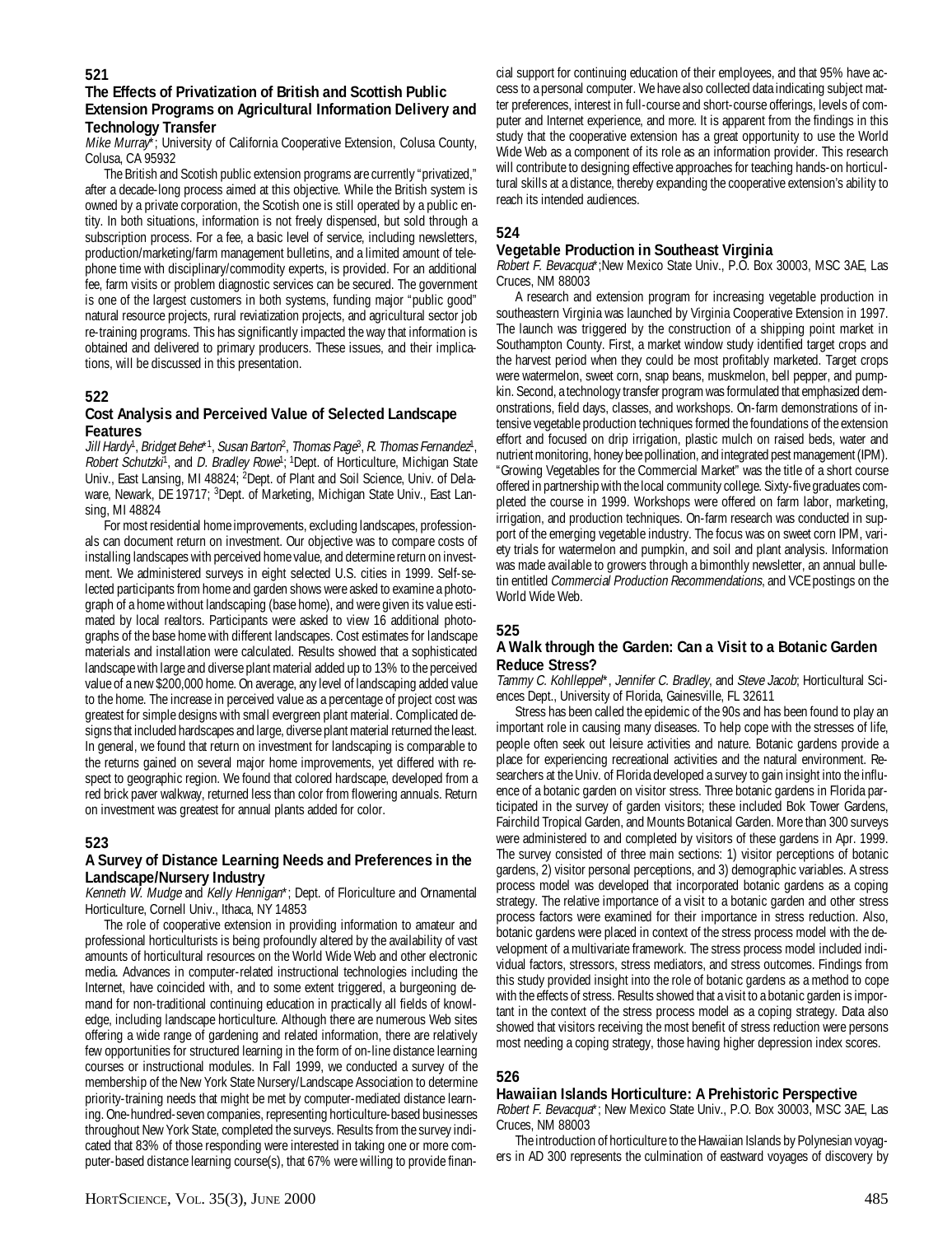navigators whose origins were in southeastern Asia and who dispersed an important assemblage of horticultural crops through the Pacific islands. Archaeological, botanical, and linguistic evidence has been used to establish that these voyagers, using double-hulled sailing canoes, transported 27 horticultural plants with them in their voyage of discovery of the Hawaiian Islands. This assemblage included banana, coconut palm, sweetpotato, yam, breadfruit, and taro. The introduction of these plants had a dramatic and damaging impact on the island ecosystem. Many native species of plants and birds became extinct as the settlers used fire as a tool in clearing land for the planting of the introduced plants. A complex civilization developed based on the production of horticultural crops. The staple of food for this society was taro or kalo. The corm or underground portion was mashed with water and eaten as a paste called poi. Large, irrigated, terrace systems were developed for taro production. The most enduring achievement of the Polynesian navigators who explored and colonized the Hawaiian Islands was the dispersal of an assemblage of horticultural plants that transformed the natural environment of both Hawaii and much of the world's tropical regions.

#### **527**

#### **Improvement of Agricultural Research Components in Urban Landscape and Greenery of Kuwait**

Mahdi Abdal\* and Majda Sulieman; Aridland Agricultural Dept., Kuwait Institute for Scientific Research, Safat, Kuwait

Agricultural development in Kuwait faces many problems and obstacles, such as limitation of water resources for irrigation, soils conditions, climatic extreme (particularly during the summer periods), and trained labor. With these extreme conditions for agricultural development in Kuwait, there is a strong demand from the public and the government for agricultural activities, particularly in urban landscape and greenery. World travel has enhanced the public's desire for the beautification of the urban areas and has emphasized the importance of the urban landscape. Planning urban landscape and greenery for Kuwait depends on various variables and efficient management of limited resources. Irrigation water is limited in Kuwait, and the quality of water is deteriorating from over-pumping of underground water and increased soil salinity by over irrigation and lack of drainage. Efficient irrigation-water management can be improved in Kuwait with enhanced irrigation research and implementation of the recommendations of this research. Research topics can also include water evaporation, which is high in Kuwait, and the introduction of mulching materials to improve water irrigation efficiency. Most of the soils in Kuwait are sandy with limited organic materials and plant nutrients. Research in soil fertility and plant uptake of nutrients is essential for any agricultural activities. Introducing ornamental plants tolerant to drought, salinity, and heat is a continuous research component of urban landscape and greenery in Kuwait. Training local staff in basic agricultural activities and research development should improve resource management and enhance the greenery of Kuwait.

# **75 ORAL SESSION 15 (Abstr. 528–535) Fruits/Nuts: Crop Physiology Tuesday, 25 July, 8:00–10:00 a.m**

#### **528**

# **Modeling of Fruit Set in Apple—Approaches, Model Structure, and Initial Results**

Alan N. Lakso<sup>\*1</sup> and Michael D. White<sup>2</sup>; <sup>1</sup>Cornell Univ., Dept. of Horticultural Sciences, New York State Agricultural Experiment Station, Geneva, NY 14456 USA; 2HortResearch, Private Bag 1401, Havelock North, New Zealand

Several models of apple tree carbon balance have been developed, including a simplified model by our lab. Tree photosynthesis and total dry matter production is the best characterized except for root growth and root respiration. Once dry matter is produced and partitioned to the different organs (another key problem for modeling), the effects of carbon availability to the fruits on their growth and abscission needs to be modeled. Our approach is based on an observed relationship between increased abscission with decreased fruit growth rate of populations of fruit. From several empirical studies of fruit growth and abscission during chemical thinning or imposed stress early in the season, a relationship was found between % abscission and classes of fruit growth rates. It appears to be

best if the fruit growth rate is expressed as a percent of the growth rate of the fastest growing group of fruits in each study. Thus in the model the fruit growth allowed by the available carbon each day is compared to a pre-determined maximum growth rate for the cultivar. The percent-of-maximum growth rate then determines how much abscission will occur. Then the growth rate of the remaining fruit is calculated. Additional parameters of the model allowed for a multiple-day buffer of carbon availability, an imposed fruit number reduction (i.e. equivalent to hand thinning), and temperature effects. Although there are more improvements planned , the initial tests have been promising with the simulations showing realistic patterns of fruit abscission and fruit growth.

#### **529**

# **Pollen Tube Growth in Stage 2 Pollinated Avocado Flowers**

Thomas L. Davenport\*; University of Florida, IFAS, Trop. Res. & Ed. Ctr., Homestead, FL 33031

Individual avocado (Persea americana Mill.) flowers are perfect, opening two times to display two distinct reproductive stages on consecutive days. Stage 1 focuses on presentation of pistils and Stage 2 on presentation of pollen. The Stage 1 opening offers the greatest opportunity for outcrossing due to the absence of available pollen in that stage. Stage 2 flowers, however, are self-pollinated within flowers in direct proportion to the number of white stigmas present at the time of pollen dispersal. The potential success of these self-pollination events was examined in orchard trees of seven commercial Florida cultivars: Booth 7, Brooks Late, Choquette, Monroe, Simmonds, Tonnage, and Tower 2 and compared with hand-pollinations from complementary cultivars (cross pollination) and from flowers of the same cultivar (close pollination). The furthest advancement of pollen tubes down styles and into the ovaries on their way to the egg apparatus was noted in hundreds of individual flowers 24 and 48 h after pollen deposition on receptive white stigmas of the Stage 2 flowers. Virtually none of the seven cultivars exhibited pollen tubes reaching the egg apparatus by 24 h after deposition. By 48 h, however, pollen tubes had reached the egg apparatus in 25% to 85% of the pollinated flowers, depending upon cultivar. Pollen source was inconsequential. The results demonstrate the success of self-pollination in avocados. It is especially important for cultivars growing in humid climates, which display a high proportion of receptive white stigmas in Stage 2.

#### **530**

### **Graft-transmissible Agents Affect Membrane Fatty Acid Saturation During Chilling Accumulation and Dormancy Release in Peach**

Philip G. Gibson\*1, Gregory L. Reighard<sup>i</sup>, Gary L. Powell<sup>p</sup>, and Thomas C. Jenkins<sup>3</sup>; Departments of <sup>1</sup>Horticulture, <sup>2</sup>Biological Sciences, <sup>3</sup>Animal and Veterinary Sciences, Clemson University, Clemson, SC 29634

Graft-transmissible agents found in 'Ta Tao 5' peach have been associated with phenological changes, including delay in bloom, reduced shoot vigor, and early autumn defoliation. Peach Latent Mosaic Viroid (PLMVd) is present as a graft-transmissible agent in 'Ta Tao 5'. In order to further characterize the changes occurring in trees exposed to PLMVd from 'Ta Tao 5' grafts, total fatty acid content was measured for peach buds during chilling accumulation and release from dormancy in 'Coronet' peach trees and 'Coronet' trees treated with 'Ta Tao 5' bud grafts. Palmitic (16:0), stearic (18:0), oleic (18:1), linoleic (18:2), and linolenic (18:3) acids were the major fatty acids in dormant and releasing peach buds of both the controls and treated trees. The degree of unsaturation increased immediately following completion of chilling requirement in both the untreated controls and in the treated trees. However, the desaturation of linoleic acid to linolenic acid was significantly inhibited in the trees treated with 'Ta Tao 5' bud grafts, which was accompanied by a concomitant delay in the resumption of growth. The disparity between the control and treated trees in the trend toward increased fatty acid unsaturation continued through the resumption of growth. The changes in degree of fatty acid saturation correlated with a response to forcing conditions and the release from dormancy. The presence of PLMVd in 'Coronet' peach trees affects membrane fatty acid saturation during chilling accumulation and dormancy release. These findings suggest that metabolic pathways involving fatty acid desaturation are linked to the phenotypic variation in trees exposed to PLMVd.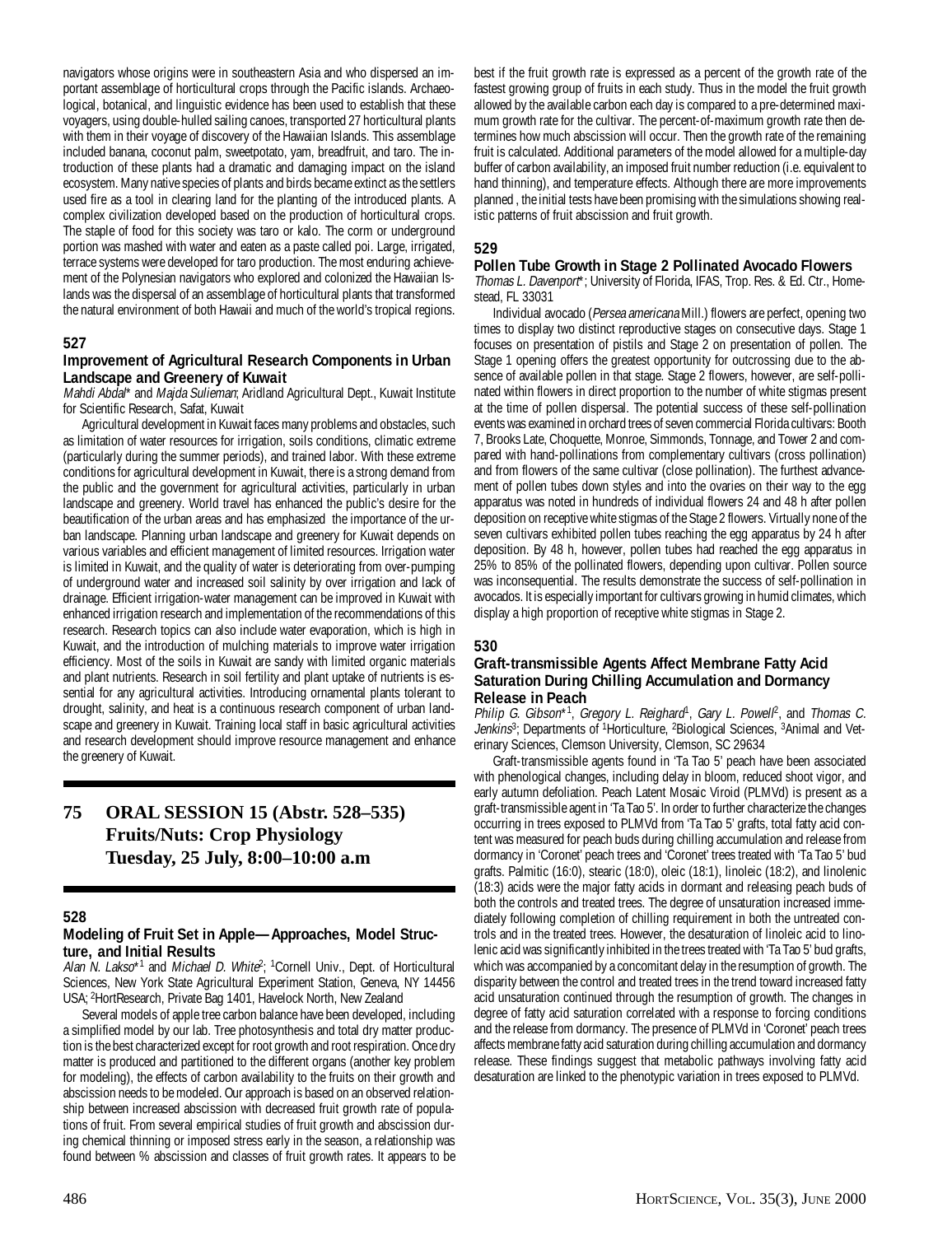#### **531**

### **CMN-Pyrazole-induced Abscission of Mature 'Valencia' Oranges in Relation to Young Fruit, Root, and Shoot Growth**

Rongcai Yuan\*, Ulrich Hartmond, and Walter J. Kender; University of Florida, Institute of Food and Agricultural Sciences, Citrus Research and Education Center, 700 Experiment Station Road, Lake Alfred, FL 33850

The seasonal abscission response of mature 'Valencia' oranges [Citrus sinensis (L.)Osb.] to 5-chloro-3-methyl-4-nitro-1H-pyrazole (CMN-Pyrazole) was examined in relation to young fruit, shoot, and root growth. CMN-Pyrazole dramatically increased ethylene production in fruit and effectively reduced the fruit detachment force (FDF), except in a period of reduced response to CMN-Pyrazole in early May. Root growth was inhibited by trunk girdling, in combination with removal of spring vegetative flushes and flowers, but not by their removal alone. During the responsive period, there was no difference in both ethylene production and FDF of CMN-Pyrazole-treated mature oranges between 1) the unmanipulated trees and those manipulated by either 2) girdling, removal of spring flushes and flowers, or 3) removal of flushes and flowers alone. However, during the less-responsive period, ethylene production in CMN-Pyrazole-treated mature oranges was significantly lower while the FDF was higher from non-manipulated trees than from trees treated by either girdling and removal of flush, or only removal of flush. There was no difference in either ethylene production or FDF of CMN-Pyrazole-treated mature oranges between trees manipulated by girdling and removal of flush, and those by removal of flush alone. Flush growth terminated at least 2 weeks before the onset of the less responsive period. This suggests that the hormones from rapidly growing young fruit may be responsible for the less responsive period.

#### **532**

#### **Endogenous Gibberellins in Developing Apple Seeds in Relation to Biennial Bearing**

Yicheng Tu<sup>\*1</sup>, Peter Hirst<sup>1</sup>, Ronald Coolbaugh<sup>2</sup>, and Richard Pharis<sup>3</sup>; <sup>1</sup>Department of Horticulture, Department of Horticulture, <sup>2</sup>Department of Botany and Plant Pathology, Purdue University, West Lafayette, IN 47907 USA; <sup>3</sup>Department of Biological Sciences, University of Calgary, Canada

It is believed that gibberellins (GA) produced in apple seeds act as an inhibitory signal to flower induction in the neighboring buds. The alternate bearing behavior of an apple cultivar is therefore likely to be associated with the activity of endogenous GAs in the seeds of that cultivar. To elucidate the impact of GAs on the flowering of biennial and non-biennial apple cultivars, fruits were sampled from 'Fuji' (biennial, on-year) and 'Gala' (non-biennial) trees periodically during the early part of the growing season. Seeds were removed from fruits immediately, frozen in liquid Nitrogen and freeze dried. Full scan analysis for GAs using GC-MS identified 16 GAs: GA<sub>1</sub>, GA<sub>3</sub>, GA<sub>4</sub>, GA<sub>7</sub>, GA<sub>20</sub>, GA<sub>31</sub>, GA<sub>34</sub>, GA<sub>35</sub>, GA<sub>44</sub>,  $GA_{50}$ ,  $GA_{54}$ ,  $GA_{61}$ ,  $GA_{63}$ ,  $GA_{68}$ ,  $GA_{80}$ , and  $GA_{88}$ . In addition, we also traced a number of GA-like mass spectra that do not match any published GA mass spectrum reference. The possible structures of these GA-like compounds were also proposed. More types of GAs were found in 'Fuji' seeds than in those of 'Gala'. This suggests higher GA activity in 'Fuji' considering almost all the GAs identified are biologically active. Unlike the results of recent researches on GAs in other apple cultivars, we found that the major GA types in both cultivars are  $GA_{80}$  and  $GA_{63}$ rather than GA<sub>4</sub> and GA<sub>7</sub> 'Fuji' contained significant amounts of GA<sub>88</sub>, which did not appear in 'Gala' samples. Other studies are currently underway to quantify specific GAs from these seeds using deuterated internal standards.

#### **533**

### **Monitoring Soil Water Content in Tropical Fruit Orchards in Southern Florida with Multi-sensor Capacitance Probes and Tensiometers**

R. Nuñez-Elisea, B. Schaffer\*, M. Zekri, S.K. O'Hair, and J.H. Crane; Univ. of Florida, IFAS Tropical Research and Education Center, 18905 SW 280th St., Homestead, FL 33031

Tropical fruit trees in southern Florida are grown in porous, oolitic limestone soil that has very low organic matter content and water-holding capacity. Thus, trees require frequent irrigation during dry periods. In these soils, a quantitative basis for monitoring soil water content to determine when and how much to irrigate has been lacking. Multi-sensor capacitance probes (EnviroSCAN™, Sentek, Australia) were installed in commercial carambola, lime, and avocado orchards to continuously monitor changes in soil water content at depths of 10, 20, 30, and 50 cm. Eight probes were installed per orchard. Volumetric soil water content was recorded at 15-min intervals with a solar-powered datalogger. Results were

downloaded to a laptop computer twice a week. Monitoring the rate of soil water depletion (evapotranspiration) allowed irrigation before the onset of water stress. The time at which soil reached field capacity could be determined after each irrigation (or rain) event. Soil water tension was recorded periodically using lowtension (0–40 cbars) tensiometers placed adjacent to selected capacitance probes at 10- and 30-cm depths. Soil water tension was better correlated with volumetric soil water content at a 10-cm depth than at 30-cm depth. Using multi-sensor capacitance probes is a highly accurate, although relatively expensive, method of monitoring soil water content for scheduling irrigation in tropical fruit orchards. Whereas tensiometers require periodic maintenance, the multi-sensor capacitance probe system has been virtually maintenance free. The correlation between soil water content and soil water tension obtained in situ indicates that tensiometers are a less precise, but considerably cheaper, alternative for scheduling irrigation in tropical fruit orchards in southern Florida.

#### **534**

#### **Use of Infrared Thermal Imagery for Ground-based and Realtime Detection of Water Deficit in Fruit Trees**

Rita Giuliani\* and James A. Flore; Dept. of Horticulture, Michigan State Univ. East Lansing, MI 48824-1325 USA

Ground-based infrared thermal imagery was applied for early detection of plant water deficit, i.e., before photosynthetic activity is depressed and before growth processes are negatively affected by water shortage. Remote and realtime sensing of radiative canopy surface temperature was performed in Michigan in Summer 1999 on peach and apple orchards, using a digital IR imaging radiometer. Still images and videos were acquired on single canopies of well-watered plants and plants subjected to water depletion. Atmospheric parameters were monitored simultaneously. On apple trees, the apparent canopy temperature showed a wider thermal dispersion [10 °C], compared to peach tree canopies [2-5 °C]. Central tendency and shape parameters describing the canopy thermal distribution could identify, even for apple canopies, the thermal signal [1–2 °C] of plant water deficit, before changes in leaf net photosynthetic rate and fruit diameter were observed. The results of this study support the application of digital infrared thermal imagery and image processing for early recognition of plant water deficit. The decrease of the cost of available thermographic cameras makes their use feasible.

#### **535**

#### **Oxygen Radical Absorbance Capacity (ORAC), Phenolic, and Anthocyanin Concentrations in Fruit and Leaf Tissue of Highbush Blueberry**

Mark Ehlenfeldt<sup>\*1</sup>and Ronald L. Prior<sup>2</sup>; <sup>1</sup>Blueberry and Cranberry Research Center, 125A Lake Oswego Road, Chatsworth, NJ 08019; <sup>2</sup>USDA/ARS, Jean Mayer Human Nutrition Research Center on Aging at Tufts Univ., Boston, MA 02111

Antioxidant capacity as measured by ORAC, total phenolic, and total anthocyanin concentrations were evaluated in leaf tissue of the same 86 highbush blueberry cultivars, and ORAC and phenolic levels evaluated in leaf tissue of the same materials. Average values for ORAC, phenolics, and anthocyanins in fruit were 15.9 ORAC units (1 unit = 1 µmol Trolox Equivalent), 1.79 mg/g (gallic acid equivalents), and 0.95 mg/g (cyanidin-3-glucoside equivalents), respectively. 'Rubel' had the highest ORAC values, at 31.1 units. Values for ORAC and phenolics in leaf tissue were significantly higher than fruit tissue, with mean values of 490.4 ORAC units and 44.8 mg/g in leaf tissue, respectively. No significant correlations were found between fruit ORAC and leaf ORAC, or between fruit ORAC and leaf phenolics. Investigation of ORAC values in a family of 44 'Rubel' x 'Duke' seedlings showed negative epistatis for ORAC values. However, an analysis of ORAC values vs. pedigree in plants from the 86 cultivar groups suggested that, across cultivars, ORAC inheritance in generally additive.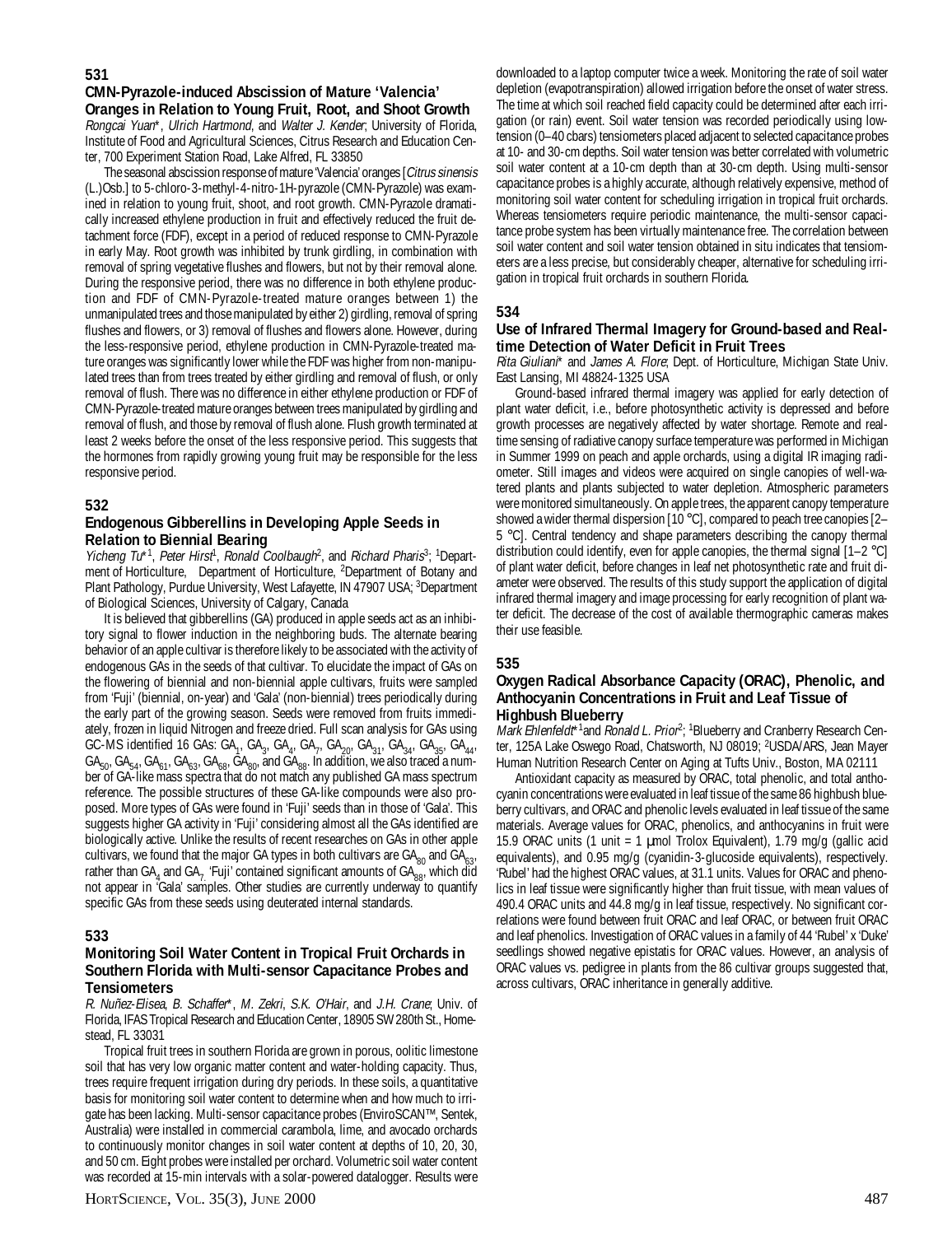# **84 ORAL SESSION 16 (Abstr. 536–543) Vegetable Crops: Nutrition Tuesday, 25 July, 10:00 a.m.–12:00 noon**

# **536**

# **The Gradient—A Nutritional Paradigm Shift**

C.M. Geraldson\*; 1111 99th St. NW, Bradenton, FL 34209

A gradient concept was initiated and evaluated at the Gulf Coast Research and Education Center, Bradenton, during the 1960s as the nutritional component in a full-bed mulch system of production. Commercial tomato yields in Florida more than doubled with the shift to the gradient-mulch system. Conventionally, nutrients move to the root in the water by mass flow and thus are a function of water requirement. With the soil as the buffer component, nutrient input may or may not be synchronized with root removal. Movement with the gradient is by diffusion and the nutrient/water input is synchronized with rate of removal by the root. The limited buffer potential of the soil is replaced by the gradient with an unlimited buffer potential. Production in the field or a container has a maximum potential with the gradient procedure but can become limited in the field and a failure in the container with conventional procedure. The gradient requires minimal soil (a framework for the gradient) uses minimal water, creates minimal pollution, requires minimal management and provides a nutritional stability that has an unlimited productivity potential. The N–K banded on the soil bed surface in conjunction with a continuing water supply are the basic parameters of the gradient concept.

# **537**

# **Impacts of Farming Systems and Soil Characteristics on Processing Tomato Fruit Quality**

Giuseppe Colla<sup>\*1</sup>, Jeff Mitchell<sup>1</sup>, and Durga Poudel<sup>p</sup>; Department of Vegetable Crops, University of California, Davis CA 95616; <sup>2</sup>Department of Agronomy and Range Science, University of California, Davis, CA 95616

A 2-year field study was conducted within the Sustainable Agriculture Farming Systems Project at the Univ. of California, Davis, to evaluate the effects of long-term conventional (CONV), low-input (LOW), and organic (ORG) production practices on processing tomato fruit mineral composition and quality. To establish relationships between soil chemical properties, soil water content, fruit mineral composition, and quality, this study characterized soil chemical properties and monitored soil water content through each tomato season. Soil total C, N, soluble P, exchangeable Ca, K,and Na were higher in the organic system than in the conventional system. Higher soil electrical conductivity was found in the CONV system compared to the other systems. Low input plots had soil characteristics intermediate to the other farming systems. Marketable and unmarketable yields were similar among the farming systems. Fruit N and Na were lower in the organic and low-input systems than in the conventional system. Fruit P and Ca contents were higher in the organic system than in the conventional system as a result of 11 years of manure applications. Soluble solids content, titrable acidity, color, and soluble solids yield were lower in 1998 in the organic system than in the conventional system, while no differences were found in 1999. Soil water content during the ripening stage was the major factor affecting the soluble solids content of the organic system. In the low input and conventional systems soluble solids content was most related to soil exchangeable Ca and EC, respectively.

# **538**

# **Understanding Why Horticultural Crops in the Desert Rarely Respond to K Fertilization**

Charles A. Sanchez\*, Abraham Galadima, and Jeffrey C. Silvertooth; University of Arizona, Yuma Ag. Center, 6425 W. 8th St., Yuma, AZ 85364

Vegetable and fruit crops produced in the desert southwestern United States generally do not respond to K fertilization. Even when pre-plant soil test K levels are low and crop K accumulations are high, responses are infrequent. We have performed a number of evaluations aimed at understanding why crops produced in this region fail to respond to K fertilization. First, data show the potential for substantial K inputs through irrigation. For example, Colorado River water, which is widely used for irrigation in this region, contains ≈5 ppm K, resulting in potential K inputs of 30 to 60 kg K/ha. Second, many of the soils used for crop production have a clay content and mineralogy making a response to K unlikely. Studies

evaluating the kinetics of K release from the mineral fraction of soils in the region has shown that many soils used for crop production have a high capacity to replenish K to the soil solution and exchange sites following crop uptake. Finally, the observation that Na can partially substitute for the K requirement of many fast-growing leafy vegetables may also be a contributing factor for the infrequent K fertilizer responses for these commodities.

# **539**

# **Assessing Soil and Water Thresholds for Potential Dietary Zinc Toxicity in Selected Vegetable Crops**

X.E. Yang<sup>\*1</sup>, X.X. Long<sup>1</sup>, W.Z. Ni<sup>1</sup>, and E.W. Stover <sup>2</sup>; <sup>1</sup>Dept. Soil Sci. & Plant Nutr., Zhejiang Univ., Hangzhou 310029, China; <sup>2</sup>Indian River Res. & Ed. Center, Univ.of Florida, Ft. Pierce, FL 34945

Vegetables play an important role in the human diet, and production in suburban areas has increased as populations have become more urbanized. However, heavy metal pollution of soils has enhanced in such areas, and metal accumulation in vegetables may pose a human health risk when consumed. Zinc is an essential micronutrient for plants and humans, but it is toxic to plants and humans at high levels. Although a maximum Zn tolerance for human health has been established for edible parts of vegetables (20 mg/kg DW), little information is available for predicting vegetable Zn concentration based on soil and water Zn levels. The objectives of this study were to determine the critical Zn concentrations in nutrition solution and soil to reach maximum Zn tolerance concentrations in Chinese cabbage, bok choy, and celery. Five Zn levels were used for both solution and soil culture experiments, with three replicates of each. Shoot growth was significantly inhibited at Zn concentrations above 50 mg/L in nutrition solution and above 180 mg/kg in soil. The sensitivity of crops to zinc toxicity, in term of shoot and root growth, decreased in the order: celery > Chinese cabbage > bok choy. Zinc accumulation in shoots and edible parts varied with Zn supply levels and type of vegetables. A negative correlation was noted between Zn accumulation and dry matter yields, with r-squared values of 0.980\*\* for nutrient solution and 0.960\* for soil culture. Zinc concentrations in shoots or edible vegetable parts were below 20 mg/kg (human health threshold) when they were grown at DTPA extractable Zn in the soil less than 75, 100, and 175 mg/kg for bok choy, celery, and Chinese cabbage, respectively.

# **540**

#### **Influence of Calcium Nutrition on Growth and Tissue Electrolyte Leakage in Carrot (Daucus carota)**

Keun Ho Cho<sup>t</sup>, Chiwon W. Lee\*1, Larry J. Cihacek<sup>2</sup>, Robert W. Stack<sup>3</sup>, and Hoon Kang<sup>4</sup>; Depts. of <sup>1</sup>Plant Sciences, <sup>2</sup>Soil Science, and <sup>3</sup>Plant Pathology, North Dakota State Univ., Fargo, ND 58105; 4 Dept. of Horticultural Science, Cheju National Univ., Cheju, 690-756, South Korea

The influence of calcium (Ca<sup>++</sup>) nutrition on the growth and root tissue electrolyte leakage (EL) of carrot (Daucus carota) was investigated using a hydroponic culture system. Seedlings of 'Navajo' carrot were grown for 10 weeks with roots submersed in hydroponic nutrient solutions containing 0, 0.1, 1, 2, 4, or 8 meq/L Ca<sup>++</sup>. The nutrient solution was replenished weekly with its pH maintained at 5.8 for the entire experimental period. The tap root lengths increased as solution Ca<sup>++</sup> concentration increased. The diameter and fresh and dry weights of the tap roots increased as  $Ca^{++}$  concentration increased up to 4 meq/L, and then decreased at 8 meq/L Ca<sup>++</sup>. The root and petiole concentrations of sugar, potassium, and nitrate were unaffected by changes in nutrient solution Ca<sup>++</sup> levels. The tissue EL, when tested for the stored roots, decreased as solution Ca<sup>++</sup> concentration increased  $(r = 0.602)$ . Results of this experiment suggest that calcium nutrition is essential for maintaining cell wall integrity in hydroponically grown carrot roots.

# **541**

# **Effect of Supplemental Calcium on Watermelon Yield, Fruit Weight, Soluble Solids, and Calcium Content of Leaves and Fruit**

Stephen M. Olson\*; NFREC, IFAS, University of Florida, Quincy, FL 32351

Inadequate available Ca can cause blossom end rot in watermelons. Many products and materials are marketed to try and help reduce this problem. A 3 X 3 factorial was set up with three soil Ca treatments (none, 1120 kg/ha of dolomite and 1120 kg/ha of qypsum) and three foliar Ca treatments (none, Liqui-Cal at 9.35 L/ha and Foli-Cal at 4.67 L/ha) using both a seeded (2N) and seedless (3N) cultivar. Mehlich-1Ca level prior to planting was 305 ppm. None of the Ca treatments affected leaf or fruit Ca levels. Applied Ca treatments did not affect total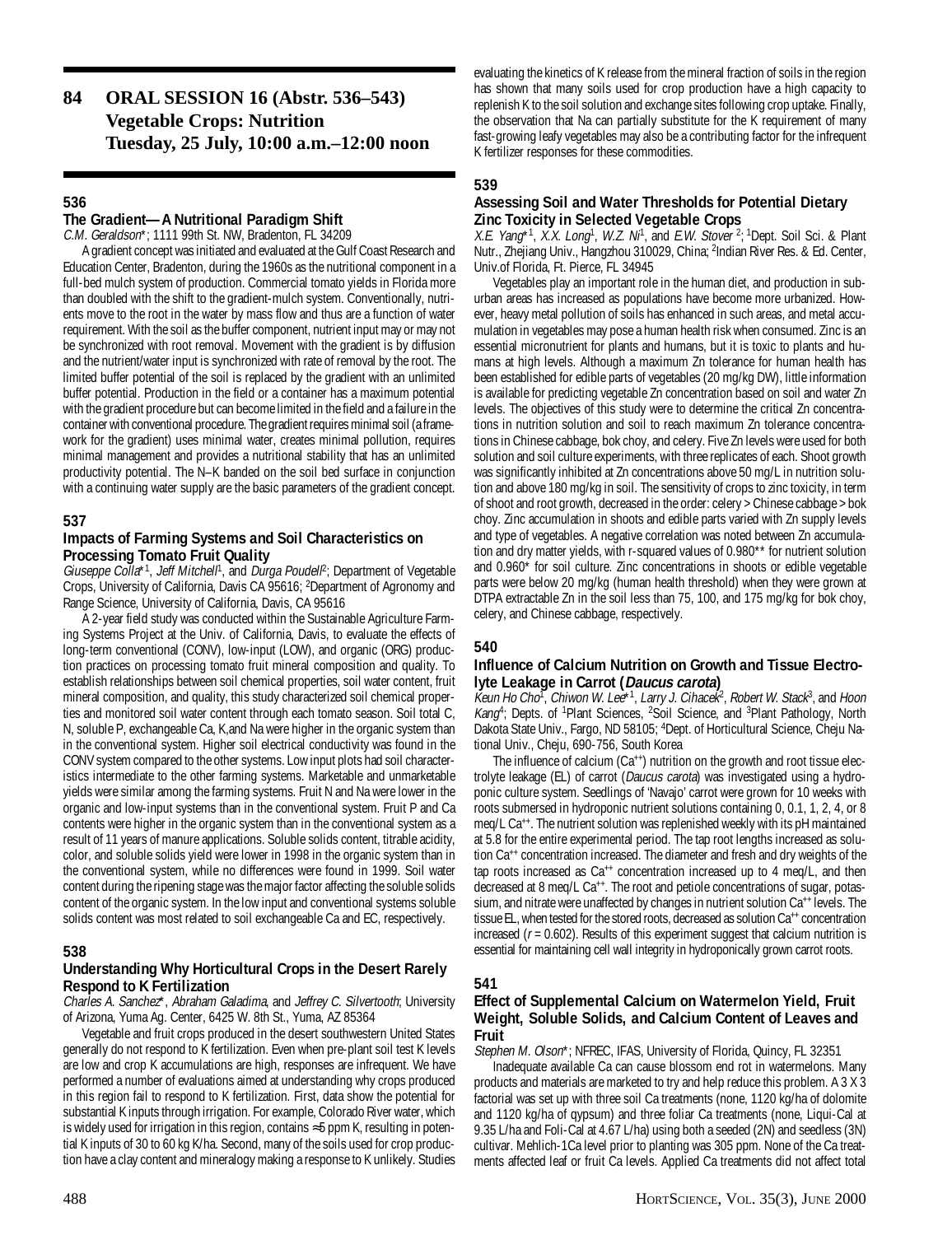yields, fruit weight, or percent soluble solids of the seedless cultivar (Crimson Trio). Yield of 'Royal Flush' (2N) was reduced by application of Foli-Cal, but none of the other parameters were affected by the other Ca treatments. Leaf Ca level of 'Royal Flush' (3.05%) was almost twice that of 'Crimson Trio' (1.59%), while fruit Ca content of 'Royal Flush' (0.26%) was lower than that of 'Crimson Trio' (0.32%).

# **542**

#### **Sulfur Source, Rate, and Method of Application for Polyethylene-mulched Tomato**

Anas D. Susila\* and Sal J. Locascio; Horticultural Sciences Department, University of Florida, Gainesville, FL 32611

Tomato (Lycopersicon esculentum L.) was grown with polyethylene mulch and drip irrigation on a Millhopper fine sandy soil testing very high in P and low in organic matter during two season to evaluate the effect of S source, rate, and application methods on plant growth and yield of fruit. S rates of 34 and 68 kg S/ ha were applied preplant (broadcast in the bed), by drip (10 weekly drip application), and by split applications (40% preplant and 60% drip). In split applications, S sources evaluated were ammonium sulfate and ammonium thiosulfate. Plant height was increased with S application from 0 to 68 kg S/ha in both studies. However, response on plant dry weight only occurred in Spring 1999. Total marketable yield was 17.9 tons/ha with 0 kg S/ha and was increased quadraticaly to 48.1 tons/ha with application of 68 kg S/ha in Spring 1999, but no response to S was obtained in the Spring 1998 study. Measured variable were not affected by S source and methods of application. Increasing S application from 0 to 68 kg S/ ha reduced leaf and plant tissue P concentration 14% and 12% at mid season and 26% and 25% at late-season sampling, respectively. Application of 68 kg S/ ha reduced soil  $pH \approx 0.3$  unit at the end of the season in both studies.

# **543**

### **Effect of Calcium and Sulfur on Yield of Late-storage Cabbage**

Alan McKeown<sup>\*</sup> and Cathy Bakker; Department of Plant Agriculture, University of Guelph, Simcoe, ON N3Y 4N5, Canada

Soil and crop management practices suggest the possibility of sulfur deficiency for cole crops in Southern Ontario. A 3-year study was conducted to evaluate rates of calcium and sulfur on yield of 'Huron' late-storage cabbage. Treatments were based on CaSO<sub>4</sub> applied at 0, 1000, 2000, and 3000 kg•ha<sup>-1</sup> 'Novacal' (Ca 27%, S 19%, Mg 2.5%, Dolomex Inc., Portage-du-Fort, Quebec, Canada), a granulated gypsum product. Potassium sulfate and calcium nitrate were used as elemental controls. Potassium and nitrogen levels were balanced with potassium chloride and ammonium nitrate. Phosphorous applications were based on soil analysis. All treatments were applied pre-plant incorporated. This trial was repeated on sand and loam soils typical of soil used for cabbage production in southern Ontario. Applications of sulfur increased yield of cabbage on sand and clay, although the optimum rate varied from year to year. Medium and high rates produced the highest yield in the first year, while low rates were more effective in the second and third seasons. Response of cabbage to calcium varied from year to year. Medium and high rates of calcium increased yield on sand, but had no effect on clay in the first year. Calcium had no effect on yield on either soil type in the second year. However, in the third year, low rates of calcium produced the highest yield on both sand and clay. Although there were no visual symptoms of deficiency, applications of sulfur, and to a lesser extent calcium, increased yield indicating that a 'hidden hunger' for these elements may exist on some soils in southern Ontario.

# **85 ORAL SESSION 17 (Abstr. 544–549) Woody Ornamentals/Landscape/Turf: Crop Production/Propagation Tuesday, 25 July, 10:00–11:15 a.m**

# **544**

# **Using Chlorophyll Fluorescence in Storage and Vegetative Propagation of Taxus**

Sarah E. Bruce and D. Bradley Rowe\*; Dept. of Horticulture, Michigan State Univ. A212 Plant & Soil Sciences Bldg., East Lansing, MI 48824-1325

Propagation failures of *Taxus* are often attributed to cutting collection from stock plants of poor quality. If a quick, reliable method of determining the potential rooting of cuttings based on the condition of a specific stock plant was available for propagators, rooting success could be predicted before investing time, labor, and resources. Our studies examined chlorophyll fluorescence  $(F_v/F_m)$  as a potential tool for stock plant selection, assessment of storage conditions, and measurement of stress over the course of propagation. Ten cultivars of Taxus x media (Taxus baccata L. x T. cuspidata Sieb. & Zucc.) were used: Brownii, Dark Green Pyramidalis, Dark Green Spreader, Densiformis, Densiformis Gem, Hicksii, L.C. Bobbink, Runyan, Tauntoni, and Wardii. Storage condition treatments consisted of desiccation (low, medium, and high), duration (34, 70, and 107 days), and temperature (-30, -2.5, 0, 2.5, 5, 10, and 20 °C). Cultivars differed in  $F_V/F_m$ initially as well as over time. Correlations were not found between initial stock plant F<sub>V</sub>F<sub>m</sub> and rooting percentage, number of roots, root dry weight, or root length, indicating that  $F_{\sqrt{F_m}}$  is not a reliable indicator of stock plant propagation potential. Short storage duration at  $-2.5$  to 2.5 °C was found to be ideal. F<sub>y</sub>/F<sub>m</sub> could detect substandard storage conditions only at temperature and desiccation extremes. Although chlorophyll fluorescence measurements do not appear to be a practical method of predicting adventitious rooting, there is a potential for assessing cutting or plant quality before shipping.

#### **545 WITHDRAWN**

# **546**

#### **Seed Germination of Abelia x grandiflora (Andre) Rehd.**

S.M. Scheiber\*<sup>1</sup>, Carol D. Robacker<sup>1</sup>, and M.A. Dirr<sup>2</sup>; <sup>1</sup>Dept. of Horticulture, Georgia Station, Univ. of Georgia, Griffin, GA 30223; <sup>2</sup>Dept. of Horticulture, Univ. of Georgia, Athens, GA 30602

Flowering evergreen shrubs that are compact and resistant to pests are in great demand in the nursery and landscape industries. The genus Abelia contains 30 species that vary in many traits including flower color, growth habit, and hardiness. Abelia x grandiflora (Andre) Rehd. and its cultivars are the most widely grown Abelia taxa and are characterized by pest resistance, an abundance of pinkish white flowers, long flowering period, and glossy evergreen foliage. Interspecific hybridization among Abelia x grandiflora, its cultivars, and other species in the genus Abelia offer the potential for new cultivars; however, seed germination within the genus has been described as slow and inconsistent. Experiments were conducted to test procedures to increase germination percentages and rates. Each Abelia seed is enclosed in a leathery achene. The effect of achene removal was examined in combination with cold, moist stratification for 60 days at 4 °C, immersion in 100 ppm gibberellic acid for 24 h, and no treatment. Treatments were replicated five times with 15 seeds per replication. Seeds were sown on sphagnum peat, and grown under mist in the greenhouse. Weekly germination counts were recorded for 8 weeks. Seeds with attached achenes germinated at a significantly higher percentage than those without achenes. Cold, moist stratification and gibberellic acid treatments were not significantly different than the control. No significant differences were found within the achene treatments for relative rate of emergence, but significant differences were found for the time until 90% of final emergence was reached.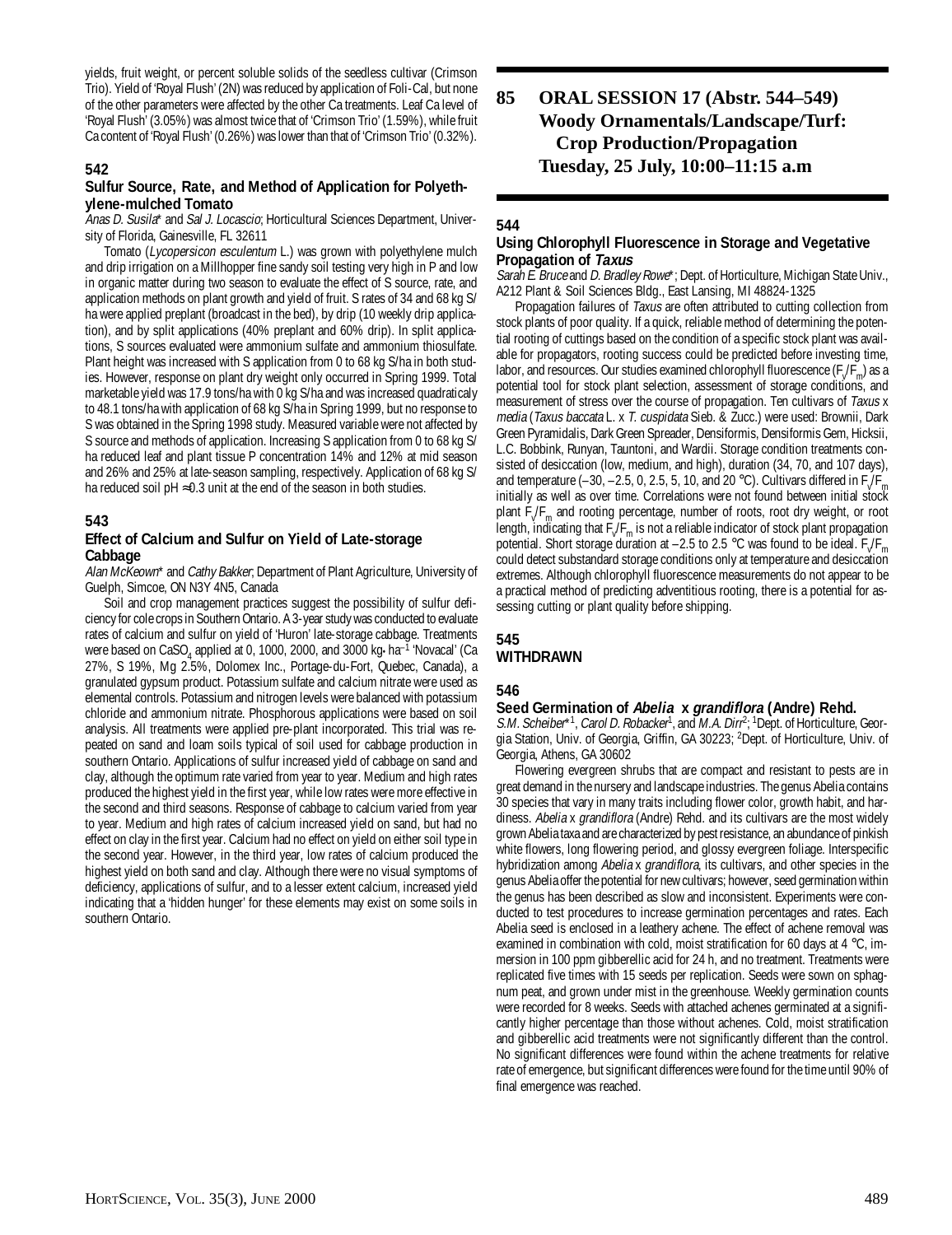**Nursery Crops for Nutrient Recovery in Treatment Wetlands** Thomas Holt\*, Brian Maynard, and William Johnson; University of Rhode Island, Department of Plant Sciences, Kingston, RI 02881

Constructed wetlands are an effective, low-cost method of water treatment that may reduce agricultural pollutants from nursery runoff. It has been suggested that the expense of implementing such systems could be recovered by growing aquatic plants that could be sold to retail and wholesale markets. However, this demand could probably be satisfied through a few wetlands. It would be desirable if more traditional nursery crops could be incorporated into treatment wetlands. Several taxa of Cannas, Iris, and ornamental grasses are selected cultivars of wetland plants that have been used in treatment wetlands for decades. However little data exists on these cultivar's nutrient uptake rates and survivability in treatment wetlands. Nutrient uptake and growth rates of Canna x generalis cultivars 'Aflame', 'King Humbert', and 'Pretoria', Glyceria maxima 'Variegata', Iris pseudacorus, Iris versicolor, Phalaris arundinacea 'Luteo-Picta', Pragmites australis 'Variegata', and Spartina pectinata 'Aureo-marginata' were compared to the widely used Typha latifolia. Single divisions of each were established in a constructed wetland and batch fed weekly a commercial fertilizer solution reconstituted to 100 ppm-N. Plants were harvested after 75 days and biomass and tissue nutrient content was determined. Mean biomass of Typha latifolia was 212 g/ division and nitrogen and phosphorus accumulation was 4.5 and 0.8 g/division, respectively. The biomass of the other species ranged from 101 to 175 g/division and had total accumulation of nutrients ranging from 2.5 to 3.8 g nitrogen/division and 0.35 to 0.85 g phosphorus/division.

# **548**

**Antitranspirant Treatments Affect Stock Plant Growth and Rooting Percentage in Two Members of the Oleaceae Family** Susan Switras\* and Jeffrey Gillman; University of Minnesota, Department of Horticultural Science, 305 Alderman Hall, St. Paul, MN 55108

Syringa vulgaris L. 'Montaigne' (French hybrid lilac) and Chionanthus virginicus L. (white fringetree) stock plants were sprayed with two film-forming antitranspirants, Clear Spray and sodium silicate, and one stomate-regulating antitranspirant, atrazine. After 30 days of growth, cuttings were taken from both species. Shoot calipers of antitranspirant-treated lilacs increased at a slower rate than the control lilacs. There were no long-term shoot length changes in lilac due to antitranspirant treatments. Shoots of Clear Spray-treated fringetrees increased in length significantly less than other treatments. Rooting was evaluated once a week from week 3 until 6 weeks after cuttings were taken for lilac and every 2 weeks from week 6 to 12 weeks after sticking for fringetree. All treatments resulted in 80% to 85% rooting in lilac after 6 weeks, but Clear Spray-treated plants rooted more quickly. Fringetree cuttings treated with Clear Spray had a significantly lower rooting percentage (15%) than the other treatments (35% to 50%).

# **549**

# **Three New Cultivars of Flowering Dogwood Resistant to Powdery Mildew**

R.N. Trigiano\*, M.T. Windham, and W.T. Witte; Tennessee Agriculture Experiment Station, Dept. of Ornamental Horticulture and Landscape Design, The Univ. of Tennessee, Knoxville, TN 37901-1071

Powdery mildew (Microsphaera pulchra) of flowering dogwood (Cornus florida L.) has become a significant problem of trees in nursery production as well as in the landscapes and forests of the eastern United States. The disease significantly reduces growth and berry production by older established trees and may contribute to the inability of younger trees (liners) in production to survive winter dormancy. Disease resistance in named cultivars is limited to partial resistance found in 'Cherokee Brave'—all other cultivars are extremely susceptible. Until now, the only disease control measure was to establish an expensive, labor-intensive, preventive fungicide program. We examined >22,000 seedlings and identified 20 that were extremely resistant to powdery mildew. Three trees with white bracts were selected from the 20 and released as patent-pending cultivars. 'Karen's Appalachian Blush' has long, non-overlapping, pink fringed bracts with a delicate appearance. 'Kay's Appalachian Mist' has creamy white, slightly overlapping bracts with deeply pigmented clefts. 'Jean's Appalachian Snow' has large, strongly overlapping bracts with non-pigmented clefts. The three powdery mildew-resistant cultivars will be entered into an existing breeding program with 'Appalachian Spring', a cultivar released by the Tennessee Agriculture Experiment Station and

resistant to dogwood anthracnose, in an attempt to produce trees that are resistant to both diseases.

# **98 ORAL SESSION 18 (Abstr. 550–557) Vegetable Crops: Genetics/Breeding/ Biotechnology Tuesday, 25 July, 2:00–4:00 p.m**

# **550**

# **Mapping of QTL for Partial Physiological Resistance and Field Reaction to White Mold, Plant Architecture, and Plant Height in Common Bean**

Soon O. Park\*1, Dermot P. Coyne<sup>1</sup>, James R. Steadman<sup>1</sup>, Paul W. Skroch<sup>2</sup>, and Geunhwa Jung<sup>2</sup>; <sup>1</sup>Univ. of Nebraska, Lincoln, NE 68583; <sup>2</sup>Univ. of Wisconsin, Madison, WI 53706

The objective was to detect molecular markers associated with QTL for partial physiological resistance (PPR) to two white mold (WM) isolates, partial field resistance (PFR), plant architecture (PA), and plant height (PH) in a genetic linkage map constructed using recombinant inbred lines (RILs) from the cross 'PC-50' (resistant to WM) x XAN-159 (susceptible to WM). Significant correlations (+0.39 and +0.47) were noted between the WM reactions in the greenhouse and field. A significant but negative correlation (–0.33) was observed between the WM reaction and PH in the field. Six QTL affecting PPR to isolate 152 were found on LGs 4, 5, 7, and 8. Six QTL affecting PPR to isolate 279 were found on LGs 2, 3, 4, 7, and 8. Five QTL for PFR were observed on LGs 2, 5, 7, 8, and 11. Two QTL affecting PA were detected on LGs 7 and 8. Two QTL affecting PH were identified on LGs 7 and 8. On one end of LG 8 marker H19.1250 was significant for PPR to both isolates. On the other end of LG 8 the region closely linked to the C locus was significantly associated with PPR to both isolates, PFR, PA and PH. Marker J09.950 on LG 7 was significantly associated with PPR to both isolates, PFR, PH and seed weight. Marker J01.2000 on LG 2 was the most significant locus for both PPR to the isolate 279 and PFR. QTL on LG 5 were found for PPR to the isolate 152 and PFR. Overall, four of the five QTL affecting PFR were also found for PPR to one or both isolates.

#### **551**

# **Inheritance of Tomato Late Blight Resistance Derived from Lycopersicon hirsutum LA1033 and Identification of Molecular Markers**

Rebecca C. Lough\* and R.G. Gardner; Dept. of Horticultural Science, North Carolina State Univ., Raleigh, NC 27695

During the last century Phytophthora infestans (Mont.) de Bary, which causes the devastating disease late blight of tomato and potato, has been controlled with pesticides. Recently, the difficulty of controlling late blight has increased due to the appearance of new strains of P. infestans that are more virulent and are resistant to metalaxyl. Numerous P. infestans resistance genes exist within the Solanaceae; however, most of these are race-specific and have the potential of being overcome. To achieve durable resistance, it may be necessary to utilize multigenic resistance or gene pyramiding. The Lycopersicon hirsutum Kunth accession LA1033 is highly resistant to P. infestans. To incorporate resistance into a useful background, the L. esculentum Miller inbred line NC215E was used as a recurrent parent in backcrossing with L. hirsutum LA1033. A population of 264  $BC_3F_1$  plants derived from 11  $BC_2F_2$  families was planted at Fletcher and Waynesville, N.C., in July 1998 in a replicated field trial.  $BC_3F_2$  seed were collected from a single highly resistant BC<sub>3</sub>F<sub>1</sub> plant. The BC<sub>3</sub>F<sub>2</sub> population was tested for resistance using a detached leaf screen. To verify growth chamber test results,  $BC_3F_3$  seeds were collected from the  $BC_3F_2$  individuals and were planted in a field trial at Fletcher in July 1999. The ratio of resistant to susceptible progeny fit the expected ratio for an incompletely dominant trait controlled by two loci. To identify molecular markers linked to the resistance loci, DNA was extracted from the highly resistant and susceptible  $BC_3F_2$  individuals, and bulks of DNA were constructed. The resistant and susceptible bulks were screened with AFLP (amplified fragment length polymorphism) markers. Results of the AFLP study indicate marker linkage to resistance.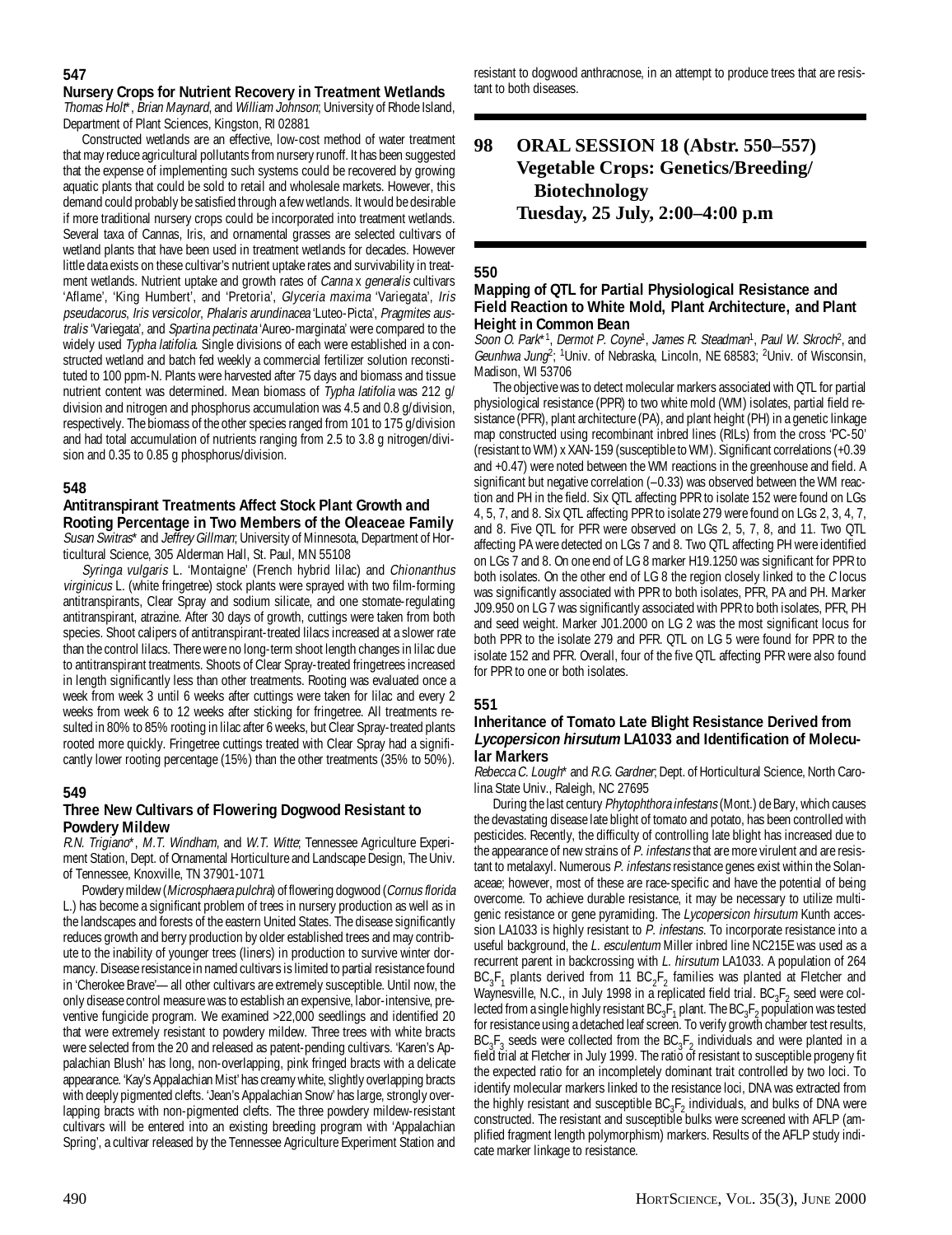# **Comparison of Genetic Diversity in between Two Germplasm Banks Containing Lycopersicon esculentum Accessions**

James Nienhuis\*1, Julie Rodriguez1, Wilber Phillips<sup>2</sup>, Peter Hanson<sup>3</sup>, and Liliway Engle<sup>3</sup>; <sup>1</sup>Dept. of Horticulture, University of Wisconsin, Madison, WI 53706; 2 Centro AgronÛmico Tropical de Investigacion y Enseoanza (CATIE), Turrialba, Costa Rica; <sup>3</sup>Asian Vegetable Research and Development Center (AVRDC), Sanhua, Taiwan. R.O.C.

Worldwide, there are cuurently more than 60 germplasm banks that contain tomato (Lycopersicon esculentum) collections ranging is size from a few dozen to several thousands of accessions. In the utilization of these genetic resources sampling from only one germplasm bank may result in limiting available genetic diversity, whereas sampling from several germplasm banks may result in unnecessary redundancy. The current lack of knowledge regarding the relative magnitudes of genetic diversity contained within different collections makes it difficult to develop a core collection that maximizes genetic diversity. Two large tomato collections are housed at the Asian Vegetable Research and Development Center (AVRDC), Sanhua, Taiwan, R.O.C., and the Centro Agronomico Tropical de Investigacion y Enseoanza (CATIE), Turrialba, Costa Rica. Ninety-six accessions from CATIE and 102 accessions from AVRDC were randomly sampled from each base collection. The total of 198 accessions were charcterized for 103 polymorphic RAPD molecular marker bands. The results indicated that the two germplam banks sampled different genetic diversity. In addition, the magnitude of genetic diversity was greater in the AVRDC collection compared to CATIE.

# **553**

### **Genetic Diversity in Papua New Guinea Sweetpotato Germplasm**

Diego Fajardo\*<sup>1</sup>, Don R. La Bonte<sup>1</sup>, and Robert L. Jarrel<sup>p</sup>; <sup>1</sup>Dept. of Horticulture, Louisiana State University, Baton Rouge, LA 70803-2120; <sup>2</sup>USDA/ARS, Plant Genetic Resources, 1109 Experiment Street, Griffin, GA 30223

The USDA gene bank currently maintains 668 accessions of cultivated sweetpotato and 219 accessions of related *Ipomoea* species. Information on the genetic diversity of the collection does not exist due to funding constraints. The development of a core collection would provide a subset of accessions that represent the genetic diversity of the main collection with a minimum of repetitiveness. The small size of the core collection would facilitate the evaluation of the accessions for economically important traits. The objective of this research is to develop a core collection of Papua New Guinea sweetpotato germplasm using the Amplified Fragment Length Polymorphisms (AFLPs) marker system. This approach to quantifying genetic diversity would later serve as a model for the development of a USDA sweetpotato germplasm core collection. The germplasm choosen for this study was collected from this crop's secondary center of genetic diversity based on its potential as a source of new traits. All genotypes were fingerprinted using four primer combinations that generated 224 markers. The molecular data was then analyzed using NTSYSpc 2.0 program to determine the relatedness of the genotypes. The molecular analysis showed a homogeneous genetic constitution. The extent of diversity among accessions was correlated with the geographic origin of the plant material.

#### **554**

#### **Mapping of QTL for Seed Size and Shape Traits in Common Bean**

Soon O. Park\*1, Dermot P. Coyne<sup>1</sup>, Geunhwa Jung<sup>2</sup>, Paul W. Skroch<sup>2</sup>, E. Arnaud-Santana<sup>3</sup>, and James R. Steadman<sup>1</sup>; <sup>1</sup>Univ. of Nebraska, Lincoln, NE 68583; <sup>2</sup>Univ. of Wisconsin, Madison, WI 53706; <sup>3</sup>CIAS, Apartado #145, San Juan de la Maguana, Dominican Republic

Our objective was to identify QTL for seed weight (SW), length, and height segregating in a recombinant inbred line (RIL) population from the cross 'PC-50' (Larger SW) x XAN-159 (Smaller SW). The parents and RILs were grown in two separate greenhouse experiments in Nebraska, and in field plots in the Dominican Republic and Wisconsin. Data analysis was done for individual environments separately and on the mean over all environments. A simple linear regression analysis of all data indicated that most QTL appeared to be detected in the mean environment. Composite interval mapping (CIM) analysis was then applied to the means over environments. Eight QTL for SW were detected on common bean linkage groups (LGs) 3, 4, 5, 6, 7, and 8. All eight markers associated with these QTL were significant in a multiple regression analysis (MRA), where the full model explained 63% of the variation among SW means. Six QTL for seed length were

detected on LGs 2, 3, 4, 8, and 11 using CIM. The markers associated with the three seed length QTL on LGs 2, 8, and 11 were significant in a MRA with the full model explaining 48% of the variation among seed length means. Three QTL for seed height on LGs 4, 6, and 11 explained 36% of the phenotypic variation for trait means. Four of the six QTL for seed length and two of three QTL for seed height also appeared to correspond to QTL for SW.

# **555**

# **Estimation of Genetic Diversity among Citrullus Accessions using RAPD Markers**

Amnon Levi\*1, Claude E. Thomas<sup>1</sup>, Anthony P. Keinath<sup>2</sup>, and Todd C. Wehner<sup>3</sup>; 1 USDA, ARS, U.S. Vegetable Laboratory, 2875 Savannah Hwy., Charleston, SC 29414; 2 Clemson Univ. Coastal Research and Education Center, 2865 Savannah Hwy., Charleston, SC 29414; <sup>3</sup>Dept. of Horticultural Science, North Carolina State Univ., Raleigh, NC 27695-7609

Genetic relatedness was estimated among 42 U.S. plant introduction (PI) accessions of the genus Citrullus (37 PIs of which were reported to have disease resistance and five watermelon cultivars) using 30 RAPD primers. These primers produced 662 RAPD markers that could be scored with high confidence. Based on these markers, genetic similarity coefficients were calculated, and a dendrogram was constructed using the unweighted pair-group method with arithmatic average (UPGMA). The analysis delineated three major clusters. The first cluster consisted of a group of five watermelon cultivars, a group of C. lanatus var. lanatus accessions and a group of C. lanatus var. lanatus accessions that contained some C. lanatus var. citroides genes. The second cluster consisted of the C. lanatus var. citroides accessions, while the third cluster consisted of the C. colocynthis accessions. The two C. lanatus clusters differentiated from each other and from the C. colocynthis cluster at the level of 58.8% and 38.9% genetic similarity. Our results indicate that closely related Citrullus PIs may have resistances to the same diseases. Thus, molecular markers may be a useful tool in the development of core collections of Citrullus PIs with resistance to diseases.

# **556**

#### **In Vitro Anther Culture of Cucumber (Cucumis sativus L.)**

M.H. Aboul-Nasr\* and M.A. Ahmed; Dept. of Horticulture, Assiut Univ., Assiut, Egypt

This experiment was performed at the Tissue Culture Laboratory of the Horticulture Dept. of the Faculty of Agriculture at Assiut Univ., Egypt. After several attempts to determine the proper stage of buds for collection of pollen, we determined that the tetrad stage was most suitable. The pollen was cultured on either MS or B5 liquid or solid media (7% agar). Both media were used as basic salts or supplemented with growth regulators. The four growth substances were BA, NAA, K, and 2,4-D. Each growth substance was added to the medium separately as follow: BA, NAA at 15, 10, or 5 ppm; K at 0.1, 1, 2, or 5 ppm; and 2,4-D at 0.5, 1, or 5 ppm. The solidified medium was superior to the liquid medium at all the treatments that were used for callus formation. Using B5 medium did not result in any callus. The highest value of callus formation was obtained when MS medium supplemented with BA at 5 ppm. Moreover, the callus that was grown on the MS medium that had BA at 5 or 10 ppm developed a merstim tip. The control treatment produced calluses but did not develop any meristem tips. This process can be used to develop haploid plants.

# **557**

#### **Germplasm Evaluation of Thirty-nine and Ecological Adaptation Trials of Seven Tomato (Lycopersicon esculentum) Varieties in Nigeria**

Olufolaji, O.A. Denton, Margaret J. Makinde\*, and J.A. Akinfasoye; National Horticultural Research Institute (NIHORT), Idi - Ishin, P.M.B. 5432 Ibadan, Nigeria

Nigeria has diverse ecological conditions, ranging from mangrove swamp of the southern coastal regions to the derived Savannah of the middle belt and the Sudan/Guinea Savannah of the Northern part of the country. Using the southern wet humid rainforest condition of NIHORT, Ibadan, two germplasm evaluation trials were carried out during the rainy season of May to Sept. 1996 and 1997. Thirty-nine tomato accessions were investigated on 1 x 4-m plots at 50 x75-cm spacing in a completely randomized block design with three replications. The top 10 and the least 10 accessions were evaluated for yield in terms of number and weight of both wholesome and unwholesome fruits. In the Northern Guinea Savannah, NHLY- 10; Ti 423, and Ti 420 were the best three in terms of fruit number (141 to 117) and weight (673–583 g) per  $m^2$ . In the northern Sudan Savannah,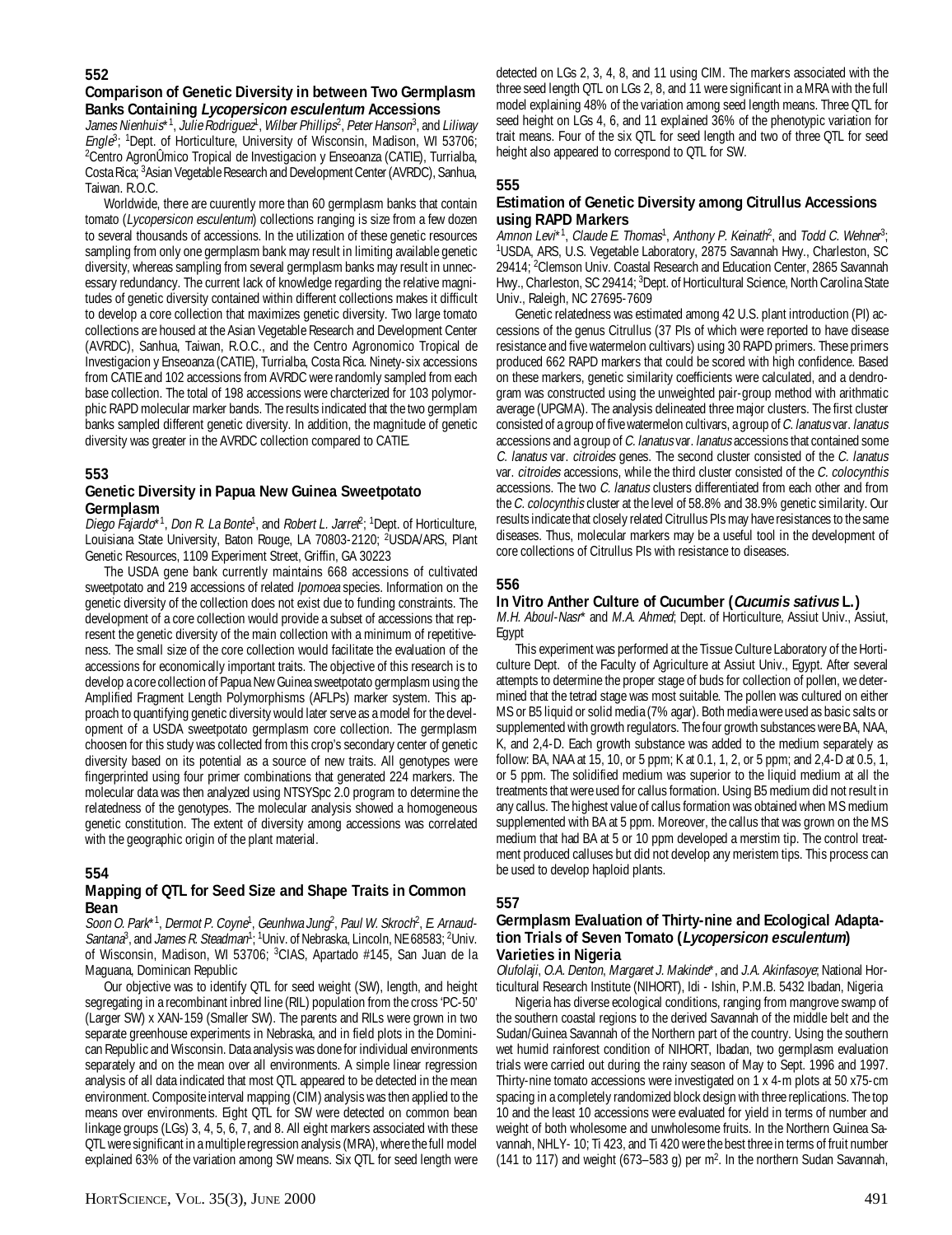Ti. 420; NHLY,  $\text{Ai7}$  topped the list with (125–72 fruits) and 500–420 g per m<sup>2</sup>. In the southern rainforest of Ibadan, NHLY, 10; Ti 420, and Ti 423 were superior in fruit number (33–12) and weight (327–150  $g/m^2$  to all the other accessions. However, in the derived Savannah of Ikirun, Ti 423; Roma VF, AND Ti 420 with (85 – 56 fruits) and (589 – 278 g) per m<sup>2</sup> were quite outstanding among the seven accessions.

# **99 ORAL SESSION 19 (Abstr. 558–564) Floriculture/Foliage: Nutrition/Media Tuesday, 25 July, 2:00–3:45 p.m**

#### **558**

#### **Nutrient Allocation Patterns of Lupinus havardii Wats under Different Preharvest Ca Fertilization Regimes**

Mario Valenzuela-Vazquez\* and Geno A. Picchioni; Dept. of Agronomy and Horticulture, New Mexico State Univ. Box 30003, Las Cruces, NM 88003-0003

Lupinus havardii (Big Bend bluebonnet) is a winter annual plant indigenous to the semiarid southwestern U.S. with potential to become a new cut flower commodity. Nothing is presently known about the mineral nutrition of bluebonnet in greenhouse conditions, either in the whole plant or its short-lived cut racemes, and its possible relationship with vase life longevity. At first appearance of floral buds, supplemental Ca treatments (0, 2.5, 5.0, and 10.0 mm Ca using  $CaCl<sub>2</sub>$ ) were added to the nutrient solution over a 2-month growing period, to evaluate the influence of Ca on plant nutrient allocation patterns, nutrient uptake and utilization, and raceme physiology after cutting. Ca supplementation increased net Ca uptake per plant by 40%, 77%, and 95% over the control (2.5, 5.0, and 10.0 mm Ca, respectively;  $P < 0.05$ ). The increased Ca uptake per plant increased Ca concentration in racemes (a weak Ca sink), which resulted in marginal increases in vase life duration (1 day). This positive influence on vase life duration was not significant due to limited number of raceme replicates. When plants were supplemented with 5 mm Ca, the net accumulation of Ca, P, K, and Mg in roots increased by 4 to 5 times over the control roots. These increases occurred in parallel to an increase in root dry matter production. Similar patterns were observed in the net accumulation of Ca, P, K, and Mg per plant. In our conditions, Ca supplementation (5 mm) enriched raceme Ca concentration as well as whole-plant consumption of Ca, P, K, and Mg in bluebonnet plants. These data will be useful in developing fertilization strategies for this new and promising greenhouse floral crop.

#### **559**

#### **Preferential Allocation and Inducible Calcium Sinks in Leaf Primordia of Dracaena sanderiana Hort. Sander ex M.T. Mast (Dracaenaceae)**

Svoboda V. Pennisi\*, Dennis B. McConnell, and Michael E. Kane; Dept. of Environmental Horticulture, Univ. of Florida, Gainesville, FL 32611

We induced preferential allocation of Ca to two calcium oxalate (CO) sinks in immature leaf tissues of *D. sanderiana*: subepidermal extracellular deposits and intracellular raphides. Allocation was affected by exogenous Ca levels. Two groups of rooted cuttings were termed Ca-deficient and non-deficient. The first group consisted of cuttings that had been deprived of Ca for 18 months, and, the second, cuttings rooted under standard horticultural conditions. All plants were grown in liquid medium supplemented with 100 ppm of potassium nitrate and subjected to 0, 3, or 7mm Ca from calcium acetate. The most striking feature of Ca-deficient plants grown in 0 mm Ca was the absence of intracellular raphides in the leaf primordia. The largest number of intracellular raphides developed in Ca-deficient plants grown in 7 mm Ca. The number of extracellular crystals in Ca-deficient plants grown in Ca-supplemented solutions versus non-supplemented were similar, but crystals were considerably smaller in non-supplemented plants. Total number of extracellular crystals per epidermal cell did not differ significantly between plants in all treatments. This implies that nucleation sites are pre-determined and finite in number. In contrast, the number of intracellular raphides was highly variable. In terms of Ca prioritization, the extracellular crystals took precedence over intracellular raphides, and this was most obvious in Ca-deficient plants. The significance of this research is that the extracellular crystals represent Ca sinks with limited induction capacity compared to intracellular Ca sinks. Plants with genetic predisposition for intracellular CO crystal formation may be able to respond favorably to root environments with low Ca levels compared to species with limited capacity for intracellular CO deposition. Intracellular CO crystals, therefore, play an integral role in plant nutrition as Ca storage sinks.

# **560**

# **Rose Plant Tolerance to NaCl Salinity**

Raul I. Cabrera\*; Texas A&M Univ. Research & Extension Center, 17360 Coit Rd., Dallas, TX 75252

Yield, quality, and nutrient status of 'Bridal Pink' (on R. manetti rootstock) roses were evaluated under increasing NaCl salinity and mixed  $NO_3^-/NH_4^+$  nutrition. Container-grown plants were irrigated over eight flushes of growth and flowering with nutrient solutions having  $100\ NO_3^-$ :  $0\ NH_4^+$ ,  $75\ NO_3^-$ :  $25\ NH_4^+$ , and  $50 \text{ NO}_3^-$ : 50 NH<sub>4</sub><sup>+</sup> ratios in combination with three NaCl concentrations. During the first four flowering flushes, NaCl was supplemented at 0, 5, and 10 mm, but these concentrations were increased to 0, 15, and 30 mm during the last four flushes. Interestingly,  $NO_3^-$ :  $NH_4^+$  ratios and NaCl concentration had no main effects over any flower yield or quality component evaluated over the 13-month experimental period. Furthermore, visual symptoms of apparent salt injury were just observed during the last three flowering cycles, and mostly on the oldest foliage of plants receiving the highest salt concentrations (30 mm). Leaf N and Na concentrations were not significantly affected by the treatments over the course of the experiment, averaging 3.34% and 45 mg•kg–1, respectively. Leaf Cl concentrations were significantly increased by salt additions, ranging from 1000 to 15,000 mg•kg–1 [0.1% to 1.5% dry weight (DW)]. Correlation analyses revealed that relative dry weight yields increased with leaf Cl concentrations up to 3000 mg•kg– <sup>1</sup> (0.3% DW) but were significantly depressed at higher concentrations. These results confirm recent reports suggesting that roses are more tolerant to salinity than their typical classification of sensitive. Furthermore, this is the first known study to report an apparent positive effect of moderate leaf Cl concentrations on rose biomass yields.

# **561**

#### **Reduction of Fertilizer Inputs Using Earthworm Castings as a Substrate Amendment for Poinsettia Production**

Pablo R. Hidalgo\*, Richard L. Harkess, and Frank Matta; Mississippi State University, 117 Dorman, Box 9555, Mississippi State, MS 39762

Earthworm castings were evaluated to determine the effect of earthworm castings on growth of Poinsettia 'Freedom Bright Red'. Castings derived from cow (CC), horse (HC), or sheep (SC) manure were combined with peatmoss at 1:0, 1:3, 1:1, 3:1, or 0:1 peat : castings (v/v). One plant was potted per 1.5-L container and were fertilized at 0, 50, 200, or 350 mg/L N in a RCB arrangement. Plant growth index at all fertilizer rates was greatest when grown in SC at 0:1, 1:3, and 1:1 and CC at 0:1 and 1:3 (peat : castings) ratios. For each of the three animal sources, no differences in growth index were observed among fertilizer rates when 100% castings was used as the substrate. Bract area was greatest on plants grown in SC at 1:0, 1:3, and 1:1 (peat : castings) ratios at all four fertilizer rates. Bract area on plants grown in CC at 0:1 and 1:3 (peat : castings) was less than SC, but better than CC at 1:1, 3:1, or 1:0 or any of the HC substrates. Plants grown in substrates with 75% or more castings all had similar bract area regardless of fertilizer rate. As castings in the substrate decreased, bract area increased as fertilizer rate increased. When fertilized at 0, 50, or 200 mg/liter N plant dry weight decreased as castings increased in the substrate. Fertilization at 350 mg/liter did not affect dry weight between substrates.

# **562**

# **Incorporating Zeolite into Soilless Container Media Reduces Nutrient Leaching in Ornamental Plant Production**

Jianjun Chen\*, Yingfeng Huang, Zhen Yang, Russell D. Caldwell, and Cynthia A. Robinson; University of Florida, Mid-Florida Research and Education Center, 2725 binion Road, Apopka, FL 32703

Containerized ornamental plant production represents extremely intensive agricultural production. An average of 200,000 containers may occupy 1 acre of surface area, to which a large amount of chemical fertilizers will be applied. Because of the use of high-drainage soilless potting mixes coupled with excessive fertigation, a great amount of nutrients, particularly nitrogen and phosphorus, are leached, which increases the potential for ground and surface water contamination. Over the past 2 decades, research has been centered on developing fertigation delivery systems such as nutrient film techniques, ebb-and-flow and capillary mat systems, for reducing leaching. Relatively limited research has been con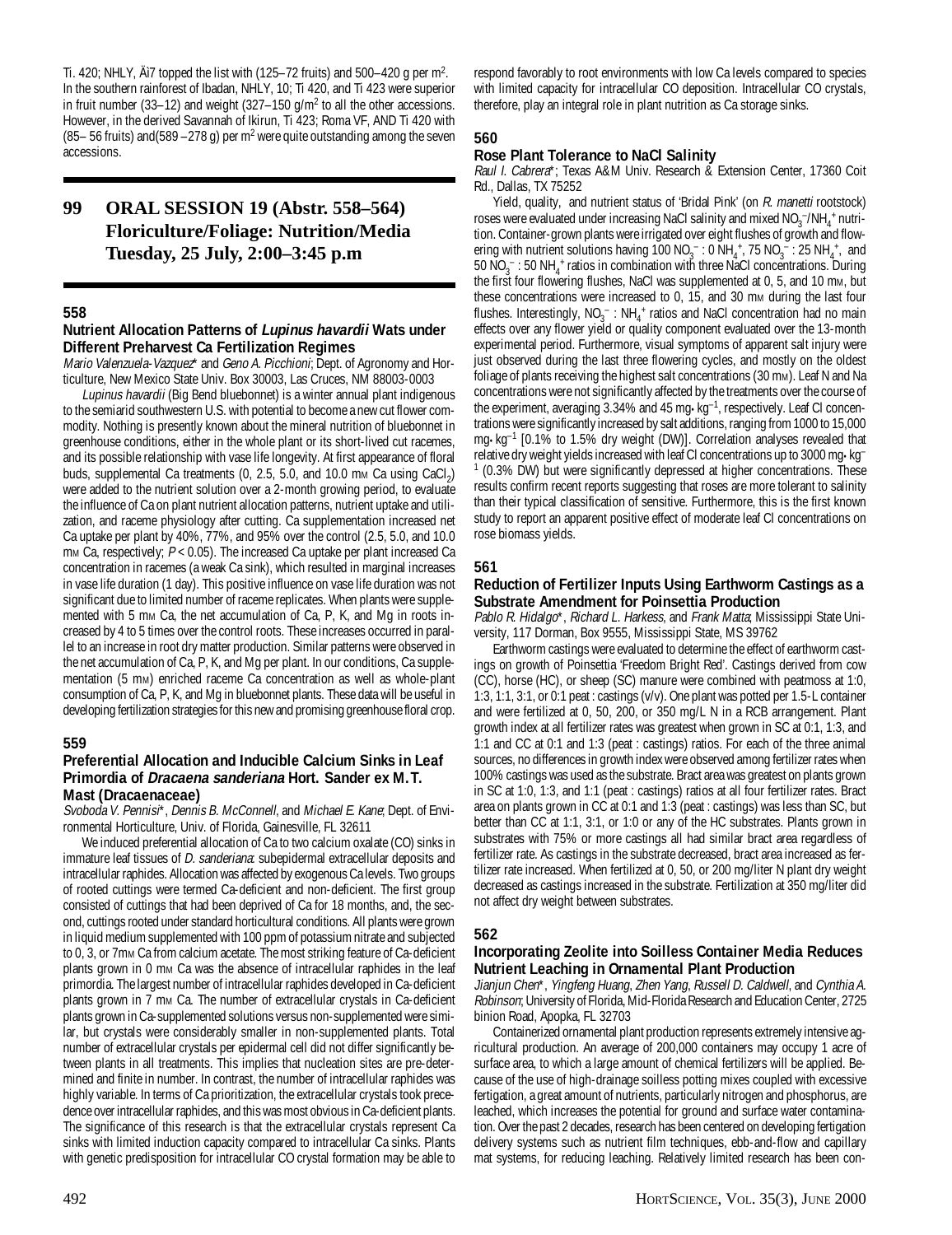ducted on improving potting medium substrates to minimize nutrient leaching. The objectives of this study were to determine the adsorption isotherm of six different zeolites to ammonium, nitrate and phosphorus, identify and incorporate desired zeolites in a peat/bark-based medium for reducing nutrient leaching in ornamental plant production. Results indicated that the zeolites possess great holding capacities for ammonium, nitrate, and phosphorus. Compared to control, ammonium leaching was reduced 70% to 90%, phosphorus 30% to 80% and nitrate 0% to 60% depending on zeolite species and quantity used per pot. Zeolite amended media caused no adverse effects on plant growth. Conversely, biomass increased significantly when compared to that of the control.

### **563**

#### **Development of the Press Extraction Method for Plug Substrate Analysis: Quantitative Relationships Between Solution Extraction Techniques**

Holly L. Scoggins\*<sup>1</sup>, Douglas A. Bailey<sup>2</sup>, and Paul V. Nelson<sup>3</sup>; <sup>1</sup>Dept. of Horticulture, Virginia Tech, 301C Saunders, Blacksburg, VA 24060-0327; <sup>2</sup>Dept. of Horticulture, The Univ. of Georgia, 1111 Plant Science Bldg., Athens, GA, 30601; <sup>3</sup>Dept. of Horticultural Science, Box 7609, North Carolina State Univ., Raleigh, NC 27695-7609

Methods for extracting growing substrate root-zone solution include the saturated media extract (SME) and the 2 water : 1 substrate (v/v) suspension, neither of which are particularly suited to bedding plant plug systems. We have developed the press extraction method (PEM) as a simple and quick alternative to these methods. The grower simply collects a representative sample of plug trays and presses the top of the plug, collecting the expelled solution. Solution pH and EC can be measured immediately and the sample then sent to an analytical laboratory for nutrient analysis. Initial experiments demonstrated that differing manual pressures did not affect solution chemical properties. The PEM then was compared to the SME and 2:1 methods over a range of fertilizer levels and with peatand coir-based substrates. Within substrates, pH, EC, and macronutrients were similar between the PEM and the SME. The level of dilution inherent in the 2:1 method resulted in much lower EC and nutrient levels when compared to the other two methods. Further experiments compared the PEM to the SME and 2:1 on plug flats collected from several commercial greenhouses and also those grown in the research greenhouse. The wide range of bedding plant species and fertility levels tested introduced variation needed to develop regression equations and correlations to create quantitative interpretation ranges for the PEM based on previously published sufficiency ranges for the SME and 2:1.

#### **564**

# **Screening Commercial Peat and Peat-based Products for the Presence of Ericoid Mycorrhizae**

Mark Starrett\*, College of Agriculture and Life Science, Dept. of Plant and Soil Science, The Univ. of Vermont, Burlington, VT 05405-0082

A study was conducted to investigate the presence of ericoid mycorrhizal fungi in select peat and peat-based products. Vaccinium corymbosum, a known host of ericoid fungi, was used as a model plant. Peat and peat-based products were obtained from all major sources that supply the northeastern United States. Seedling roots were examined and average percent colonization was determined for each sample. Results indicate that these fungi are present in the majority of peat and peat-based media tested. Seedlings grown in some of the selected media exhibited an increased percentage of colonized root cells. Mycorrhizal fungi colonizing roots of test plants were isolated. These fungi exhibited typical ericoid fungal growth characteristics.

# **100 ORAL SESSION 20 (Abstr. 565–571) Cross-commodity: Undergraduate Education/Master Gardeners Tuesday, 25 July, 2:00–4:00 p.m**

#### **565**

#### **Use of Cooperative Learning Exercizes to Introduce Concepts in Potted Plant Production Classes**

Neil O. Anderson\*; Dept. of Horticultural Science, University of Minnesota, 1970 Folwell Ave., St. Paul, MN 55108

In production classes, students often commence the class by learning complicated crop-specific production cycles. Rarely are they afforded the opportunity of spending several class periods to first understand the major differences between commercial crops for production time, labor input, and market share. A cooperative learning exercise was created for the first week of lectures in potted plant production class (Hort 4051) at the Univ. of Minnesota (n = 18 students). Students were assigned to working groups for discussion and synthesis of the assignment. One week later, each group turned in their recommendations and one lecture session was devoted to in-class discussion of their answers. The exercise was in the form of a memo from a commercial company, Floratech, addressed to the students as the newly hired potted plant production specialists. In the memo, a graphical summary was presented of 13 major and minor potted crops, contrasting total production time, labor input, and market share for each crop. As production specialists, the student's primary task was to interact with all staff (other students role-playing various positions within the company) to answer the following question: "What is the most realistic, cost-effective location on the graph that Floratech should aim to move all crops?" Group discussions, both within and outside of class, focused on the noticeable trends depicted by the graph and the limiting factors that prevented crops from moving to the ideal location. Growers and breeders were quizzed on what factors kept each crop in the specific locations on the graph. The majority of student chose the midpoint of the graph as the best location. The exercise successfully peaked student's awareness of crop differences and the limiting production factors. Throughout the semester, students referred back to this graph to pinpoint the location for each crop covered.

#### **566**

#### **Barriers Encountered in Establishing Effective Distance Education Programs**

D.L. Auld\*<sup>1</sup>, M.J. C̃epica<sup>2</sup>, and C.B. McKenney<sup>1,3, 1</sup>Dept. of Plant & Soil Science, Texas Tech Univ.; <sup>2</sup>College of Agr. Sci. & Natural Resources, Texas Tech Univ., Lubbock, TX 79409; <sup>3</sup>Texas A&M Univ Res. & Ext. Center, Dallas, TX 75252

Distance education is an area of rapid expansion in higher education today. Unfortunately, the development of distance education efforts, like all new programming, is fraught with numerous barriers. Frequently, technological advances precede internal policies necessary to support these activities, and because of the nature of distance education, concerns over expense, workload, intellectual property, conflict of interest and teaching methodology may impede progress. Funding distance education efforts also requires long-term vision and commitment. It is essential that a clear vision, including identification of existing needs and benefits, be developed before equipment and personnel are secured. Finally, some distance education efforts by their nature involve collaboration between other institutions of higher education. These schools may view participation in these programs as opportunities for their advancement or possible encroachment on their educational market. Establishing strong relationships is essential for ultimate success. At Texas Tech Univ., the College of Agricultural Sciences and Natural Resources along with the Dept. of Plant and Soil Science have committed to the development and implementation of distance education as an educational tool providing enrichment and access to high-quality programming for its on campus and place-bound students. Some of the success stories as well as the frustrations behind these efforts will be discussed.

# **567**

# **Teaching Techniques and Course Modifications used to Enhance Horticulture Courses Utilizing Interactive Video Conferencing**

C.B. McKenney<sup> $\bar{X}^{1,4}$ </sup>, D.L. Auld<sup>1</sup>, M.J. Cepica<sup>2</sup>, and J.B. Storey<sup>3</sup>; <sup>1</sup>Dept. of Plant & Soil Science, Texas Tech Univ., <sup>2</sup>College of Ag. Sci. & Natural Resources, Texas Tech Univ, Lubbock, TX 79409; <sup>3</sup>Dept. of Hort. Sci., Texas A&M Univ.; College Station, Texas; <sup>4</sup>Texas A&M Univ. Res. and Ext. Center, Dallas, Texas

Interactive video conferencing provides a useful medium for distance education. Due to the highly visual nature of many horticulture courses, the multimedia techniques utilized in video conferencing provide a rich platform from which to conduct many aspects of these efforts. Video conferencing also requires an overall evaluation of which common teaching techniques work and what possible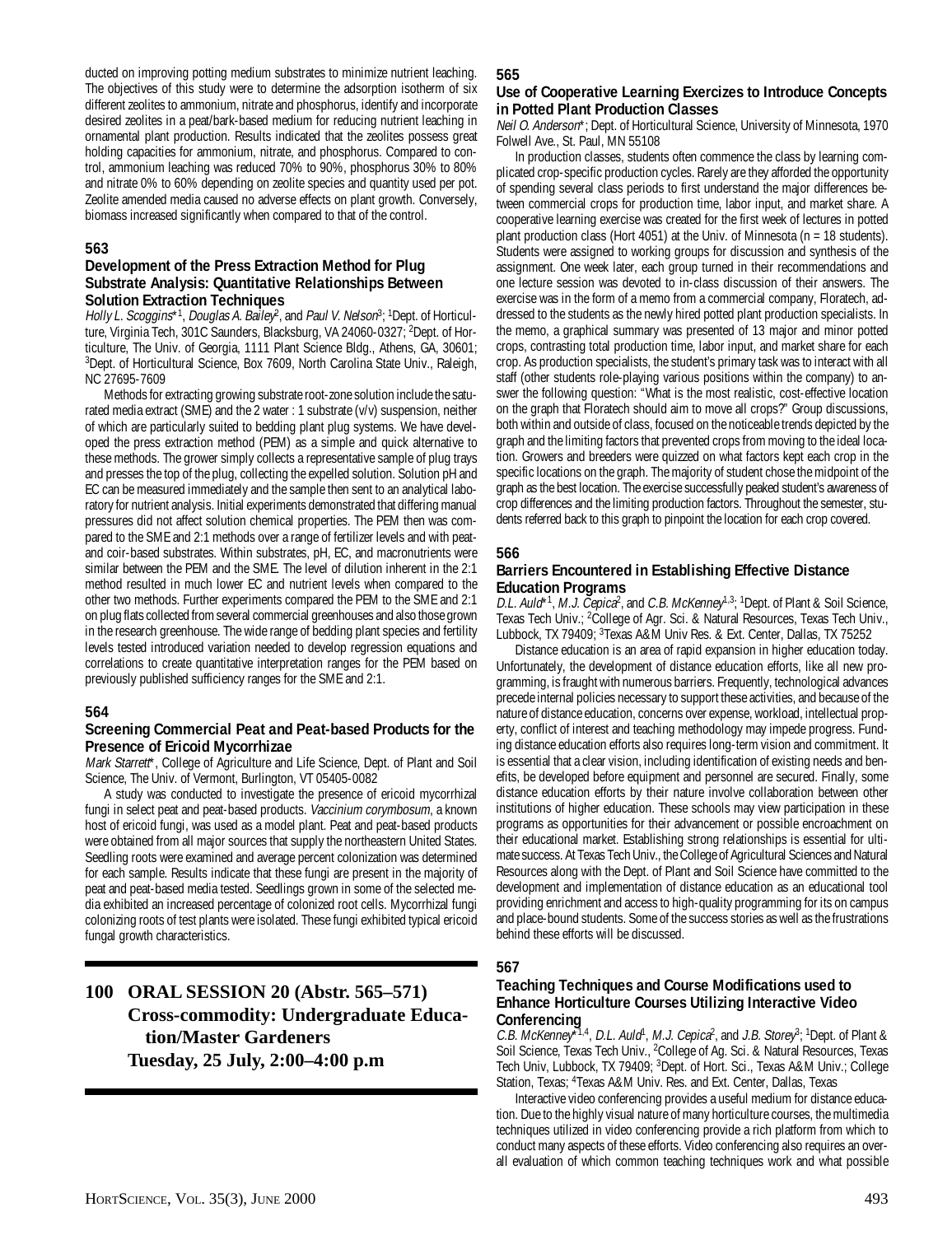modifications may be necessary to accomplish the desired teaching goals. Some of the topics for consideration in utilizing interactive video conferencing include encouraging participation of remote students, overcoming the feeling of viewing television, identifying the desired level of involvement by the students with the technology, considering alternative methods to reach desired course objectives, coordinating evaluation and testing, implementing classroom management techniques, and adding high touch to the high tech medium. Texas Tech and Texas A&M Universities have utilized interactive video conferencing at both the undergraduate and graduate levels. Some of the successful techniques as well as identification of a few of the pitfalls will be discussed.

### **568**

# **Challenges and Opportunities in Academic Advisement for Non-traditional Horticulture Students**

George E. Fitzpatrick\* and Kimberly A. Klock-Moore; University of Florida, Fort Lauderdale Research and Education Center, 2305 College Ave., Fort Lauderdale, FL 33314

The average undergraduate horticulture major at the Univ. of Florida Academic Program at Fort Lauderdale is 38 years old. The older, non-traditional student population is quite diverse, but many individuals are motivated by a desire to change careers, and many of them have taken extensive academic course work at other institutions prior to applying for admission to the Univ. of Florida. Academic advisement of this type of student presents a substantial challenge because of the uncertainty of content and vigor of prior academic preparation. To help meet this challenge, we have developed several academic advisement checklists that indicate numbers and titles of critical preprofessional and general education courses from the academic institutions that have been most frequently attended by the highest numbers of the incoming non-traditional students. These checklists have been cross-referenced between the catalogs of the various academic institutions and the Univ. of Florida catalog. We use these documents to evaluate the academic preparation of incoming transfer students and to assist them in making correct course selections to remedy any academic deficiencies that could negatively influence their success in upper division horticulture course work.

# **569**

#### **HCC 100: Horticultural Science—A Course Redesigned to Meet the Biological/Physical Sciences Requirement of the All University Core Curriculum**

Harrison Hughes\*; Dept. of Horticulture and Landscape Architecture, Colorado State University, Fort Collins, CO 80523

Colorado State Univ. recently underwent the development of a new all university core curriculum. All faculty were encouraged to submit proposals for new courses or revised courses, which would be reviewed for inclusion under specified categories. Basic Horticulture was redesigned te emphasize the scientific method, the understanding between science and society, and the use of handson and inquiry-based instruction in the laboratory. Horticultural Science is now an applied science course that includes the use of hypothesis formulation, experimentation, observation, data collection, summation and presentation in scientific format of reports of at least three laboratory exercises, as well as extensive general observation and presentation in both written and oral format. It teaches science in the context of everyday interaction with the environment in which the student lives, the interior and exterior plants that surrounds the student at CSU, and the controversies as well as the health aspects that surround the production of foods derived from plants that require intensive cultivation. Examples of such issues include sustainability, the organic movement, genetically modified organisms, ground water pollution form overfertilization, and water usage for landscaping and golf courses in a water short region. A review of the revisions as noted above and the use of technology in teaching the course will be presented.

# **570**

# **Development, Implementation, and Evaluation of a Nonmajors Survey Course**

Jennifer Campbell Bradley\*, Dennis McConnell, and Tammy Kohlleppel; Department of Environmental Horticulture, University of Florida, Gainesville, FL 32611

Attracting new students into traditional agriculture programs has become increasingly difficult. The idea of offering a course as a means for introducing students to agriculture is a concept with popular appeal. As a recruiting effort, and as a method of introducing students to horticulture, the Environmental Horticulture Dept.at the Univ. of Florida designed a one-credit course for non-majors. The course was structured such that a broad understanding of horticulture, including production, landscaping, and floriculture, would be emphasized. The intent was to develop a course somewhat similar to an entry-level course, but incorporating a more enjoyable, practical, hands-on approach. ORH 1030 Plants, Gardens, and You was offered for the first time in summer 1997. It is now offered every semester. The course has one faculty assigned each semester and various other faculty members, including teaching, research, and extension specialists who participate as "guest lecturers". Student response to ORH 1030 has been favorable, ratings are high and enrollment in the course has continued to rise from 30 to our current cap of 100. As a means of ensuring that we are meeting the needs of our students and to aid in targeting potential students, a survey was administered in Spring 2000. Students enrolled in the course were surveyed at the beginning and the end of the semester to gain insight into student demographics, horticulture background and experience, reasons for enrollment in the class, attitude toward horticulture and overall interest in horticulture. Findings will be discussed in addition to information and suggestions for successfully establishing a similar course in other horticulture departments.

# **571**

### **Undergraduate and Graduate Curriculum in Public Horticulture at The University of Tennessee**

Susan L. Hamilton\*<sup>1</sup> and Mary L. Albrecht<sup>2</sup>; <sup>1</sup>Dept. of Ornamental Horticulture & Landscape Design, <sup>2</sup>College of Agricultural Sciences & Natural Resources, University of Tennessee, Knoxville, TN 37901

Students wanting to prepare for a career in public horticulture can now enroll in a new undergraduate and graduate curriculum at the Univ. of Tennessee. Beginning fall semester, 1999, students enrolled in the Dept. of Ornamental Horticulture and Landscape Design (OHLD) can opt to follow the new Public Horticulture concentration in the ornamental horticulture and landscape design major. The Public Horticulture concentration was the result of a year-long curriculum revision that reflects growth in career options in horticulture. The goal of the Public Horticulture concentration is to prepare students for careers that promote horticulture and emphasize people and their education and enjoyment of plants. Such careers include director of a botanical garden, arboretum, or park; city or urban horticulturist; extension agent, teacher, educational director, or program coordinator; professional garden writer/editor or publication manager; horticulture therapist; public garden curator; and plant collections manager. The Public Horticulture concentration allows students to take a breadth of ornamental horticulture courses, five of which are specific to public horticulture, along with supporting course work in soils, entomology, plant pathology, and botany, while providing the opportunity for students to take electives in education, extension, public administration, grant writing, museology, psychology, information sciences, journalism, and management. Students also complete an internship for graduation and have the opportunity to work in the Univ. of Tennessee Inst. of Agriculture Gardens.

# **572**

#### **Basic Botany On-Line: A Training Tool for the Oregon State Univ. Master Gardener Program**

Ann Marie VanDerZanden\*1, Bob Rost<sup>2</sup>, and Rick Ecke $P$ ; 1Dept. of Horticulture, <sup>2</sup>Extension and Experiment Station Communications, Oregon State Univ., Corvallis, OR 97331-7304

At Oregon State Univ. (OSU), a team of educators and web designers developed a noncredit, on-line training module for the OSU Master Gardener program. The on-line module consists of the botany component of the annual Master Gardener training. It is comprised of text from the botany chapter in the Master Gardener handbook, an on-line discussion group, on-line quizzes for each section, a clickable glossary, links to additional educational resources on the web, a few animations, and numerous photographs and line drawings. To evaluate the effectiveness of this learning tool a group of 24 Master Gardeners (all graduates of the Master Gardener training program from previous years) tested the module via their home computers. Additionally usability testing was completed with a group of eight Master Gardener volunteers. These participants navigated through the course in a computer lab setting while they were observed by the development team. Participants from both groups completed an evaluation regarding technical issues, organization and presentation of the module, navigation throughout the module, and content as well as user satisfaction. Overall participants felt this was a useful training tool for the Master Gardener program and that it would be a useful addition to the annual training. They also noted that features such as the on-line discussion group and accessibility of e-mail made them feel connected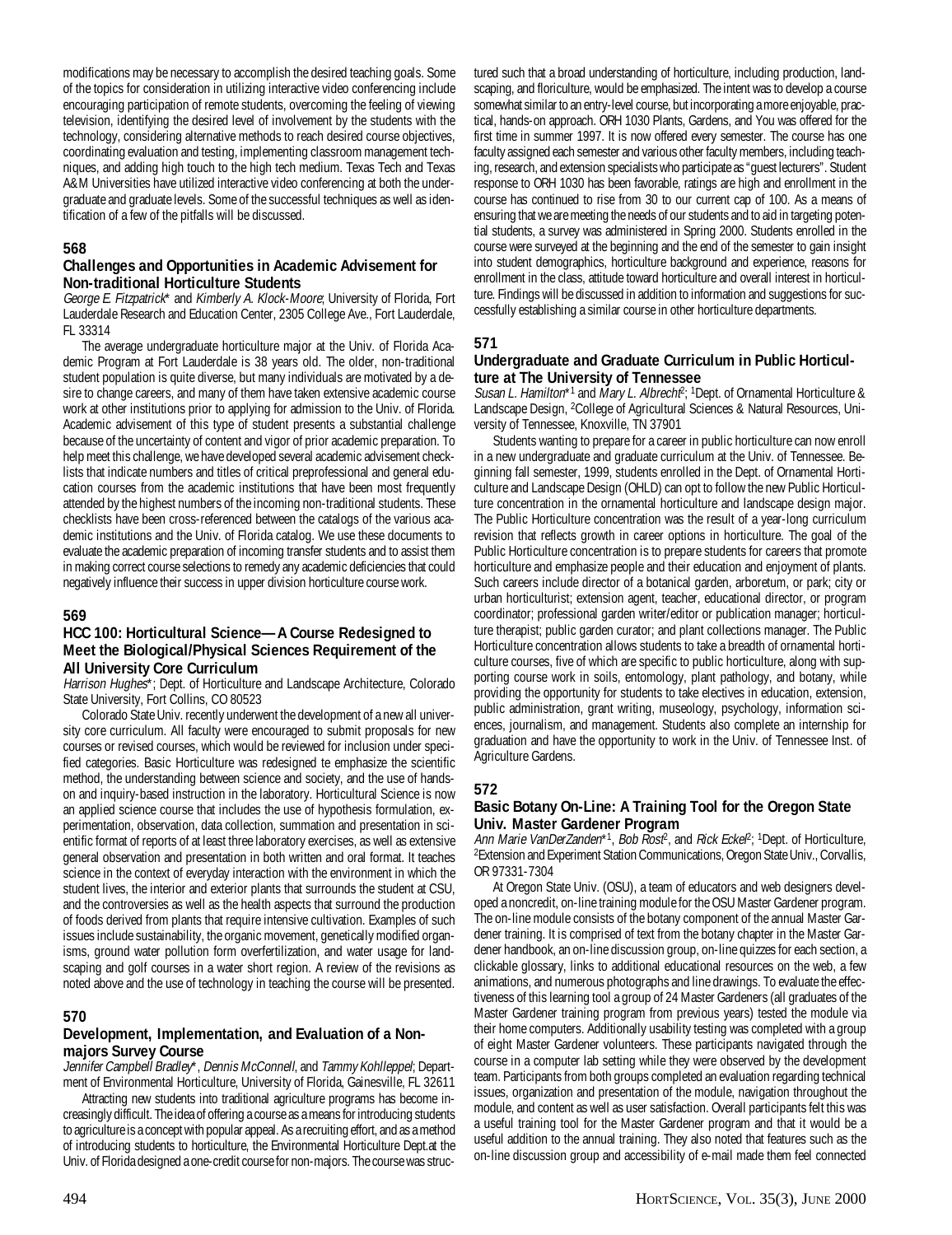to the other on-line learners as well as to the course instructor. This module will be used as the primary training tool for the botany component of the annual training for over 75 new trainees in 2000.

# **101 ORAL SESSION 21 (Abstr. 573–580) Fruits/Nuts: Crop Production Tuesday, 25 July, 2:00–4:00 p.m**

#### **573**

### **Enhancing Red Color Development Without Over-ripening Apples by AVG (Aminoethoxyvinylglycine) Followed by Ethephon Treatment**

Zhenyong Wang\* and David R. Dilley, Dept. of Horticulture, Plant and Soil Sciences Bldg., Michigan State Univ., East Lansing, MI 48824

AVG applied alone to 'Gala' and 'Jonagold' apples delayed maturity and the onset of the ethylene climacteric and delayed red color development. AVG followed by ethephon delayed maturity and the onset of the ethylene climacteric, but promoted red color development of both cultivars. Ethephon applied alone advanced maturity, ethylene production, ripening, and red color development compared to AVG alone. In other studies, the ripening-related effects of these treatments were reflected in the storability of fruit in CA storage. AVG - and AVG + ethephon-treated fruit were still at preclimacteric ethylene levels after 6 months in CA storage, with excellent retention of flesh firmness and shelf-life, while ethephon and control fruits had significantly higher ethylene levels and softened more during storage and shelf-life evaluation. Collectively, our results indicate that an ethephon application following AVG treatment may be useful to overcome the delay of red color development of apples treated with AVG only and that this can be achieved without overly stimulating fruit ripening. Thus, a once-over harvest of 'Gala' and 'Jonagold' apples may be achieved with a significant reduction in harvest costs. We attribute the promotion of red color development of apples receiving AVG treatment with a follow-up application of ethephon to the action of ethylene temporally-released from ethephon stimulating the development of the anthocyanin biosynthetic pathway, while AVG inhibits the development of the endogenous ethylene climacteric. Inhibiting endogenous ethylene production delays fruit from producing their own ethylene. We attribute maturation uniformity to the action of AVG allowing the less mature fruits to gain maturity while slowing maturity development of the more mature fruits. Improved storability of AVG + ethephon-treated fruit is attributed to the same ethylene-related phenomena.

#### **574**

#### **Nitrogen, Trunk Scoring, and AVG Treatments Influence Fruit Color and Quality of 'Jonagold' Apple**

James M. Wargo\*, Ian Merwin, and Christopher Watkins; Dept. of Fruit and Vegetable Science, Cornell University, Ithaca, NY 14853

'Jonagold' apple often has problems of inadequate red blush development at harvest, and loss of firmness and skin "greasiness" after refrigerated storage. During two growing seasons we tested factorial combinations of three preharvest treatments for managing these problems: 1) N fertilization (no applied N, 34 kg N/ha in May, or 1% (w/w) foliar urea sprays in May and June); 2) mid-summer trunk scoring (girdling); and 3) aminoethoxyvinylglycine (AVG) applications 3 weeks prior to harvest. Fruit were harvested at four weekly intervals each year, and evaluated for size, blush, firmness, soluble solids, ethylene, and starch hydrolysis. Nitrogen delayed blush development in 1998, but not 1999, and there was no difference in fruit surface blush coverage between foliar urea and soil applied N. Nitrogen applications increased fruit size, decreased fruit firmness, and increased post-storage flesh breakdown in 1999. Trunk scoring increased blush coverage and intensity both years, and improved market-grade packouts. Blush increase after trunk scoring was not caused by advanced fruit maturity (based on ethylene and starch indices) in either year, although it did increase skin greasiness slightly. AVG treatments delayed maturity and blush development of 'Jonagold' by 7 to 10 days both years, relative to untreated fruit. Flesh firmness increased and greasiness decreased in AVG treated fruit harvested on the same dates as controls. However, in AVG fruit harvested at comparable stages of maturity 7 to 10 days later, firmness and greasiness were equivalent to untreated

fruit on the previous harvest date. Trunk scoring and no N fertilizer were effective for improving fruit blush coloration, and AVG for delaying harvest maturity.

# **575**

# **Effect Of AVG and Dormant Oils on Bloom Delay In 'Redhaven' Peach**

Anish Malladi\* and Peter M. Hirst; Dept. of Horticulture and Landscape Architecture, Purdue University, West Lafayette, IN 47907-1165

Peach production is significantly reduced and severely limited by frost injury in regions frequently exposed to late spring freeze conditions. Peach flower buds become increasingly susceptible to low-temperature damage from the period of completion of rest through fruit set. Delaying dehardening and/or flower bud development is an effective way to avoid frost damage. Bio-regulator applications, affecting dormancy or bud development, can delay flowering and dehardening of the buds and can help in avoiding spring freeze injury. Spring applications of AVG and dormant oils on 8-year-old 'Redhaven' peach trees were evaluated. AVG applications effectively delayed bloom by 2 to 5 days. The most effective treatment was two applications of 2000 ppm AVG, which delayed bloom by almost 5 days. Repeat applications of AVG were more effective than the single dosage treatments. The 1000 ppm, repeat application delayed bloom by 4 days. A single application of 5000 ppm AVG resulted in severe phytotoxicity. The wetting agent levels were also varied and AVG applications were most effective in combination with 0.2% 'Sylgard'. AVG, apparently, delayed bloom by delaying bud development following the completion of rest. The dormant oil sprays were ineffective in achieving bloom delay. The specific leaf weight characteristics of the treated trees were not affected except for the 5000-ppm AVG application, which reduced SLW. Fruit characteristics such as maturity, weight, and soluble sugar concentration were not affected by any of the spring applications (except for the 5000-ppm AVG application, which was phytotoxic). Our studies indicate that AVG is effective in delaying bloom in peaches by up to 5 days. This has the potential to substantially increase peach yields in years with a late spring freeze.

# **576**

#### **Effects of NAA-800 and Retain on Fruit Retention and Quality of 'Rome Beauty' and 'Delicious' Apples**

Esmaeil Fallahi\*<sup>1</sup> and Duane W. Greene<sup>2</sup>; <sup>1</sup> Parma Research and Extension Center, Univ. of Idaho, 29603 U of I Lane, Parma, ID, 83660; <sup>2</sup>Dept.of Plant and Soil Sciences, Univ. of Massachusetts, Box 37245, Amherst, MA 01003

Effects of various combinations of NAA-800 and Retain on fruit retention, yield, and harvest and post-storage fruit quality of 'Rome Beauty' and 'Delicious' apples were studied over one to three seasons. Retain and NAA-800 often reduced preharvest fruit drop as compared to control. Fruit from trees that received Retain at 123.6 g a.i./ha, or 61.8 g a.i./ha plus NAA-800 showed lower starch degradation pattern (SDP) at harvest and higher firmness. Retain treated fruit had lower evolved ethylene and respiration. Application of Retain at 61.8 g a.i./ha plus NAA-800 delayed fruit maturity, and the effects on fruit quality at harvest was comparable to the effects of this chemical at 123.6 g. a.i./ha. However, after storage, fruits from trees receiving Retain at 123.6 g a.i./ha often were firmer. Split applications of NAA-800 did not show major improvement in delaying fruit maturity over a single application. Application of NAA-800 at 585 mL/ha tended to reduce fruit firmness and increase fruit SDP. These fruits some times tended to have better color. Results on fruit color varied from year to year.

# **577**

# **The Influence of Reflective Film and ReTain on Red Skin Color and Maturity of 'Gala' Apples in South Carolina**

Desmond R. Layne\*1, Zhengwang Jiang<sup>1</sup>, and James W. Rushing<sup>2</sup>; <sup>1</sup>Dept. of Horticulture, Clemson Univ., Clemson, SC 29634-0375; 2 Coastal R.E.C., 2865 Savannah Hwy., Charleston, SC 29414

Replicated trials were conducted in summers of 1998 and 1999 at two commercial orchards (A and B) to determine the influence of a metalized, high-density polyethylene reflective film (SonocoRF, Sonoco Products Co., Hartsville, S.C.) and ReTain (Abbott Laboratories, Inc., N. Chicago, Ill.), on fruit red skin color and maturity of 'Gala' apples. There were four experimental treatments: i) Control; ii) Reflective Film (RF); iii) ReTain; and iv) RF + ReTain. RF was laid 4 weeks before anticipated first pick date by laying a 5-ft-wide strip of plastic on either side of the tree row in the middle. ReTain was applied 4 weeks before harvest at the commercial rate in one orchard (A) and at 60% the commercial rate in the other orchard (B). At harvest, two 50-fruit samples were picked from each of four replicate blocks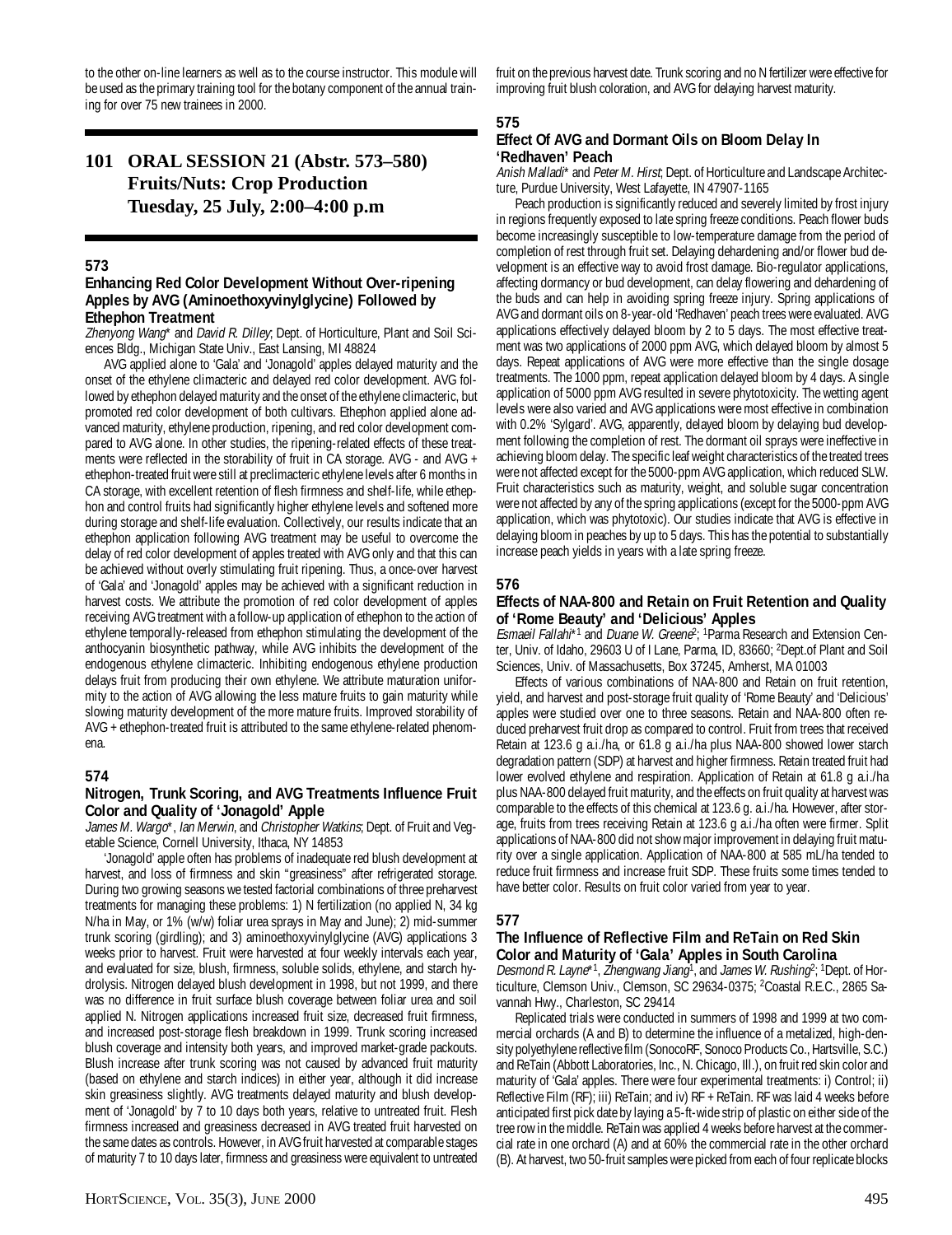per treatment. All fruit were sized and visually sorted for color (1 = 0% to 25%, 2  $= 26\%$  to 50%, 3 = 51% to 75%, and 4 = 76% to 100% red surface, respectively). A 10-fruit subsample was selected following color sorting and evaluated for puncture pressure, soluble solids concentration (SSC) and starch hydrolysis. ReTain delayed maturity and reduced preharvest drop of 'Gala'. Fruit from RF trees had a significantly greater percent red surface than fruit from trees not treated with RF. Fruit from RF + ReTain were significantly redder and had higher SSC than fruits from trees treated with ReTain alone. There were no differences in size, puncture pressure or starch hydrolysis between RF and RF + ReTain. RF appears to be a means to ensure greater redness in 'Gala' treated with ReTain in South Carolina.

# **578**

#### **The Influence of Reflective Film on Red Skin Color and Maturity of Peaches in South Carolina**

Desmond R. Layne\*1, Zhengwang Jiang<sup>1</sup>, and James W. Rushing<sup>2</sup>; <sup>1</sup>Dept. of Horticulture, Clemson Univ., Clemson, SC 29634-0375; 2 Coastal R.E.C., 2865 Savannah Hwy., Charleston, SC 29414

Replicated trials were conducted in summers of 1998 and 1999 at several commercial orchards to determine the influence of a metalized, high-density polyethylene reflective film (SonocoRF, Sonoco Products Co., Hartsville, S.C.) on fruit red skin color and maturity of peach cultivars that historically have poor red coloration in South Carolina. At each site there were two experimental treatments: i) Control; and ii) Reflective Film (RF). RF was laid 2 to 4 weeks before anticipated first pick date by laying a 5-ft-wide strip of plastic on either side of the tree row in the middles. Treatment blocks at a given farm ranged from 0.5 to 1 acre in size and each treatment was replicated four times at each site. At harvest, two 50-fruit samples were picked from each block per treatment. All fruit were sized and visually sorted for color (1 = 0% to 25%, 2 = 26% to 50%, 3 = 51% to 75%, and 4 = 76% to 100% red surface, respectively). A 10-fruit subsample was selected following color sorting and evaluated for puncture pressure and soluble solids concentration (SSC). All cultivars tested (CVN1, Loring, Bounty, Summer Gold, Sun Prince, Cresthaven, and Encore) experienced significant increases in percent red surface when RF was used in 1998 and 1999. This color improvement ranged from 16 to 44% (mean = 28%). On average, fruits from RF were 0.8 lb softer and had 0.3% higher SSC than control fruits. Growers harvested more fruit earlier and in fewer picks for RF. Fruit size was not affected by RF. The influence of RF on orchard microclimate and quality and quantity of reflected light will be discussed.

#### **579**

#### **Thinning Nectarines and Peaches at Flowering with Organosilicone Surfactants**

Joshua D. Klein\*<sup>1</sup> and Shlomo Cohen<sup>2</sup>; <sup>1</sup>Dept. of Field Crops, Volcani Center, Bet Dagan, Israel; <sup>2</sup>Institute for Agricultural Research according to the Torah, Yad Binyamin, Israel

Thinning of nectarines and peaches is largely an expensive manual task. We investigated the use of organosilicone surfactants as thinning materials that can be applied by mechanized sprayers. Of the surfactants tested, Silwet-408 (Witco) and Boost (Dow-Elanco) were the most effective thinning agents. Spray concentrations of 0.1% or 0.25% (v/v) applied at 30% and 60% full bloom, or 0.5% applied at 80% to 90% bloom, reduced by 50% the mass of fruitlets that had to be hand-thinned and increased the average weight of harvested fruit by up to 20%. When 0.75% to 1% surfactants were applied at 80% to 100% full bloom, fruit yield was reduced by up to 90%. The sprays did not affect fruitlets that had set already, nor did they cause damage to leaves or young shoots. Open flowers were more susceptible to the surfactants than were flowers at tight-bloom or balloon stage. Ion leakage from both petals and flower bases increased in proportion to concentration of surfactant applied, but there was no increase in lipid peroxidation.

# **580**

# **GA Application Timing in Fall and Winter Influences Bloom Period, Fowering Intensity, and Final Crop in Florida 'Navel' Orange**

E.W. Stover\*, S.M. Ciliento, and, X. Yang; Indian River Research & Education Center, Univ. of Florida, Ft. Pierce, FL 34945

In Florida's subtropical climate, citrus floral induction is primarily stimulated by cool weather in the fall and winter. Frequently, inductive periods are separated by warm conditions conducive to bud development, resulting in prolonged and multiple bloom. Large variability in date of fruit-set creates an array of problems,

and prolonged bloom contributes to severity of postbloom fruit drop. GA applied during the inductive period inhibits bloom in citrus. This study was conducted to determine whether different GA application timings could shift bloom intensity and duration to reduce problems associated with prolonged bloom. GA was applied via airblast sprayer to mature 'Navel' on sour orange rootstock near Ft. Pierce, Fla., at 49.4 g GA/ha, 0.05% Silwet L-77, and 2340 L/HA spray volume. Six single-tree experimental units per treatment were blocked by size and vigor in a randomized complete block design. Treatments were time of GA application: 23 Nov. 1998; 17 Dec. 1998; 6 Jan. 1999; 25 Jan. 1999; 23 Nov. and 17 Dec.; 23 Nov. and 25 Jan.; 6 Jan. and 25 Jan.; and a control. Bloom began one month earlier on trees that received the two January applications compared to trees that received GA on 23 Nov. and 17 Dec.. Trees sprayed 25 Jan. (or 6 Jan. and 25 Jan.) had 2 weeks shorter bloom duration compared to controls. Total flowering on GA-treated trees ranged from 13% to 55% of the controls. Single GA applications on 17 Dec. and 6 Jan. increased fruit yield at harvest by 42% and 25%, respectively, while GA on 6 and 25 Jan. yielded 27% less than controls. All other timings had no effect on yield.

# **106 ORAL SESSION 22 (Abstr. 581–585) Viticulture: Crop Production Tuesday, 25 July, 4:00–5:15 p.m**

# **581**

# **Effect of CPPU on Fruit Development in Seedless and Seeded Grape Cultivars**

T.J. Zabadal\* and M.J. Bukovac; Dept. of Horticulture, Michigan State Univ., East Lansing, MI 48824

The effect of CPPU [forchlorfenuron; N-(2-chloro-4-pyridinyl)-N-phenylurea] on berry development of selected seedless and seeded grape cultivars was evaluated under field conditions. A concentration response curve was initially established by spraying clusters of 'Himrod' at a mean berry diameter of 5 mm with 0, 5, 10, and 15 ppm CPPU. Berry enlargement was monitored (16, 30, 44, and 59 days after treatment) during development and cluster weight, berry number/cluster, weight, firmness and °Brix were determined at harvest. Berry size was dramatically (2.3 vs. about 3.6 g/berry) increased at harvest by all concentrations of CPPU; the response being linearly related to concentration ( $r^2 = 0.89$ ). Cluster weight and compactness (rated) and berry firmness were significantly increased. There was no significant effect on berry number (79 to 86/cluster). °Brix and rachis necrosis (at harvest) as well as berry abscission after 30 days of refrigerated storage were significantly reduced. Effect of time of CPPU application (0, 5, and 10 ppm) was established by treatment of clusters at mean berry diameters of 4, 5, 7, and 9 mm. Response was indexed by following berry enlargement at 14, 28, 42, and 56 (maturity) days after treatment. Maximum berry enlargement for both 5 and 10 ppm was obtained from applications at 4 to 7 mm in diameter. Relative responsiveness of seedless and seeded cultivars was compared by application of CPPU at 0, 5, 10, and 15 ppm to clusters (4–6 mm berry diameter) of seedless 'Himrod', 'Vanessa' and 'Lakemont' and seeded 'Concord' and 'Niagara'. Bioresponse was determined by a time course of berry enlargement and berry and cluster weight, number of berries/cluster and rating cluster compactness at maturity. CPPU at all concentrations increased seedless berry diameter significantly from the first measurement at 14 days through 56 days after maturity. Berry and cluster weight and cluster compactness were increased in the seedless cultivars, although 'Lakemont' appeared less responsive than 'Himrod' and 'Vanessa'. CPPU did not change ('Lakemont') or decreased ('Himrod', 'Vanessa') berries/ cluster. In contrast, the only effect of CPPU on the seeded cultivars was an initial increase in berry diameter 14 days after application.

# **582**

# **Maintenance of Fruiting Potential through the Winter for Merlot Grapevines Grown in Southwestern Michigan**

Thomas J. Zabadal\* and Thomas Dittmer; Dept. of Horticulture, Michigan State Univ., East Lansing, MI 48824

Producing the cold-tender wine grape Merlot is a major challenge in the coolclimate viticultural region of southwestern Michigan. Merlot grapes produced in this region provide a strong market opportunity; therefore, several strategies for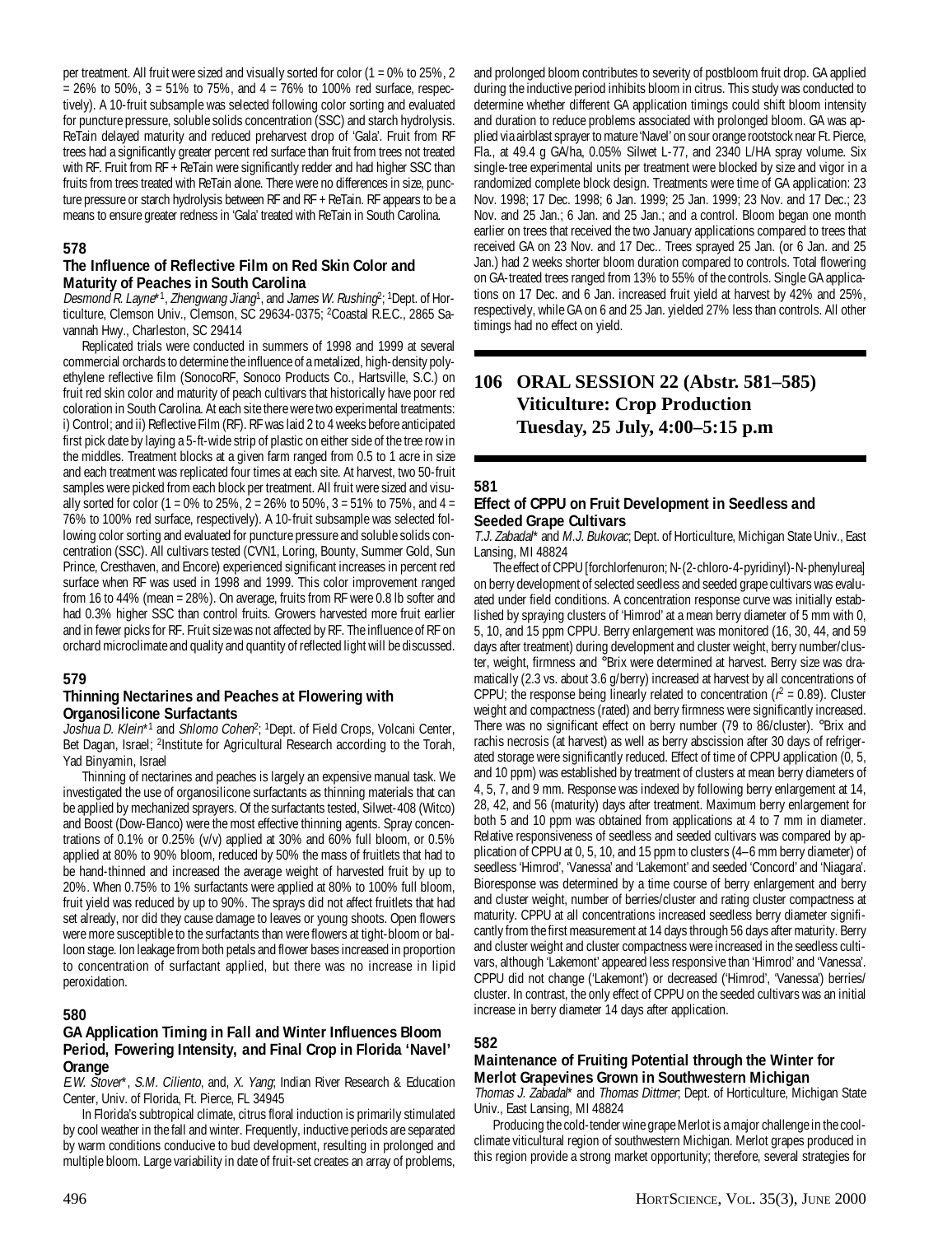preserving the fruiting potential of vines through the winter were evaluated over 5 years. Vines were managed with frequent trunk renewal so that they were pliable and capable of being laid near the ground. One treatment was (A) a control. Three treatments involved pruning vines in the late fall to two to four canes, which were then (B) laid on the ground without any cover, (C) attached to a wire near the ground and covered with straw, or (D) attached to a wire near the ground and covered with 20 cm of soil. The fifth treatment (E) involved arching unpruned vines to place canes near the ground but without any covering. Pruning was completed in spring, and vines were tied using fan training. Vines were adjusted to a maximum of 40 live nodes per vine. Winter minimum temperatures averaged 1, 8 and 16 °C warmer than the air temperature at 1.5 m above ground when measured at 0.3 m above ground (B and E), under the straw mulch (C), and under the soil (D), respectively. Very low ambient air temperatures of –27 and –28 °C were experienced in two of the winter periods. C, D, and E consistently provided greater node survival through the winter than control vines. B was inconsistent in performance. The lowest annual yields for A through E for the 5-year period were 3.1, 0.7, 8.3, 6.7, and 9.0 tons per hectare, respectively. These data indicate that treatments C, D, and E were capable of reliable annual production of Merlot grapes even in years with episodes of low winter temperatures. Projects are under way to develop commercial capability for the vine burial and mulching techniques used in this study.

# **583**

#### **Scaling-up Heat-balance Sap Flow Sensors for the High Flow Rates of Mature Grape Vines**

J.M. Tarara\* and J.C. Ferguson; U.S. Dept. of Agriculture, Agricultural Research Service, 24106 N. Bunn Rd., Prosser, WA 99350

Management strategies like "deficit irrigation" in wine grapes require accurate, reliable information on vine water use, making direct measurements of vine transpiration highly desirable. The heat-balance sap flow method has the advantages of being non-invasive and requiring no other calibration beyond a zeroflow set. Potential violations of the method's assumptions were dealt with and the heat balance method successfully applied to mature grape vines under conditions of extremely high sap flow. Greenhouse studies suggested that vines transpire at night, up to 9.5% of the total 24-h water loss, thus violating the zero-flow assumption for setting the gauge constant. Using a predetermined gauge constant caused smaller errors than using daily, pre-dawn constants set in situ. The steady-state assumption was violated only in early and late hours of the day, and the inclusion of a term to account for the change in heat stored by the stem only marginally improved daily estimates of water use. The assumption of radially uniform temperature across the heated stem segment is violated at very high flows (e.g.,  $>700$  g $\cdot$ h<sup>-1</sup>), but can be corrected for by using wider heaters and adjusting the placement of thermocouples. For a mature, potted vine in the greenhouse, the maximum absolute error in cumulative daytime water use between a sap gauge and a precision load cell was about –10%, with the gauge almost exclusively underestimating water loss. A custom-built, 20-gauge system was run continuously in the field for 90 days. Vine-to-vine variability in water use was not accounted for by normalizing sap flow by leaf area, suggesting that it is critical to include in any field study the largest number of gauges that are technically feasible.

#### **584**

#### **Cover Crop Evaluations for Eastern Washington Vineyards**

Mercy A. Neumann\*1, Robert L. Wample<sup>1</sup>, Julie Tarara<sup>2</sup>, and Stephanie Greene<sup>2</sup>, <sup>1</sup>IAREC, Washington State University, Prosser, WA 99350; <sup>2</sup>USDA/ARS, Prosser, WA 99350

The location of the Columbia and Yakima valleys present vineyard managers in eastern Washington with significant concerns, particularly low rainfall and wind erosion. Cover crops, as part of a complete management system, can reduce the effects of wind erosion in vineyards by stabilizing soil particles and reducing runoff. Cover crops also reduce weed biomass. During research conducted at Prosser, Wash., 175 foreign and domestic species were assessed for performance as cover crops. Using a screening process, nine species were chosen for evaluation in large commercial plots. Grass species included cereal rye, crested wheatgrass, Sherman Big Blue wheatgrass, perennial rye, pubescent wheatgrass, and three fescues. Legume species included two annual clovers (Trifolium spp.) and two reseeding annual medics (Medicago spp.). Unseeded, resident vegetation served as a control. Vine and soil water statuses were monitored regularly. Initial establishment of all species was delayed because of low rainfall throughout the growing season; thus performance varied for each species. Drought-tolerant grass

species had better germination and establishment than legumes, due to planting method. In-row water status and vine water potentials remained constant throughout the main portion of the growing season. A mix of crested wheatgrass, perennial rye, and pubescent wheatgrass (Canada mix) gave especially good cover without affecting vine or soil water status. Weed biomass was reduced in most cases, with legumes having least effect; cereal rye, crested wheatgrass and the Canada mix had the greatest effect. Season-long suppression was best achieved with the Canada mix because of the nature of establishment. In this study, most drought-tolerant grasses performed better than legumes; however, with proper establishment, legumes can be a beneficial part of a sustainable agriculture system.

#### **585**

#### **Rooting Hardwood Cuttings of Vitis aestivalis 'Norton'**

Kathryn Keeley\* and John E. Preece; Department of Plant, Soil and General Agriculture, Southern Illinois University, Carbondale, IL 62901-4415

Hard-to-root hardwood cuttings of Vitis aestivalis 'Norton' were collected during Feb. 1999. Cuttings had three nodes and were 10 to 15 cm long. Prior to treatments, cuttings were submersed in a solution of 9.5 g/1L of ZeroTol (a mixture of hydrogen dioxide and peroxyacetic acid). The bottom two nodes were placed into 1 vermiculite : 1 perlite (by volume) and set under mist in the greenhouse at of 20/15 °C day/night). About 5 weeks after treatment, number of roots and root length data were collected. The bottom 2 cm of cuttings in one experiment received a 30-s dip in 0, 2500, 5000, 7500, or 10,000 mg/L IBA and/or NAA to determine the effects of these treatments on rooting of hardwood cuttings. IBA and NAA are not significantly different, however there was a positive linear relationship between rooting and concentration of auxin. As concentration of auxin increased, mean number of roots increased. In additional experiments, cuttings treated with 0 or 5000 mg/L of IBA were compared based on timing after harvest of cuttings and treatment. Of the cuttings treated and placed under mist on 26 Mar. 1999, 30% of the control cuttings rooted and 50% of the cuttings treated with 5000 mg/L rooted. Two weeks later, 65% and 55% of the cuttings treated with 5000 mg/L rooted respective to the 0- and 5000-mg/L treatments. One week later (14 Apr. 1999), 77.5% and 72.5%, respectively, rooted. This suggests that timing after harvest for placing the cuttings in a propagation bed is important for increasing the rooting percentage of 'Norton' hardwood cuttings.

# **107 ORAL SESSION 23 (Abstr. 586–593) Vegetable Crops: Crop Physiology Tuesday, 25 July, 4:00–6:00 p.m**

# **586**

# **Cell Wall Protein Differences in Fruits of Two Tabasco Pepper Lines**

Ramon A. Arancibia\* and Carl E. Motsenbocker; Department of Horticulture, LSU AgCenter, Baton Rouge, LA 70803

'McIlhenny Select' (easy detachment) and 'Hard Pick' are two lines of tabasco pepper (Capsicum frutescens L.) that differ in the fruit detachment characteristics. Cellulase (Cx) and polygalacturonase (PG) activity, extracted from the fruit abscission zone, correlated inversely with the force needed to separate the fruit from the pedicel. A trend of higher Cx and PG is associated with the lower detachment force in the McIlhenny Select line. Differences in the fruit cell wall protein profile between both lines occurred during ripening. Two bands of 23 kDa and 40 kDa were higher in 'McIlhenny Select'. A band of approximately 30 kDa was higher in 'Hard Pick', while a band of ≈70 kDa increased in both lines. Isolation and characterization of these bands as well as Cx and PG is needed to understand the factors affecting fruit detachment in tabasco pepper.

#### **587**

# **Physiological Factors Limiting Tomato Fruitset at Moderately Elevated Temperatures**

M.M. Peet\*<sup>1</sup> and S. Sato<sup>2</sup>; Depts. of <sup>1</sup>Horticultural Science and <sup>2</sup>Crop Science, North Carolina State Univ., Raleigh, NC 27695-7609

The effects of chronic, mild heat stress on fruit set, fruit production, release of pollen grains, photosynthesis, night respiration, and anther dehiscence were ex-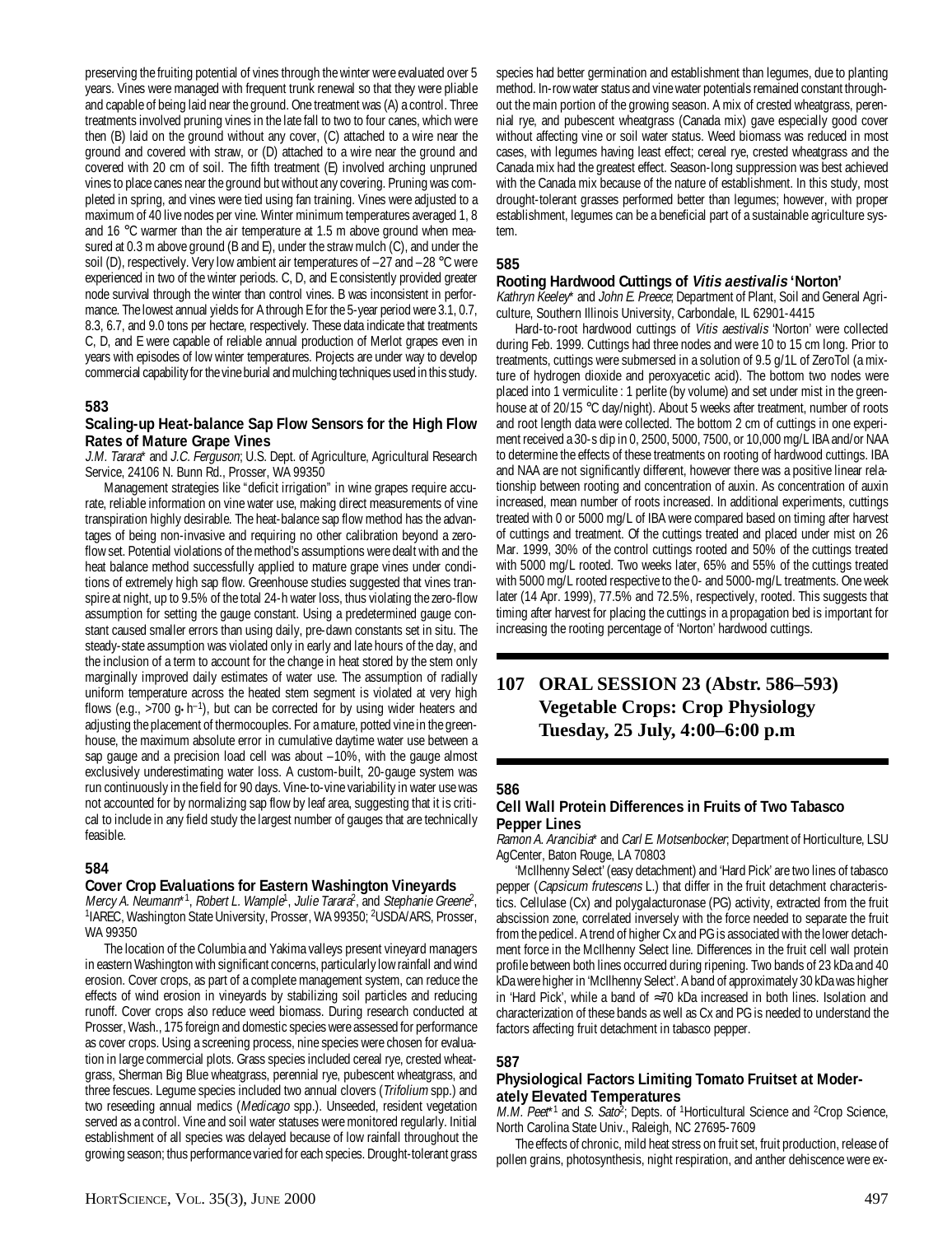amined in tomatoes (Lycopersicon esculentum Mill.) differing in high temperature sensitivity. Plants were grown under three temperature regimes: 1) 28/22 or 26/22 °C (optimal temperature) 2) 32/26 °C (high temperature), and 3) 32/26 °C day/night temperatures relieved at 28/22 °C for 10 days before anthesis, then returned to 32/26 °C (relieving treatment). 'FLA 7156' was the only cultivar with fruit set at 32/26 °C. All five cultivars, however, had fruit set in the relieving treatment (RT). The longer the relief, the higher was the percentage of fruit set. Longer periods of relief also increased the number of pollen grains released and linear regression analysis showed a significant relationship between the number of pollen grains released and the percentage of fruit set. Germination of pollen grains was also lowered in high-temperature-grown plants. The number of pollen grains produced, photosynthesis, and night respiration did not limit fruit set under chronic, mild heat stress, however. This suggested that cultivar differences in ability to release pollen and to produce viable pollen under heat stress are the most important factors determining their ability to set fruit.

# **588**

#### **Moisture Balance in Dry-heat-treated Vegetable Seeds**

Jung-Myung Lee\* and Du-Hyun Kim; Dept. of Horticulture, Kyung Hee Univ., Suwon, Republic of Korea 449-701

Dry-heat (DH) treatment has been extensively used for inactivation of some seed-borne virus and *Fusarium* disease in many vegetable crops, especially in cucurbitaceous vegetables. Strains of tobamovirus (cucumber green mottle mosaic virus; CGMMV) could be successfully inactivated by treating the infected seeds at 75 °C for 72 h. However, DH-treated seeds frequently exhibit slow and poor germination and abnormal seedling characteristics, such as distorted, white streaked, and punctured cotyledons in the seedlings. The moisture content in seed coat and inner cotyledons fell down to below 1% in DH-treated seeds when treated at 75 °C or higher. However, when the seeds were treated at 65 °C, final moisture content in the DH-treated seeds were maintained at about 2.5% to 3.5%. Seeds absorbed moisture above 20% at 100% RH, 9% to 10% at 73% RH, and 4% to 5% at 28% RH, respectively. When the intact and DH-treated seeds were exposed to conditions of varying relative humidity, DH-treated seeds absorbed atmospheric moisture at a much slower rate than the intact seeds in all tested cultivars, and this is thought to be one of the major reasons for slower germination in DH-treated seeds. The inactivation of virus, comparison of respiration of seeds, and endogenous gibberellic acid contents will also be presented.

#### **589**

#### **Calcium Application at Preemergence and during Bulking May Improve Tuber Quality and Grade**

Christopher Gunter\*, Senay Ozgen, Bjorn Karlsson, and Jiwan Palta; Department of Horticulture, University of Wisconsin, 1575 Linden Dr., Madison, WI 53706

An increase in calcium concentration of potato tuber tissue has been shown to reduce soft rot severity and the incidence of internal physiological defects. Higher tuber calcium also seems to increase sprout vigor and maintain apical dominance by reducing subapical necrosis and sprout tip death. Preemergent applications of calcium at a rate of 0 and 26.5 kg $\cdot$ ha<sup>-1</sup> from ammonium nitrate (PreAmNit), ammonium nitrate plus calcium nitrate (PreCaN), or calcium chloride plus calcium nitrate plus urea (PreCUC). A group of post-emergent split calcium nitrate plus calcium chloride plus urea (PostCUC) applications beginning with hilling and proceeding at 3, 6, and 8 weeks after hilling were also made at a rate of 56 kg·ha<sup>-1</sup> calcium at each application time. From visual ratings of stand quality taken 64 days after hilling, we found plants receiving a preemergent application of nutrients or PostCUC had higher stand ratings than paired control plots. Internal tuber quality ratings revealed less internal brown spot in the PostCUC application in 168–364-g tubers. Yield of 112–168-g tubers was greatest from plants treated with PreCaN or PreCUC followed by PostCUC. PreAmNit plots had higher culls than the PreCUC plots. The non-split ammonium nitrate control (all nitrogen by hilling) produced a higher number of B-sized tubers than the PostCUC treatment. Also the PreAmNit+PostCUC had more B-sized tubers than PreCaN+PostCUC. In general the PostCUC treatment produced fewer small tubers and more large tubers than other treatments. These results suggest application of a small amount of calcium prior to emergence but after the sprouts have begun to develop improves seed performance. Furthermore these data show that supplemental calcium application during the season may improve tuber grade.

#### **590**

#### **Supplemental Application of Calcium and Nitrogen Improves Internal Quality of 'Russet Burbank' Potatoes**

Senay Ozgen\*, Christopher Gunter, Bjorn Karlsson, and Jiwan Palta; Dept. of Horticulture, Univ. of Wisconsin, Madison, WI 53706

Potato tuber tissue is calcium-deficient. Consequently, increasing Ca concentration is desirable to improve tuber quality. The purpose of the present study was to determine the influence of supplemental Ca and N fertilization on internal quality of potato. Three products (calcium nitrate, calcium chloride, and gypsum) were used to increase tuber calcium concentration. We tested combinations of both soluble sources of calcium and gypsum. Each treatment had five replications and received same total amount of N, supplied either from ammonium nitrate, liquid N (UAN: 50% urea + 50% ammonium nitrate) and calcium nitrate or combination of these sources (at rate of 225 kg•ha–1). The total Ca was applied at the rate of 168 kg•ha<sup>-1</sup>. Application of N at emergence and hilling (nonsplit) was compared to split application of N and Ca at hilling, 2, 4, and 6 weeks after hilling. At harvest, ≈100 tubers from each replication were cut in half along longitudinal axis and visually inspected for internal defect in both years. Application of Ca, especially in split schedule and from soluble sources, significantly increased tuber tissue Ca concentration. In 1998, the incidences of hollow heart (HH) and internal brown spots (IBS) were very low. The treatment containing calcium nitrate and calcium chloride combination produced the lowest total defects, whereas application of gypsum was not effective at reducing defects. In 1999, application of all Ca sources including gypsum, reduced HH and IBS. Data from these studies suggest that tuber calcium level is increased by field applications of moderate amount of Ca and tuber quality is impacted by N and Ca application. Furthermore, seasonal climatic variations appear to have dramatic influence on the incidence of internal defects in potato tubers.

#### **591**

#### **MelonMan: A Simple Phenology Model of Muskmelon Development**

J.T. Baker<sup>\*1</sup>, D.I. Leskovar<sup>2</sup>, V.R. Reddy<sup>1</sup>, and F.J. Dainello<sup>3</sup>; <sup>1</sup>Remote Sensing and Modeling Lab., USDA-ARS, Bldg. 007, Rm. 008, 10300 Baltimore Ave., Beltsville, MD 20705; <sup>2</sup>Dept. of Horticultural Sciences, Texas Agricultural Experiment Station, Texas A&M Univ. Agricultural Research and Extension Center, 1619 Garner Field Rd., Uvalde, TX 78801; 3Dept. of Horticultural Sciences, Texas Agricultural Extension Service, Texas A&M Univ., College Station, TX 77843

A temperature experiment with two cultivars of muskmelon ('Gold Rush' and 'Mission') was conducted in growth chambers to determine how main vine leaf appearance rates responded to temperature. We identified three cardinal temperatures for leaf appearance rate: the base temperature (10 °C) at which leaf appearance rate was zero, an optimum temperature where leaf appearance rate was at a maximum (34 °C) and an upper threshold temperature (45 °C) where leaf appearance rate returned to zero. Using these three cardinal temperatures, we constructed a simplified thermal unit accumulator for hourly measurements of air temperature. Main vine plastochron interval (PI), thermal time to harvest and final yield was determined for three cultivars of muskmelon ('Explorer', 'Goldrush', and 'Mission') grown in the field over six transplanting dates. The PI was calculated for each cultivar-transplanting date combination as the reciprocal of the slope of main vine node number vs. accumulated hourly thermal units (Tu). The PI was significantly affected by both cultivar and transplanting date. Final yield was sharply reduced in the last two planting dates, presumably due to high temperature stresses impacting reproductive development. As air temperatures warmed during the field experiment, the time interval from transplanting to 10% final harvest were reduced by between 21 to 28 days among the three cultivars and the first four transplanting dates. Our goal was to construct a simple muskmelon phenology model that could be run with easily obtainable weather station data and used by growers to quantify phenological development and aid in projecting harvest dates. We also wanted to test whether main vine node number was a useful description of vegetative development for muskmelon.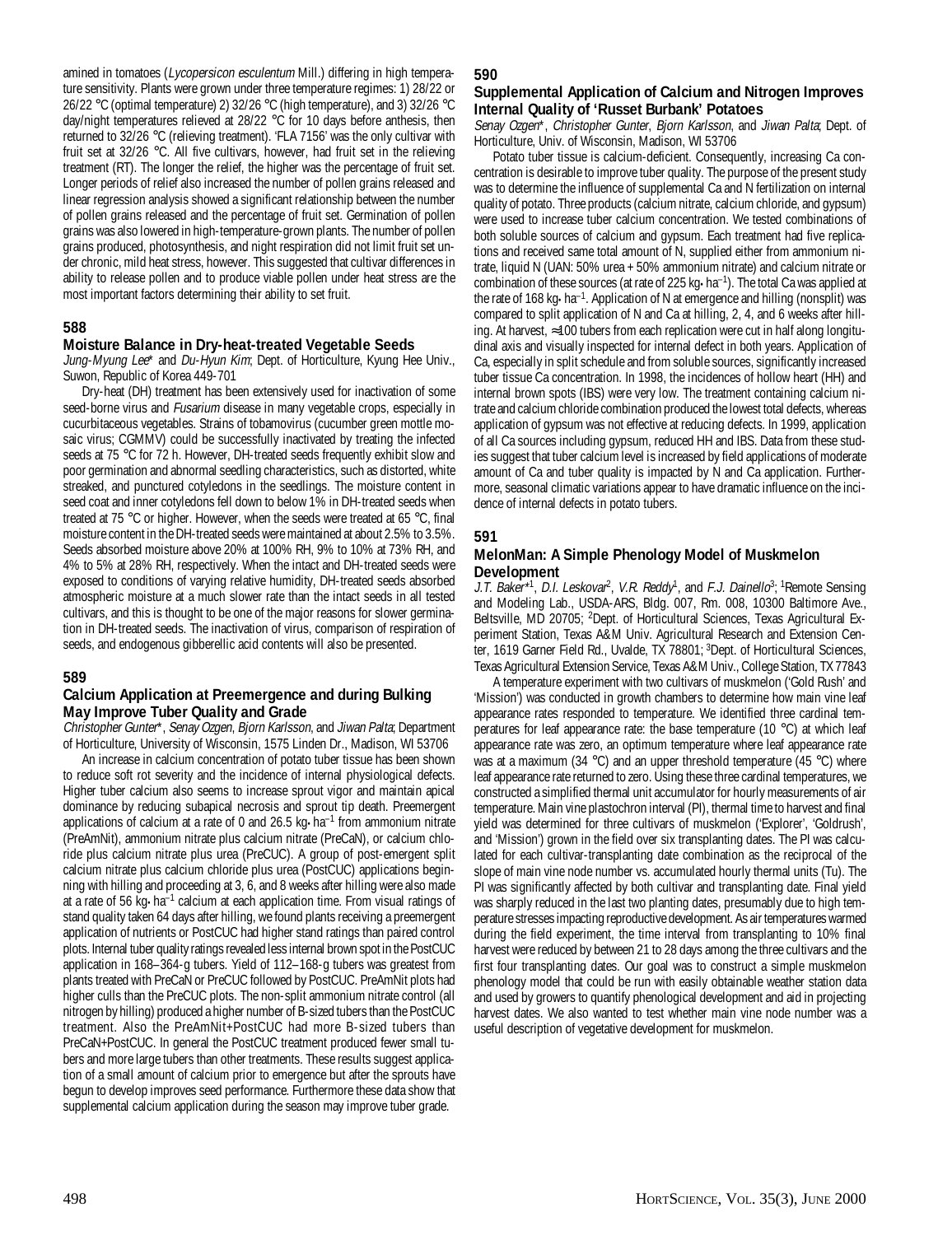#### **592**

#### **Water Flux from Lettuce Plants at Reduced Atmospheric Pressure**

Kenneth A. Corey\*<sup>1</sup>, Phil A. Fowler<sup>2</sup>, and Raymond M. Wheeler<sup>3</sup>; <sup>1</sup>Dept. of Plant & Soil Sciences, University of Massachusetts, Amherst, MA 01003; <sup>2</sup>Dynamac Corporation, Kennedy Space Center, FL 32899; <sup>3</sup>National Aeronautics and Space Administration, Kennedy Space Center, FL 32899

Reduced atmospheric pressures may be used to minimize mass and engineering requirements for plant growth habitats used in some extraterrestrial applications. A chamber with high vacuum capability and thermal control at Kennedy Space Center was used to measure water loss of lettuce plants at reduced atmospheric pressures. A test stand with three, high-pressure sodium vapor lamps was used to determine short-term plant responses to reduced pressure. Initial experiments with lettuce showed that a pressure of 10 kPa ( $\approx$ 0.1 atm) resulted in a 6.1-fold increase in the rate of water loss compared to water loss at ambient pressure. However, due to low relative humidity, plants wilted after 30 minutes exposure to 10 kPa. A follow-up experiment in which relative humidity was controlled between 70% and 85%, demonstrated that water loss was directly proportional to the vapor pressure gradient, regardless of atmospheric pressure in the pressure range of 10 to 101 kPa. However, the response was curvilinear, suggesting effects on the pathway resistance. Results indicate that plant growth at atmospheric pressures of 5 to 10 kPa should be achievable. Further work will necessitate better relative humidity control and carbon dioxide control in order to separate vapor pressure deficit effects from diffusion effects.

# **593**

#### **A Lightweight, Hand-operated Pressure Chamber for Determining Plant Water Status**

Ken Shackel\* and David Paige; Dept. of Pomology, Univ. of California, One Shields Ave., Davis, CA 95616-8683

In a number of tree crops, we have found that the water potential of lower canopy, nontranspiring leaves, measured with the pressure chamber at midday (midday stem water potential), is an excellent index of plant water stress and can be used for irrigation scheduling. Because stem water potential is typically much higher than transpiring leaf water potential, a lower pressure is required for the measurement, allowing us to design and build a lightweight device that could be easily operated by hand. The prototype was designed for pressures up to 2 MPa, which is sufficient for most irrigation conditions. A number of design features were incorporated into the sealing gland to eliminate the need for retightening during the pressurization process, reduce the amount of tissue external to the pressure chamber, and allow a greater visibility of the petiole. Identical values to those obtained with the standard, compressed nitrogen pressure chamber were obtained over the entire 2-MPa range, and the time required using either device under field conditions was the same (about 1 min per measurement). A number of alternative protocols were tested, and we found that even substantial recutting of the petiole had no influence on the measured water potential, contrary to popular belief. We also found that the same sample could be remeasured multiple times (five), with no net change in the water potential, allowing the measurement to be checked if necessary. This device should be of great utility in field irrigation management.

# **108 ORAL SESSION 24 (Abstr. 594–601) Fruits/Nuts: Crop Production Tuesday, 25 July, 4:00–6:00 p.m**

#### **594**

#### **Citrus Rootstocks Affect Scion Nutrition, Fruit Quality, Growth, Yield, and Economical Return**

Mongi Zekri\*; Univ. of Florida, IFAS, Hendry County Extension Office, P.O. Box 68, LaBelle, FL 33975-0068

Since the environmental conditions and cultural practices are unique in southwest Florida, a study was performed to determine the horticultural adaptability and performance of 'Valencia' orange trees on four commercial rootstocks grown in a high-density planting. The trees were planted in 1991 on a flatwoods soil in a commercial grove at a density of 627 trees/ha. Leaf mineral concentration, growth, and fruit production and quality were measured 4 and 7 years after planting. Compared

to Florida citrus leaf standards, leaf mineral concentration values were within the optimum to the high range. Yield efficiency expressed as kilograms of solids per cubed meter of canopy and juice quality in terms of juice content, soluble solids concentration, and kilograms of solids per box increased with tree age. Tree and fruit size were the highest for Volkamer lemon (Volk) and the lowest for Cleopatra mandarin (Cleo). Fruit yield was the highest for Volk. However, yield expressed in kilograms of solids per hectare was not significantly different between Volk and 'Swingle' citrumelo (Swi) due to the higher solids per box for Swi. Yield efficiency was also higher for Swi than for Volk. Juice content and soluble solids in the fruit were higher for Swi and Cleo than for the lemon rootstocks. Financial analysis showed that at high-density planting, trees on Swi were the most profitable. On noncalcareous flatwoods soil, Swi is the best suited rootstock for high-density planting.

# **595**

**Computer Root Image Analysis of Citrus Rootstock Seedlings** Milton E. Tignor\* and Peter J. Stoffella; Horticultural Sciences Department, Indian River Research and Education Center, Institute of Food and Agricultural Sciences, University of Florida, Fort Pierce, FL 34945-3138

Florida citrus has had an average annual on-tree-value of ≈1 billion dollars during the past decade in Florida. Nearly all of the 845,260 acres of citrus in Florida is produced on grafted trees consisting of a commercial scion cultivar and a rootstock selected specifically for local soil, environment, and pest pressures. With vastly different root-zone environments, ranging from deep sands to drained and cleared pine Flatwoods, a large number of different rootstocks are utilized. These rootstocks are started from seed at more than 100 commercial nurseries statewide, which currently produce an estimated 6 million trees a year. Although the optimum germination conditions, basic physiological performance, and adaptability of many rootstocks are known, there has been minimal investigation on early root development in seedling trays at the nursery. Four hundred seedlings of 'Swingle' citrumelo (Citrus paradisi Macf. 'Dunacn' X Poncirus trifoliata), 'Smooth Flat Seville', 'Volkamer' lemon (Citrus volkameriana), and 'Sun Chu Sha' mandarin were seeded in a randomized block experimental design and grown at a commercial nursery. Seedling root systems (100/rootstock) were analyzed for a number of variables using the Rhizo (Regent Instruments, Inc.) software package and a dual light source scanner. Using the SAS general linear model procedure, hypothesis testing revealed rootstock selection had a significant effect on total root length, total root surface area, total root volume, number of root tips, number of root forks, root dry weight, and stem diameter. For most characteristics, rootstock genotype accounted for a greater portion of variability than samples (plant to plant variability).

# **596**

**Location and Rootstock Effects on Sheepnosing in Grapefruit** Bhimanagouda S. Patil\*; Texas A&M University-Kingsville, Citrus Center, P.O. Box 1150, Weslaco, TX 78599-1150

Two-year field studies at three sites in the Lower Rio Grande Valley of Texas were conducted to evaluate the effects of location, rootstock, and irrigation on sheepnosing of 'Rio Red' grapefruit (Citrus paradisi Macf.,) on sour orange (Citrus aurantium L.) rootstock. Based on the equatorial/polar diameter ratio, grapefruit grown in Weslaco had significantly higher percentage of sheepnosed fruits (62.66) than fruit grown in Mission (57.32), while Bayview had a negligible percentage of sheepnosed fruit (4.07). In a second study, 'Rio Red' grapefruit grown on Carrizo [C. sinensis (L.) Osbeck x Poncirus trifoliate ( L.) Raf.] had significantly higher percentage of sheepnosed fruit (59.46), compared to 'Rio Red' grown on Swingle (C. paradisi x P. trifoliata) (47.83). In a third experiment, grapefruit with microjet irrigation had a significantly higher percentage of sheepnosed fruit (53.40), compared to flood irrigation (42.68). Although sheepnosed fruit had significantly greater peel thickness and a lower juice content, fruit quality was better because of higher soluble solids: titratable acidity ratio compared to normal shaped fruits. While significant, the irrigation and rootstock appear have a minor effect on sheepnosing less than growing location.

#### **597**

#### **Rootstock and Scion Interact to Affect Apple Tree Performance: Results from a 10-year Trial by the NC-140 Technical Committee**

Wesley R. Autio\*; Department of Plant & Soil Sciences, University of Massachusetts, Amherst, MA 01003

In 1990, trials were established at 13 sites including 'Golden Delicious',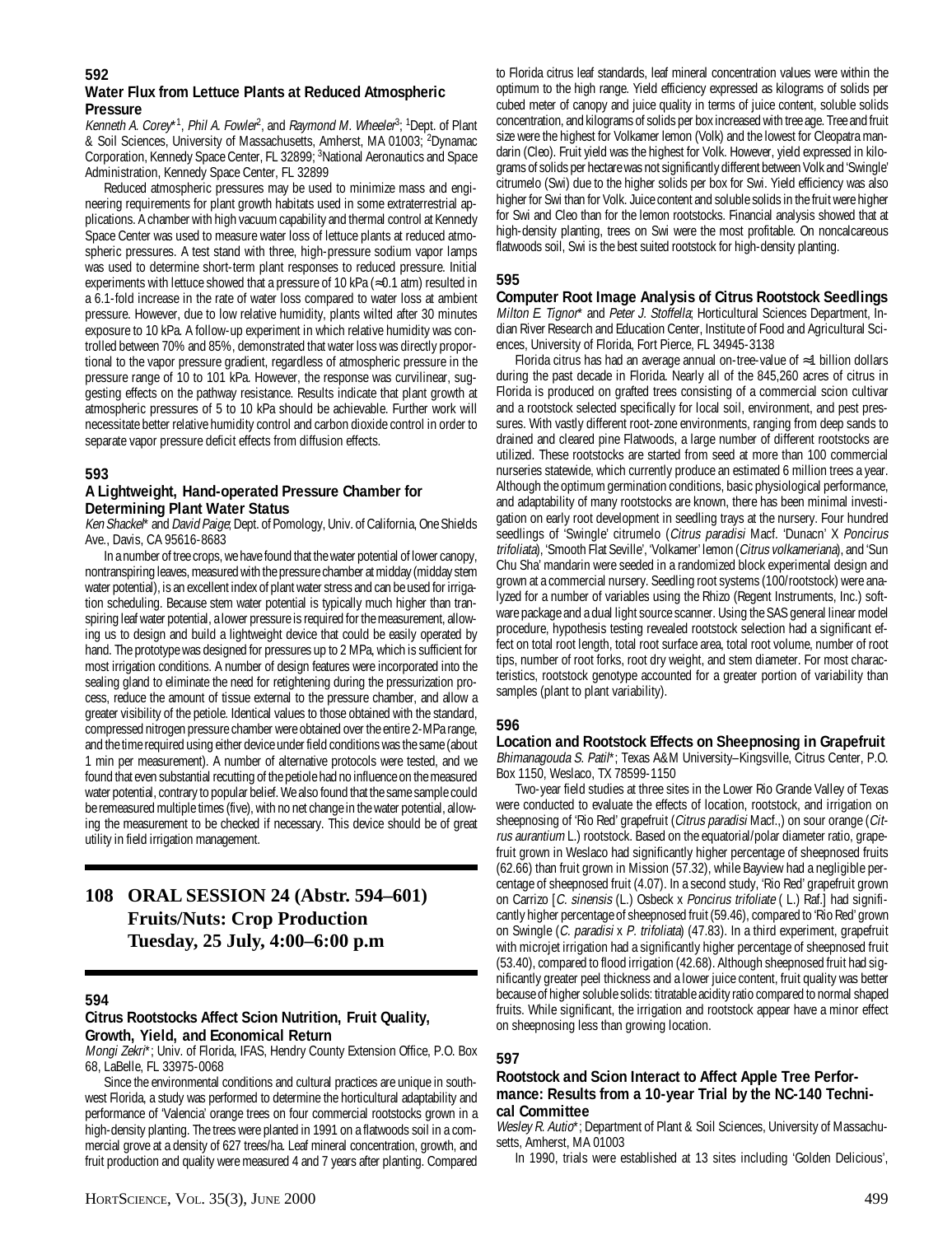'Jonagold', 'Empire', and 'Rome' apple cultivars in all combinations on M.9 EMLA, B.9, Mark, O.3, and M.26 EMLA rootstocks. After 10 growing seasons, rootstock and cultivar interacted significantly to affect trunk cross-sectional area and yield efficiency but not yield per tree or survival. Generally, trunk cross-sectional area was greatest for M.26 EMLA, followed by O.3, M.9 EMLA, B.9, and Mark. However, differences between B.9 and Mark and between M.9 EMLA and O.3 varied with cultivar. B.9 was 34% to 46% larger than Mark with 'Golden Delicious' and 'Empire,' but they were similar for 'Jonagold' and 'Rome.' O.3 was 27% larger than M.9 EMLA with 'Golden Delicious' and 'Empire,' they were similar for 'Rome', and O.3 was 12% smaller than M.9 EMLA with 'Jonagold'. M.26 EMLA resulted in the greatest cumulative yield per tree, followed by O.3, M.9 EMLA, B.9, and Mark. Generally, cumulative yield efficiency (1992–99) was greatest B.9 and Mark and least for M.26 EMLA. M.9 EMLA and O.3 were similar and intermediately efficient. However, differences between B.9 and Mark and between M.9 EMLA and O.3 varied with cultivar. M.9 EMLA and O.3 were similarly efficient with 'Golden Delicious', 'Jonagold', and 'Rome,' but M.9 EMLA was 11% more efficient than O.3 with 'Empire'. B.9 and Mark were similarly efficient with 'Golden Delicious' and 'Jonagold', but Mark was 15% more efficient and 25% less efficient than B.9 trees with 'Empire' and 'Rome', respectively. Site played an important role, but survival was best for B.9 and poorest for O.3. Cooperators included: J.L. Anderson, W. Autio, J. Barden, G. Brown, R. Crassweller, P. Domoto, A. Erb, D. Ferree, A. Gaus, R. Hayden, P. Hirst, F. Morrison, C. Mullins, J. Schupp, and L. Tukey.

# **598**

# **Response of Apple Rootstocks to Soil Compaction**

David C. Ferree\*; Horticulture and Crop Science, Ohio State University/OARDC, Wooster, OH 44691, USA

Container-grown apple trees on a range of rootstocks were exposed to different levels of soil compaction created by changing soil bulk density. In 1998, with soil bulk densities of 1.0, 1.2, and 1.4, there was no interaction of rootstock and soil compaction for shoot growth of 'Melrose' trees on 7 rootstocks. However, in 1999, with soil bulk densities of 1.0 and 1.5, a significant interaction on shoot growth did occur with six rootstocks. Shoot length of trees on M.9, M.7, and G.30 were less influenced than G.16, M.26 and MM.106. A bulk density of 1. 5 caused a decrease in dry weight of shoots, leaves, and roots of trees on all rootstocks. Compacted soil resulted in a decrease in leaf concentration of K and B and an increase in Mg and Mn.

# **599**

#### **Evaluation of Two Metholds for Estimating Average Fruit Weight for Apple Trees**

Richard P. Marini\*; Department of Horticulture, Viginia Tech., Blacksburg, VA 24061

Average fruit weight from two apple-thinning experiments was estimated by sampling 20-fruit/ tree or harvesting all fruit on three branches/tree. The estimated values were compared with the true average fruit weight calculated from the entire crop on a tree. The value of a fruit was calculated from packout data obtained from the two sampling methods and was compared to the true value obtained from the entire tree. Statistical techniques, typically used by biometritions in medical research, were used to assess the agreement between the values obtained with the estimation methods and the true values. Estimates of average fruit weight obtained from 20-fruit/tree may differ from the true value by about 13% and estimates obtained from weighing all fruit on three limbs/tree may be within about 11% to 19% of the true mean. Estimates of fruit value obtained from a 20-fruit sample may differ from the true value by about 4 cents per fruit and estimates from three limbs/tree may differ from the true mean by about 7 cents per fruit. Analysis of variance was performed on each data set and the resulting P values differed for the three methods of estimating fruit weight and fruit value. Thus, erroneous conclusions may result from experiments where fruit weight and fruit value is estimated from relatively small samples.

# **600**

# **Maintaining Yields In Hedgerow Almond Production**

J.P. Edstrom\*, J. Connell, W. Krueger, W. Reil, J. Hasey, and J. Yeager; University of California Cooperative Extension, Colusa, CA 95932

Four tree training methods have been evaluated since 1979 in California for their affect on yield of "Nonpareil" ctv. almond [Prunus dulcis (Mill.) D.A.Webb] in a tightly spaced "Nonpareil"/"Price" ctvs 1:1 hedgerow planting. Four variations of open center training began at the first dormant pruning in a 2.2 x 6.7-m

**Development of Cultural Methods for Beach Plum (Prunus maritima Marsh.) Fruit Production** Richard H. Uva\*<sup>1</sup>, Thomas H. Whitlow<sup>1</sup>, and William F. Clark<sup>2</sup>; <sup>1</sup>Dept. of Floriculture and Ornamental Horticulture, Cornell Univ., Ithaca, NY 14853; <sup>2</sup>Cape Cod Cooperative Extension, Deeds and Probate Bldg., PO Box 367, Barnstable, MA 02360 Beach plum is a shrub native to Atlantic coastal sand dunes from Maine to Maryland, where it is subject to drought and low nutrient and water holding soil. Since colonial times beach plum fruit has been collected from the wild for the production of preserves, an activity that endures today as a cultural tradition and cottage industry. Currently, the supply of fruit from wild stands does not meet the market's demand; hence, beach plum could be a new crop for many growers in the Northeastern U.S. For the past 4 years, a partnership of growers, Univ. of Massachusetts Extension, and Cornell Univ. has experimented with standard orchard cultural methods for beach plum production in coastal Massachusetts. During Aug. 1999, we harvested the first crop from our experimental orchard. The factorial experiment evaluates the effects of irrigation, mulch, and fertilizer on growth and yield of beach plum. Basal and axial growth were strongly correlated and were greater in fertilized than unfertilized treatments. Within fertilizer regime irrigation and mulch had less effect on growth than fertilizer. Fruit yield (dry weight and fresh weight) was greater in fertilized plots. Irrigation had no positive influence on yield. Average fruit diameter and °Brix were greater in the fertilized and

unirrigated treatments.

treatments that were equal in size.

**601**

# **136 ORAL SESSION 25 (Abstr. 602–606) Small Fruit/Viticulture: Genetics/Breeding/Biotechnology Wednesday, 26 July, 10:00–11:30 a.m**

spacing (667 trees/ha): 1) Temporary Hedge—trees trained to three primary scaffolds, standard pruned with alternate trees gradually whisked back to allow space for permanent trees and then removed at 8th year leaving 4.4 x 6.7-m spacing(333 trees/ha); 2) Permanent Hedge—trees trained to three scaffolds, standard pruned at 2.2-m spacing; 3) Two-Scaffold Hedge—Trees trained into "perpendicular V" two scaffold configuration, standard pruned at 2.2-m spacing; 4) Unpruned Hedge—Trained to three scaffolds then left essentially unpruned at 2.2-m spacing. Replicated yield data accumulated over 15 years shows no difference in production between the three permanent 2.2-m hedgerow methods. Yield for the Temporary Hedge, however, declined 30% the year following alternate tree removal. Adequate canopy expansion resulted in some regained nut production, but yields never recovered and remain 20% below the permanent hedge treatments 13 years post-removal. Observations indicate considerable loss of fruitwood has occurred in the lower canopy of all three 2.2-m hedge treatments, especially in the Unpruned but good commercial production has been maintained at 2400 to 3000 kg/ha The size of almond kernels was not affected by training method. Trunk circumference was affected by treatment. Trees in Temporary Hedge plots grew sustantially larger after alternate tree removal than trees in all 2.2-m hedge

# **602**

# **Sequencing and Characterizing Blueberry (Vaccinium section Cyanococcus) Dehydrins**

Ganesh R. Panta<sup>1</sup>, Mark W. Rieger<sup>2</sup>, and Lisa J. Rowland<sup>\*3</sup>; <sup>1</sup>Dept. of Biological Sciences, The George Washington Univ., Washington, DC 20052; <sup>2</sup>Dept. of Horticulture, Univ. of Georgia, Athens, GA 30602; <sup>3</sup>USDA-ARS, Fruit Laboratory, Beltsville Agricultural Research Center, Beltsville, MD 20705

The blueberry industry experiences significant losses every year due to environmental factors with a dehydrative component, such as drought and freezing stress. In a recent survey of blueberry research and extension scientists in the United States, lack of cold hardiness and susceptibility to spring frosts were identified as the most important genetic limitations of current cultivars. For these reasons, cloning and characterization of expression of dehydration-responsive genes (dehydrins) have been ongoing in our laboratory. To date, one full-length (2.0 kb bbdhn1 gene) and four partial-length dehydrin cDNAs have been cloned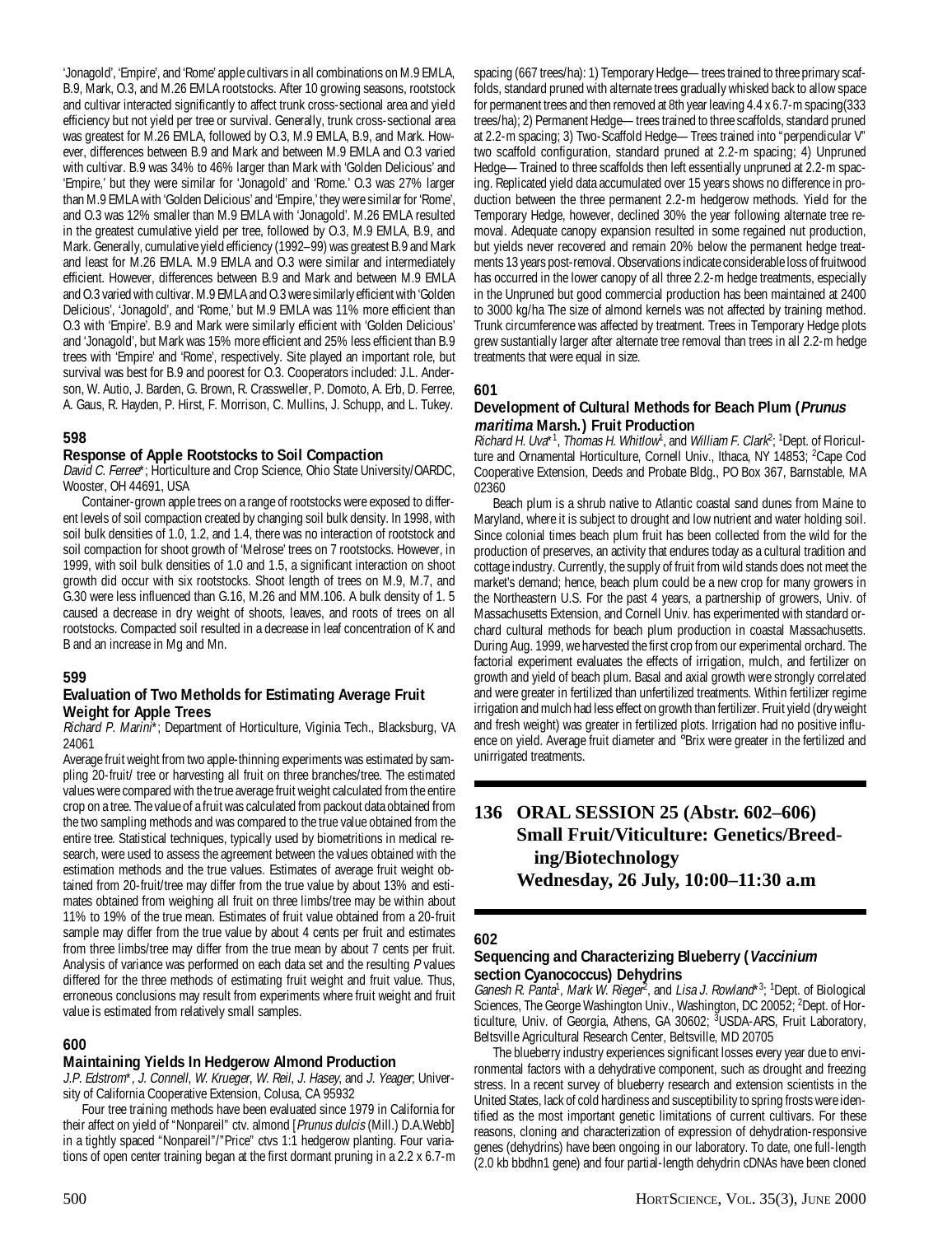and sequenced. Very high homology at the DNA and protein levels were found among the blueberry dehydrin clones, particularly at the 3' ends. From DNA blots, it appears that blueberry dehydrins are encoded by about three genes with high homology to the full-length 2.0 kb bbdhn1 cDNA clone and a few other less related genes. The 2.0 kb bbdhn1 gene was mapped in a blueberry population segregating for cold hardiness and chilling requirement. Expression studies indicated that dehydrins are induced by cold and drought stress. In general, dehydrins were induced in all organs examined in response to cold stress, including floral buds, leaves, stems, and roots. Under drought conditions, dehydrins were induced primarily in stems and their levels declined in roots. Some of the induced dehydrins were the same for drought and cold stress, whereas others were unique to a given stress. Levels of dehydrin accumulation correlated positively with cold hardiness; however, levels of dehydrins did not correspond precisely to the degree of drought avoidance.

# **603**

#### **Phenology of Flowering and Leafing in Florida Cultivated Blueberries**

Paul Lyrene\*; Horticultural Sciences Dept., Univ. of Florida, Gainesville, FL 32611

The best time to harvest fresh blueberries in Florida is 1 April to 15 May. Weather during this period is normally favorable for harvest: low rainfall, low humidity, warm, sunny days, and cool nights, and supplies of fresh blueberries from other producing areas are low. To ripen high-quality blueberries in April, the plants must flower in February and must have a full canopy of leaves to support the developing crop in March and April. Observations of thousands of blueberry seedlings and selections over the past 25 years in Florida have indicated that blooming and leafing time are affected by the chilling requirement and heat requirement of the variety and also by environmental factors. Factors that increase plant vigor (high soil fertility, ample moisture, and young plants) cause the plants to flower earlier in the spring. Flower buds that do not open by 15 Mar. in north Florida frequently abort. The timing and extent of this physiological bud abortion varies with cultivar. Some southern highbush cultivars leaf before they flower. Others flower before they leaf. The ideal blueberry variety for north Florida would have a very low chill requirement, a high heat requirement to prevent January flowering, and a short flowering-to-ripening interval.

#### **604**

#### **Interspecific Hybridization between Euvitis and Muscadinia Grape Species**

Jiang Lu<sup>\*1</sup> and Bernard Prins<sup>2</sup>; <sup>1</sup>Center for Viticultural Science, Florida A&M Univ., Tallahassee, FL 32307<sup>; 2</sup>National Clonal Germplasm Repository, USDA-ARS, Univ. of California

The grape belongs to the genus Vitis L., which are divided into two subgenera, Euvitis Planch. and Muscadinia Planch. The Euvitis has 50 to 70 species, in which V. vinifera L. is a predominant species with hundreds of known commercial cultivars grown world wide. The Muscadinia (muscadine grapes) consists of only two to three species predominated by V. rotundifolia and only commercially cultivated in the southeastern United States. V. rotundifolia is known by its multiple resistance to almost all grape diseases and insects found on the Euvitis species, while the latter possesses good fruit characteristics that do not exist in muscadines. Attempts to produce *rotundifolia –vinifera* hybrids to combine good fruit quality and disease resistance of both into  $F_1$  hybrids have been made by grape breeders for many years. Limited success was reported when the V. vinifera was used as seed parents. This research extended the interspecific crosses beyond V. vinifera into other Euvitis species. Among the Euvitis species, A. aestivalis, V. cinerea, V. champinii, V. labrusca, V. monticola, V. nesbittiana, V. riparia, V. rupestris, V. thunbergii, V. quinguangularis, all with pistillate flowers, were used as female parents pollinated with V. rotundifolia pollen. Eight out of the 10 cross combinations except V. cinerea and V. thunbergii set fruits. However, most of the Euvitis–rotundifolia crosses had extremely low fruits set (<1% of pollinated flowers). The only exception was V. labrusca cv. Woodruff, which had very high percentage of fruit set (70%). Interestingly, the fruits of V. labrusca cv. Woodruff x rotundifolia were pathonocarpic that had only half size of regular fruits set from open pollination with pollen sources from other *Euvitis* species. In the reciprocal crosses, three pistillate V. rotundifolia cultivars, 'Fry', 'Higgins', 'Jumbo', were used as female pollinated by pollen from Euvitis species. Limited fruit sets were found from the crosses of V. rotundifolia x V. shuttleworthii, V. cordifolia, V. rupestris, V. Piasezkii, V. quinquagularis. Results from this study indicated that hybridization between Euvitis and muscadinia species is indeed very difficult but

it is possible, and some Euvitis species are cross more compatible with V. rotundifolia than the others.

#### **605**

#### **Agrobacterium-mediated Cranberry (Vaccinium macrocarpon) Transformation**

Luping Ou\*, James Polashock, and Nicholi Vorsa; Blueberry and Cranberry Research Center, Rutgers University, Chatsworth, NJ 08019

Putative transgenic cranberry plants have been achieved via Agrobacteriummediated transformation. Leaf explants were transformed with a supervirulent Agrobacterium tumefaciens strain EHA 105, harboring the binary vector P35SGUSint and *nptII* selectable marker genes. Inoculation of precultured explants (≈10 days on regeneration medium) coupled with sonicasion improved transformation efficiency significantly. Adventitious shoots were directly regenerated from explants. Putative transformed shoots were identified by being kanamycin-resistant and GUS-positive. Stable GUS gene expression (turning blue) could be detected within 1 h of incubation at 37 °C. Confirmation of transformation by molecular analysis is in progress. Eight putative transgenic cranberry plants were obtained. All appeared morphologically normal. This appears to be the first success in achieving cranberry transformed plants by Agrobacteriummediated method. Optimizing the transformation system is ongoing.

#### **606**

# **In Vitro Propagation of Some Strawberry Cultivars in Response to Kind and Concentration of Some Cytokinin Compounds**

M.H. Aboul-Nasr\*, S.Z. Elagamy, and A.M. Kassim; Dept. of Horticulture, Faculty of Agriculture, Assiut Univ., Assiut, Egypt

Three strawberry cultivars were used in this study. Runners from the three cultivars were grown on Murashige and Skoog medium supplemented with benzylaminpurine or kinetin at four concentrations (2, 1, 0.5, and 0.25 mg $\cdot$ L<sup>-1</sup> in addition to the control treatment). The use of cytokinin, regardless of type and concentration, promoted the explant proliferation, shoot height, number of leaves, and plantlet fresh weight. Callus formation was enhanced by BA application, especially with 'Pajaro'. However, 'Chandler' did not form at all using cytokinin. Produced plantlets had lower nutrient constituents (N, P, K, Ca, and Na) when grown on media containing cytokinin compared to the control. Based on these results, cytokinin is recommended to get more shoots per explant. Furthermore, using the lowest concentration (0.25 mg $\cdot$ L<sup>-1</sup>) will produce height proliferation, greater shoot length, and more leaves.

# **137 ORAL SESSION 26 (Abstr. 607–614) Vegetable Crops: Crop Physiology Wednesday, 26 July, 10:00 a.m.–12:00 noon**

#### **607**

#### **Modulation of Heat Shock Proteins in Potato Leaves by Rhizospheric Calcium: Mitigation of Heat Stress Effect**

Sookhee Park\* and Jiwan P. Palta; Department of Horticulture, University of Wisconsin, Madison, WI 53706

High temperature effects potato production by reducing overall growth and partitioning of photosynthate to tubers. Recent studies from our laboratory demonstrated that these effects can be reduced by increasing rhizospheric calcium. This present study was conducted to determine if this mitigation of heat stress effect on potato is due to modulation of heat shock protein by calcium during stress. An inert medium and nutrient delivery system capable of maintaining precise rhizospheric calcium levels were used. Biomass was measured and protein samples were collected from potato leaves. Using electroblotting, heat shock proteins were detected by antibodies to Hsp21 and Hsp70 (obtained from Dr. Elizabeth Vierling). Injury by prolonged heat stress was mitigated at calcium concentration >5 ppm. The calcium concentration of leaf and stem tissues were twice as high in 25 ppm calcium-treated plant compared to 1 ppm calcium-treated plants. Total foliage fresh weight was 33% higher and dry weight 20% higher in plants supplied with 25 ppm of calcium than supplied with 1 ppm of calcium. HSP21 was expressed only at high temperature and at greater concentrations in 25 ppm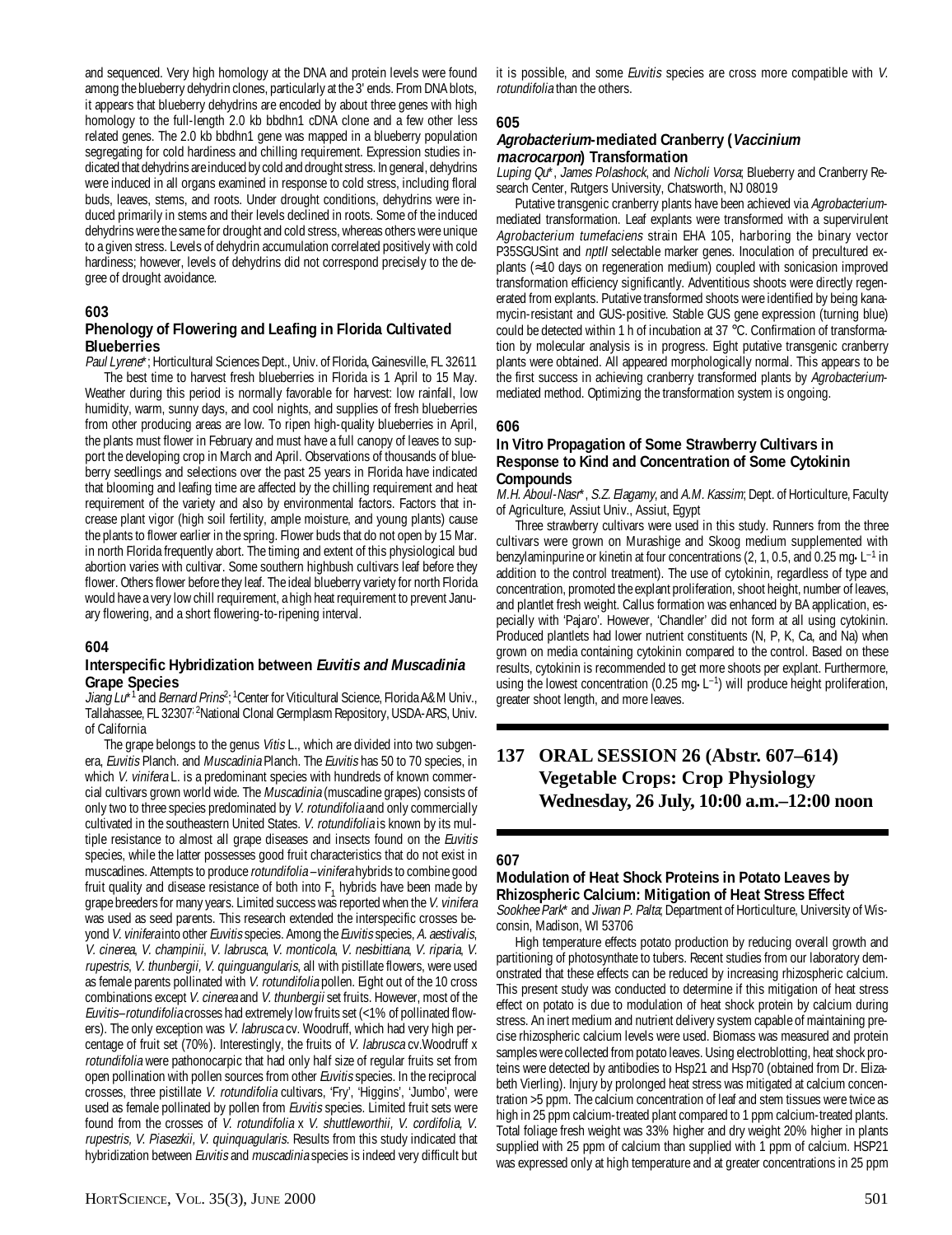calcium treatment. HSP70 was expressed in both control, 20 °C/15 °C (day/ night) and heat-stressed tissue, 35 °C/25 °C (day/night) under various calcium treatments (1 to 25 ppm). Also, there were some differences in HSPs expression patterns between young and mature leaves. Young tissue responded immediately to the heat stress and started to express HSP21 within 1 day. Mature tissue started to express HSP21 after 2 days. HSP21 of young tissue disappeared sooner than mature tissue when heat stress-treated plants were returned to normal conditions. These results support our earlier studies indicating that an increase in rhizospheric calcium mitigate heat stress effects on the potato plant. Furthermore these results suggest that this mitigation may be due to modulation of HSP21by rhizospheric calcium during heat stress.

### **608**

#### Super-elevated CO<sub>2</sub> Concentrations Reduce Growth of **Radish and Lettuce**

R.M. Wheeler\*1, C.L. Mackowiak<sup>2</sup>, N.C. Yorio<sup>3</sup>, L.M. Ruffe<sup>3</sup>, and G.W. Stutte<sup>3</sup>; <sup>1</sup>NASA Biomedical Office and <sup>3</sup>Dyanamc Corp., Kennedy Space Center, FL 32899; 2 Dept. Plants, Soils, Biometeorology, Utah State University, Logan, UT 84322

Radish (Raphanus sativus cv. Giant White Globe) and lettuce (Lactuca sativa cv. Waldmann's Green) plants were grown for 25 days in growth chambers at 23 °C,  $\approx$ 300  $\mu$ mol•m–<sup>2</sup>•s<sup>-1</sup> PPF, and 18/6 photoperiod, and four CO<sub>2</sub> concentrations: 400, 1000, 5000, and 10,000 µmol•mol–1. Average total dry mass (g/plant) at the 400, 1000, 5000 and 10,000 µmol•mol–1 treatments were 6.4, 7.2, 5.9, and 5.0 for radish and 4.2, 6.2, 6.6, and 4.0 for lettuce. Each species showed an expected increase in yield as  $CO_2$  was elevated from 400 to 1000  $\mu$ mol•mol<sup>-1</sup>, but super-elevating the CO<sub>2</sub> to 10,000  $\mu$ mol·mol<sup>-1</sup> resulted in suboptimal growth. In addition, many radish leaves showed necrotic lesions at 10,000  $\mu$ mol $\cdot$ mol<sup>-1</sup> by 17 days and at 5000  $\mu$ mol·mol<sup>-1</sup> by 20 days. These results are consistent with preliminary tests in which radish cvs. Cherry Belle, Giant White Globe, and Early Scarlet Globe were grown for 16 days at 400, 1000, 5000, and 10,000  $\mu$ mol·mol<sup>-1</sup>. In that study, 'Giant White Globe' produced the greatest total dry mass at 1000 (3.0 g/plant) and 5000  $\mu$ mol·mol<sup>-1</sup> (3.0 g/plant), and the least at 10,000 µmol•mol–1 (2.2 g/plant). 'Early Scarlet Globe' followed a similar trend, but 'Cherry Belle' showed little difference among  $\mathrm{CO}_2$  treatments. Results suggest that superelevated CO<sub>2</sub> can depress growth of some species, and that sensitivities can vary among genotypes.

# **609**

# Effects of CO<sub>2</sub> Concentration and Photoperiod on Growth of **Lettuce under High Humidity Conditions**

Yoshiaki Kitaya\*, Tsutomu Moriya, and Makoto Kiyota; College of Agriculture, Osaka Prefecture University. Gakuen-cho 1-1, Sakai, Osaka, 599-8531, Japan

Supplemental lighting and  $CO_2$  enrichment have been employed to promote plant growth in commercial plant production in greenhouses. In a semi-closed plant production system with a large number of plants at a high density, the relative humidity in the air around growing plants could be in excess of 80%. This research was initiated to determine the effects of  $\mathrm{CO}_2$  concentration and photoperiod on the growth of plants under relatively high humidity conditions. In the experiment, lettuce plants were grown for 13 days under eight combinations of two CO<sub>2</sub> levels (CO<sub>2</sub>, 0.38 and 0.76 mmol•mol<sup>-1</sup>), two photoperiods (PP, 16 and 24 h/day), and two relative humidity levels (RH, 80% and 90%) in growth chambers. The air temperature was 25 °C. Plants were illuminated with fluorescent lamps at a photosynthetic photon flux of 0.23 mmol $\cdot$ m<sup>-2</sup> $\cdot$ s<sup>-1</sup>. The dry mass of lettuce shoots (leaves and stems) grown in 0.76 mmol•mol<sup>-1</sup> CO<sub>2</sub>, 24 h/day PP, and 80% to 90% RH was greatest in all treatments and was five times the least value obtained in 0.38 mmol·mol<sup>-1</sup> CO<sub>2</sub>, 16 h/day PP and 90% RH. The dry mass of lettuce shoots decreased to 40% as RH increased from 80% to 90 % under 0.38–0.76 mmol•mol<sup>-1</sup> CO<sub>2</sub> and 16 h/day PP. Growth suppression by excess humidity was less significant in longer PP and higher  $CO_2$ . Supplemental lighting and  $CO_2$  enrichment would be more effective for promoting growth of plants grown under higher humidity conditions.

#### **610**

# **Growth and Cutting Production Rates of Sweetpotato as** Affected by CO<sub>2</sub> Concentration

Chieri Kubota\*, Haruna Maruko, and Toyoki Kozai; Dept. of Bioproduction Science, Faculty of Horticulture, Chiba Univ., Matsudo, Chiba 271-8510, Japan

For vegetative propagation of sweetpotato, single or multi-node leafy cuttings are used as propagules. A quantitative understanding of leaf development is important for predicting the number of propagules produced after a given production period under various environmental conditions. For plant production in a relatively closed structure, controlling CO<sub>2</sub> concentration is necessary, but effects of  $CO_2$  concentration on cutting production rates of sweetpotato are not well-investigated. Single-node cuttings each with a fully expanded leaf (the initial leaf blade length was 66 mm) were grown under one of three levels of  $CO<sub>2</sub>$  concentration (400, 800, and 1200  $\mu$ mol•mol<sup>-1</sup>), 250  $\mu$ mol•m<sup>-2</sup>•s<sup>-1</sup> PPF, 16 h/day photoperiod, and 29 °C air temperature. The plant dry weight increased faster in the higher  $CO_2$  concentrations. Changes in the number of harvestable cuttings during the production period was defined by changes in the number of leaves reaching a leaf blade length (LBL) longer than a given standard length  $(L<sub>s</sub>)$ . The number of harvestable cuttings increased almost linearly with time after the LBL of the first leaf reached the L<sub>S</sub>, regardless of CO<sub>2</sub> concentration. The effect of CO<sub>2</sub> concentration on cutting production rate (number of harvestable cuttings per day) was varied with different  $L_s$ . For example, at  $L_s = 20$ , 30, and 40 mm, the cutting production rate increased slightly at higher CO<sub>2</sub> concentrations, while at L<sub>s</sub> = 60 mm, it decreased significantly at higher  $CO_2$  concentrations. This indicates that, under the present experimental conditions, increasing  $CO_2$  concentration increased the number of small leaves that might not be usable as cuttings (propagules). Environmental control is necessary in vegetative propagation to increase the number of propagules and the biomass usable as propagules, thereby minimizing energy and resources needed for the propagule/transplant production process.

#### **611**

### **High Temperature Acclimation and Catalase Stability in Pepper Leaves**

Jeff Anderson\*; Dept. of Horticulture & Landscape Architecture, 360 Ag Hall, Oklahoma State Univ., Stillwater, OK 74078-6027

Activated forms of oxygen, including hydrogen peroxide, have been implicated in plant responses to stress. Environmental stresses may increase prooxidants, impair defense systems, or both. Stress acclimation may involve changes in capacity or stability of activated oxygen defenses. Catalases and peroxidases are the primary enzymatic detoxifiers of hydrogen peroxide in most plant tissues. Pepper leaf disks treated with hydrogen peroxide solutions from 0 to 100 MM showed increased electrolyte leakage and ethylene and methanol evolution with increasing concentration, but changes were slight compared to freeze-killed tissues. Data suggested that pepper leaves had considerable capacity to detoxify hydrogen peroxide. Cellular damage in heat-stressed tissues occurred over a similar temperature range that catalase activity declined. Leaf disks exposed to 24 to 59 °C for 15 min exhibited a sigmoidal electrolyte leakage response curve with an inflection at 51.5 °C. A similar plot of catalase activity vs. temperature exhibited an inflection point at 53.1 °C. Thermotolerance of plants exposed to the acclimating regime of 38 °C day/30 °C night increased from 50.7 to 53.9 °C based on electrolyte leakage. Catalase activity also showed an adaptive response with the inflection point increasing from 52.6 to 56.8 °C. It appears that catalase activity remains stable to a higher temperature in acclimated leaves, with similar activity in nonstressed control and acclimated plants.

# **612**

### **The Relationship of Pollen Development and Release to Fruit and Seed Production in Tomato Cultivars Exposed to Heat Stress at Varying Humidity Levels**

M.M. Peet\*, C. Clement<sup>2</sup>, and S. Sato<sup>3</sup>; Depts. of <sup>1</sup>Horticultural Science and <sup>3</sup>Crop Science, North Carolina State University, Raleigh, NC 27695-7609; <sup>2</sup>Universite de Reims Champagne Ardenne, UFR Sciences, Biologie et Physiologie Vegetales, BP 1039, 51687 Reims Cedex 2, France

Starting 2 weeks before anthesis of the first flower, tomato cultivars (Lycopersicon esculentum Mill.) differing in heat tolerance were exposed to mild heat stress (31/24 vs. 28/22 °C) at three levels of relative humidity (30%, 60%, and 90%) in controlled environment chambers at the Duke Univ. Phytotron. Pollen development in the anthers was followed cytologically, pollen release was measured at anthesis, and seed production and fruit weight were measured as fruit matured. Fruit and seed development were best at 60%RH and 28/22 °C and worst at 90% RH and 31/24. Seed development was poor at 31/24 °C at all humidity levels. It was also poor at 28/22 in the 90% RH treatment. Low relative humidity had a greater negtive effect on fruit and seed production and on cytological development in plants grown at high temperature. Pollen release was also reduced at 90% RH, with virtually no pollen released at 31/24 °C. Cytological examinations revealed developmental anomolies in pollen in some, but not all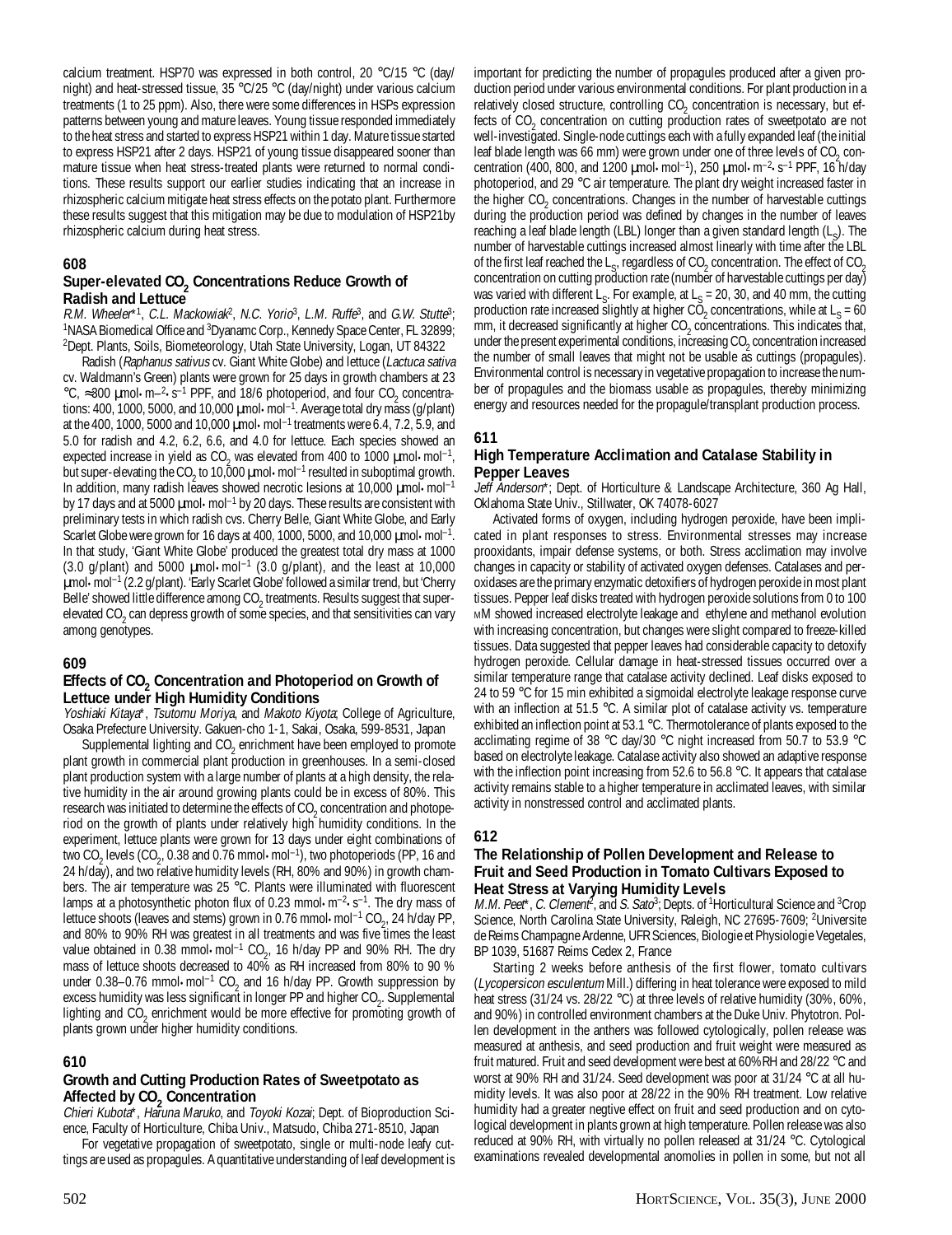cultivars at 90% and 30% RH. Plant height was also affected by the treatments, with much taller plants in the high-temperature, high-humidity treatments.

#### **613**

#### **Mitigation of Ethephon Injury to Tomato Plants by a Natural Lipid Lysophosphatidylethanolamine (LPE): Influence on the Activity of Phospholipase D (PLD)**

Mustafa Ozgen\*, Jiwan P. Palta, and Stephen B. Ryu; Department of Horticulture, University of Wisconsin, Madison, WI 53706

Ethephon [2-(chloroethyl) phoshonic acid] is used widely to maximize the yield of ripe tomato fruits. However, ethephon causes rapid and extensive defoliation, overripening, and promotes sunscald damage to the fruit. Recent studies from our laboratory have provided evidence that lysophosphatidylethanolamine (LPE) can reduce leaf senescence. We investigated the potential use of LPE to reduce damaging effect of ethephon on tomato foliage and influence on the activity of phospholipase D (PLD). Disruption of membrane integrity has been suggested as a primary cause of senescence in plants. PLD is known to be a key enzyme, which initiates the selective degradation of membrane phospholipids in senescing tissues. Two-month-old tomato plants ('Mountain Spring') grown in greenhouse condition were sprayed with water, 200 ppm LPE, and 1000 ppm ethephon. In addition, LPE spray prior to ethephon or mixture with ethephon were also tested. Leaves were sampled after 0, 2, 5, 24, 72, and 168 h of spray application, for PLD activity measurements. Spray of LPE prior to ethephon spray or inclusion of LPE in the ethephon spray reduced foliar injury by ethephon. Activity of soluble PLD was increased dramatically in leaves sprayed with ethephon initially and than dropped by 7 days. We also found that LPE-treated leaves had lower PLD activity than the ethephon-treated leaves. Plants treated with LPEethephon mixture also showed significantly lower PLD activity. These results suggest that LPE treatments mitigate ethephon injury to tomato plants. Furthermore, it appears that this mitigation involves modulation of the activity of PLD.

#### **614**

#### **Ethephon Induced Differential Ripening and Enzyme Activity Response in Two Tabasco Lines**

Carl E. Motsenbocker\* and Ramon A. Arancibia; Department of Horticulture, LSU AgCenter, Baton Rouge, LA 70803

Two tabasco pepper (Capsicum frutescens L.) lines were previously identified that differ in fruit detachment characteristics. Ethephon treatment (1000  $\mu$ /L) to intact tabasco fruit 29 days after anthesis (green-mature) enhanced ripening as indicated by fruit coloration in both lines. 'McIlhenny Select' fruit, which normally separate readily at the red-mature stage, however, had a quicker ripening response compared to 'Hard Pick' fruit. Ethephon increased cellulase activity in the fruit tissue of both tabasco lines compared to the untreated control, and there was a trend of higher cellulase activity in 'McIlhenny Select' compared to 'Hard Pick'. Differences in ripening and enzyme activity in response to ethylene generators indicate that the two tabasco lines are suitable material to investigate the physiological processes involved in pepper fruit ripening.

# **138 ORAL SESSION 27 (Abstr. 615–621) Floriculture/Foliage: Crop Production Wednesday, 26 July, 10:00–11:30 a.m**

#### **615**

#### **Colored Shade Nets can Manipulate the Vegetative Growth and Flowering Behavior of Ornamental Plants**

M. Oren-Shamir\*<sup>1</sup>, E.E. Gussakovsky<sup>1</sup>, E. Shpiegel<sup>2</sup>, E. Matan<sup>3</sup>, I. Dory<sup>3</sup>, and Y. Shahak<sup>1</sup>; <sup>1</sup>Inst. of Horticulture, A.R.O. The Volcani Center, Bet-Dagan 50250, Israel; <sup>2</sup>Dept. of Floriculture, Extension Service, Ministry of Agriculture, Israel; 3 Southern R&D, Bsor Experimental Station, Israel

Many green-decorative branches ("Greens") and cut flowers are commercially grown under shade nets, for both the reduction of the natural intercepted sunlight as well as physical protection. The most commonly used are black nets, which do not affect the visible light spectrum. In the work presented here we have studied the effects of shade nets of varying optical properties on the vegetative and flowering responses of ornamental plants, searching for nets that will specifically induce a desired behavior, thus gaining benefits in addition to the mere shading. Nets of different transmittance spectra, light scattering, reflectance and thermal properties are being studied for their effect on the vegetative growth of several Greens: Pittosporum variegatum, Ruscus hypoglossum, and Leather-leaf fern. The knitting density of all nets has been adjusted to have the same percent shading in the PAR (photosynthetically active radiation) range of the spectrum for all nets investigated. Experiments were carried out in commercial plots. Data were collected for microclimate, physiological and horticultural parameters. The main results obtained so far: i) pronounced stimulation of the vegetative growth under the Red net; ii) dwarfing by the Blue net; iii) the Grey net markedly enhanced branching, yielding "bushy" plants with short side branches; iv) the reflective, thermal net (Aluminet®) enhanced side, long branching (in Pittosporum). Recently we have applied a similar approach to cut flowers such as Lupinus luteus, Lisianthus eustoma, and Dubium ornitugalum, and obtained dramatic effects of some of the nets on both the vegetative development and flowering behavior. The results to be presented, suggest that sophistication of the use of shade nets can lead to better agricultural performance.

# **616**

#### **Effect of Temperature on Flower Size of Campanula carpatica 'Blue Clips' and 'Birch Hybrid'**

Genhua Niu\*, Royal D. Heins, Arthur C. Cameron, and William H. Carlson; Department of Horticulture, Michigan State University, East Lansing, MI 48824

Flower size generally decreases as temperature increases. The objective of this research was to investigate during development when flowers of Campanula carpatica Jacq. 'Blue Clips' and 'Birch Hybrid' are sensitive to temperature by conducting two temperature-transfer experiments. In the first experiment, plants were grown initially at 20 °C and then transferred at visible bud to 14, 17, 20, 23, or 26 °C until flower. In the second experiment, plants were transferred from 14 to 26 °C or from 26 to 14 °C at 1, 3, or 5 weeks ('Blue Clips') or at 1, 2, or 3 weeks ('Birch Hybrid') after flower induction. Temperature before visible bud had little effect on final flower size for both species. For example, flower diameter of 'Blue Clips' was similar among plants grown at constant 14 °C or grown at 20 °C initially and then transferred at visible bud to 14 or 17 °C. Similarly, flower diameter of plants grown at constant 26 °C was similar to those grown at 20 °C initially and then transferred at visible bud to 26 °C. Flower diameter in these species is correlated with the temperature after VB in the 14 to 26 °C and decreases linearly as the temperature after VB increases.

#### **617**

# Day and Night Temperatures, Daily Light Integral, and CO<sub>2</sub> **Enrichment Affect Growth and Flower Development of Campanula carpatica 'Blue Clips'**

Genhua Niu\*, Royal D. Heins, Arthur C. Cameron, and William H. Carlson; Department of Horticulture, Michigan State University, East Lansing, MI 48824

Campanula carpatica Jacq. 'Blue Clips' plants were grown in a greenhouse under ambient (400  $\mu$ mol•mol<sup>-1</sup>) and enriched (600  $\mu$ mol•mol<sup>-1</sup>) CO<sub>2</sub> concentrations, three daily light integrals (DLI; 4.2, 10.8, and 15.8 mol/m per day), and nine combinations of day and night temperatures created by moving plants every 12 h among three temperatures (15, 20, and 25 °C). Time to flower decreased as plant average daily temperature (ADT) increased. Flower diameter decreased linearly as ADT increased in the 15 to 25 °C range and was not related to the difference between day and night temperatures (DIF). Increasing DLI from 4.2 to 10.8 mol/m per day also increased flower diameter by 3 to 4 mm regardless of temperature, but no difference was observed between 10.8 and 15.8 mol/m per day. Carbon dioxide enrichment increased flower diameter by 2 to 3 mm. Number of flower buds and dry mass at high and medium DLI decreased as plant ADT increased. Plant height increased as DIF increased from ñ6 to 12 °C. Number of flower buds and dry mass were correlated closely with the ratio of DLI to daily thermal time using a base temperature of 0 °C.

#### **618**

#### **Effect of Preplant Hot-water and Fungicide Treatments on Tuber Development of Caladiums**

Gary J. Wilfret\*; Gulf Coast Research and Education Center, University of Florida, Bradenton, FL 34203

Intact tubers of Caladium cv. Florida Elise were soaked for 30 min in water at 24 or 50 °C in 1998 and manually cut into cubes with 2-cm sides. Propagules were planted on 15-cm centers in raised sand beds covered with white plastic. Tubers were harvested in 6 months, air-dried, cleaned, weighed, and graded.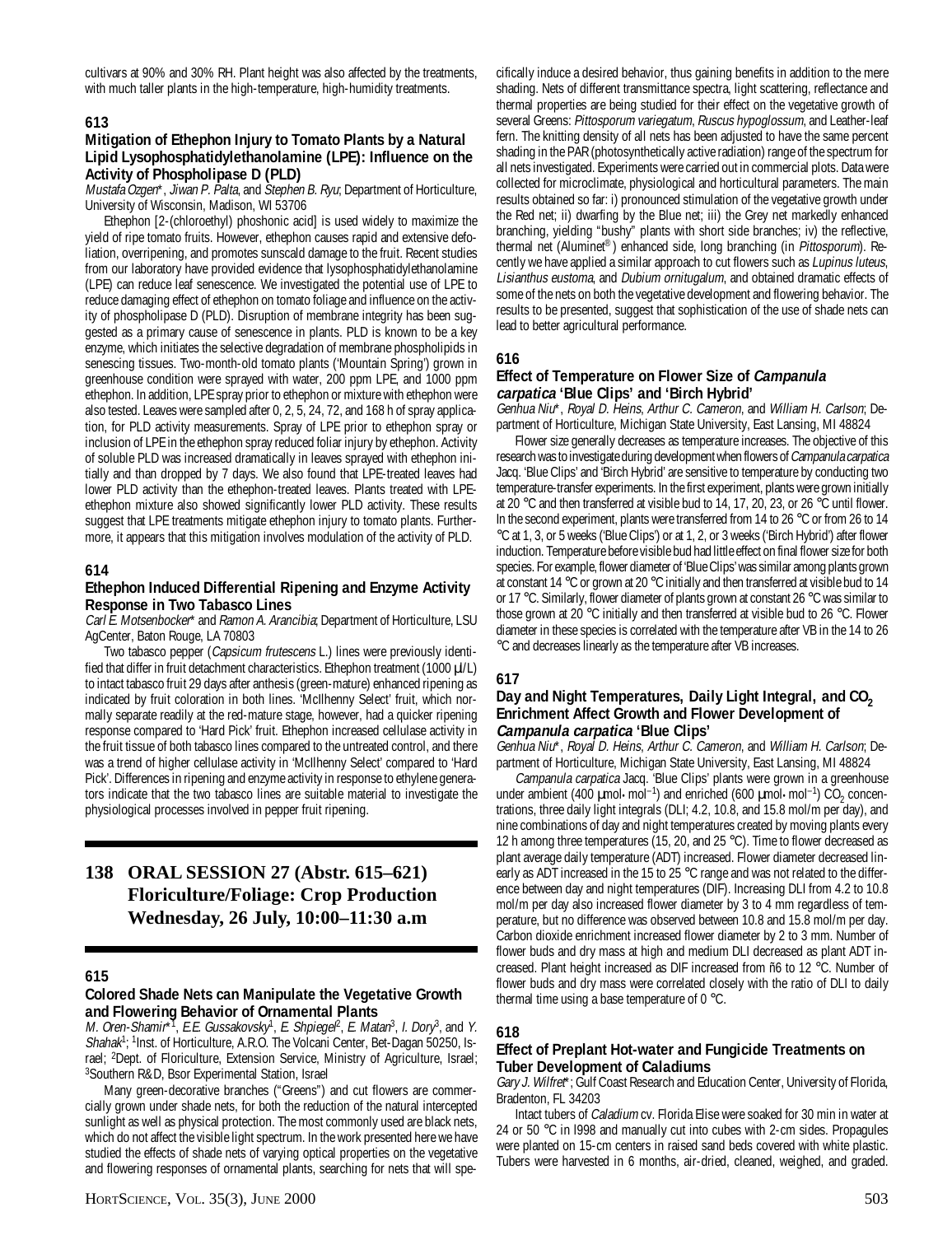Yield of No. 2 tubers (>1.9 <3.8 cm diam) was increased 31%, total tuber weight was 13% greater, and the production index was 13% larger due to hot-water treatment. No differences were determined for other tuber sizes. Tubers harvested from both treatments were soaked for 30 min in 1999 in water at 24 or 50 °C or in water at 24 or 50 °C that contained the fungicide Systec 85WDG [thiophanate methyl(dimethyl{(1,2-phenylene)-bis(iminocarbonothioyl)}bis{carbamate}] at 33.6 g/20 L. Tubers were cut and planted as in l998 and harvested in 2000. Tuber yields and production indices were greater in all hot-water treatments, but were not increased by fungicides alone. Yields from tubers that were not hot-water treated in l998 but were soaked in hot water in l999 were similar to those tubers that were hot-water-treated in both years. Fungicides did not have an additive effect when hot-water was used.

# **619**

#### **Cold Pretreatment, Planting Depth, and Shade Affect Cut Stem Quality and Perennialization of Field-grown Dutch Bulbs**

Todd J. Cavins and John M. Dole\*; Dept. of Horticulture and Landscape Architecture, Oklahoma State Univ., Stillwater, OK 74078-6027

Hyacinthoides hispanica (Mill.) Roth., Hyacinthus orientalis L.'Gypsy Queen', Narcissus pseudonarcissus L. 'Music Hall', N. pseudonarcissus 'Tahiti', Tulipa gesneriana L. 'Couleur Cardinal', and T. gesneriana 'White Emperor' bulbs were given 0 or 6 weeks of preplant 5 °C cold treatment and planted 15, 30, or 45 cm deep into raised ground beds under 0%, 30%, or 60% shade. Plant growth was monitored for 2 years after planting. Preplant 5 °C cold pretreatment reduced percentage of Tulipa 'White Emperor' bulbs that flowered but did not affect the percentage of bulbs that flowered for the other species. Cold pretreatment also delayed anthesis in one or both years for all cultivars except Hyacinthoides hispanica. The greatest percentage of bulbs flowered when planted 15 cm deep. The 45-cm planting depth reduced bulb flowering percentage or eliminated plant emergence. Increasing planting depth increased days to anthesis for all cultivars in both years. Increasing shade increased stem lengths in year 2 for all cultivars except Hyacinthoides hispanica, but did not influence percentage of bulbs flowering for any cultivars. For all cultivars perennialization was low regardless of treatment as less than 30% of bulbs survived to the 2nd year.

#### **620**

### **Enhancing Germination of Purple Coneflower (Echinacea angustifolia) Using Stratification, Salt Priming, and Biostimulants**

Gladis M. Zinati\*, Herbert H. Bryan, and Yuncong Li; University of Florida, Tropical Research and Education Center,18905 S.W. 280 St., Homestead, FL 33031

Using herbs for medicinal purposes, ornamentals, and landscape plantings has increased significantly. Propagating from seeds is considered the most-efficient method of producing medicinal plants for commercial production. Among the herb seeds the purple coneflower (*Echinacea angustifolia*) was found difficult to germinate. Laboratory studies were conducted to: 1) determine optimum temperature from a temperature range 15 to 30 °C for seed germination; 2) determine effects of 5 10, 20, and 30 days of stratification at 5 and 10 °C in darkness on germination; and 3) determine effects of priming in the dark for 1, 3, 6, and 9 days with 0.1 M KNO<sub>3</sub> and biostimulants at optimum temperature to enhance early emergence and final germination. Germination was enhanced from 45% in untreated seeds to 81% in seeds treated with either 50 ppm  $GA<sub>A/7</sub>$  or 100 ppm ethephon at 24 °C. Final germination was 81% under daylight conditions when seeds were stratified in dark at 10 °C for 30 days over nonstratified seeds (13%). Priming seeds in 0.1 M  $KNO<sub>3</sub>$  for 3 days significantly enhanced early germination to 70% with 100 and 150 ppm ethephon and final percent germination of 88% with either 100 ppm ethephon or 150 ppm  $GA_{4/7}$ , while untreated control seeds resulted in 31% for same period of priming.

# **621**

# **Optimizing Marigold (Tagetes erecta L.) Petal and Pigment Yield**

Theresa Bosma\*, John Dole, and Niels Maness; Oklahoma State Univ., Dept. of Horticulture and Landscape Architecture, Stillwater, OK 74078-6027

Marigold flower pigments can be extracted and used as a natural source of food colorants in the poultry and dairy industry. These pigments impart an orange color to egg yolks and a yellowish color to dairy products. We examined four African marigold cultivars for their ability to be commercially grown and

harvested mechanically. 'E-1236' yielded the highest quantity of lutein (22 kg/ ha), a carotenoid pigment, using a spectrophotometer for quantification. 'E-1236' and 'A-975' were the earliest flowering cultivars, 11 June 1998 for transplants and 9 July 1998 for direct-seeded, at 8 weeks after sowing regardless of field establishment method. 'E-1236' produced the greatest number of flowers in a production season, both as transplants (68 flowers/plant) and direct-seeded (57 flowers/plant) at 363,290 plants/ha. Transplants resulted in two more harvests in a single season than direct-seeded plants. Subsequently, more flowers and petal material were produced for pigment extraction than with direct-seeded plants. A one-time application of ammonium nitrate (28.02 kg/ha) at mid-season did not significantly effect flower number, flower weight, or pigment yield. Experiment was repeated in 1999 with four cultivars, two field establishment methods, seven harvest dates, and five nitrogen applications.

# **139 ORAL SESSION 28 (Abstr. 622–628) Small Fruit/Viticulture: Crop Production Wednesday, 26 July, 10:00–11:45 a.m**

# **622**

#### **Initiation of Flowering, Runner Formation, and Carbohydrate Distribution in Strawberry (Fragaria x ananassa Duch.) Mother and Daughter Plants Grown at Different Temperatures**

D. Kirschbaum, D.J. Cantliffe\*, C.K. Chandler, and R.L. Darnell; IFAS, Univ. of Florida, Horticultural Sciences Dept., Gainesville, FL 32611-0690, USA

The present research was undertaken to examine carbohydrate composition and distribution patterns and induction of flowering and runner formation in attached and detached strawberry plants grown under varying temperature conditions. There was an interaction between attached mother and daughter plants. Daughter plants affected flowering in mother plants, and mother plants influenced vegetative growth in daughter plants. Attachment and high temperature decreased root soluble carbohydrate concentration and promoted runner formation in both mother and daughter attached plants, suggesting that changes in carbohydrate concentration in the roots may be correlated with changes in vegetative growth. According to the results of this research, high temperatures are likely to enhance vegetative growth, whereas lower temperatures are likely to enhance the floral response. Differential temperature regimes applied to the mother/ daughter plant experimental system could be an alternative to photoperiod treatments as a tool to study the correlation between environmental conditions and changes in vegetative and reproductive growth in strawberry.

#### **623**

# **Lowbush Blueberry Response to Phosphorus Fertilizers with Different P : N Ratios**

John M. Smagula<sup>\*</sup>, Walter Litten, and Scott Dunham; Horticulture Program, Biosystems Science and Engineering Dept., 416 Deering Hall, Univ. of Maine, Orono, ME 04469-5722

In three commercial fields with a history of low leaf P concentrations, triple super phosphate (TSP) (1 P : 0 N), monoammonium phosphate (MAP) (2.1 P : 1 N), and diammonium phosphate (DAP) (1.11 P : 1 N) with P at 67.2 kg $\cdot$ ha<sup>-1</sup> were compared to a control in a randomized complete-block design with 12 blocks. In 1995, all fertilizer treatments were comparable in raising soil P concentrations, but MAP and DAP resulted in higher P leaf concentrations compared to the control. DAP was more effective than MAP in raising N leaf concentrations. Leaf concentrations of Mg, B, and Cu were lowered by MAP and DAP but not TSP. Stem density, stem length, flower buds per stem, flower bud density, and yield were raised by DAP. The same treatments were applied in May 1997 and in May 1999 to the same plots in the same fields. In 1997, by the time of tip dieback in the prune year of that cycle, foliar concentration of P and N averaged higher than in the previous cycle, but still were not up to the standard for N. Fruit yield for the second cycle averaged substantially higher for the controls and for all three treatments, most dramatically for the DAP. In 1999, with only two fields available, response to treatments depended on soil N availability. At the field where leaf N was lower in control plots, MAP and DAP were more effective than TSP in raising leaf P.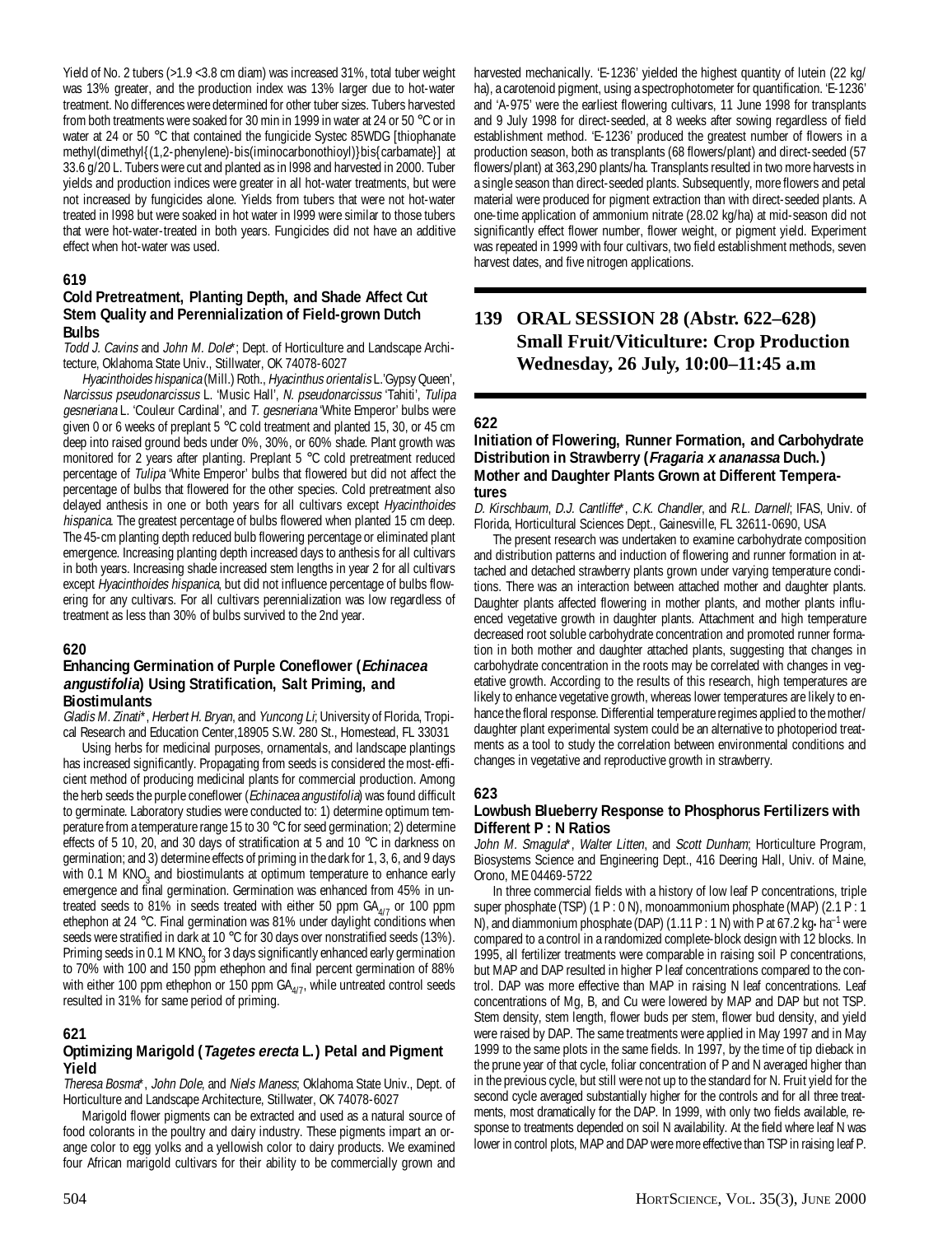#### **624**

#### **Nitrate and Iron Reductase Activities in Vaccinium Species**

Umpika Poonnachit and Rebecca L. Darnell\*; Horticultural Sciences Dept., University of Florida, Gainesville, FL 32611

Vaccinium corymbosum, one of the cultivated blueberry species, is not welladapted to mineral soils, which are generally marked by high pH, the predominance of  $NO_3$ -N over  $NH_4$ -N, and limited iron availability. A wild species, V. arboreum, grows naturally on mineral soils, and thus may be better adapted than V. corymbosum. This adaptation may be related to the ability of V. arboreum to assimilate NO<sub>3</sub> and/or iron more efficiently than V. corymbosum. Both species were grown in a hydroponic solution containing 5.0 mM N as  $(NH_4)_2$ SO<sub>4</sub> or NaNO<sub>3</sub>, and buffered to pH 5.5. Nitrate reductase (NR) and iron reductase (FeR) activities were measured. NR activity was higher in *V. arboreum* compared with *V.* corymbosum when grown with  $NO<sub>3</sub>$ -N, while no difference between species was observed when grown under  $NH_4$ -N. Activity of FeR was higher in *V. arboreum* compared with *V. corymbosum*, and higher under  $NO<sub>3</sub>$ -N compared with  $NH<sub>4</sub>$ -N. After 5 months in hydroponics, Fe was removed from one-half of the solutions. The activity of NRA in both species was higher under Fe-sufficient compared with Fe-limited conditions, but in both cases, activity was higher in V. arboreum compared with V. corymbosum. FeR activity continued to be higher in V. arboreum compared with *V. corymbosum*, and under  $NO<sub>3</sub>$  compared with  $NH<sub>4</sub>$ -N. Activity decreased in both species under limited Fe conditions, and there were no interactions between species and Fe. These data indicate that V. arboreum possesses higher NR and FeR activities than V. corymbosum, under both Fe-sufficient and Fe-limited conditions. This may play a role in the better adaptability of *V arboreum* to mineral soil conditions.

#### **625**

# **Early Fall Defoliation of Southern Highbush Blueberry Inhibits Flower Bud Initiation and Retards Flower Bud Development**

Jeffrey G. Williamson\* and E.P. Miller; Horticultural Sciences Dept., University of Florida, Gainesville, FL 32611-0690

In 1998, representative canes of mature, field-grown, 'Misty' and 'Sharpblue' southern highbush blueberry were hand-defoliated on 4 Sept., 2 Oct., 6 Nov., 7 Dec., or not defoliated. The experiment was repeated in 1999. Randomized complete-block designs with 11 (1998) or 10 (1999) replications were used. The early defoliation treatments (4 Sept. and 2 Oct.) resulted in reduced flower bud number per unit length of cane for 'Misty', but not for 'Sharpblue', when compared with later defoliation treatments or controls. A similar response to early defoliation was found both years for both cultivars. The later defoliation treatments (6 Nov. and 7 Dec.) had no significant effect on flower bud number compared to controls. Early defoliation had a negative effect on flower bud development for both cultivars. Flower buds that developed on canes defoliated on 4 Sept. or on 2 Oct. had smaller diameters than flower buds on canes defoliated on 6 Nov., 7 Dec., or on non-defoliated canes. Fruit fresh weight per unit cane length was less for the September and October defoliation treatments than for the December defoliation treatment or controls. These results support the need for summer pruning and a effective summer spray program to control leaf spot diseases that often result in early fall defoliation of southern highbush blueberries grown in the southeastern United States.

# **626**

#### **Field Assessment of Combined Bud Damage on Floricanes of Red Raspberry Caused by Cold Injury, Clay Colored Weevil, and Spur Blight Disease**

Chuhe Chen\*, Lynell Tanigoshi, Stephen F. Klauer, Geoff Menzies, and J. Scott Cameron; Washington State University Research and Extension Unit, Vancouver, WA 98665

A field experiment was conducted in Lynden, Wash., to assess the combined bud damage to raspberry caused by cold injury, clay colored weevil (CCW) and spur blight disease last year. The CCW treatments included 3 and 6 weeks of continuous feedings and a minimal feeding in a nearby planting with no CCW infestation. Two other sets of field experiments evaluated cold injury to raspberry alone. Cold injury caused significant bud damage and moderate yield losses last winter. The large compensatory ability of raspberry makes yield loss due to cold injury alone insignificant in most years. Cold injury reduced berry yield mainly through a drop in lateral number/cane due to bud damage and cane die back. The combined damage of cold injury with infestations of CCW and spur blight, to the

buds and fruit yield were devastating, and 60% bud damage and 61% yield loss were recorded. The combined damage was well over the compensatory ability of raspberry, and resulted in not only lower lateral number/cane, but also lower fruit number/lateral and fruit weight. The bud damage by CCW in the spring left little time for the secondary laterals to initiate flowers. An integrated pest management system is highly recommended to avoid the cumulative damage to the buds and has special importance in areas, where cold injury occurs frequently. Bud damage counted as cold injury was higher in the control plots (18%) than in the weevil-infested plots (6% to 9%). This was likely due to undercount of some cold damaged buds in the infested plots, which also suffered CCW feeding. All plots had similar levels of spur blight bud infection numbering from low to mid-teens. Spur blight-infected buds are often capable of producing normal fruiting laterals.

# **627**

#### **Harvester Adjustments Substantially Increase Fruit Yield and Quality for the Split Versus Conventional Trellis in Red Raspberry**

Stephen F. Klauer\*, Chuhe Chen, and J. Scott Cameron; Washington State Univ. Research and Extension Unit, Vancouver, WA 98665

In 1999, yield of the split (ST) vs. conventional trellis (CT) was again compared in "Meeker" red raspberry. Field-testing was repeated at four sites in north (Lynden) and southwest (Woodland, Ridgefield, WSUV REU) Wash. A variety of widths, crossarm styles, and machine harvesters were tested in fields with varied cultural practices. Topped and tied-over canes were compared at two locations. In previous years, estimated yield potentials have been 20% to 60% greater for ST, but actual yields have only been 10% to 13% greater because of harvester damage to laterals and premature pick of green fruit. This year, Littau Harvester suggested minor machine adjustments that addressed these problems, resulting in a 19.4% yield increase for a 51-cm ST (Lynden). Lateral damage was minimized by spreading the picking heads to begin harvest, and then moving them closer after every three harvests. Excessive green fruit was controlled by reducing beater rod speed. A rough cost/benefit analysis indicates that there would be substantial economic gain (15% more \$/acre in this case, assuming \$0.50/lb fruit) for ST vs CT at this level of yield increase. There was no difference in harvest efficiency between treatments at WSUV. More fruit was lost to drop in the row center for ST in Lynden. Topped canes in CT and ST had reduced yields of 11 and 19% respectively compared to their tied-over counterparts. Topped ST canes had 11% greater yield than topped CT canes. ST canopies were larger, and had more leaves than CT. No differences were seen on a leaf-area basis between treatments for leaf: CO<sub>2</sub> assimilation, fluorescence, and chlorophyll or in primocane leaf total nitrogen. Increased ST yields were recorded for a 2nd year at two locations, which supports yield sustainability for ST.

#### **628**

# **Effect of Air Temperature on Growth Regulators in the Induction of Cold Hardiness in Blueberry**

Girish K. Panicker<sup>\*1</sup>, Frank B. Matta<sup>2</sup>, and Patrick D. Gerard<sup>2</sup>; <sup>1</sup> Alcorn State Univ., Lorman, MS 39096; 2 Mississippi State Univ., Mississippi State, MS 39762

Air temperature on crop productivity is a complex topic in environmental physiology. Blueberry growers in the Southeastern United States experience major crop losses due to late spring frosts. A 2-year study was conducted on 'Tifblue' rabbiteye blueberry flower flushes to determine the effect of abscisic acid (ABA) at 0, 20, 40, and 60 mg•L<sup>-1</sup> and paclobutrazol at 0, 100, 200, and 300 mg•L<sup>-1</sup> on cold hardiness of floral parts. Two types of flower flushes were identified in 'Tifblue'. Critical freezing temperatures and the effectiveness of the treatments were determined by differential thermal analysis (DTA), electrolyte leakage (EL), oxidative browning and tetrazolium staining. Floral parts frozen to –40 °C produced only one exotherm, confirming that rabbiteye floral parts do not supercool. Both growth regulators were more efective in the induction of hardiness in floral parts at second flush than at first flush. Floral parts developed in April were more prone to freezing injury than the floral parts of March. Ovaries were the hardiest, followed by calyx, stamen, style, and corolla. Air temperature had a profound influence on cold hardiness as influenced by ABA and paclobutrazol. The sequence of exotherms of DTA and the  $LT_{50}$  of the viability tests were air temperature-dependent.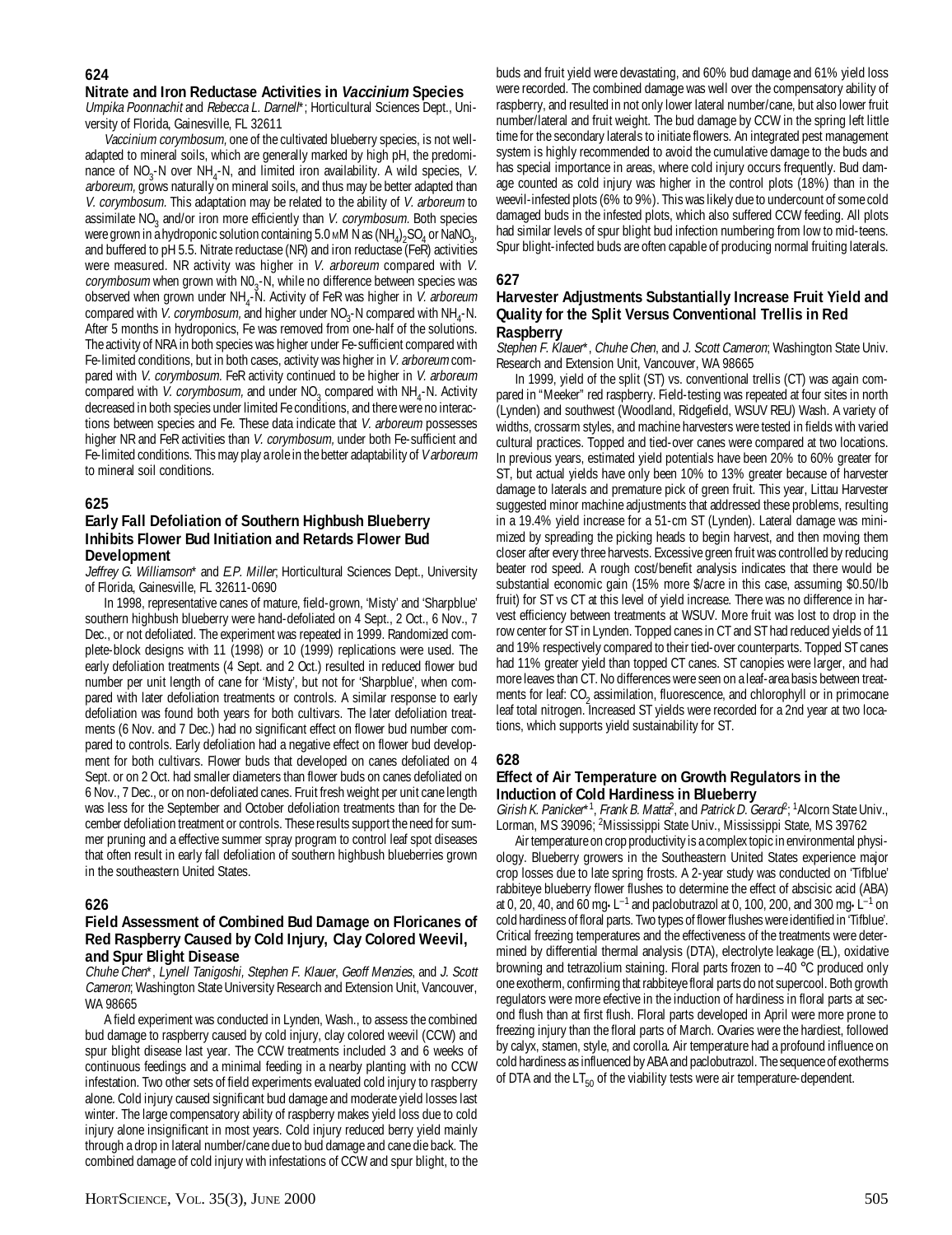# **157 ORAL SESSION 29 (Abstr. 629–634) Floriculture/Foliage: Crop Physiology Wednesday, 26 July, 2:00–3:30 p.m**

# **629**

# **Influence of Plant Growth Regulator Chemicals, on the Growth and Development of Angelonia angustifolia 'Blue Pacific', Asteriscus maritimus 'Compact Gold Coin', and Heliotropium aborescens 'Fragrant Delight'**

Amy Lynn Bartel\* and Terri W. Starman; Department of Ornmental Horticulture and Landscape Design, University of Tennessee, Knoxville, TN 37901

Angelonia angustifolia 'Blue Pacific', Asteriscus maritimus 'Compact Gold Coin', and Heliotropium aborescens 'Fragrant Delight' are three vegetatively propagated species of annuals. The objective of this study was to find which plant growth regulator chemicals could be used to control height and produce compact, well-branched, flowering plants. The plants arrived as rooted plugs and were transplanted to 10-cm plastic containers. When the roots of the transplanted plugs reached the edge of their containers, 15 days after transplanting, the plant growth regulator chemicals were applied. Five different chemicals were used in spray applications at two rates measured in mg/L: ancymidol at 66 and 132; daminozide at 2500 and 5000; paclobutrazol at 20 and 40; ethephon at 500 and1000; and uniconazole at 10 and 20. One drench application of uniconazole at 1 and 2 mg/L and one control (water spray) were also used. Total plant height, plant width, flower number, node number, stem length, internode length, and numbers of days to visible bud were recorded. Ancymidol at both rates caused stunting and flower distortion in asteriscus; however, it was not effective on angelonia or heliotrope. Paclobutrazol and uniconazole sprays were ineffective in controlling height on all three species. Ethephon at both rates was effective in controlling height, and producing well-branched plants in all three species, yet it caused a delay in flowering. Uniconazole drench at both rates was also effective in controlling height but caused stunting. In general, daminozide at 5000 mg/L was most effective in controlling foliage height without a delay in flowering or decrease in flower size or number in all three species.

#### **630**

# **Growth Regulators Affect the Morphology and Flowering of Argyranthemum, Calibrachoa, and Orthosiphon**

Hope K. Onken\* and Terri W. Starman; University of Tennessee, Ornamental Horticulture and Landscape Design, Knoxville, TN, 37901

Argyranthemum frutescens 'Sugar Baby', Calibrachoa hybrid 'Million Bells Cherry Pink', and Orthosiphon stamineus 'Lavender' are three vegetatively propagated specialty annuals that are recent introductions into the floriculture industry. It is important to understand how the growth and development of these new crops is best controlled. Rooted cuttings of these three species where transplanted into 10-cm pots on 7 Oct. and the plant growth regulator treatments were applied on 19 Oct. 1999. Foliar spray treatments included ancymidol at 66 and 132, daminozide at 2500 and 5000, paclobutrazol at 20 and 40, ethephon at 500 and 1000, and uniconazole at 10 and 20 mg/L. Uniconazole medium drench treatment was applied at 1 and 2 mg/ L. Control was a water foliar spray. At harvest, plant height, plant width, number of flowers, pedicle length, stem length, stem node number and internode length, and fresh and dry weights were measured. Uniconazole spray at 20 mg/L reduced plant height and width without affecting the fresh and dry weights of *Argyranthemum*. Flower number was increased and pedicel length was reduced. The overall plant height and width of Calibrachoa were not reduced with 20 mg /L uniconazole foliar spray, but plant form was improved by decreased internode elongation. Uniconazole foliar spray at 20 mg/L reduced Orthosiphon stem and internode length. Ethephon reduced plant height, plant width, and flower number of all species. Branching and days to flower were increased in Orthosiphon. In all species, daminozide and paclobutrazol were found to be ineffective, while ancymidol spray and uniconazole drench stunted and distorted growth.

# **631**

#### **Photocontrol of Flowering and Stem Extension of the Intermediate-day Plant Echinacea purpurea Moench.**

Erik S. Runkle\*, Royal D. Heins, Arthur C. Cameron, and William H. Carlson; Department of Horticulture, Michigan State University, East Lansing, MI 48824- 1325 USA

Intermediate-day plants (IDP) flower most rapidly and completely under intermediate photoperiods (e.g., 12 to 14 h of light), but few species have been identified and their flowering responses are not well understood. A variety of experiments was conducted to determine how light controls flowering and stem extension of Echinacea purpurea 'Bravado' and 'Magnus'. Both cultivars flowered most completely (79%) and rapidly and at the youngest physiological age under intermediate photoperiods of 13 to 15 h. Few (14%) plants flowered under 10- or 24-h photoperiods, indicating E. purpurea is a qualitative IDP. Plants were also induced to flower when 15-h dark periods were interrupted with as few as 7.5 min of low-intensity lighting (night interruption, NI). Flowering was progressively earlier as the NI increased to 1 h, but was delayed when the NI was extended to 4 h. Stem length increased by 230% as the photoperiod or NI duration increased, until plants received a saturating duration (at 14 h or 1 h, respectively). At macroscopic visible bud, transferring plants from long days to short days reduced stem extension by up to 30%. Flowering was inhibited when the entire photoperiod was deficient in blue or red light and was promoted in a far-red deficient environment, suggesting that phytochrome and cryptochrome control flowering of E. purpurea. Because of our results, we propose the flowering behavior of IDP such as E. purpurea is composed of two mechanisms: a dark-dependent response in which flowering is promoted by a short night, and a light-dependent response in which flowering is inhibited by a long day.

#### **632**

# **GA4/7 and Light Level Affect Flowering and Plant Height of New Cultivars and Genetic Lines of Aquilegia xhybrida Sims**

T.J. Gianfagna<sup>1</sup>, R.H. Merritt<sup>1</sup>, and J.D. Willmott<sup>\*2</sup>; <sup>1</sup>Plant Science Department, Rutgers University, 59 Dudley Road, New Brunswick, NJ 08901; <sup>2</sup>Rutgers Cooperative Extension, 152 Ohio Avenue, Clementon, NJ 08021

Aquilegia cultivars 'Songbird Bluebird', 'Songbird Robin', 'Dove Improved', 'Colorado Violet/White' and five cultivars from new experimental genetic lines ('Red and White', 'Rose and White #1', 'Rose and White #2', 'Scarlet and Yellow' and 'White') will flower without vernalization, but little is known of their response to light or plant growth regulators. Plants were started from seed on 5 Jan. 1999 and grown in either natural light or 33% shade, and treated with gibberellins  $(GA<sub>A/7</sub>)$  at the seven-leaf stage. Flowering time, number of flowers/plant, and plant height were evaluated through 31 May 1999. All five cultivars from the new genetic lines bloomed during the study. 'White', grown in shade and treated with  $GA_{4/7}$ , bloomed 2 weeks earlier (115 days) than untreated plants grown in natural light (130 days). 'Songbird Robin', treated with  $GA<sub>4/7</sub>$ , bloomed in 146 days, and was the only other cultivar to bloom. Flower numbers were greater in natural light than in 33% shade.  $GA_{4/7}$  increased flowering for four of five cultivars, in the new genetic lines, grown in natural light. In shade,  $GA_{4/7}$  increased flowering for three of five cultivars. Height response to  $GA_{4/7}$  was significant in both natural light and 33% shade. Four of the five cultivars in the new genetic lines were taller when treated. All five of these cultivars were taller when grown in natural light verses 33% shade. 'White' and both 'Rose and White' cultivars were consistently taller, bloomed earlier and were more floriferous when treated with  $GA_{4/7}$ .

#### **633**

# **The Influence of Temperature, Irradiance, and Photoperiod on Crop Growth and Flowering of Angelonia angustifolia**

Amanda M. Miller\*, James M. Garner, and Allan M. Armitage; Department of Horticulture, University of Georgia, Athens, GA 30602

Five cultivars of the Angel Mist series of Angelonia angustifolia L. were evaluated in the Univ. of Georgia New Crop Program to determine the influence of temperature, irradiance, and photoperiod on crop growth and flowering. When the temperature was increased from 15 to 30 °C, days to visible bud and days to flower significantly decreased while height of flowers, vegetative height, and total height significantly increased. As irradiance increased, plant growth increased but little influence on flowering time was observed. Angelonia angustifolia appears to be a day-neutral plant with respect to flowering. The influence on growth regulators will also be discussed.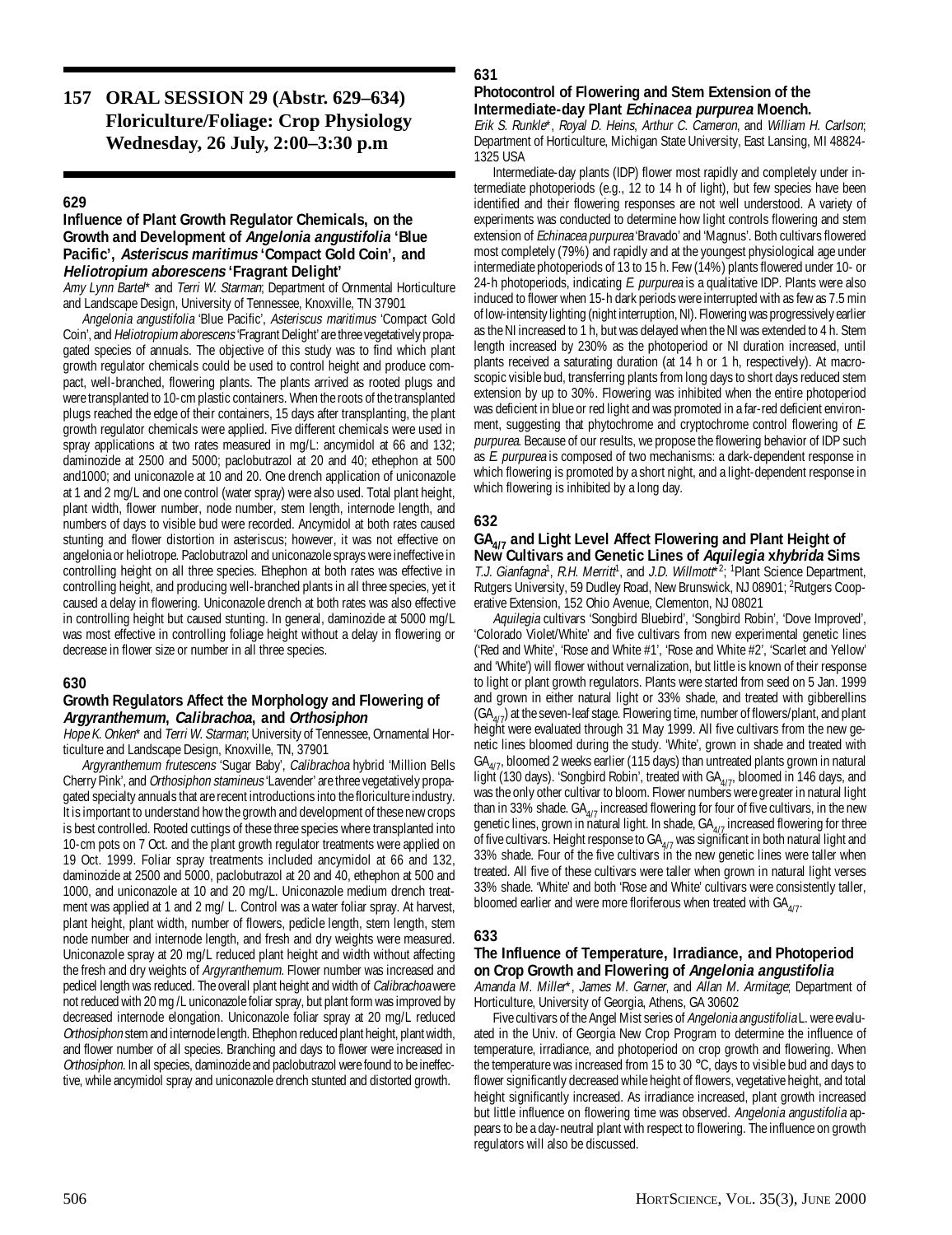# **Effects of Light Sources for Light Period Extension on Growth and Fowering in Statice**

Dong-Lim Yoo\*<sup>T</sup> and Seung-Woo Lee<sup>2</sup>; <sup>1</sup>Horticultural Research Div., National Alpine Agricultural Experiment Station, 232-950, Korea; <sup>2</sup>Department of Horticulture, Kyung Hee University, 449-701, Korea

This experiment was conducted to investigate the effects of artificial light sources for light period extension on growth and flowering of statice 'Sophia' and 'Early Blue'. The seeds were sown on 10 June in a plug tray with 128 plugs. The seedlings were grown at the highland (800 m above sea level) for 50 days, and transplanted on 30 July in 20-cm-diameter plastic pots. High-pressure sodium lamps (HPS) (220V, 400W), incandescent lamps (Il) (220V, 200W), and fluorescent lamps (Fl) (220V, 40W) for day length extension (16-h photoperiod) as compared with short day (8-h photoperiod) were tested. HPS gave the greatest photosynthetically active radiation (PAR), but Fl did the smallest. HPS or Fl as compared with Il showed high ratio of red/far-red light. The leaves of plant grown under HPS were effective for light absorbance and chlorophyll contents. HPS promoted photosynthesis as much as light period extension, while more respiration than photosynthesis occurred under Fl affected by low PAR. Long day condition as light period extension hastened flowering of statice, and HPS or Il were more effective than Fl on flowering among artificial light sources tested. The light compensation and saturation points of statice were 50 and 500  $\mu$ mol $\cdot$ m<sup>-2</sup> $\cdot$ s<sup>-1</sup>, respectively. Photosynthesis hastened at high temperature, but amount of photosynthesis at vegetative stage showed much higher than flowering stage under the condition below 20 °C These results indicated that day length extension with HPS increased productivity and quality for cut flower of statice at the highland in Korea.

# **161 ORAL SESSION 30 (Abstr. 635–642) Vegetable Crops: Sustainable Agriculture Wednesday, 26 July, 4:00–6:00 p.m**

#### **635**

#### **Sequential Testing to Determine Optimum Compost Maturity Levels**

Kimberly A. Klock-Moore\* and George E. Fitzpatrick; University of Florida, Fort Lauderdale Research and Education Center, 3205 College Ave. Fort Lauderdale, FL 33314

Analytical determination and confirmation of minimum compost processing times and minimum curing times can aid commercial growers in selecting compost materials that should give them more reliable and consistent results in their operations. Five-cubic-yard volumes of yard-trimmings were assembled into three 1.25-cubic-yard compost piles at 60-day intervals. At the conclusion of the experiment, there were three piles each of compost of the following ages: 10 months, 8 months, 6 months, and 2 months. Compost was collected from each pile and screened through a 0.75-inch screen. Bulk density, water-holding capacity, airfilled porosity, carbon to nitrogen ratio, electrical conductivity, and ATPase activity were determined on samples from each reference compost pile. A bioassay using beans also was performed. These data will be presented.

#### **636 WITHDRAWN** f

#### **637**

#### **Selecting Rhizoma Peanuts (Arachis sp.) for Living Mulch in Vegetable Production in Florida**

H.H. Bryan\*<sup>1</sup>, A.A. Abdul-Baki<sup>2</sup>, L. Carrera<sup>2</sup>, G. Zinati<sup>1</sup>, and W. Klassen<sup>1</sup>; <sup>1</sup>Univ. of Florida, IFAS, Tropical Research and Education Center, 18905 SW 280 St., Homestead, FL 33031; <sup>2</sup>U.S. Dept. of Agriculture, BARC, Beltsville, MD 20705

Ground covers in orchards and living mulches in vegetable fields can be effective in reducing weed control costs and loss of water and nutrients from the soil, fixing N, and adding organic matter to the soil. Several accessions of rhizoma (perennial) peanut were evaluated in 1999, 30 months after planting, at the farm of the Tropical Research and Education Center, Univ. of Florida, Homestead, in gravelly, calcareous soil with a pH of 7.5. Evaluation criteria included adaptability (plant vigor, rhizome growth, and biomass yield), weed suppression, N-fixation,

nutrient content, leaf density, and Fe chlorosis. Accessions that survived exhibited major differences in the evaluation criteria. Accessions No. 6968 and 4222 (recently named 'Amarillo') showed promising potential for use as ground cover and a living mulch in vegetable fields in southern Florida.

# **638**

# **Intercropping Buckwheat and Sweet Corn: Competition and Management Factors**

Danielle D. Treadwell\* and Nancy G. Creamer; Dept. of Horticulture, North Carolina State Univ., Raleigh, NC 27695-7609

Row intercropping sweet corn (Zea mays L.) with a living mulch of buckwheat (Fagopyrum esculentum Moench) may reduce weed competition without reducing sweet corn yields. The objective of this experiment was to examine competition for nutrients, crop water use, and plant growth between weeds, buckwheat, and organically grown sweet corn, and examine the impact of buckwheat on weed densities and corn yields. In 1999, 'Bodacious' (se hybrid) sweet corn was planted to 41,000 plants/ha stand and the following treatments were applied: 1) 'Manor' buckwheat planted at 0 kg•ha<sup>-1</sup>, 56 kg•ha kg•ha<sup>-1</sup>, and 112 kg•ha<sup>-1</sup>, 2) buckwheat planted at three times: planting corn, at four-leaf corn and eight-leaf corn stage. A RCB design with four replications including a weedy/weed-free split was used. Above ground biomass of buckwheat was measured within a 1/2-m<sup>2</sup> quadrat 8WAP and analyzed for C and N. Weed densities were taken within a 1/2-m<sup>2</sup> quadrat 4WAP and 8WAP following each buckwheat planting. Buckwheat and corn tissue samples were analyzed for total nutrient content 8WAP. Soil samples were taken in corn and buckwheat interrows at emergence, 4 WAP, 8 WAP, and at harvest, and evaluated for inorganic nitrogen and soil moisture. Within rate treatments, yield was highest in weed and buckwheat-free (16.3 MT•ha–1) and lowest in weed-free 112 kg·ha<sup>-1</sup> buckwheat (8.5 MT·ha<sup>-1</sup>). Within buckwheat timing treatments, yield was highest in 8 leaf (18.2 MT•ha<sup>-1</sup>) relative to at plant buckwheat. Weed densities were highest in no buckwheat (281 no/m<sup>2</sup>) and lowest in 56 kg•ha<sup>-1</sup> buckwheat (28 no/m<sup>2</sup>) compared to the controls. These findings indicate buckwheat rate influences yield and weed density more than timing of buckwheat plant.

# **639**

#### **Tomato Response to Residual Compost and Fertilizers**

Alexander A. Csizinszky\*; Univ. of Florida, Gulf Coast Research and Education Center, Bradenton, FL 34203

Tomato, Lycopersicon esculentum Mill. 'Asgrow 1035', was planted in Summer–Fall (Aug.–Dec.) 1998 in a land previously amended with compost in Fall 1997 and then cropped in sequence with three vegetables during the Fall–Winter–Spring 1997–1998. Soil was an Eau Gallie fine sand, and the production system was a full-bed polyethylene mulch with micro-(trickle) irrigation. Experimental design was a split-split plot replicated three times. Main plots were N and K fertilizer treatments for the Fall 1998 tomato crop: fertilized (FT 98) or nonfertilized (NF 98). Subplots were two N–P–K treatments for the Fall 1997 tomato crop: fertilized (FT 97) or nonfertilized (NF 97). Sub-subplots were four compost rates 0x, 1x, 2x, and 3x (where  $1x = 10t \cdot ha^{-1}$  'Disneyworld' compost) that were applied for the Fall 1997 tomato crop. Fruit size and yields were best in the plots that received N and K in Fall 1998 (FT 98) and N–P–K in Fall 1997 (FT 97). Early yields (harvests 1 + 2) were highest with the 2x and seasonal total yields (six harvests) were highest with the 3x compost rate. Very high residual soil P and Fe concentrations were detected with increasing compost rates.

# **640**

# **Developing Fertilizer and Substrate Practices for Organic Greenhouse Tomato Production**

Janet F. Miles\* and Mary M. Peet; Department of Horticultural Science, North Carolina State University, Raleigh, NC 27695

'Grace' tomatoes were grown utilizing three different growing methods: organic, conventional, and biorational (IPM and use of reduced-risk pesticides). There was one treatment per greenhouse per growing season. Treatments were rotated for each crop. Inputs for the organic system were allowable according to the Carolina Farm Stewardship Materials List for organic certification or the Organic Material Review Institute (OMRI). Organic methods were compared to conventional and biorational methods in a total of two spring and two fall crops. The conventional and biorational substrates consisted of a commercial peat/perlite blend containing a "starter" nutrient charge. The organic substrates were a coir pinebark blend and a peat/perlite/vermiculite commercial substrate without non-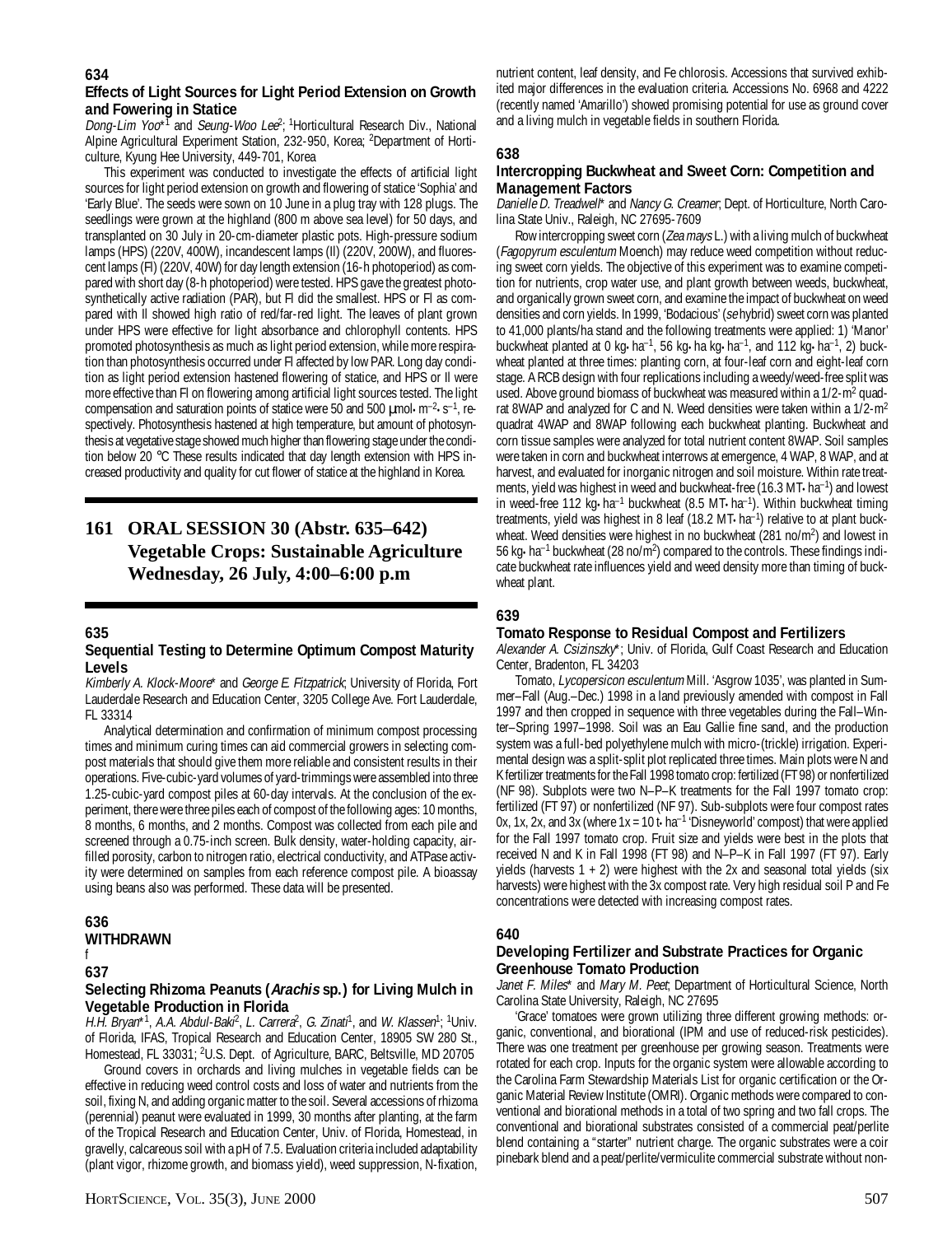organic "starter nutrients" and wetting agents. Organic substrates were amended with 15% by volume vermi-compost and dolomitic lime. Organic nutrient amendments were bloodmeal, bonemeal, and potassium sulfate to provide an initial nutrient charge. Organic post-transplant fertilization practices included three commercial blends used at several application rates. Fertilizers were applied by "mixing and pouring" in Spring 1998, but were injected into the drip irrigation system for the remaining three growing seasons. Data was collected on harvest yield, fruit quality, and plant development. In the first two growing seasons, organic production resulted in the highest percentage of number1 quality fruit, but in Spring 1998, these plants were developmentally slow, resulting in lowest total yields. In the Fall 1998 and Spring 1999 crop, all measurements of growth and yield for organic production were comparable to those in conventional and biorational controls. We feel however, that additional development work is required in the organic treatments to optimize transplant production, post-plant fertilization regimes and biocontrol application.

#### **641**

# **Preliminary Evaluation of Organic Desert Vegetable Production Systems**

A. Galadima<sup>\*1</sup>, C.A. Sanchez<sup>1</sup>, J. Palumbo<sup>1</sup>, B. Tickes<sup>1</sup>, M. Matheron<sup>1</sup>, and M. *McGiffen*<sup>2</sup>; <sup>1</sup>University of Arizona, Yuma Ag. Center, Yuma, AZ 85362; <sup>2</sup>Dept. of Botany and Plant Science, University of California, Riverside, CA 92521

Experiments were conducted during 1998–99 seasons to evaluate the potential for organic vegetable production in the low desert of the southwestern United States. The experimental design included three summer management options [fallow, cowpea (Vigna sinensis), and sudangrass (Sorghum vulgare)] in factorial combination with alternative production systems, which included organic and conventional systems. The crops cultivated were iceberg lettuce (Lactuca sativa L) during the fall–winter period and melons (Cucumis melo Reticulatus Group) during the spring. The organic plots were managed with strict adherence to California Certified Organic Farmers (CCOF) guidelines. Summer cover crop management seemed to influence the early growth and N uptake of lettuce, but had no final effect on yield and quality. The organic production system resulted in lower yields and inferior product quality compared to the conventional system. Generally, disease and weeds were not limiting factors, although labor costs for weed control would be slightly higher in organic plots. Insects, primarily aphids (various types) and thrips (Frankliniella Occidentalis Perancle), and fertility, primarily N, were factors limiting yield and quality in organic systems. Control of whiteflies (Bemisia argentifoli) was the limiting factor for melons. Studies during 1999– 2000 are focused on overcoming the challenges of the insect and fertility management in organic systems.

#### **642**

#### **Three-year Effects of Nitrogen Sources on Plant Component and Yields of Tomato**

Wayne F. Whitehead\* and Bharat P. Singh; Agricultural Research Station, Fort Valley State Univ., Fort Valley, GA 31030-3298

This study was conducted over 3 years for the purpose of determining how tomato yield, fruit number, and vegetative dry matter are affected by winter cover crop and recommended fertilizer N rates. The following winter-spring fertility treatments were applied using randomized complete-block design with four replications: 1) 0 N winter–0 N spring, 2) 0 N winter–90 kg N/ha spring, 3) 0 N winter– 180 kg N/ha spring, 4) 0 N winter+abruzi rye–0 N spring, 5) 0 N winter+hairy vetch–0 N spring, and 6) 0 N winter+crimson clover–0 N spring. In Spring of 1996, 1997, and 1999 'Mountain Pride' tomatoes were transplanted in all plots. Total yield was compiled over 6 weeks, while seasonal fruit number and plant dry matter were measured at final harvest. In 1999, highest plant dry matter (350.5 g/ plant) was produced by vetch and highest fruit number (36/plant) by 180 kg N/ ha. Total yield were highest (85.8 Mg/ha) at 90 kg N/ha in 1996 and lowest (35.3 Mg/ha) for control during 1997. Organic nitrogen from hairy vetch and crimson clover affected plant dry weight, tomato number and yield comparable to those receiving synthetic N. Results over three years for this study indicate that legume cover crops can be an effective N fertilizer in supporting plant dry matter, fruit number and fruit yield of tomato.

# **162 ORAL SESSION 31 (Abstr. 643–650) Floriculture/Foliage: Nutrition Wednesday, 26 July, 4:00–5:45 p.m**

# **643**

# **The Effect of Nitrogen and Sulfur Applications on Hydrangeas**

Willie Helpingstine\*<sup>1</sup>, Ellen T. Paparozzi<sup>1</sup>, and Walter W. Stroup<sup>2</sup>; Departments of <sup>1</sup>Horticulture and <sup>2</sup>Biometry, University of Nebraska, Lincoln, NE 68583-0724

Hydrangeas are sold as a potted florist plant during the spring, usually around Mothers Day and Easter. They are considered "heavy feeders" because of their high requirement for nitrogen. Two experiments were conducted to determine if the addition of sulfur (S) would allow lower rates of nitrogen (N) to be applied without sacrificing plant color and quality. Hydrangea macrophylla 'Blue Danube' were fertilized with four levels of N (50, 100, 200, and 450 ppm) in combination with six levels of S (0, 6, 12, 24, 48, and 96 ppm) during a typical forcing program. The experimental design was a randomized complete block with a complete factorial treatment design. Data collected included visual observations (using the Royal Horticultural Society Color Chart) on leaf color and uniformity of flower color as well as flower shape. Quantitative data included flower diameter, floret diameter, height, and N an S leaf concentrations. Soil pH was monitored throoughout the experiment and remained fairly constant (range of 5.0–6.0). Additional sulfur seemed to have no effect on leaf color at the higher levels of N. Lower concentrations of N produced more true blue flower color. Also, at lower N concentrations, higher S resulted in larger flowers with larger florets.

#### **644**

### **Optimum Irrigation and Fertilization Regimes for Ivy Geranium (Pelargonium peltatum)**

Valerie M. Jonas\* and Kimberly A. Williams; Department of Horticulture, Forestry, and Recreation Resources, Kansas State University, Manhattan, KS 66505- 5506

A series of experiments were conducted to determine the ranges of irrigation frequency and N and P fertilization regimes that produce ivy geranium (Pelargonium peltatum L.) plants of optimum commercial quality. Two cultivars, 'Sybil Holmes' and 'Amethyst', were grown. Data collected included fresh and dry weights, ratings, leaf area, height, width, ratings, and nutrient tissue content. Individual pots were weighed daily and irrigated when weight of pots dropped by 15%, 30%, 45%, or 60% of container capacity (CC). Leaf water potential was measured using a pressure chamber. At both mid and end of crop, plants irrigated when pot weight dropped by 30% of CC were under least water stress (e.g., water potential of –7.0 to –4.7 MPa). Irrigation frequencies at 15%, 45%, or 60% of CC had similar water potentials (e.g., –9.9 to –9.1 MPa). At 15%, a plausible explanation of the stress is that oxygen was limiting in the root zone due to waterlogging; at 45% and 60%, water was the limiting factor. Single factor experiments with N at five concentrations ranging from 2 to 32 mm and P at five concentrations ranging from 0.08 to 2.56 mm were conducted. Quadratic equations were fit to curves of growth responses plotted against concentration of N or P applied. As an example of results, N fertilizer rates of 16 and 32 mm for 'Amethyst' resulted in similar, commercially acceptable dry weights (37g), but different N tissue concentrations of 3.4% and 3.9% respectively. For 'Sybil Holmes', N fertilizer rates of 10 and 26 mm resulted in similar dry weights (21g) but different tissue concentrations of 2.8% and 3.4%, respectively.

#### **645**

#### **Foliar Symptomology and Tissue Concentrations of Nutrient Deficient Ornamental Cabbage Plants**

James L. Gibson\*1, Brian E. Whipker<sup>1</sup>, Dharmalingam S. Pitchay<sup>1</sup>, Paul V. Nelson<sup>1</sup>, and C. Ray Campbel<sup>p</sup>; <sup>1</sup>North Carolina State University, Dept. of Horticultural Science, Campus Box 7609 Raleigh, NC 27695-7609; <sup>2</sup>North Carolina Dept. of Agriculture, Agronomic Div., 4300 Reedy Creek Road, Raleigh, NC 27607-6465

Elemental deficiencies of N, P, K, Ca, Mg, S, Fe, Mn, Cu, Zn, and B were induced in 'Osaka White' ornamental cabbage (Brassica oleracea var. acephala L.) plants. Seedlings were planted in 4.7-L plastic containers and fertilized with a complete modified Hoagland's solution or this solution minus the element that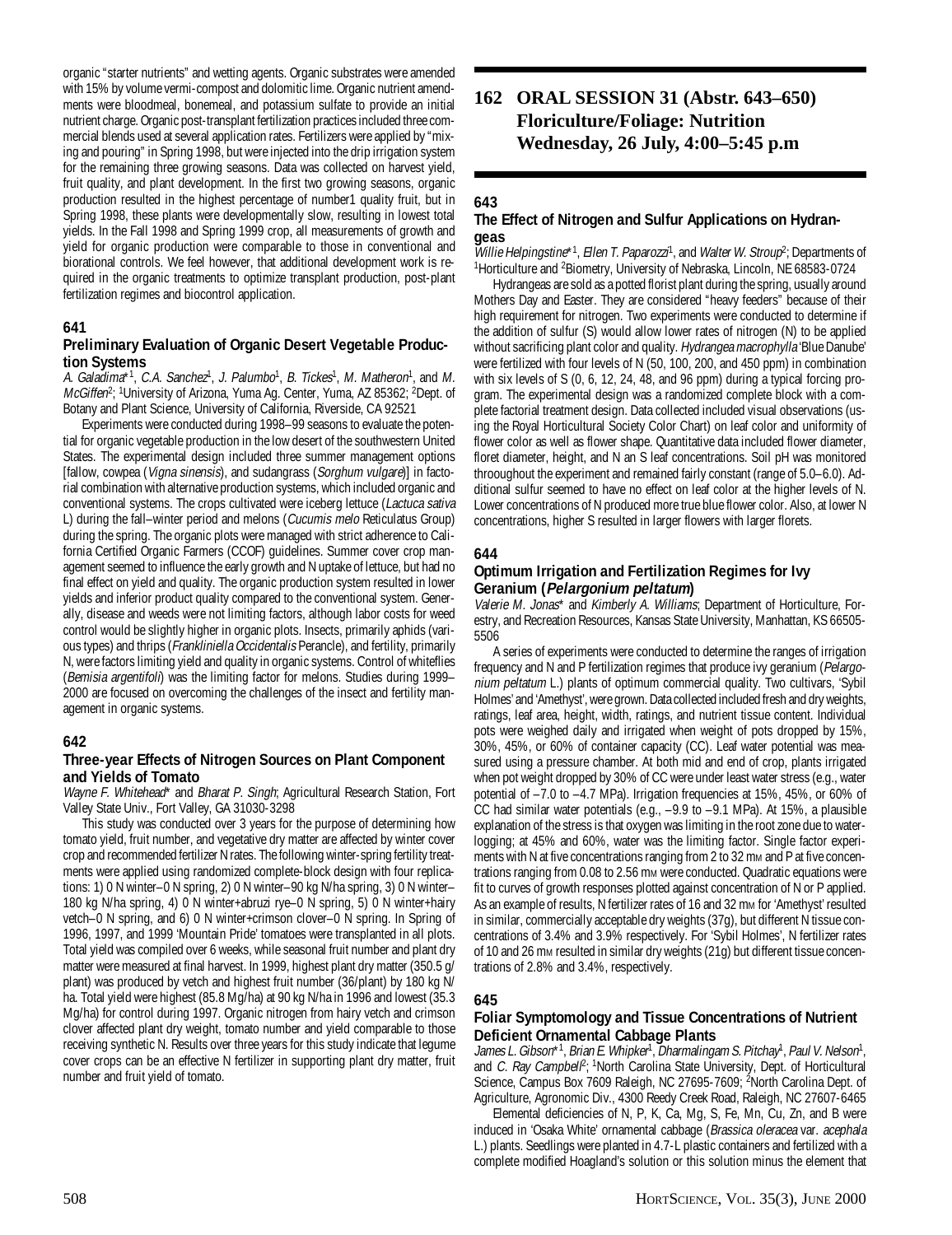was to be investigated. Plants were harvested for tissue analysis as well as dry weight when initial foliar symptoms were expressed and later under advanced deficiency symptoms. Root architecture was also recorded for the plants treated with the solutions. The containers were replicated three times for each of the two harvests and were randomized in a complete-block design. Deficiency symptoms for all treatments were observed within five weeks. The most dramatic expression of foliar symptoms occurred with N (a purplish tinge on underside of lower foliage leading to necrotic margins on the mature leaves), P (elongated internodes and a purplish tinge on underside of mature leaves), K (compact internodes with chlorotic lower foliage leading to necrotic patches on the leaf margins and blade), Fe (bright yellow upper foliage leading to a bleach white appearance), Ca (complete meristem necrosis with lower foliage becoming chlorotic then necrotic), and B (deformed young leaves and fully expanded leaves becoming thick, leathery, and brittle). The dry weight of plants treated with solutions not containing N, P, Ca, Fe, or B was significantly lower when compared to the control. Foliar tissue concentration data will assist plant tissue analysis laboratories in establishing foliar symptom standards for grower samples.

# **646**

#### **Comparison of Ca and B Deficiency Effects on Growth and Development of Bedding Plants**

Dharmalingam S. Pitchay\*1, James L. Gibson<sup>1</sup>, C. Ray Campbell<sup>p</sup>, Paul V. Nelson<sup>1</sup>, and Brian E. Whipker<sup>1</sup>; <sup>1</sup>North Carolina State University, Dept. of Horticultural Science, Campus Box 7609, Raleigh, NC 27695-7609; <sup>2</sup>North Carolina Dept. of Agriculture, Agronomic Div., 4300 Reedy Creek Road, Raleigh, NC 27607-6465

The margin of error in pinpointing the difference in deficiency symptoms between calcium and boron is high. Several experiments were conducted in the greenhouse to induce as well as to differentiate the exact foliar and root symptoms of Ca and B. The experiments were conducted with modified Hoagland nutrient solutions. The treatments were with or without Ca or B salts for inducing total deficiency symptoms. Symptoms were expressed on the upper part including the growing point of the plant. In absence of Ca, marigold and zinnia plant heights were reduced by 58% and 37%, respectively, from the control. However, the reduction in height was only in the 27% and 25% range for B deficiency. Ca deficiency was noted as a blackened region on the leaf blade (early stage symptoms) which progressed into necrotic spots on the newly formed leaves. Severe necrosis, was observed on the growing point with advanced Ca deficiency. B deficiency results in a leathery and gray color in zinnia, needle like and narrow leaflets in marigold. The leaf blades were brittle in all B deficient species. B deficient plants roots were stiff and leathery and lateral roots possessed black nodule like endings at the tips. The Ca deficient roots expressed less side branching and at the advanced stage the roots were shorter and fewer with severe necrotic symptoms. The above initial and advanced deficiency symptoms appeared earlier in treatments without Ca than B. Images of Ca and B deficiency symptoms, as well as tissue concentration values will be presented.

#### **647**

#### **Effects of Nitrogen Application Rates on Leachate Nitrogen Concentrations and Leatherleaf Fern Establishment**

Robert H. Stamps\*; MREC, IFAS, University of Florida, 2725 Binion Road, Apopka, FL 32703-8504

One of the most difficult times to balance crop nitrogen (N) requirements with concerns about nitrate-N leaching occurs during crop establishment, when root systems are poorly developed and not widely distributed in the growing medium. This dilemma can be exacerbated when producing a slow-growing plant such as leatherleaf fern (Rumohra adiantiformis [Forst.] Ching) on sandy soils in shadehouses in areas with significant rainfall. Rhizomes were planted in 36 drainage lysimeters containing Tavares fine sand located in a shadehouse. Nitrogen fertilizer was applied at nine rates using liquid and/or controlled-release fertilizer. Nitrogen application rates were varied as the rhizomes became established and spread into unplanted areas of the lysimeters. Irrigation and rainfall were monitored and the amount of water not lost to evapotranspiration was determined. Nitrogen (ammoniacal, nitrate/nitrite, total Kjeldahl) concentrations in leachate collected below the rootzone were determined. Stipe sap nitrate and frond total Kjeldahl nitrogen (TKN) were determined to try to develop a production monitoring technique. Initially, only leachate samples from controlled-release fertilizer plots treated at 21 and 42 kg of N/ ha per year and liquid fertilizer at 28 kg of N/ ha per year were consistently below the maximum contamination level (MCL) of 10 mg•L–1. As the fern became established, leachate nitrate/nitrite-N concentrations

from higher N application rate treatments also remained below the MCL. Leachate N concentrations decreased as rainfall increased. Fern growth increased with increasing N application rate. Stipe sap nitrate-N and frond TKN concentrations were not well-correlated during establishment.

#### **648**

# **Assessment of Nitrogen, Phosphorus, Potassium, and Sulfur Pre-plant Nutrients on Plug Seedling Growth**

Jin-Sheng Huang\* and Paul V. Nelson ; Department of Horticultural Science, North Carolina State University, Raleigh, NC 27695-7609

Salinity guidelines for seed germination substrates are extremely low and difficult to attain given the salinity contributions of components such as peatmoss, vermiculite, limestone, wetting agent, and nutrients. This study was conducted to determine the value of N, P, K, and S as pre-plant nutrients with the anticipation that some could be eliminated. Seed were sown in two similar experiments on 23 Mar. and 6 June 1995 in 288-cell plug trays containing a substrate of 3 sphagnum peat : 1 perlite (v/v) amended with 6 g dolomitic limestone and 1.5 g Esmigran micronutrient mix per liter. Test plants included impatiens 'Accent Rose' (Impatiens wallerana L.) and gomphrena 'Buddy' (Gomphrena globosa. L.) Six preplant treatments including none, all, or all minus one of the nutrients N, P, K, and S were applied, each at a rate of 100 mg $\cdot$ L<sup>-1</sup>, substrate, in a randomized complete-block design with three blocks. Post-plant fertilization with 13–0.9–10.8 at 50 mg N/L began 1 week after sowing and was increased to 100 mg N/L when the fourth true leaf appeared. Omission of pre-plant K and S did not result in any reduction in final plant size in impatiens and only a minor reduction in one of the two gomphrena crops. Omission of N and P consistently reduced final size of plants by a commercially significant amount. While K and S are not necessary, N and P should be considered in a pre-plant fertilizer for these crops. In each situation where shoot size was smaller the root/shoot ratio was unchanged.

#### **649**

#### **Post-production Fertility Management of New Guinea Impatiens Hanging Baskets**

Donglin Zhang<sup>\*1</sup> and Michael G. Zuck<sup>2</sup>; <sup>1</sup>Horticulture Program, Dept. of BSE, University of Maine, Orono, ME 04469-5722; <sup>2</sup>Everlasting Farm, 2140 Essex Street, Bangor, ME 04401

To grow and sell fully charged hanging baskets to the customers is the future trend of retail markets. Impatiens xhawkeri Bull. 'Guadeloupe' (New Guinea Impatiens, Paradise KNG Series) was grown under liquid fertilizer culture until it reached marketable size on 4 June 1999. Then three different fertilizers (two slow-release and one organic) were applied at concentrations of 1.2, 2.4, and 3.6 g pure nitrogen and all hanging baskets were placed in four different family-owned nurseries. Overall performance, media pH, electrical conductivity (EC), and nutrients were measured every 3 weeks and tissue nutrients were analyzed every 6 weeks. New Guinea Impatiens requires low-fertility. Mature plants survived 3 months without extra fertilizer. The best performance was observed under the 3.6 g pure nitrogen treatment. Medium pH ranged from 6.0 to 7.5. No significant effect was observed among the different fertilizers and concentrations. EC increased in the first 6 weeks, then decreased to the beginning level at about 0.5 dS/m after 12 weeks under all fertilizer treatments. Compared with organic fertilizer, slow-release fertilizers had significantly lower EC, especially during the first 9 weeks. Macronutrients in media followed the same trend as EC, as did N and P levels in leaf tissues. K levels in leaf tissues decreased under all treatments and Ca and Mg levels showed an opposite trend compared with medium ones. The results indicate that both slowrelease and organic fertilizers can be applied to charge New Guinea Impatiens hanging baskets for 3 months.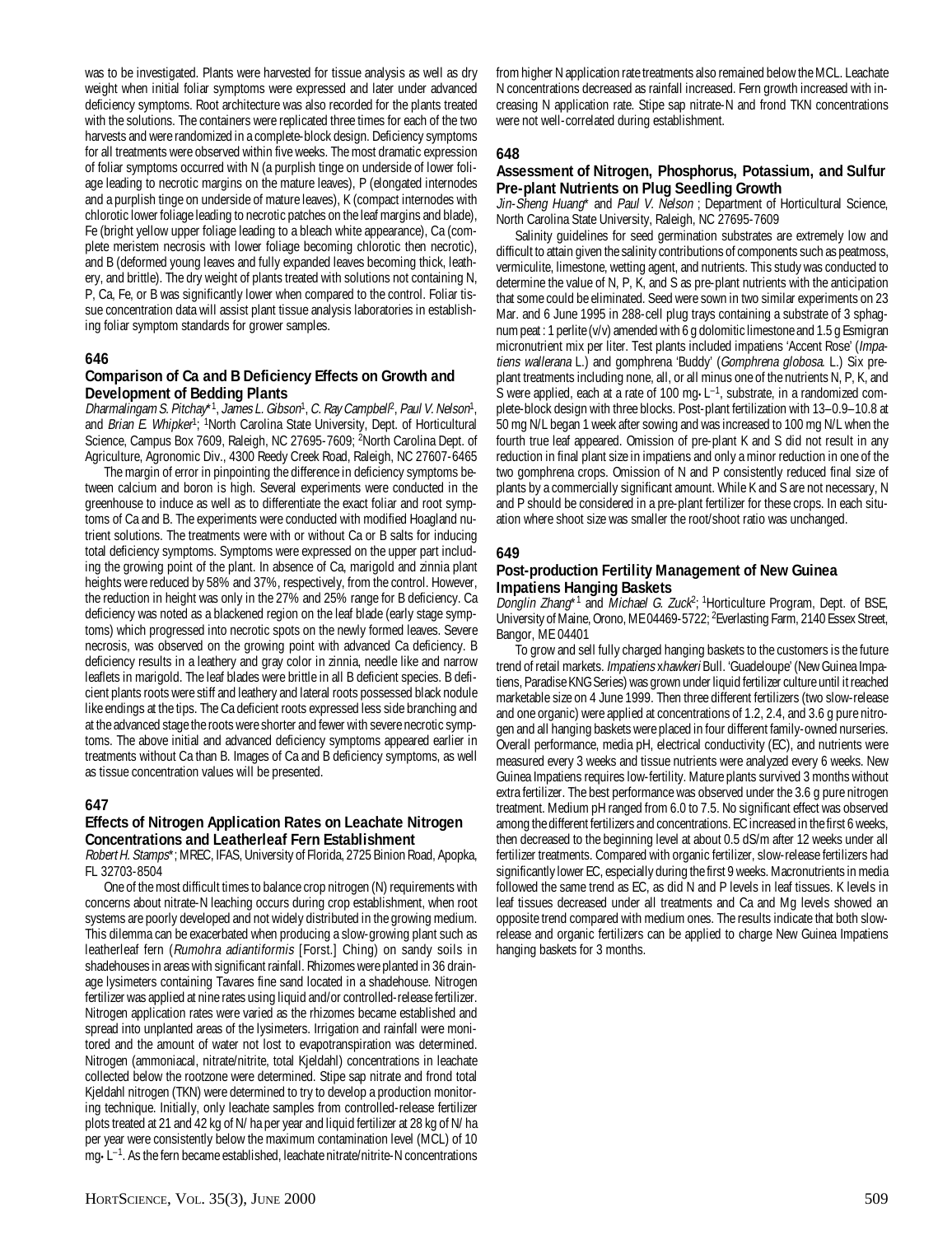**48 ORAL SESSION (Abstr. 650–651) Collegiate Branch Oral Competition Monday, 24 July, 2:00–2:30 p.m.**

# **650**

# **Effects of Drought and Mechanical Brushing on Height of Tomato and Impatiens**

Kiffnie M. Holt\* and Paul H. Jennings; Dept. of Horticulture, Forestry and Recreation Resources, Kansas State Univ., Manhattan, KS 66506

Seeds of tomato 'Big Beef Hybrid' and impatiens 'Sun and Shade White' were sown in 200-cell plug trays and put under cyclic mist to germinate. After 3 weeks, the most uniform seedlings were transplanted to 24-cell flat inserts where they remained for the duration of the experiment. At 5 weeks, plants were arranged for the study with three flats per treatment. The mechanical group was brushed 50 times at 7:00 a.m., 1:00 p.m., and 7:00 p.m. The brushing mechanism was adjusted as needed to account for growth and stimulate only the top 1 to 2 inches of the plants. Water was withheld from the drought plants until water stress symptoms developed. Treatments continued for three weeks. At the termination of treatment, data was only recorded on the eight plants in the middle of each flat to reduce edge effects. Data collected included height, total stem length, total leaf area, and fresh and dry weight of both roots and shoots. Two more replications of the experiment were performed over the next 3 months. As expected, the treated plants were shorter than the controls and had a more compact and sturdy growth habit in all replications. Effects on leaf area, fresh weight, and dry weight were noted and will be discussed.

#### **651**

# **Educating the Public about the Design and Implementation of Sustainable Landscapes for Low-income Communities**

Veronda B. Holcombe\* and Mary T. Haque; Dept. of Horticutlure, Clemson Univ, Clemson, SC 29634

The concept of designing and implementing sustainable landscapes for lowincome communities grew from collaboration between several community partners and Clemson Univ. It was our desire to research, plan, design, and implement sustainable landscapes for Habitat for Humanity homes. The primary goal of designing for these low-income homes was to design for sustainability. We wanted our plans to promote energy efficiency, water conservation, and low maintenance costs. These implemented principals would help the homeowner drastically cut living costs. The design and implementation of wildlife habitats was also encouraged to promote knowledge and research on environmental issues. In the beginning of our design phase we interviewed our client about her user needs/ desires and later presented her with the design. This began the exhibition and education phase of the project. By exhibiting the project we hoped to education the homeowner about the sustainability issues that are pertinent to her case. Our biggest educational outreach program took place during homecoming at Clemson Univ. Partnering with other student organizations and using donated plant material from a local nursery, we constructed gardens and "planted" trees around a Habitat for Humanity house that is built each year during homecoming and later moved by trailer to its final site. We also displayed our designs inside the house and created pamphlets and brochures for visitors to pick up detailing such topics as Butterfly Gardening. Spurred on by the success of this project a web page detailing our community and organizational involvement was created. Our projects have been covered in many newspaper articles, cable TV, and in a video on service learning being produced for national distribution. As a student it has given me and my other student colleagues an opportunity to engage in and acquire valuable hands-on experience in horticulture and environmental education/stewardship all the while providing a much needed public outreach service that assists and partners with community members in order to enhance their personal home environments.

**76 COLLOQUIUM 2 (Abstr. 652–655) Global Carrying Capacity—Food and Future World Population Tuesday, 25 July, 8:00 a.m.–1:00 p.m.**

# **652**

#### **Beyond Subsistence: The Prospects and Problems of Horticultural Products in Agricultural Diversification of Developing Countries**

Raisuddin Ahmed\*; International Food Policy Research Institute (IFPRI), Washington, DC 20006

Transformation of developing, subsistence economies into commercial and industrialized societies accompanies a declining share of agriculture in the gross domestic product (GDP). However, the shares of high-value products like horticultural, livestock and fish products increase with the decline of low-value products like cereals. This process of transformation is generally endogenous to various forces of supply and demand and, therefore, its pace can be influenced by policies. The forces in the demand side include income and income parameters of domestic consumers, and the ability to exploit foreign demand through exports of horticultural products. On the supply side, a large number of factors constrain the production of horticultural products. Agro-ecological constraints are country-specific. Technological backwardness, lack of quality control and standardization, weak marketing infrastructure including risk insurance, comparative advantages and institutional weakness in linking with world markets and exploiting economies of scale are some of the fundamental problems confronted by most developing countries. Export of horticultural products from developing countries is perhaps the most crucial factor that can impact the process of transformation mentioned above. Macro-economic policies that maintain a stable incentive structure for exports are important. But policies that respond to the constraints in the channel linking farmers in developing countries to supermarkets in the developed world are perhaps more important. Developing countries currently share only about 27% of world trade in horticultural products. More than 80% of this trade is, however, shared by only 31 developing countries. Barriers to entry into the developed market by new exporters of horticultural products are enormous. Whether the emerging forces of globalization under the auspices of WTO would make the entry problem more difficult or easier for vast majority of the developing countries is an open, but critical, question.

#### **653**

#### **Achieving and Maintaining a Sustainable Agriculture**

Richard R. Harwood\*; Crop and Soil Sciences Dept., Michigan State Univ., East Lansing, MI 48824

Our farm operations will face an array of challenges over the next decade that are increasing both in scope and intensity. Global markets, global supply, competition for water, land costs driven by the value of non-agricultural use, complexity of regulation, and consumer concern over what they perceive to be safe food are among the many challenges to farm enterprise sustainability. We will have to "contain" our soil, nutrients, crop and animal residues and production inputs within our field boundaries and in the upper layers of soil. We must do all of this while increasing productivity (achieving ever-higher nutrient and crop residue flow) and being cost-competitive. Many exciting advances are being made in engineering as well as in crop genetics. The most far-reaching, however, will be the contributions that will come from other parts of the biological revolution. The science of production ecology is helping us to better understand the myriad of biological and biogeochemical processes that we deal with daily. We are moving toward management of the genetics of pest populations. We will purposefully manage the diversity and amounts of crop residues in our fields which, in turn will control the populations of plants and animals in our soil. We will manipulate the incorporation and release of nutrients from organic fractions in our soil for containment and nutrient recycling. Our nutrient and chemical inputs will be targeted and largely supplemental rather than the direct mainstay of our production. If our production is to be a sustainable part of the landscape we must be seen to provide a high level and quality of hydrological and biodiversity services as part of our management of green space. The more advanced farms have pieces of this future in place now. Numerous examples will be presented from current research, focusing heavily on crop/soil interactions.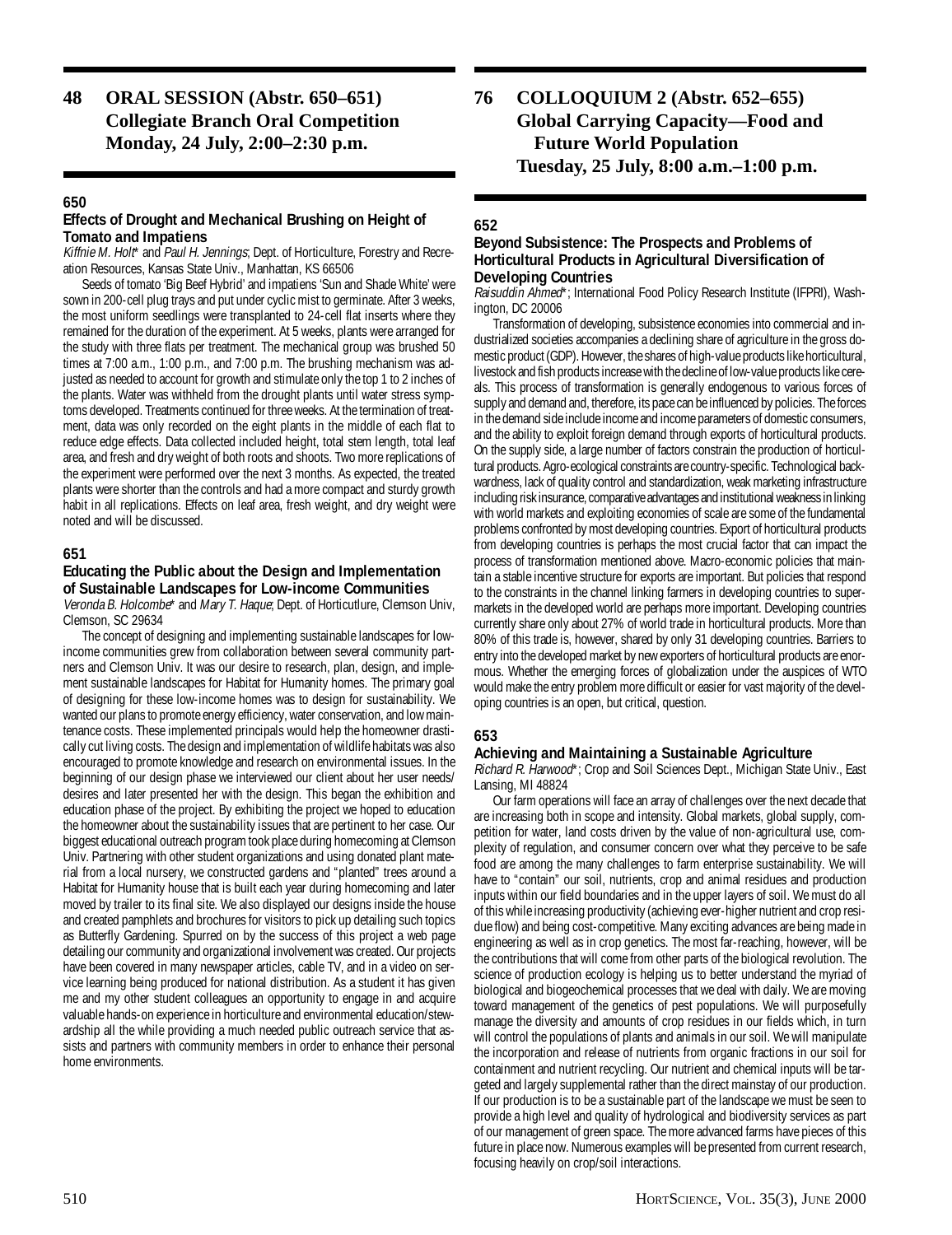# **The Role of Plant Genetic Resources in Safeguarding Global Carrying Capacity**

Peter Bretting\*; USDA/ARS, National Program Staff, Beltsville, MD 20705

Plants provide humans with food, fiber, feed, ornamentals, industrial products, medicine, shelter, and fuel. As vegetation, they maintain global environmental integrity and the carrying capacity for all life. From an anthropocentric perspective, plants serve as genetic resources (PGR) for sustaining the growing human population. Research on PGR can provide basic knowledge for crop improvement or environmental management that enables renewable, sustainable production of the preceding necessities. PGR also provide the raw material for increasing yield and end product's quality, while requiring fewer inputs (water, nutrients, agrichemicals, etc.). The staples of life—30 or so major grain, oilseed, fiber, and timber species—comprise the "thin green line" vital to human survival, either directly, or through trade and income generation. Many crop genebanks worldwide focus on conserving germplasm of these staples as a shield against genetic vulnerability that may endanger economies and humanity on an international scale. Fewer genebanks and crop improvement programs conserve and develop "minor crops," so called because of their lesser economic value or restricted cultivation globally. Yet, these minor crops, many categorized as horticultural, may be key to human carrying capacity—especially in geographically or economically marginal zones. The USDA/ARS National Plant Germplasm System (NPGS) contains a great number and diversity of minor crop germplasm. The NPGS, other genebanks, and minor crop breeding programs scattered throughout the world, help safeguard human global carrying capacity by providing the raw genetic material and genetic improvement infrastructure requisite for producing superior minor crops. The latter may represent the best hope for developing new varieties and crops, new crop rotations, and new renewable products that in the future may enhance producer profitability or even ensure producer and consumer survival.

# **655**

#### **Role of Postharvest Storage in Meeting World Food Needs**

Adel A. Kader\*; Department of Pomology, University of California, One Shields Avenue, Davis, CA 95616, USA

Postharvest losses of horticultural perishables between the production and retail distribution sites are estimated to range from 2% to 23%, depending on the commodity, with an overall average of about 12% of what is shipped from U.S. production areas to domestic and export markets. Estimates of postharvest losses in developing countries are two to three times the U.S. estimates. Losses in dried grains, legumes, nuts, fruits, vegetables, and herbs and spices range from 1% to 10%, depending on their moisture content, temperature and relative humidity of transport and storage facilities, and protection against pathogens and insects. Reduction of these losses can increase food availability to the growing population, decrease the area needed for production, and conserve natural resources. Strategies for loss prevention include use of genotypes that have longer postharvest-life, use of an integrated crop management system that results in good keeping quality of the commodity, and use of the proper postharvest handling system that maintains quality and safety of the products. Biological (internal) causes of deterioration include respiration rate, ethylene production and action, rates of compositional changes, mechanical injuries, water loss, sprouting, physiological disorders, and pathological breakdown. The rate of biological deterioration depends on several environmental (external) factors, including temperature, relative humidity, air velocity, and concentrations of carbon dioxide, ethylene, and oxygen. Socioeconomic factors that contribute to postharvest losses include governmental regulations and policies, inadequate marketing and transportation systems, unavailability of needed tools and equipment, lack of information, and poor maintenance of facilities. Although minimizing postharvest losses of already produced food is more sustainable than increasing production to compensate for these losses, less than 5% of the funding of agricultural research is allocated to postharvest research areas. This situation must be changed to increase the role of postharvest loss reduction in meeting world food needs.

**158 COLLOQUIUM 3 (Abstr. 656–665) Biotechnology for Harvested Horticultural Crops: Past Accomplishments, Potential Benefits, and Acceptance Wednesday, 26 July, 2:00–6:00 p.m.**

# **656**

#### **Commercialized Biotechnology, Food for Thought**

E.A. Baldwin\*; USDA/ARS Citrus and Subtropical Products Laboratory, 600 Ave. S NW, P.O. Box 1909, Winter Haven, FL 33883-1909

The promise of biotechnology has been slow to be realized, but some commercialized products are finding their way to supermarket shelves. Nevertheless, the future potential remains in the realm of speculation and may be on the verge of delivering some incredible benefits. Since the world population growth is predicted to double in the next 50 years, primarily in developing nations, food resources will become critical. In view of this prediction, we may need every trick in the book to feed the masses, which means either more land (wetlands, forests, and rain forests) will fall to the plow or there will need to be an increase in yields. Concurrently, a decrease in postharvest losses would also be crucial. Various authorities have estimated that 25% to 80% of harvested fruits and vegetables are lost due to damage and spoilage. Early biotech successes were developing plants with enhanced insect resistance (cotton, corn, and potato) and virus resistance (squash and papaya) and improved herbicide tolerance (cotton, soybean, and corn). The only commercialized transgenic fruit engineered for improved postharvest quality so far is the tomato. Future goals for biotechnology include increasing yield, extending shelf life, improving nutritional and flavor quality, and producing specialty proteins or other compounds. Genetically engineered food, however, has met rancorous resistance in Europe, New Zealand, and elsewhere; although, it is somewhat tolerated in the U.S. The U.S., Canada, and Japan lead the world in biotech acreage, with biotechnology accounting for 40% of cotton, 39% of soybeans, and 20% of corn acreage in the U.S. and 73 million acres worldwide.

# **657**

#### **Genetic Determinants and Control of Fruit Softening**

Alan B. Bennett\*; Mann Laboratory, Univ. of California, Davis, CA 95616 Fruit softening is integral to the ripening process. It is an important compo-

nent of fruit quality, but also initiates deterioration and is a limiting determinant of shelf-life. Intensive research has attempted to elucidate the biochemical and genetic control of fruit softening with the goal of controlling this process as a means to enhance both fruit quality and shelf-life. Current models of fruit softening focus on cell wall disassembly as the major biochemical event regulating fruit softening. Examination of the sequence of cell wall disassembly in ripening Charentais melon fruit suggested that softening could be divided into two distinct phases. The early stage of fruit softening was associated with the regulated disassembly of xyloglucan polymers and the later softening that accompanies overripe deterioration was associated with pectin depolymerization. Characterization of cell wall changes in other fruit, including tomato, suggest that this may represent a general model of sequential cell wall disassembly in ripening fruit. Interestingly, the early events of xyloglucan disassembly were not associated with the activation or expression of xyloclucan hydrolases but were associated with the expression of a ripening-regulated expansin gene. Analysis of transgenic tomato fruit with suppressed expansin gene expression or with suppressed polygalacturonase gene expression supports a general model of sequential disassembly of xyloglucan and pectin that control the early and late phases of fruit softening, respectively.

# **658**

#### **Engineering Ethylene Synthesis and Perception for Fun and Profit**

Harry Klee\*, Univ. of Florida, Horticultural Sciences Dept., Plant Molecular and Cellular Biology Program P.O. Box 110690 Gainesville, FL 32611

Ethylene-based technologies for controlling ripening in climacteric fruit have been in widespread use for a number of years. Likewise, using chemicals that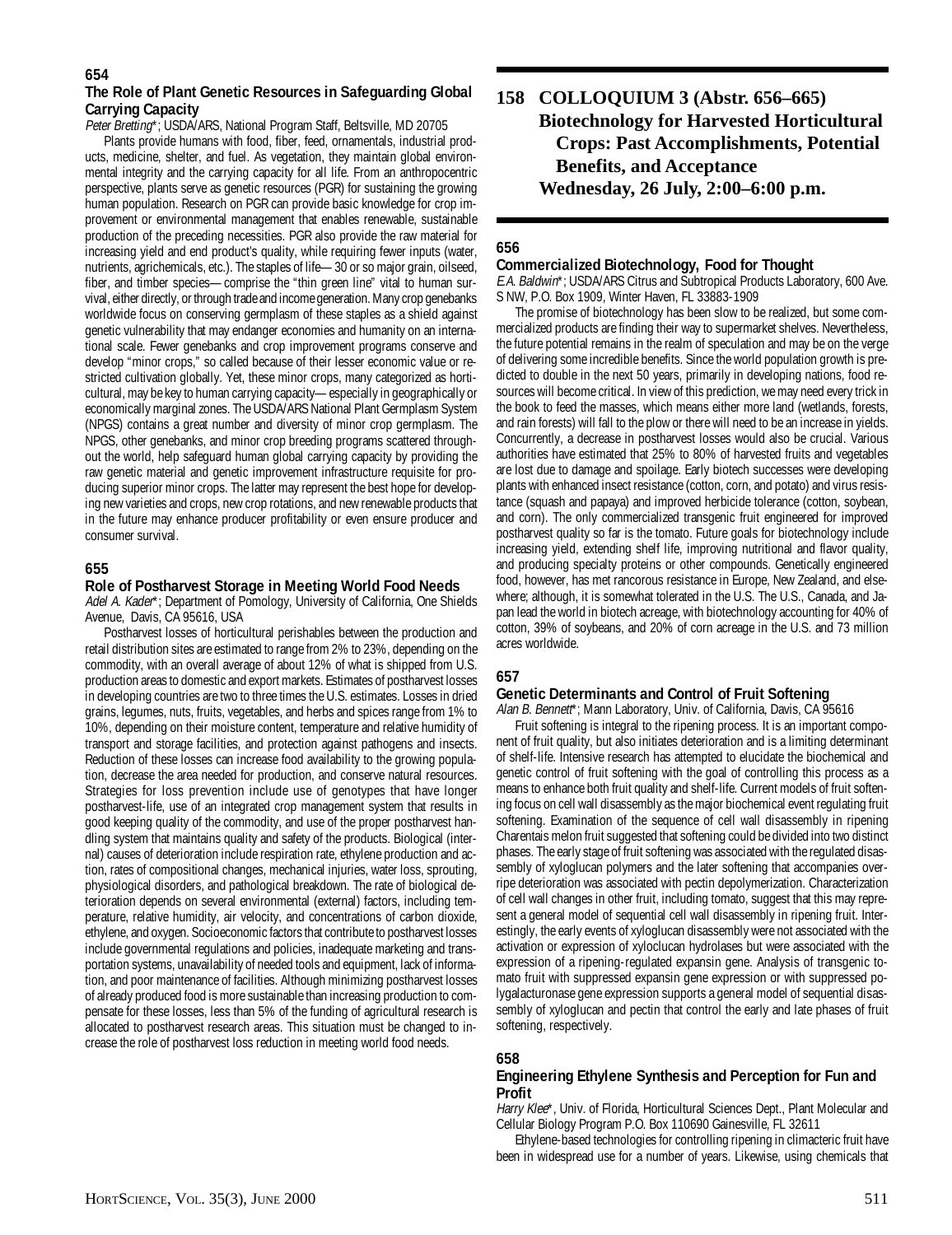block ethylene synthesis or perception have been widely used to extend shelf life of a variety of horticultural commodities. In the last few years, our understanding of the molecular mechanisms for ethylene synthesis and perception has greatly expanded. Genes encoding the ethylene biosynthetic enzymes and the ethylene receptor have been cloned from many plant species, which has meant that molecular approaches to engineering reduced ethylene synthesis or perception are now reality. Scientists have been examining the feasibility of using molecular approaches to control ethylene in a variety of horticultural and ornamental species. They have shown that it is relatively easy to produce plants that are reduced in either synthesis or response to ethylene. However, scientists have uncovered some issues associated with commercial-level use of these transgenic plants. Overall, my results illustrate the great potential of the technology to control the rate of climacteric fruit ripening, abscission, and ethylene-induced senescence in multiple species, but using transgenes in many cases needs to be directed to target tissues through the use of tissue-specific transcriptional promoters. With that caveat in mind, there should be a strong future for improving the quality of a range of agronomic and horticultural species.

# **659**

#### **Genetic Control of Fruit Quality and Prospects for Nutrient Modification**

Jim Giovannoni\*; Department of Horticultural Sciences and Crop Biotechnology Center, Texas A&M University, College Station, TX 77843-2133

Recent advances in molecular genetics and genomics technologies have had a significant impact on tomato research over the last decade and are likely to have considerable influence on the nature and outcome of research activities related to tomato in the future. Specific applications of genomics technologies in our laboratory include positional cloning of genes associated with fruit ripening and quality (rin and nor), localization of ripening-related genes on the molecular-marker map to assist candidate gene discovery related to fruit ripening and quality, and characterization of mutants influencing fruit quality and nutritional value with the goal of identifying candidate genes for said mutants and alternative molecular tools for modification of fruit quality and nutrition. Isolation of the rin and nor genes has been verified via complementation of corresponding mutant tomato plants via insertion of the appropriate CaMV35s-driven wild-type sense cDNA. Both the rin and nor genes have sequence characteristics suggestive of transcription factors. Preliminary evidence suggests the role of similar genes in the ripening of additional climacteric and non-climacteric fruit species. Additional efforts in the laboratory include molecular analyses of light signal transduction as related to 1) regulation of carotenoid and flavonoid accumulation, and 2) potential manipulation of corresponding pathways for modification of fruit quality and nutrient value.

#### **660**

#### **Production of Therapeutic Proteins in Transgenic Plants and Viral Vectors**

John Hammond<sup>\*</sup>; USDA/ARS, U.S. National Arboretum Floral and Nursery Plants Research Unit, B-010A Room 238, 10300 Baltimore Ave., Beltsville, MD 20705

Transgenic plants and plant viruses have potential advantages over other production systems for therapeutic proteins. 1) Plants are not susceptible to human and animal pathogens, such as viruses that can contaminate mammalian and avian cell lines used for production of many vaccines. Recent experiences of "mad cow" disease and theories of the possible origin of HIV from monkey cell lines have highlighted the need for increased product safety. 2) There are established protocols for preparing naturally occurring pharmaceuticals from plants. 3) Unlike bacteria, plants recognize the same glycosylation signals as other eukaryotic expression systems such as mammalian, insect, or yeast cell cultures and can thus produce glycosylated proteins. Although there are differences between plants and other eukaryotes in the types of sugar residues added to glycosylated proteins, it has been demonstrated several times that plant-produced proteins have similar stability and bioequivalence of function and that antigenicity is similar. 4) Plants can produce high yields; a single transgenic plant could yield as much human glucocerebrosidase as 500 placentae. We expressed an epitope from HIV-1 on the surface of bean yellow mosaic potyvirus (BYMV) coat protein (CP); protein produced in transgenic plants is recognized by a human monoclonal antibody that neutralizes most HIV-1 isolates. Epitope-modified BYMV-CP can be recovered from transgenic plants by incorporation into BYMV virions following infection of the transgenic plants. Modified virions display the HIV-1 epitope in a semi-regular array that should stimulate the immune system

to a greater degree than free subunits. HIV epitope-bearing BYMV has been used to immunize mice to assess the immune response.

#### **661**

#### **Molecular Biology of Host–Pathogen Interactions in Harvested Horticultural Crops**

T.G. McCollum\*, USDA, ARS, USHRL Ft. Pierce, FL 34945

Decay caused by fungal pathogens accounts for significant postharvest losses. Although the application of synthetic fungicides can reduce postharvest decay, increasing public concern over using fungicides as well as the resistance that develops to them indicate that alternative means of decay control are needed. Freedom from disease before harvest is the norm rather than the exception. Numerous defense mechanisms, both preformed and inducible, are involved in plant resistance to fungal pathogens. Understanding how natural defense mechanisms are regulated and how to maintain them in harvested products may provide the basis for new strategies to reduce postharvest losses caused by pathogens. Host– pathogen interactions have been well studied in growing plants but much less extensively in harvested organs. The interaction between host and pathogen is dynamic; changes in both organisms are required for disease development. Following harvest, the incidence of decay increases indicating that changes in the host render it more susceptible to pathogen development. Recent studies by plant physiologists and pathologists have contributed to our understanding of changes in harvested tissues that render them less resistant to decay as well as changes in the host that are induced in response to fungal infection.

#### **662**

#### **Molecular Mechanisms and Potential Control of Abscission in Horticultural Crops**

J.K. Burns\*, C. Arias, I. Kostenyuk, and M. Obraztnova; Citrus Research and Education Center, University of Florida, 700 Experiment Station Road, Lake Alfred, FL 33850

The process of abscission results in shedding of plant parts such as leaves, fruit, flowers, and in citrus, shoot tips and entire shoots. Growers must successfully manage abscission in their operations to avoid unnecessary defoliation or loss of yield due to floral abscission or preharvest fruit drop. Conversely, abscission enhancement may be desired during harvest. Yet despite its importance to horticulture, little is known about mechanisms that control abscission. We know that abscission can be induced by ethylene and altered to some extent by auxin. Over the years, many physiological and anatomical events of abscission have been described. For example, cellulase, polygalacturonase and pectin methylesterase genes are induced during abscission, and they are thought to have a role in alteration and depolymerization of middle lamella polysaccharides located in the abscission zone area. Other genes, such as those associated with the process of pathogen resistance, are also induced during abscission. We are interested in using tools of molecular biology to examine abscission-related gene expression prior to organ separation in Florida field-grown Valencia orange (Citrus sinensis L. Osbeck) and greenhouse-grown calamondin (Citrus madurensis Loureiro) citrus trees. Subtractive cDNA library screening and differential display were used to examine gene expression in fruit, leaf and floral abscission zones 6, 24 and 48 h after induction of abscission with 5-chloro-3-methyl-4-nitro-1Hpyrazole or Ethrel® (Rhone-Poulenc, [2-chloroethyl] phosphoric acid). Some isolated cDNAs encoded polypeptides with no significant matches in the database or share significant similarities with unknown proteins isolated from Arabidopsis. Other cDNAs encoded polypeptides with similarity to cell wall modifying proteins such as polygalacturonases and expansin, PR proteins such as chitinase, proteins associated with secondary and xenobiotic metabolism such as amine oxidase, benzoquinone reductase, caffeic acid methyltransferase, phenylalanine ammonia lyase and squalene synthase, and proteins associated with signal transduction such as several serine/threonine kinases. Temporal and spatial expression of these genes and others will be presented. Use of this information to target potential points of abscission control will be discussed.

#### **663**

#### **Biochemical and Molecular Determinants of Floral Senescence**

William R. Woodson\*; Dept. of Horticulture and Landscape Architecture, Purdue Univ., West Lafayette, IN 47907-1140

The senescence of carnation (*Dianthus caryophylus*) flower petals is regulated by the phytohormone ethylene and is associated with the expression of a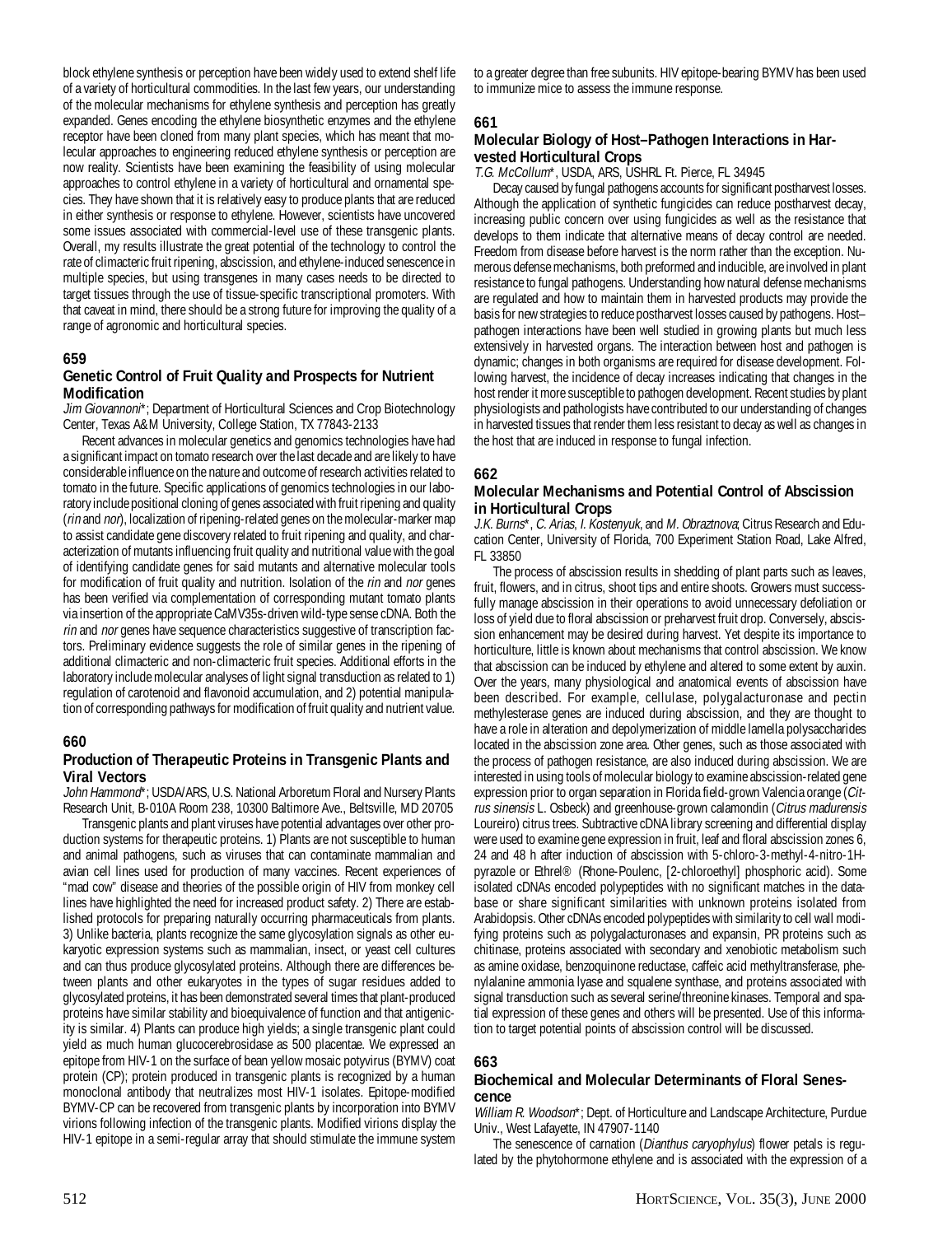number of senescence-related genes. These genes encode enzymes in the ethylene biosynthetic pathway, including both ACC synthase and ACC oxidase. Members of these gene families are differentially regulated in floral organs, with specific members responsible for the increase in ethylene biosynthesis that leads to petal senescence. Pollination often serves as the external signal to initiate the senescence cascade. Following pollination, a rapid increase in ethylene production by the pistal occurs, which is subsequently followed by increased ethylene in the petal. This response is mediated by pollen–pistil interaction(s) that occurs only in compatible pollinations. Recent data indicate that the signal transduction cascade following this cell-cell communication involves protein phosphorylation, as pollination-induced ethylene is sensitive to protein kinase and phosphatase inhibitors. To date, our lab has cloned and characterized a number of senescence-related genes that are believed to play a role in the process of senescence. These include genes that encode enzymes involved in cell wall dissolution (b-galactosidase), protein degradation (cysteine proteinase) and detoxification of breakdown products (glutathione s-transferase). Many of these senescence-related genes are under the transcriptional regulation of ethylene, which has been characterized at the molecular level. A number of biotechnology approaches to controlling the senescence of flowers have been explored. These include the downregulation of ethylene biosynthetic genes, the expression of a dominant-negative mutation of the ethylene receptor gene, and the expression of genes that lead to increased cytokinin levels in tissues. These will be discussed in relation to the potential for delaying senescence through genetic engineering.

#### **664**

### **A Breeders Perspective Using Molecular Techniques for Improving Fruit Quality**

J.W. Scott\*, Univ. of Florida, IFAS, Gulf Coast Research and Education Center, 5007 60th St., Bradenton, FL 34203

Plant breeders would welcome new tools to improve selection efficiency for complex traits such as improved flavor, especially since this is only one of many complex traits that a breeder has to integrate into improved cultivars. Using tomato (Lycopersicon esculentum Mill.) flavor as an example, a major obstacle to improvement is the lack of measurable traits to select for. It has been suggested that improved flavor can be achieved by increasing the soluble solids and acidity. Both of these traits are not simply inherited, but if fruit sampling is adequate, they can be measured and selected. Studies have located several molecular markers linked to high soluble solids, but some are also linked to undesirable traits such as small fruit size or low yield. Thus, the molecular markers are not being used in breeding programs at this point. Moreover, other studies have shown that flavor is also influenced by an array of aromatic volatiles. The importance of some of the volatiles has been reported, but the volatile profile that consistently results in superior tomato flavor is still not known. Molecular manipulation of a biochemical pathway has been done to increase the concentration of one volatile with positive results. However, this manipulation does not solve the overall flavor improvement problem. Furthermore, environment plays a profound role in tomato flavor, and this aspect needs to be dealt with if a branded high-quality product is to be successfully marketed. There are also flavor issues related to fruit firmness, pedicel type, and plant habit. In summary, molecular techniques may be useful in providing some incremental improvements for complex traits like tomato flavor, but more knowledge about targets to manipulate is required. There does not appear to be any cheap or easy solutions. If molecular approaches are to be commercially successful, they will have to be tied closely to a breeding program dedicated to the same goal.

# **665**

#### **Opportunities in Using Biotechnology to Maintain Postharvest Quality and Safety of Fresh Produce**

Adel A. Kader\*; Department of Pomology, University of California, One Shields Avenue, Davis, CA 95616, USA

Biological factors involved in deterioration of fresh horticultural perishables include respiration rate; ethylene production and action; compositional changes associated with color, texture, flavor (taste and aroma), and nutritional quality; growth and development; transpiration; physiological breakdown; physical damage; and pathological breakdown. There are many opportunities to modify these inherent factors and to develop genotypes that have lower respiration and ethylene production rates, less sensitivity to ethylene, slower softening rate, improved flavor quality, enhanced nutritional quality (vitamins, minerals, dietary fiber, and phytonutrients including carotenoids and polyphenols), reduced browning potential, decreased susceptibility to chilling injury, and increased resistance to postharvest decay-causing pathogens. In some cases the goals may be contradictory, such as lowering phenolic content and activities of phenylalanine ammonialyase and/or polyphenoloxidase to reduce browning potential vs. increasing polyphenols as antioxidants with positive effects on human health. Another example is reducing ethylene production vs. increasing flavor volatiles production in fruits. Overall, priority should be given to attaining and maintaining good flavor and nutritional quality to meet consumer demands. Extension of postharvest life should be based on flavor and texture rather than appearance only. Introducing resistance to physiological disorders and/or decay-causing pathogens will reduce the use of postharvest fungicides and other chemicals by the produce industry. Changes in surface structure of some commodities can help in reducing microbial contamination, which is a very important safety factor. It is not likely that biotechnology-based changes in fresh flowers, fruits, and vegetables will lessen the importance of careful and expedited handling, proper temperature and relative humidity maintenance, and effective sanitation procedures throughout the postharvest handling system.

# **26 WORKSHOP 1 (Abstr. 666–671) Horticulture Across the Pacific Monday, 24 July, 8:00–10:00 a.m.**

# **666**

#### **Lychee Production and Postharvest Technologies in China**

Weixin Chen\*; Department of Horticulture, South China Agricultural University, Guangzhou, P.R. China

Lychee is a well-known subtropical fruit, much appreciated for its attractive red peel and excellent taste, but the fruit is very prone to postharvest peel browning and decay. China is the world leader in both acreage and yield of lychee production. Extensive research has been conducted to extend the fruit quality and shelf life. The talk presents a general review of the current research on postharvest physiology and shelf life preservation technologies of lychee in China.

# **667**

#### **Off-season Production of Horticultural Crops**

Hsin-Shan Lin<sup>1</sup> and *Chien Yi Wang*\*<sup>2</sup>; <sup>1</sup>Miaoli District Agricultural Improvement Station, 261 Kuan-Nan Village, Kung-Kuan, Miaoli, Taiwan 383; <sup>2</sup>USDA/ARS, Building 002, BARC-West, Beltsville, MD 20705

Off-season production of several tropical and subtropical fruits has been successfully practiced commercially in Taiwan. By combining pruning, removal of leaves, and application of growth regulators, it is possible to have two to three crops of grapes per year. By grafting the chilled scions of temperate Asian pear onto the water shoots of low-chilling native pear varieties, it is possible to produce high-quality Asian pears (temperate-origin) in a subtropical environment. By using techniques such as root-pruning, flooding, and application of growth inhibitors, it is possible to induce flower bud formation and hasten the production of wax apples. The production periods of other fruit crops such as jujubes and sugar apples, can also be modified by pruning and other techniques.

#### **668**

#### **The ASHS/People-To-People Mission to China**

Donald N. Maynard\*; University of Florida, 5007 60th St. East, Bradenton, FL 34203

The Citizen Ambassador Program was initiated in 1956 when President Dwight D. Eisenhower founded "People to People." His vast perspective as a military and governmental leader led him to believe that individual citizens reaching out in friendship to the people of other nations could make a significant contribution to world understanding. From 14–28 Aug. 1998, ASHS took part in the "Peopleto People Mission to China." Our delegation was composed of six ASHS Members and two guests. Delegates were from Canada and Brazil and the United States. After meeting in Los Angeles for a final briefing, the delegation departed for Hong Kong, where we immediately boarded a flight to Beijing. Our China experience began in Beijing, then on to Hangzhou, Shanghai, Guangzhou, and Hong Kong. All of these locations are in the densely populated eastern portion of China. (China has approximately the same area as the United States, but it has 1.25 billion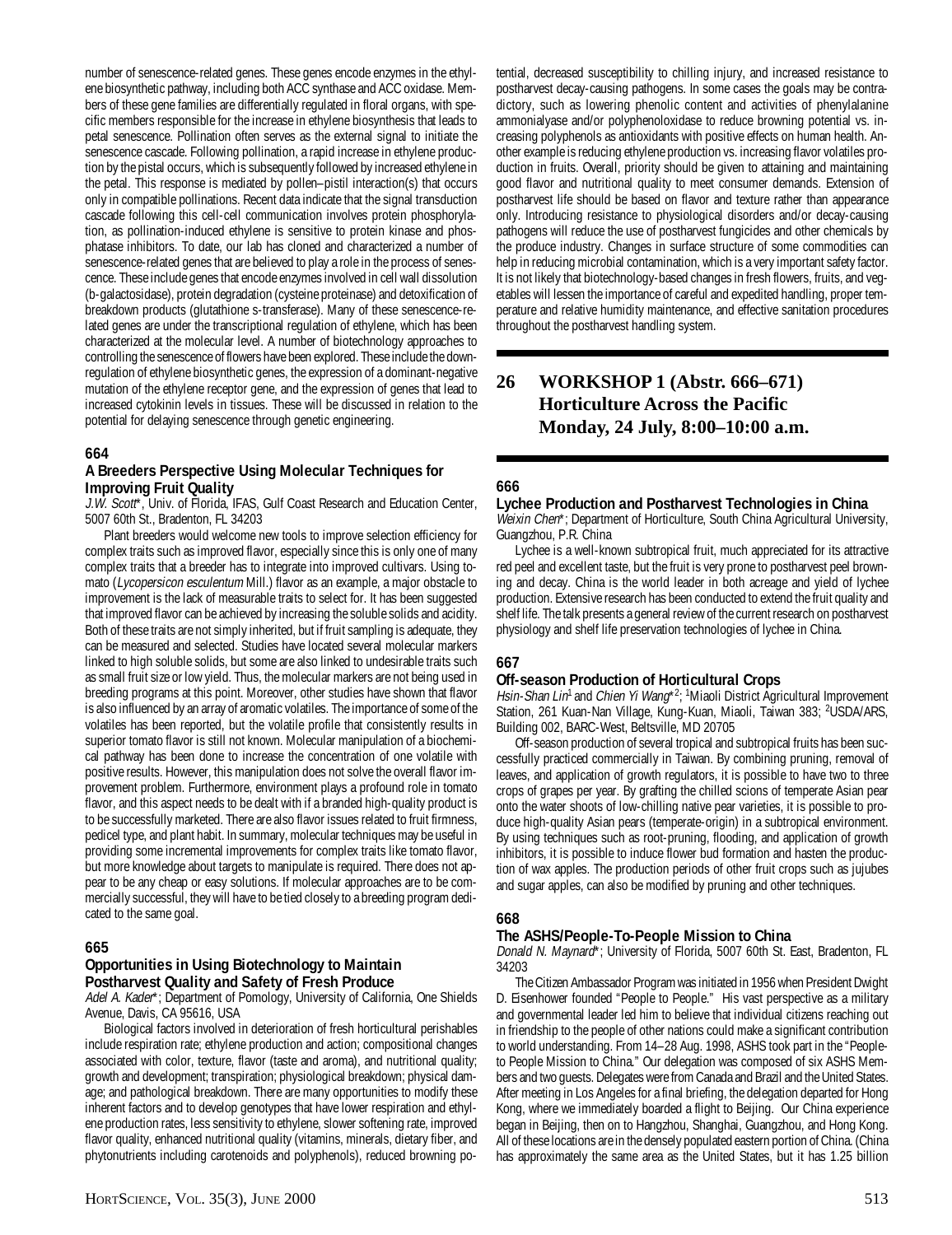people compared to only 270 million in the U.S.) Our time at each location was about equally divided between professional and cultural activities. Our Chinese horticultural colleagues were enthusiastic and well-trained. As in the United States, the quality of the facilities and the equipment varied somewhat among locations. Operating funds, never sufficient for research and maintenance of facilities, commonly were supplemented by sale of horticultural products.

# **669**

#### **Greenhouse Vegetable Production in China**

Guanghua Zheng\*; Chinese Academy of Agricultural Sciences, Institute of Vegetables and Flowers, Chinese Academy of Agricultural Sciences, 30 Baishiqiao Road, Beijing, P.R. China, 100081

There was a remarkable growth in China's greenhouse horticulture during the past decade. In 1989, the greenhouse area in China was 22,000 ha, but this figure reached up to 350,000 ha in 1999, about 16 times as large as that in 1989. Currently, the main greenhouse design used for commercial production is the energy conservation type—solar greenhouse—and many growers use eco-organic soilless culture for production. The substrates used for vegetable production are perlite, vermiculite, peat, coal cinder, sand, coir, sunflower stem, and sugar cane stem. Dry solid organic manure is mixed into the substrates before conducting cultivation, and then only water is for irrigation. Growing vegetables in this way improved quality, increased market value, and decreased environmental pollution.

# **670**

### **Development and Current Situation of the Flower Industry in China**

Liang-jun Zhao\*; Department of Ornamental Horticulture, China Agriculture University, Haidian, Beijing, P.R. China

Technological achievements of the flower industry since 1978 in China are summarized into six sections, which include 1) main ornamental plant gemplasm resources and its utilization; 2) introduction, improvement and propagation of new cultivars; 3) flower seed industry.The development trends and problems of the flower industry are also analyzed, especially in the flower seed industry.

# **671**

# **Genetic Diversity in Actinidia and Conservation Strategy**

Hongwen Huang\*; Wuhan Institute of Botany of Chinese Academy of Sciences, Moshan, Wuchang, Hubei, 430074, P.R. China

The genus Actinidia contains more than 66 species and 118 taxa. The bestknown species is A. deliciosa C.F. Liang et A.R. Ferguson, the commercially developed kiwifruit. The natural range of Actinidia is remarkably wide, extending from the tropics (latitude 0°0') to cold temperate regions (500°N). However, the original distribution of most taxa of Actinidia is centered around the mountains and hills of south-central and southeast China, with the QinLing mountain as its northern boundary and the HengDuan mountain as its western boundary. Sixtytwo species, 114 taxa have been found in China. Genetic variation ranging from morphological traits to DNA is discussed in here. 1) Morphological variation (mainly horticulturally important traits): fruit size varies from 2 to 100 g, fruit skin color ranges from brown to green to white to purple, fruit surface from setose to villose, and flesh color from green to purple. 2) Nutritional value and flavor: vitamin C content varies from 10 mg/100 g to 1000 mg/100 g fresh fruit, soluble solids ranges from 2% to 22%, and flavor includes variation form bitter and astringent to desirable sour-sweet. 3) Gender variation includes six phenotype/ genotypes of female, inconstant female, male, fruiting male, neuter and hermaphrodite. 4) Ploidy variation is consist of 2x, 4x, 6x, 8x in both intra- and inter-taxa variation. 5) Isozyme genetic variation: high polymorphisms were detected in commercial cultivated species and 28 wild species. 6) Genetic diversity was evaluated by RAPD, SSR, PCR-RFLP of mtDNA and cpDNA, a high level of genetic diversity was found in both inter-taxa and intra-taxa. Conservation strategy for diverse genetic resources of Actinidia in China is also discussed.

**34 WORKSHOP 2 (Abstr. 672–673) Nutrient Balances in Horticultural Ecosystems: Optimizing Fertilization and Maximizing Environmental Protection Monday, 24 July, 10:00 a.m.–12:00 noon**

# **672**

#### **Modelling Nutrient Use by Tree Crops, Development of a Computer-based Fertilization Program**

Patrick H. Brown\*; Department of Pomology, University of California, Davis, Davis, CA 95616

The aim of this research was to determine the seasonal patterns of N demand and uptake in mature almond trees and to use this information to develop an integrated computer model to guide fertilization management. To this end sequential whole tree excavations were conducted at 5 stages during a 15-month period. At each harvest date, five entire mature trees were excavated and partitioned into leaves, root, trunks, and branches. Samples were then analyzed for total nutrient content and differences in nutrient content between sequential harvests, which represents tree nutrient demand and tree nutrient uptake. Infromation on seasonal N uptake dynamics and total yearly N demand has now been integrated into a user-friendly interactive computer program that can be used to optimize N fertilizer management. The details of this program will be discussed. In summary, the determination of N fluxes in almond demonstrates that the majority of N uptake and demand occurs from late February through to early September and that the primary demand for N is for nut fill and nut development. N demands can therefore be predicted by estimating yield and can be applied during the periods of greatest N uptake from the soil which occurs during nut development. By timing N applications with periods of greatest demand, and matching N application rates with crop load we provide growers with a tool that will encourage maximum efficiency of use of N fertilizers. Maximum efficiency of use will result in a minimization of N loss from the orchard system.

# **673**

#### **A Synthesis of Worldwide Approaches for Rationalizing Nitrogen Fertilization of Vegetable Crops**

N. Tremblay\* and C. Bélec; Horticultural R&D Center, Agriculture and Agri-Food Canada, St-Jean-sur-Richelieu, Qc, Canada, J3B 3E6

The necessity of achieving appropriate nitrogen fertilization of vegetable crops relates to both economical and environmental sustainability. Split nitrogen applications have been shown to improve N-use efficiency, in line with the aforementioned objective and should therefore be encouraged. Given the variation in the amount of N naturally provided to, or uptaken by, the crop, strategies are required to tailor supplementary fertilization to actual crop needs, keeping in mind the absolute requirement for optimal yield in quality and quantity. It is suggested that the fertilization rates applied at sowing or later in the season can be figured in two manners. The first relies on modelling; the second on measurements. The modelling (N budget) approach, mostly linked to initiatives on the European continent, would be most applicable to the determination of the first fertilizer dressing. When a plant stand is established, however, canopy-based measurements made either directly or remotely could be developed to make use of the capability of the plants to integrate the properties of the soil environment and to decide upon further top-dressed applications. For this purpose, a fully fertilized "reference plot" has to be introduced in the field in order to overcome the variability induced by season, site and cultivar. With the emergence of "precision farming" and "remote sensing technologies" it is now possible to adjust fertilizer inputs not only at the field level but also within fields based on actual, localized requirements.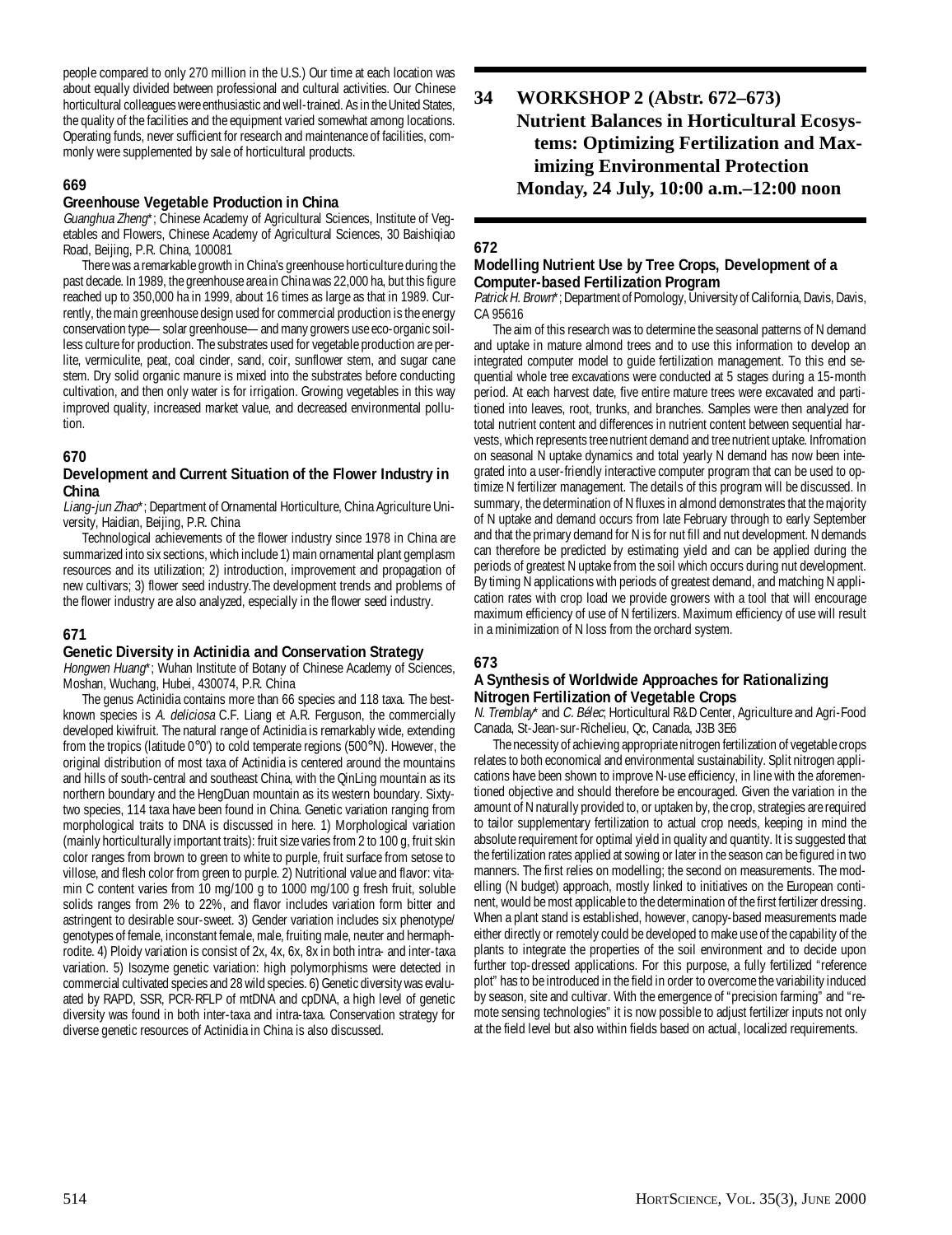# **35 WORKSHOP 3 (Abstr. 674–677) Horticultural Aspects of Phytochemicals in Small Fruits**

**Monday, 24 July, 10:00 a.m.–12:00 noon**

### **674**

#### **Horticultural Aspects of Phytochemicals in Small Fruits: Introduction to the Workshop**

Fumiomi Takeda\*; USDA/ARS, Appalachian Fruit Research Station, 45 Wiltshire Road, Kearneysville, WV 25430

Small fruits, such as strawberries and blueberries, are rich in phytonutrients and regarded to have high human health-functional bioactivities. In this workshop, 1) the horticultural and environmental factors affecting antioxidant levels in small fruit, 2) fruit volatiles as related to postharvest shelf life and quality, 3) changes in non-volatile fruit constituents, and 4) olfactometric analyses and consumer perception of these value-added fruit constituents will be discussed. In addition, novel detection methods for fruit- and microbial-derived aromas to address the food safety issues will be discussed.

# **675**

### **Horticultural Factors Affecting Anthocyanin and Phenolic Content and Antioxidant Capacity of Small Fruit**

W. Kalt\*, J.E. McDonald, and S. MacKinnon; Agriculture and Agri-Food Canada Research Centre, Atlantic Food and Horticulture Research Centre, 32 Main St., Kentville, Nova Scotia, B4N 1J5, Canada

Fruit and vegetable components that possess antioxidant capacity are being actively investigated because of the purported impact of dietary antioxidants on human health. Phenolic components, including anthocyanins, are believed to be major contributors to the antioxidant capacity of many small fruit species. Various horticultural factors have been examined with respect to anthocyanin and phenolic content, and antioxidant capacity of small fruit, especially Vaccinium species. Vaccinium species, and certain other fruits, had a high antioxidant capacity compared to strawberries and raspberries. However, genotypic variation in these characteristics was substantial among wild blueberry clones. Fruit maturity did not influence antioxidant capacity, although phenolic profiles changed dramatically during ripening. Fresh storage of certain ripe fruit at 20 °C led to increased anthocyanin content and increased antioxidant capacity. Certain food processing factors, such as heat and oxygen, decreased the antioxidant capacity of blueberry products.

# **676**

#### **Effects of Volatiles on Postharvest Shelf Life and Quality**

Charles F. Forney\*; Agriculture and Agri-Food Canada, Atlantic Food and Horticulture Research Centre, 32 Main Street, Kentville, Nova Scotia B4N 1J5 Canada

Volatile compounds make a significant contribution to the quality and storage life of fresh strawberries, blueberries, and raspberries. Strawberry aroma is composed predominately of esters, although alcohols, ketones, and aldehydes are also present in smaller quantities. The major volatiles contributing to aroma include ethyl butanoate, 2,5-dimethyl-4-hydroxy-3(2H)-furanone, ethyl hexanoate, methyl butanoate, linalool, and methyl hexanoate. In lowbush (wild) blueberries, aroma is predominated by esters and alcohols including ethyl and methyl methylbutanoates, methyl butanoate, 2-ethyl-1-hexanol, and 3-buteneol, while highbush blueberry aroma is dominated by aromatic compounds, esters, terpenes and long chain alcohols. The aroma of raspberries is composed of a mixture of ketones and terpenes, including damascenone, ionone, geraniol, and linalool. The composition and concentration of these aroma compounds are affected by fruit maturity and storage conditions. As fruit ripen, the concentration of aroma volatiles rapidly increases. This increase in volatile synthesis closely follows pigment formation both on and off the plant. In strawberry fruit, volatile concentration increases about 4-fold in the 24-h period required for fruit to ripen from 50% red to fully red on the plant. In storage, volatile composition is affected by storage temperature, duration, and atmosphere. Postharvest holding temperature and concentrations of  $O_2$  and  $CO_2$  can alter the quantity and composition of aroma volatiles. The effects of postharvest environments on volatile composition will be discussed.

# **677**

#### **Fruit Quality and Non-volatile Constituents in Small Fruits** P. Perkins-Veazie\*; USDA/ARS, SCARL, Lane, OK 74555

Small fruit share several general characteristics. A significant source of starch is missing in strawberry, blueberry, cranberry, raspberry, blackberry, and grapes; thus, sugars accumulated at time of harvest represent the maximum amount of sweetness available. Total non-volatile acids decrease or stay the same, depending on the fruit. Immature small fruit are astringent, due to the presence of a variety of phenolic compounds that are diluted, metabolized, or immobilized in mature fruit. Ripeness can be determined by obvious changes in color, coinciding with or prior to fruit softening. Berry color is governed by the loss of chlorophyll and the accumulation of water soluble flavanoids and anthocyanins, rather than through accumulation of fat-soluble carotenoids. Environmental changes, especially temperature and rainfall, affect sugars, acidity, and color while storage conditions are more likely to affect color and acidity.

# **53 WORKSHOP 5 (Abstr. 678–679) How to Get that International Experience You Want (and Still Keep Your Day Job!) Monday, 24 July, 2:00–5:30 p.m**

# **678**

#### **How To Participate in the Fulbright Experience (and a Brief Summary of My Recent Fulbright Experience at Africa University, Zimbabwe)**

John L. Griffis, Jr.\*; Dept of Citrus & Environmental Horticulture, Florida Southern College, Lakeland, FL 33801

For more than 50 years, the Fulbright Scholar Program has offered U.S. faculty, professionals, teachers, and students the opportunity to conduct research, teach, or study abroad and to make a major contribution to global understanding. The purpose of the program is "…to increase mutual understanding between the people of the United States and the people of other countries…and thus to assist in the development of friendly, sympathetic, and peaceful relations between the United States and other countries of the world." There are more than 700 competitive Fulbright awards in more than 120 countries available each year. The majority are for lecturing or combined lecturing/research, although some researchonly awards are also available. Eligibility for awards as well as an overview of available opportunities will be discussed. Application procedures and techniques useful in securing awards will also be presented. I received a Fulbright award to lecture in horticulture at Africa Univ. in Zimbabwe during 1997, and will provide a brief summary of my Fulbright experience.

# **679**

#### **Freelance Consulting in Tropical Agriculture**

Carl W. Campbell\*; Tropical Research and Education Center, IFAS, Univ. of Florida, Homestead, FL 33031-3314

During a 30-year career of research, extension, and teaching in tropical fruit production, I participated frequently in international agricultural activities in countries of Central America, South America, and the Caribbean region. In 1988, I retired from the Univ. of Florida to begin a "second career" as a freelance consultant in tropical fruit production and crop diversification, working for a variety of governmental and private organizations. This presentation contains suggestions for horticultural scientists who wish to become involved in consulting in international agriculture. First, decide the kind of work you wish to do and what your area of specialization will be. Choose work for which you have enthusiasm. Get training in basic as well as applied science. It is good to have a "day job," at least at first, as you establish a reputation in your specialty. Become proficient in the languages of the regions where you wish to work; also carefully study the cultures. When you participate in an international project, work hard and prepare good reports of your accomplishments. As your career progresses, consider carefully whether or not you will become a full-time consultant. It is a demanding way to make a living, but it can also give much satisfaction and greater independence than one finds in many other kinds of work.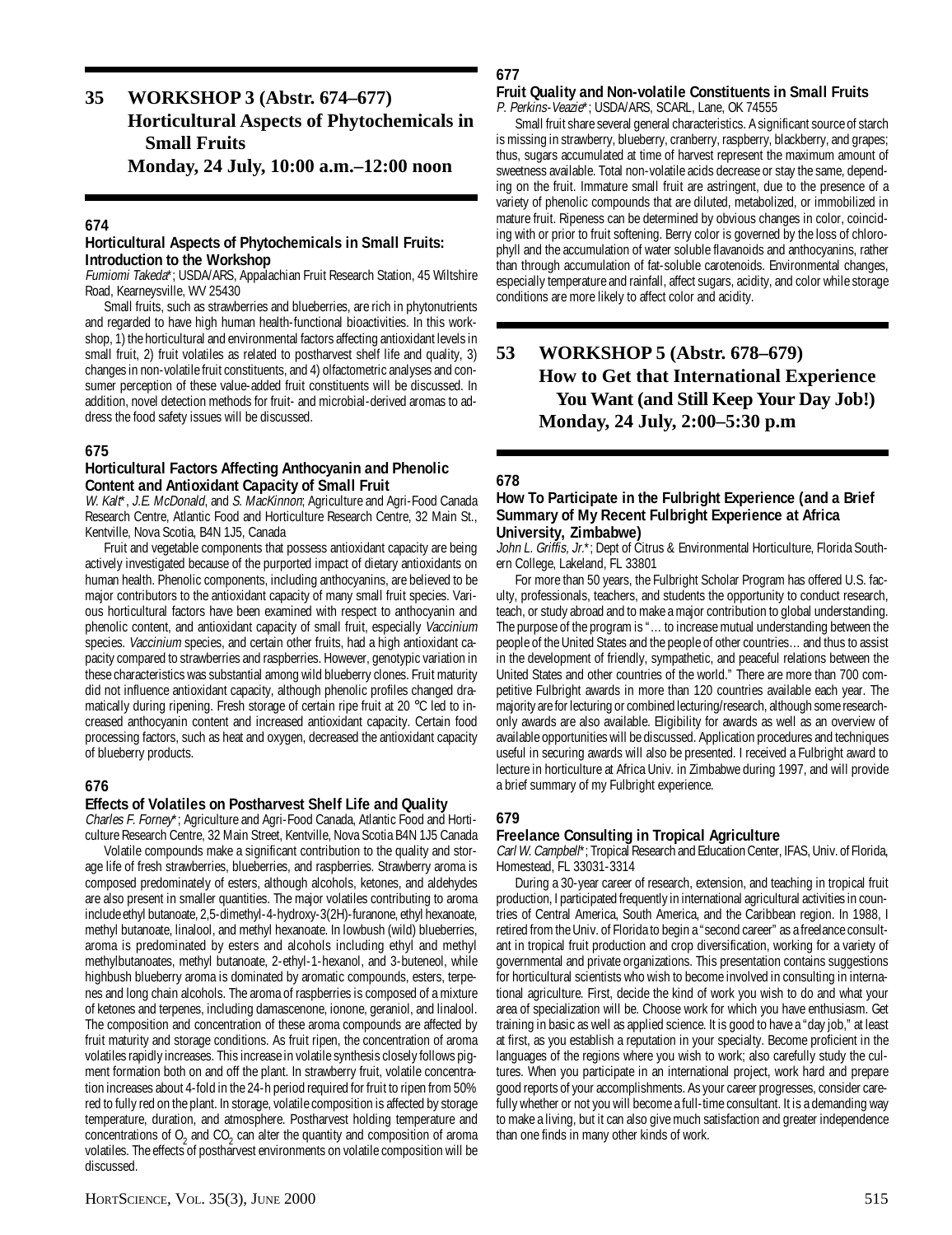# **64 WORKSHOP 8 (Abstr. 680) Innovative Strategies in Horticulture Marketing Monday, 24 July, 4:00–6:30 p.m**

# **680**

### **Innovative Methods to Market Locally Grown Products**

Wen-fei L. Uva<sup>\*</sup>; Dept. of Agricultural, Resource, and Managerial Economics, Cornell Univ., Ithaca, NY 14853

The development of industrialized production and global sourcing has changed the marketing structure of the horticulture industry dramatically. The inherent disadvantaged resource base (soils and climate) and high production costs in the northeast United States make it difficult for growers to compete in commodity markets. Exploiting niche and value-added markets are important for the survival of northeast agriculture. Moreover, an emphasis on quality of life has created a movement towards sustainable agriculture. As a result of this movement, many programs have been initiated to promote locally grown products and to support agricultural-based economic development. The common objectives of the "locally grown" programs are to promote agricultural products produced within the region, support the local economy, and develop agricultural markets. Keys to success of a "locally grown" program are a vision, seed funding, a champion, and community, political leadership and technical support. Many innovative regional food and agriculture development programs have been initiated in New York State to support local farmers, revitalize the rural economy, promote local identity and pride, develop agri-tourism, and capture the urban markets. Some examples include the "Finger Lakes Culinary Bounty" initiated by local chefs, "Uncork New York" sponsored by the wine industry, and "Hudson Valley Harvest" and a pilot ethnic market project targeting New York City markets.

# **78 WORKSHOP 10 (Abstr. 681) Options and Outlook for Managing Water Stress in Horticultural Crops: Key Questions Tuesday, 25 July, 8:00–10:00 a.m.**

# **681**

#### **Controlling Stress in Container-grown Plants**

Jack W. Buxton\*; Dept. of Horticulture, Univ. of Kentucky, Lexington, KY 40546 The controlled water table irrigation system (CWT) consists of a capillary mat placed on a level bench so one side extends over the edge of the bench into a trough containing a nutrient solution maintained at a controlled distance below the bench. The nutrient solution is drawn by capillarity up to and over the bench surface. As plants use the nutrient solution or as water evaporates from the media, it is replaced from the trough. The automatic system maintains a constant air/ water ratio in the growing media. Study 1: Geraniums were grown in 15-cm pots at 0, 2, and 4 cm CWT. Geraniums at 0 and 2 cm CWT had the greatest leaf area and dry weight. Plants at 0 and 2 cm CWT were more than 25% greater at 4 cm CWT. The roots of plants at 0 cm CWT were concentrated at 2 to 4 cm above the bottom of the container; whereas roots at 2 cm CWT uniformly extended from the center to the bottom. Study 2: Water potential in a coarse and fine textured media was determined at the bottom, middle and top of the container at 0, 2, and 4 cm CWT every 2.5 h during the light period. Water potential was about the same in each media within each CWT treatment. At the container bottom at 0 CWT water potential was 0; whereas the water potential at 2 and 4 CWT was lower. The water potential from top to bottom decreased slightly about mid afternoon on a sunny day when water demand was the greatest. The CWT system is potentially a commercially adaptable irrigation system for container crops. It also is a cheap, reliable tool for studying water stress on the crop growth and quality.

**86 WORKSHOP 11 (Abstr. 682–684) Dynamics of Fruit Growth Tuesday, 25 July, 10:00 a.m.–12:00 noon**

# **682**

# **New Perspectives on the Influence of Mid-season Environment on Apple Fruit Characteristics**

D.S. Tustin\*<sup>1</sup>, T. Fulton<sup>2</sup>, and H. Brown<sup>2</sup>; <sup>1</sup>HortResearch, Hawkes Bay Research Centre, Private Bag 1401, Havelock North, New Zealand; 2National Climate Laboratory, HortResearch, Batchelar Research Centre, Private Bag 11030, Palmerston North, New Zealand

Growth of apple fruit can be described as an initial exponential phase lasting the 40+ days of fruit cell division followed by a more-or-less linear phase where growth is by cell expansion. Temperature is a major influence on fruit growth rate during the cell division phase, thereby affecting fruit size at maturity. However it is generally thought that temperature has less-direct impact on fruit development during the fruit expansion phase. Our observations of apple growth among regions and seasons of considerable climatic variability led us to speculate that temperature may impact directly on fruit development during fruit expansion but that responses may be interactive with carbon balance (crop load) influences. Controlled environment studies are being used to examine this hypothesis. Potted 'Royal Gala' trees set to three levels of crop (one fruit per 250, 500, or 1000 cm<sup>2</sup> leaf area) were grown from 56 to 112 DAFB in day/night temperature regimes of 18/6, 24/12, and 30/18 °C. All trees grew in field conditions prior to and following the controlled environment treatments. Treatments were harvested when 20% to 25% of fruit on trees showed the visual indicators used commercially to indicate harvest maturity. Fruit were evaluated using attributes that determine quality and that may have implications for fruit post harvest behaviour. Temperature and crop load influences on time to maturity, fruit fresh and dry weight, fruit DM content, fruit firmness, fruit airspace content and estimated fruit cortical cell size will be presented and implications discussed.

# **683**

# **Contributions of Early Season Environment and Crop Load to Apple Fruit Development**

C.J. Stanley<sup>\*1</sup> and D.S. Tustin<sup>2</sup>; The Horticulture and Food Research Institute of New Zealand Ltd., <sup>1</sup>Nelson Research Centre, PO Box 220, Motueka, New Zealand; <sup>2</sup> Hawkes Bay Research Centre, Private Bag 1401, Havelock North, New Zealand

Many factors contribute to final apple fruit size. Researchers have studied these factors and have developed models, some very complex. Results from many New Zealand regions over several years suggest that early season temperature along with crop load are the key factors driving final fruit size. Accumulated growing degree days from full bloom to 50 days after full bloom (DAFB), accounted for 90% of the variance in fruit weight of 'Royal Gala' apples at 50 DAFB under nonlimiting low-crop-load conditions. In turn, fruit weight at 50 DAFB accounted for 90% of the variance in final fruit size at harvest under the low-crop-load conditions. We hypothesise that a potential maximum fruit size is set by 50 DAFB, determined by total fruit cell number, resulting from a temperature-responsive cell division phase. Under conditions of no limitations after the cell division phase, we suggest that all cells would expand to their optimum size to provide the maximum fruit size achievable for that cell number. Factors which affect growth partitioning among fruits, e.g., higher crop loads, would reduce final fruit size, for any given cell number, when grown in the same environment. In Oct. 1999, four different crop loads were established at full bloom on 'Royal Gala' trees (M9 rootstock) in four climatically different regions. In Hawkes Bay, similar crop loads were established at 50 DAFB on additional trees. Hourly temperatures were recorded over the season. Fruit size was measured at 50 DAFB and fruit will be harvested in Feb. 2000. These data should provide fresh insight and discussion into the respective roles of temperature and competition during the cell division fruit growth phase on apple fruit size.

# **684**

# **Thinning and Crop Load Effects on Apple Fruit Growth**

Duane W. Greene\*; Dept. of Plant and Soil Sciences, Univ. of Massachusetts, Amherst, MA 01003

Chemical thinners can be classified as either blossom thinners or postbloom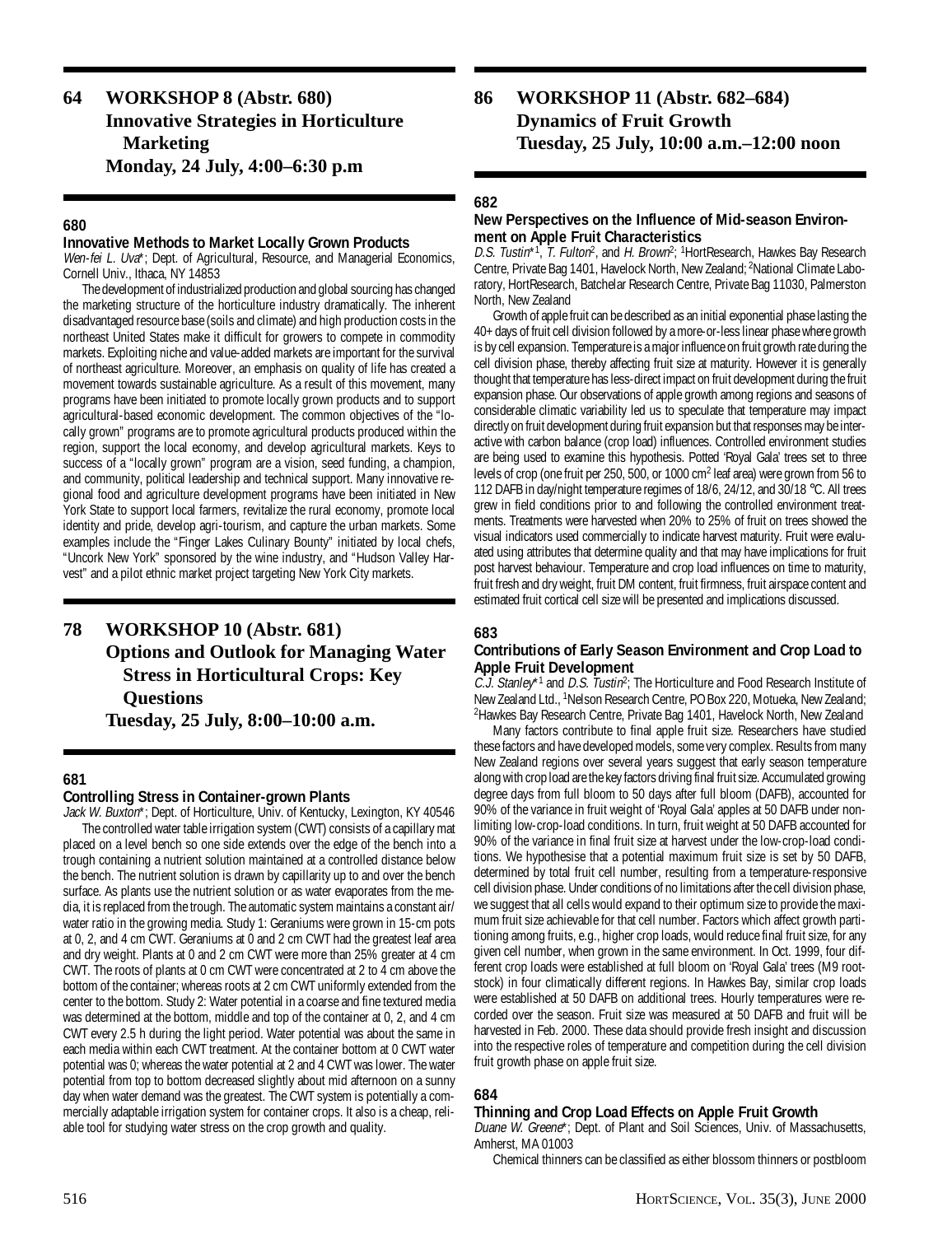thinners. Blossom thinners act by inhibit further pollination, pollen germination, or pollen tube growth. At petal fall it is not possible to distinguish between fruit that have been injured by blossom thinners, and those that will persist and continue to grow. The receptacles of blossom thinned fruit do not grow, whereas fruit that has not been treated and that also contain viable seeds, resumes growth within 4 to 6 days, depending upon temperature. Abscission of fruit treated with postbloom thinners does not usually occur until 1.5 to 3 weeks after application. Frequently, it is possible to identify fruit that will abscise and to make an initial assessment of thinning efficacy, within 4 to 6 days following application by measuring fruit growth rate. A reduction in fruit growth by as little as 15% to 20% less than rapidly growing fruit is usually sufficient to assume that the fruit will abscise sometime during the June drop period. The effects of specific chemical thinners on fruit growth and subsequent thinning will be discussed.

# **88 WORKSHOP 12 (Abstr. 685) Junior Master Gardener Programs Tuesday, 25 July, 10:30 a.m.–12:30 p.m.**

#### **685**

#### **Junior Master Gardener Programs in Minnesota**

Mary Hockenberry Meyer\*; Univ. of Minnesota, Minnesota Landscape Arboretum, 675 Arboretum Dr., Chanhassen, MN 55317

Development of a new children's horticulture curriculum, the Junior Master Gardener program, from Texas A&M Univ. has lead to several youth projects in Minnesota. In Chisago County, Minn., Master Gardeners have instructed 4-H leaders who taught weekly sessions to elementary age children. Older teens have been leaders in this project as well. In Hennepin County, Minn., the program has been used by teachers and Master Gardeners in a formal classroom setting. Additional programs in Anoka, Rice, Winona, and Washington Counties, Minn., have used this curriculum. Leaders say the strengths of the program are the extensive and detailed list of projects, the impact on the local community when children do the service component, and children's learning of the scientific concepts that are the basis of the program. Cost of the materials and distribution are negative features. Further program examples will be highlighted and detailed at this workshop.

# **102 WORKSHOP 13 (Abstr. 686–687) Vegetable Cropping Systems Research: Techniques, Evaluation, and Application Tuesday, 25 July, 2:00–4:00 p.m.**

# **686**

# **Using an Agroecosystem Approach in Systems Research**

Kathleen Delate\*; Dept. of Horticulture, Iowa State University, Ames, IA 50011 Because cropping systems must fit into the environmental, social, cultural and economic reality of the farming community, it is essential that practitioners are included in designing experimental techniques and evaluating application for their farms. Iowa State Univ. conducted a series of Focus Groups with growers and agribusiness professionals to assist in the design of vegetable cropping systems research trials. Trials were established to investigate vegetable agroecosystem status and needs. An agroecosystem analysis seeks to identify indicators of sustainability in a system, including plant health, biological diversity, soil/water quality, and level of biological control of insects and diseases. From this work, a checklist of ecological parameters has been developed for use in cropping systems research. Examples from Iowa, California, and North Carolina will be presented as case studies, exploring multi-disciplinary approaches to cropping systems research.

#### **687**

#### **Implementation of Long-term Farming Systems Studies: Challenges and Opportunities**

N.G. Creamer\* and J.P. Mueller; Dept. of Horticultural Science and Crop Science, North Carolina State Univ., Raleigh, NC 27695

The Center for Environmental Farming Systems (CEFS) is dedicated to developing farming systems that are environmentally, economically, and socially sustainable. Established in 1994 at the North Carolina Dept. of Agriculture Cherry Farm near Goldsboro, CEFS has >2000 acres (1000 cleared). This unique center is a partnership among North Carolina State Univ., North Carolina Agriculture and Technical State Univ., North Carolina Dep. of Agriculture and Consumer Services, nongovernmental organizations, and other state and federal agencies, farmers, and citizens. Long-term cropping systems that integrate the broad range of factors involved in agricultural systems is the focus of the Cropping Systems Unit at CEFS. The USDA SARE program has provided funding to help establish a comprehensive longterm, large-scale experiment. Data collection and analyses include comprehensive soil and water quality, pests and predators (weeds, insects, and disease), crop factors (growth, yield, and quality), economic factors (viability, on/off farm impact, and community), and energy issues. Systems being compared are a successional ecosystem, plantation forestry/wood lot, integrated crop/animal production system, organic production system, and a cash-grain cropping system (BMP). An interdisciplinary team of scientists from almost every department from the College of Agriculture and Life Sciences, along with faculty from North Carolina Agriculture and Technical State Univ., NGO representatives, and farmers are collaborating in this endeavor. Challenges and opportunities in building collaborative teams and setting up such long-term trials will be discussed.

# **142 WORKSHOP 19 (Abstr. 688–690) Opportunities and Challenges in the Development and Registration of Plant Growth Regulators Wednesday, 26 July, 10:00 a.m.–12:00 noon**

# **688**

# **New PGRs: High Risk Investment?**

Wilhelm Rademacher\*1 and Toni Bucc<sup>p</sup>; <sup>1</sup>BASF Agricultural Center, 67114 Limburgerhof, Germany; 2BASF Corporation, Agricultural Products Group, P.O. Box 13528, Research Triangle Park, NC 27709-3528

Plant growth regulators (PGRs) account for only a few percent of the worldwide sales of crop protectants. In recent years, most companies have drastically reduced their activities in the PGR area. The factors that have been of major relevance in this development are: a) Finding, developing and marketing a new PGR is more difficult and requires a considerably higher input as compared to other types of crop protectants, b) many segments of the market are fairly saturated with competitively priced products, and c) intensified legislation for the registration of new, and the re-registration of established products, has become a severe constraint, due to its absorbing large working and financial capacities. For these and other reasons, new types of PGRs will be economically viable only under certain circumstances, such as: a) A sufficiently large and profitable market guarantees a reasonable return on investment, b) costs for registration can be reduced by developing naturally occurring compounds, which may require considerably less toxicological and eco-toxicological studies, and c) PGR-like side activities of an existing herbicide, fungicide or insecticide can be exploited, which would, again, significantly reduce the costs for registration.

# **689**

#### **Field Research and Development of Plant Growth Regulators by the Agrochemical Industry**

Craig A. Campbell\*; Abbott Laboratories, Inc., Orlando, FL 32818

The purpose of this presentation is to describe the general Field R&D process undertaken by Abbott Laboratories and other agrochemical companies when developing a new plant growth regulator (PGR). A recently registered PGR for citrus named 'EcoLyst' is used throughout the presentation as an example of common development strategies. Agrochemical companies acquire many new PGR com-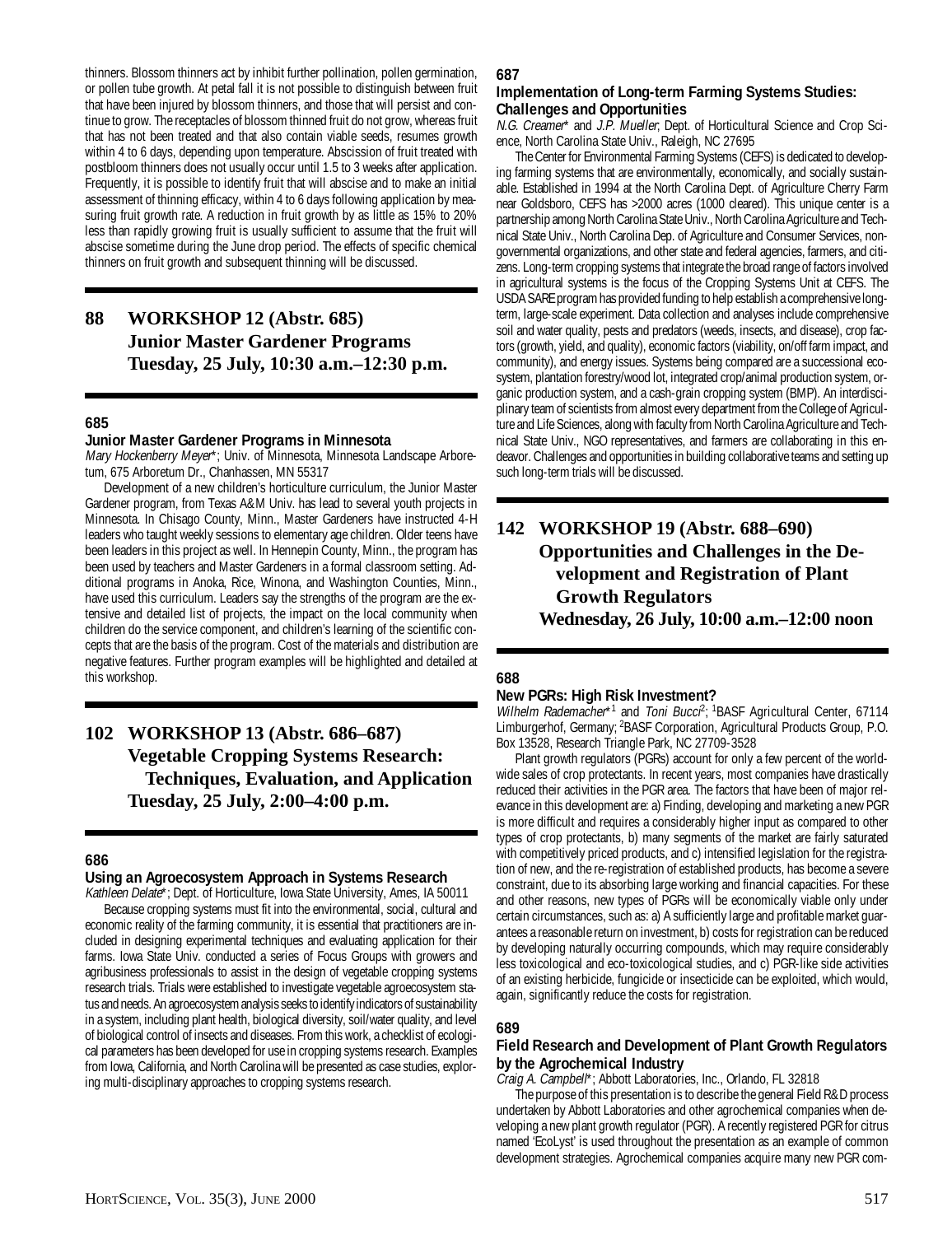pounds from outside sources, while others are discovered internally. Internal technology is obviously much simpler to control. In Abbott's case, most of the new PGR compounds are brought in from other places as a result of focused efforts to find new technology for development. Researchers, sales and marketing personnel, and full-time acquisition specialists all share the responsibility for finding new prospect PGRs. After a new PGR is identified, a company like Abbott must first determine if the lead is potentially available, and then, if it has sufficient value to warrant acquisition or in-licensing efforts. Once a PGR passes an initial screening process and is approved for potential development, a coordinated chain of events is initiated throughout the company's organization to accelerate work on the project. Field R&D creates a comprehensive research plan for the PGR that contains development goals. The scope of the research program increases significantly after the first research year, provided results are favorable. University and government scientists are generally brought into the research programs after a year or two of in-house testing. At predetermined control points in the development process, go/no go decisions are made based on reviews of research data, business plans, and regulatory progress.

# **690**

# **Development of New PGRs from a University Perspective**

Duane W. Greene\*; Dept. of Plant and Soil Sciences, Univ. of Massachusetts, Amherst, MA 01003

Plant growth regulators that are made available to University researchers usually come with an indication of biological activity, based upon in-house work by chemical companies. Often a practical use of the PGR is suggested. The PRG is applied at a range of concentrations at a timing that is appropriate to get the desired response. Undesirable side effects are noted. Follow up experiments are designed, usually altering concentration, time of application, or formulation, to maximize a response or to overcome and alleviate undesirable side effects. If the PGR is labeled, refinements for its use and grower recommendations are prepared. Critical in the development process is communication and interaction among researchers and industry personnel. This is exemplified by the exchange of ideas, sharing of data, and brain-storming that has occurred over the past 25 years at the Northeast Plant Growth Regulator Working Group meetings. Budget reductions and down sizing of programs at the University have forced researchers to depend more upon grant-in-aid support from companies. Several case studies will be presented to show the commercial development of some PGRs, including: Accel, cultar, Apogee, and ReTain. The evolving role of researches in the development of PGRs will be discussed.

# **143 WORKSHOP 20 (Abstr. 691–693) Underpublicized, Underutilized, and Innovative Plant Tissue Culture Techniques Wednesday, 26 July, 10:00 a.m.–12:00 noon**

# **691**

# **Obtaining Shoot Explants From Softwood Shoots Forced From Large Stem Segments of Woody Plants**

John E. Preece\*; Department of Plant, Soil and General Agriculture, Southern Illinois University, Carbondale, IL 62901-4415

Softwood shoots can be forced from sections of branches of trees or from basal stems of shrubs by cutting into ≈40-cm lengths and placing these segments horizontally in flats filled with perlite. We have had our best success using stems that are >1.5 cm in diameter. Although the best environment that we have found for producing the most and longest softwood shoots is under intermittent mist, this is unacceptable for producing explants because of microbial contamination. Rather, for micropropagation, watering must be done two to three times a day and care must be taken to avoid water spray onto the stem segments or the subsequent softwood growth. Irrigation can be by hand or by using drip irrigation. For trees, using the basal portions of large branches allows for selection of shoots from within the "cone of juvenility." Theoretically, these should propagate better than shoots taken from the outer, more adult portions. Although late winter through spring are the best times for forcing, some shoots will grow if the stem sections are harvested nearly any time of the year, except for October through December in southern Illinois.

# **692**

# **Plant Embryo Culture Techniques and Applications**

Mark P. Bridgen\*; Dept. of Plant Science, Univ. of Connecticut, Storrs, CT 06269 Traditional and biotechnological breeding techniques are being united to develop exciting new plants and to improve existing cultivated plants by introducing natural variability from germplasm resources. Intervarietal, interspecific and intergeneric crosses can be accomplished by using plant embryo culture techniques, sometimes also referred to as embryo rescue. Embryo culture involves the isolation and growth of immature or mature zygotic embryos under sterile conditions on an aseptic nutrient medium with the goal of obtaining a viable plant. The technique depends on isolating the embryo without injury, formulating a suitable nutrient medium, and inducing continued embryogenic growth and seedling formation. The culture of immature embryos is used to rescue embryos from hybrid crosses that were once thought to be incompatible because they would normally abort or not undergo the progressive sequence of ontogeny. The culture of mature embryos from ripened seeds is used to eliminate seed germination inhibitors, to overcome dormancy restrictions, or to shorten the breeding cycle. New and exciting cultivars of Alstroemeria, also known as Lily-of-the-Incas, Inca Lily, or Peruvian Lily, have been bred by using zygotic embryo culture; these techniques and applications will be discussed.

# **693**

# **Practical Applications of Citrus Protoplast Technology**

Jude W. Grosser\*; Oscar Olivares-Fuster, Geraldine H. Fleming, and Maria R. Albiach-Marti; Citrus Research and Education Center, University of Florida, 700 Experiment Station Road, Lake Alfred, FL 33850

Citrus protoplast technology has advanced to where several practical applications in variety improvement and plant pathology are routine. We will report on progress in the following areas: somaclonal variation—'Valencia' and 'Hamlin' sweet orange protoclones have been selected for improved juice color, higher soluble solids, seedlessness, and altered maturity dates; somatic hybridization for scion improvement—allotetraploid breeding parents have been created from numerous combinations of elite parental material, and are now being used as pollen parents in interploid crosses to produce seedless triploid varieties; somatic hybridization for rootstock improvement—numerous somatic hybrids combining complementary rootstock germplasm are under commercial evaluation and several look promising for wide adaptation, improved disease resistance, and tree size control; transformation—an alternative protoplast-based transformation that utilizes EGFP for selection has been developed; virus resistance assays—a protoplast-based assay is being used to screen varieties and candidate sequences for resistance to citrus tristeza virus at the cell level, saving time and greenhouse space.

# **160 WORKSHOP 22 (Abstr. 694–695) How Future Usage on Minor Crops Is Likely to be Impacted by the Current Regulatory Process Wednesday, 26 July, 2:00–5:30 p.m.**

# **694**

# **Evaluation of Low-rate Herbicides for Minor Crops**

Milton E. McGiffen, Jr.\*1, Steven A. Fennimore<sup>2</sup>, W. Thomas Lanini<sup>2</sup>, and Carl E. Bel<sup>β</sup>, <sup>1</sup>Department of Botany and Plant Sciences, University of California, Riverside, CA 92521-0124; <sup>2</sup>Department of Vegetable Crops, University of California, Davis, CA 95616; <sup>3</sup>University of California, Imperial County, Holtville, CA 92250.

The Food Quality Protection Act may result in the withdrawal from use of many herbicides in the "minor" crops: fruits, vegetables, herbs, flowers, and ornamentals. An obvious mitigation strategy is to test and register newer, low-rate herbicides that are currently used only in large-acreage field crops. The newer herbicides have low mammalian toxicity, few off-target effects, and are often used at rates of less than 0.1 kg/ha. Many of the older herbicides are applied at rates of several kg/ha and have off-target effects that can make their use problematic. Low-rate herbicides could replace the older chemicals commonly used in horticultural crops. We have tested several promising low-rate herbicides: carfentrazone, cloransulam, dimethenamid, halosulfuron, rimsulfuron, and sulfentrazone. Broccoli, cantaloupe, carrot, lettuce, onion, spinach, and processing tomato varieties